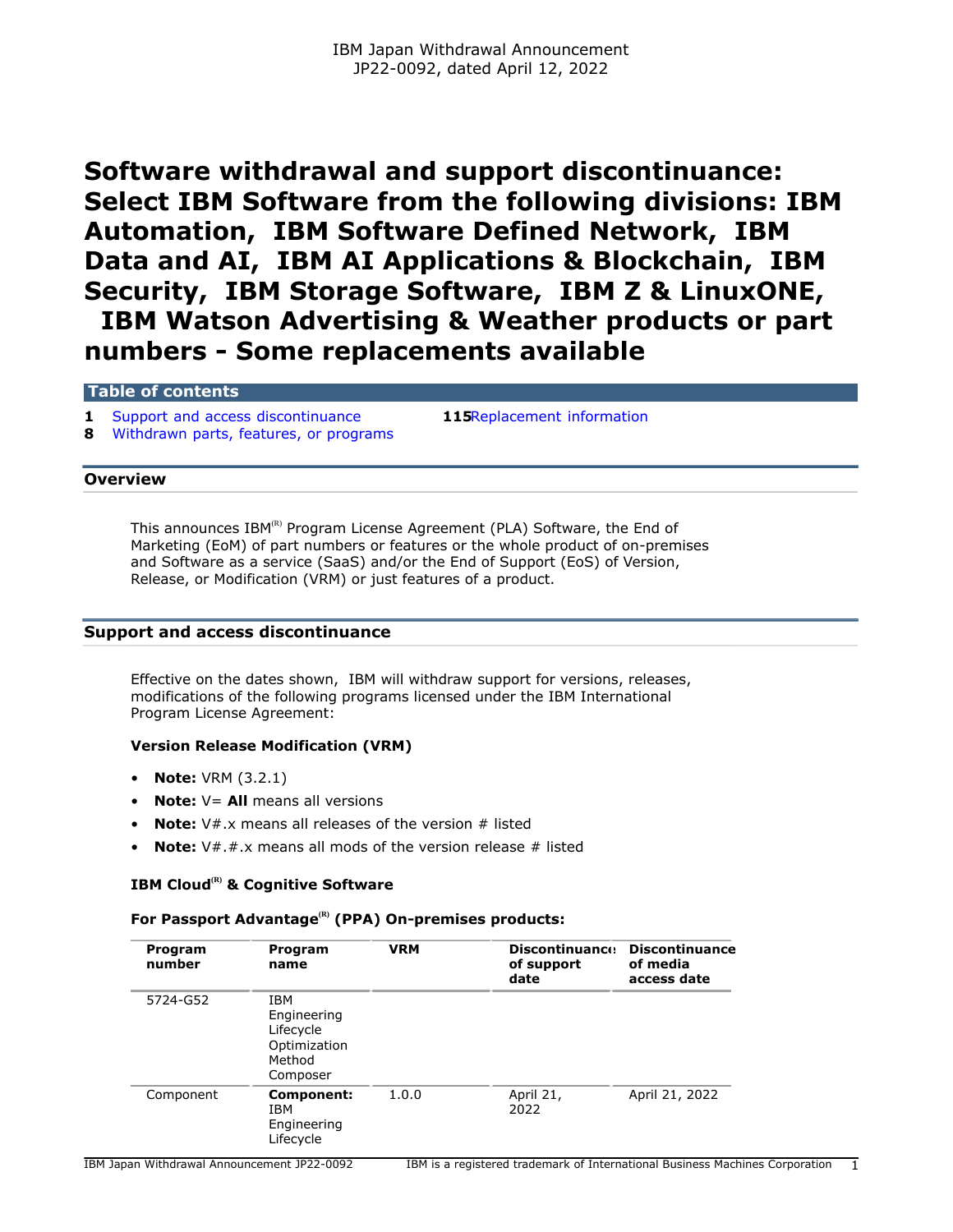| Program<br>number | Program<br>name                                                                                               | <b>VRM</b> | <b>Discontinuance</b><br>of support<br>date | <b>Discontinuance</b><br>of media<br>access date |
|-------------------|---------------------------------------------------------------------------------------------------------------|------------|---------------------------------------------|--------------------------------------------------|
|                   | Management<br>Automotive<br>Compliance<br>1.0.0<br>eAssembly                                                  |            |                                             |                                                  |
| Component         | Component:<br>IBM<br>Engineering<br>Lifecycle<br>Management<br>Automotive<br>Compliance<br>1.0.1<br>eAssembly | 1.0.1      | April 21,<br>2022                           | April 21, 2022                                   |
| 5724-U18          | IBM Maximo <sup>(R)</sup><br>Asset<br>Management                                                              | All        | September<br>30, 2025                       | September<br>19, 2025                            |
| 5724-U19          | <b>IBM Maximo</b><br>for Nuclear<br>Power <sup>(R)</sup>                                                      | All        | September<br>30, 2025                       | September<br>19, 2025                            |
| 5724-U20          | <b>IBM Maximo</b><br>for Oil and<br>Gas                                                                       | All        | September<br>30, 2025                       | September<br>19, 2025                            |
| 5724-U21          | <b>IBM</b><br>Maximo for<br>Transportation                                                                    | All        | September<br>30, 2025                       | September<br>19, 2025                            |
| 5724-U22          | <b>IBM Maximo</b><br>for Utilities                                                                            | All        | September<br>30, 2025                       | September<br>19, 2025                            |
| 5724-U23          | <b>IBM Maximo</b><br>for Life<br>Sciences                                                                     | All        | September<br>30, 2025                       | September<br>19, 2025                            |
| 5724-U28          | <b>IBM Maximo</b><br>Asset<br>Configuration<br>Manager                                                        | All        | September<br>30, 2025                       | September<br>19, 2025                            |
| 5724-U33          | <b>IBM Maximo</b><br>Calibration                                                                              | All        | September<br>30, 2025                       | September<br>19, 2025                            |
| 5724-U36          | IBM Maximo<br><b>Spatial Asset</b><br>Management                                                              | All        | September<br>30, 2025                       | September<br>19, 2025                            |
| 5724-V40          | <b>IBM Banking</b><br>Process<br>and Service<br>Models                                                        | 8.8.x      | April 30,<br>2024                           | April 19, 2024                                   |
| 5724-V40          | <b>IBM Banking</b><br>Process<br>and Service<br>Models                                                        | 8.9.x      | April 30,<br>2024                           | April 19, 2024                                   |
| 5724-V40          | <b>IBM Banking</b><br>Process<br>and Service<br>Models                                                        | 8.10.x     | April 30,<br>2024                           | April 19, 2024                                   |
| 5724-Y90          | <b>IBM Maximo</b><br>Archiving<br>with<br>InfoSphere <sup>(R)</sup><br>Optim Data<br>Growth<br>Solution       | All        | April 30,<br>2024                           | April 19, 2024                                   |
| 5725-A64          | IBM SPSS <sup>(R)</sup><br>Modeler<br>Desktop (IBM<br>$Watson^{(R)}$                                          | 17.1.x     | April 30,<br>2023                           | April 21, 2023                                   |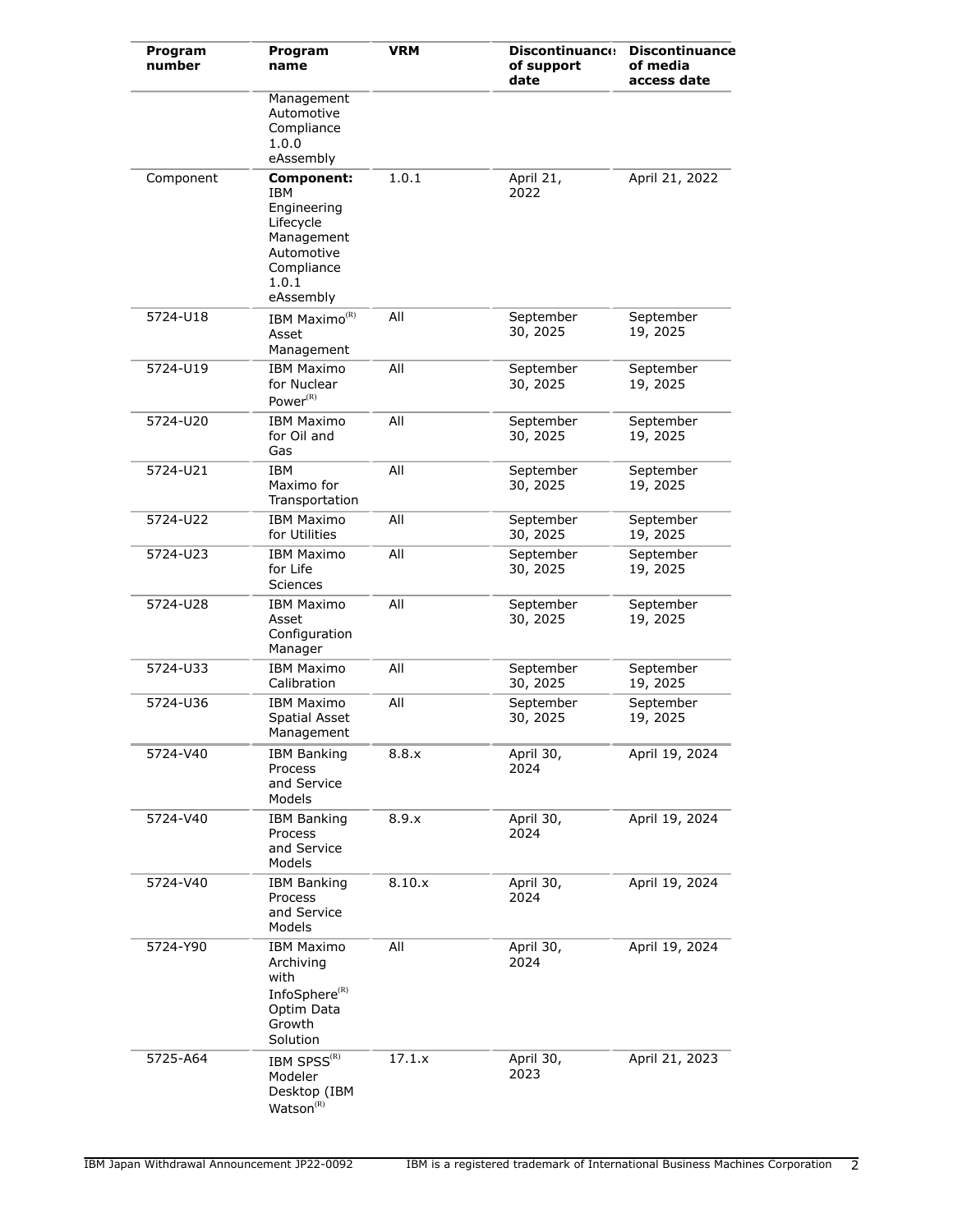| Program<br>number | Program<br>name                                                            | <b>VRM</b> | <b>Discontinuance</b><br>of support<br>date | <b>Discontinuance</b><br>of media<br>access date |
|-------------------|----------------------------------------------------------------------------|------------|---------------------------------------------|--------------------------------------------------|
|                   | Studio<br>Desktop)                                                         |            |                                             |                                                  |
| 5725-A64          | <b>IBM SPSS</b><br>Modeler<br>Desktop<br>(IBM Watson<br>Studio<br>Desktop) | 18.0.x     | April 30,<br>2023                           | April 21, 2023                                   |
| 5725-A64          | <b>IBM SPSS</b><br>Modeler<br>Desktop<br>(IBM Watson<br>Studio<br>Desktop) | 18.1.x     | April 30,<br>2023                           | April 21, 2023                                   |
| 5725-A64          | <b>IBM SPSS</b><br>Modeler<br>Desktop<br>(IBM Watson<br>Studio<br>Desktop) | 18.2.x     | September<br>30, 2024                       | September<br>20, 2024                            |
| 5725-A65          | <b>IBM SPSS</b><br>Modeler<br>Server                                       | 17.1.x     | April 30,<br>2023                           | April 21, 2023                                   |
| 5725-A65          | <b>IBM SPSS</b><br>Modeler<br>Server                                       | 18.0.x     | April 30,<br>2023                           | April 21, 2023                                   |
| 5725-A65          | <b>IBM SPSS</b><br>Modeler<br>Server                                       | 18.1.x     | April 30,<br>2023                           | April 21, 2023                                   |
| 5725-A65          | <b>IBM SPSS</b><br>Modeler<br>Server                                       | 18.2.x     | September<br>30, 2024                       | September<br>20, 2024                            |
| 5725-A72          | <b>IBM SPSS</b><br>Collaboration<br>and<br>Deployment<br>Services          | 7.0.x      | April 30,<br>2023                           | April 21, 2023                                   |
| 5725-A72          | <b>IBM SPSS</b><br>Collaboration<br>and<br>Deployment<br>Services          | 8.0.x      | April 30,<br>2023                           | April 21, 2023                                   |
| 5725-A72          | <b>IBM SPSS</b><br>Collaboration<br>and<br>Deployment<br>Services          | 8.1.x      | April 30,<br>2023                           | April 21, 2023                                   |
| 5725-A72          | <b>IBM SPSS</b><br>Collaboration<br>and<br>Deployment<br>Services          | 8.2.x      | September<br>30, 2024                       | September<br>20, 2024                            |
| 5725-B69          | IBM<br>Operational<br>Decision<br>Manager                                  | 8.10.x     | April 30,<br>2024                           | April 19, 2024                                   |
| $5725 - C18$      | <b>IBM App</b><br>Connect for<br>Healthcare                                | 5.0x       | April 30,<br>2024                           | April 19, 2024                                   |
| 5725-C82          | <b>IBM Banking</b><br>and Financial<br>Markets<br>Industry<br>Models       | 8.8.x      | April 30,<br>2024                           | April 19, 2024                                   |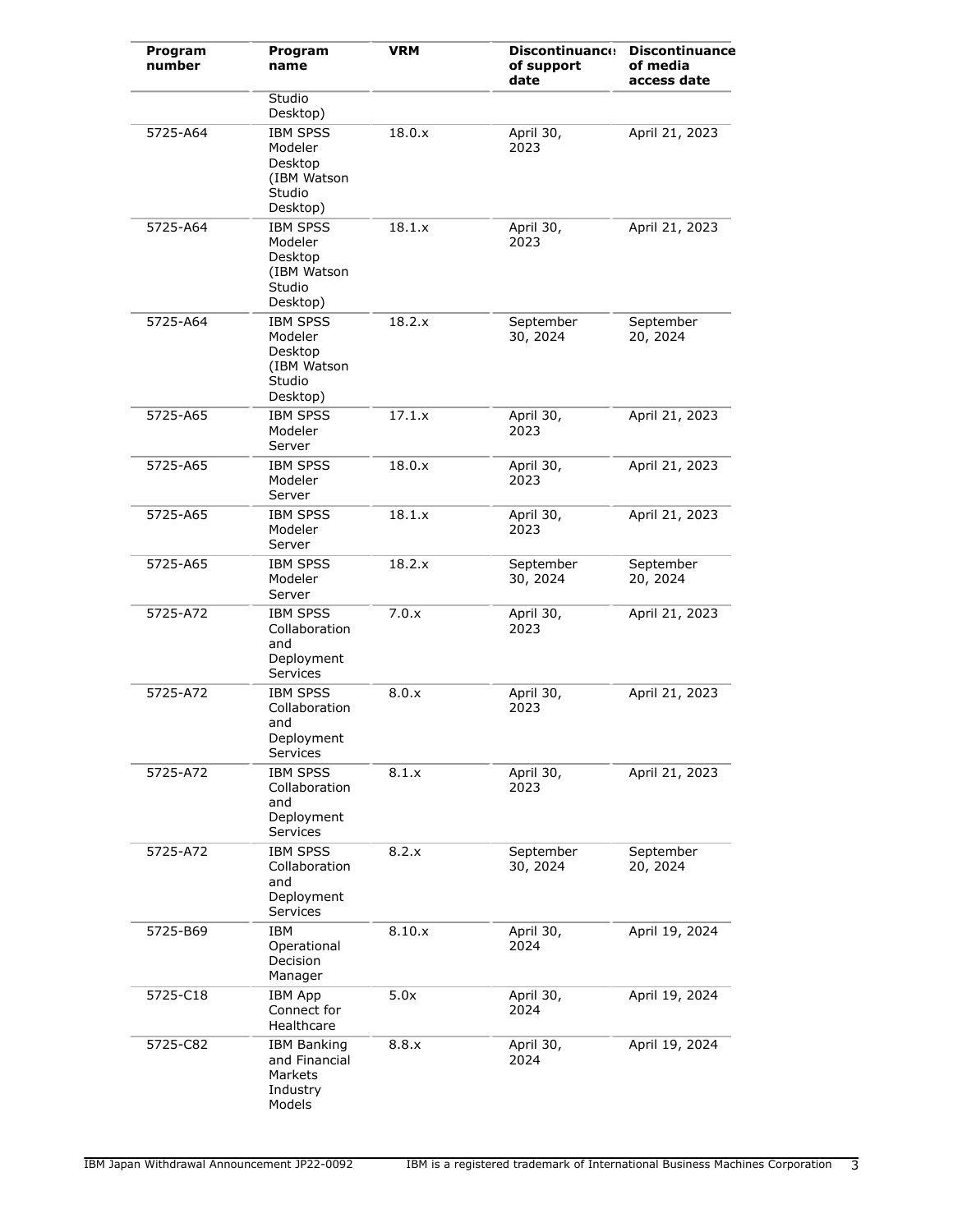| Program<br>number | Program<br>name                                                                                 | <b>VRM</b> | <b>Discontinuance</b><br>of support<br>date               | <b>Discontinuance</b><br>of media<br>access date |
|-------------------|-------------------------------------------------------------------------------------------------|------------|-----------------------------------------------------------|--------------------------------------------------|
| 5725-C82          | <b>IBM Banking</b><br>and Financial<br>Markets<br>Industry<br>Models                            | 8.9.x      | April 30,<br>2024                                         | April 19, 2024                                   |
| 5725-C82          | <b>IBM Banking</b><br>and Financial<br>Markets<br>Industry<br>Models                            | 8.10.x     | April 30,<br>2024                                         | April 19, 2024                                   |
| 5725-C99          | <b>IBM</b><br>Sterling <sup>(R)</sup><br>Connect:<br>Direct                                     | 4.8.x      | April 30,<br>2023                                         | April 21, 2023                                   |
| 5725-C99          | <b>IBM Sterling</b><br>Connect:<br>Direct                                                       | 4.3.x      | April 30,<br>2023                                         | April 21, 2023                                   |
| 5725-C99          | <b>IBM Sterling</b><br>Connect:<br><b>Direct</b>                                                | 1.0.x      | April 30,<br>2023                                         | April 21, 2023                                   |
| 5725-H96          | <b>IBM</b><br>InfoSphere<br>QualityStage <sup>(R)</sup><br>Address<br>Verification<br>Interface | 10.5.x     | September<br>30, 2022                                     | September<br>16, 2022                            |
| 5725-143          | IBM<br>MobileFirst <sup>(R)</sup><br>Platform<br>Foundation                                     | <b>ALL</b> | April 30,<br>2024 (See<br><b>Note 5725-</b><br>I43 below) | April 19, 2024                                   |
| 5725-L19          | <b>IBM SPSS</b><br>Analytic<br>Server                                                           | 2.1.x      | April 30,<br>2023                                         | April 21, 2023                                   |
| 5725-L19          | <b>IBM SPSS</b><br>Analytic<br>Server                                                           | 3.0.x      | April 30,<br>2023                                         | April 21, 2023                                   |
| 5725-L19          | <b>IBM SPSS</b><br>Analytic<br>Server                                                           | 3.1.x      | April 30,<br>2023                                         | April 21, 2023                                   |
| 5725-L19          | <b>IBM SPSS</b><br>Analytic<br>Server                                                           | 3.2.X      | September<br>30, 2024                                     | September<br>20, 2024                            |
| 5725-M39          | <b>IBM Maximo</b><br>Anywhere                                                                   | 7.6.x      | September<br>30, 2025                                     | September<br>19, 2025                            |
| 5725-W39          | <b>IBM Maximo</b><br>APM for E&U<br>On-Premises                                                 | 1.6.x      | September<br>30, 2022                                     | September<br>16, 2022                            |
| 5725-W39          | <b>IBM Maximo</b><br>APM for E&U<br>On-Premises                                                 | 2.1.x      | September<br>30, 2022                                     | September<br>16, 2022                            |
| 5725-W39          | <b>IBM Maximo</b><br>APM for E&U<br>On-Premises                                                 | 2.5.x      | September<br>30, 2022                                     | September<br>16, 2022                            |
| 5725-W39          | <b>IBM Maximo</b><br>APM for E&U<br>On-Premises                                                 | 2.8.x      | September<br>30, 2022                                     | September<br>16, 2022                            |
| 5725-W39          | <b>IBM Maximo</b><br>APM for E&U<br>On-Premises                                                 | 3.0.x      | April 30,<br>2024                                         | April 19, 2024                                   |
| 5725-T06          | IBM<br>DataPower <sup>(R)</sup><br>Gateway<br>(See Note                                         | 2018.x     | April 30,<br>2023                                         | April 21, 2023                                   |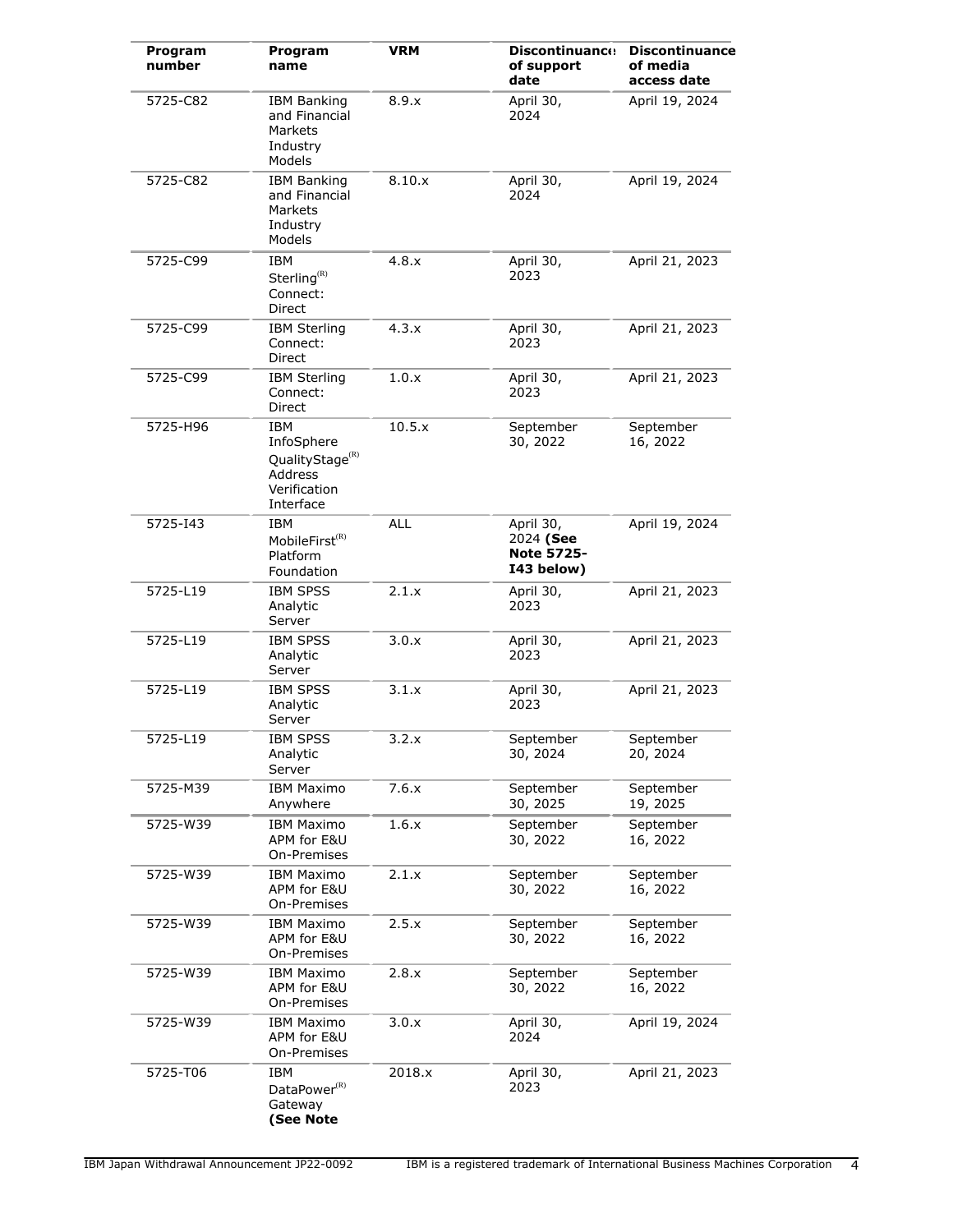| Program<br>number | Program<br>name                                                                                                              | <b>VRM</b> | <b>Discontinuance</b><br>of support<br>date | <b>Discontinuance</b><br>of media<br>access date |
|-------------------|------------------------------------------------------------------------------------------------------------------------------|------------|---------------------------------------------|--------------------------------------------------|
|                   | 5725-T06<br>below)                                                                                                           |            |                                             |                                                  |
| 5725-T07          | Software<br>Options<br>for IBM<br>DataPower<br>Gateway<br>(See Note<br>5725-T06<br>below)                                    | 2018.x     | April 30,<br>2023                           | April 21, 2023                                   |
| 5725-T09          | IBM<br>DataPower<br>Gateway<br>Virtual<br>Edition (See<br><b>Note 5725-</b><br>T06 below)                                    | 2018.x     | April 30,<br>2023                           | April 21, 2023                                   |
| 5737-F90          | IBM<br>DataPower<br>Gateway X2<br>Appliance<br>(See Note<br>5725-T06<br>below)                                               | 2018.x     | April 30,<br>2023                           | April 21, 2023                                   |
| 5737-F91          | Software<br>Options<br>for IBM<br>DataPower<br>Gateway X2<br>(See Note<br>5725-T06<br>below)                                 | 2018.x     | April 30,<br>2023                           | April 21, 2023                                   |
| 5737-189          | <b>IBM Cloud</b><br>Pa $k^{(R)}$ for<br>Integration<br>(formerly<br>known as<br><b>IBM Cloud</b><br>Integration<br>Platform) | 2019.x     | September<br>30, 2022                       | September<br>16, 2022                            |
| 5737-189          | <b>IBM Cloud</b><br>Pak for<br>Integration<br>(formerly<br>known as<br><b>IBM Cloud</b><br>Integration<br>Platform)          | 2020.1.1   | September<br>30, 2022                       | September<br>16, 2022                            |
| 5737-189          | <b>IBM Cloud</b><br>Pak for<br>Integration<br>(formerly<br>known as<br><b>IBM Cloud</b><br>Integration<br>Platform)          | 2020.2.1   | September<br>30, 2022                       | September<br>16, 2022                            |
| 5737-189          | <b>IBM Cloud</b><br>Pak for<br>Integration<br>(formerly<br>known as<br><b>IBM Cloud</b><br>Integration<br>Platform)          | 2020.3.1   | September<br>30, 2022                       | September<br>16, 2022                            |
| 5737-189          | <b>IBM Cloud</b><br>Pak for<br>Integration                                                                                   | 2020.4.1   | October 27,<br>2022                         | October 21,<br>2022                              |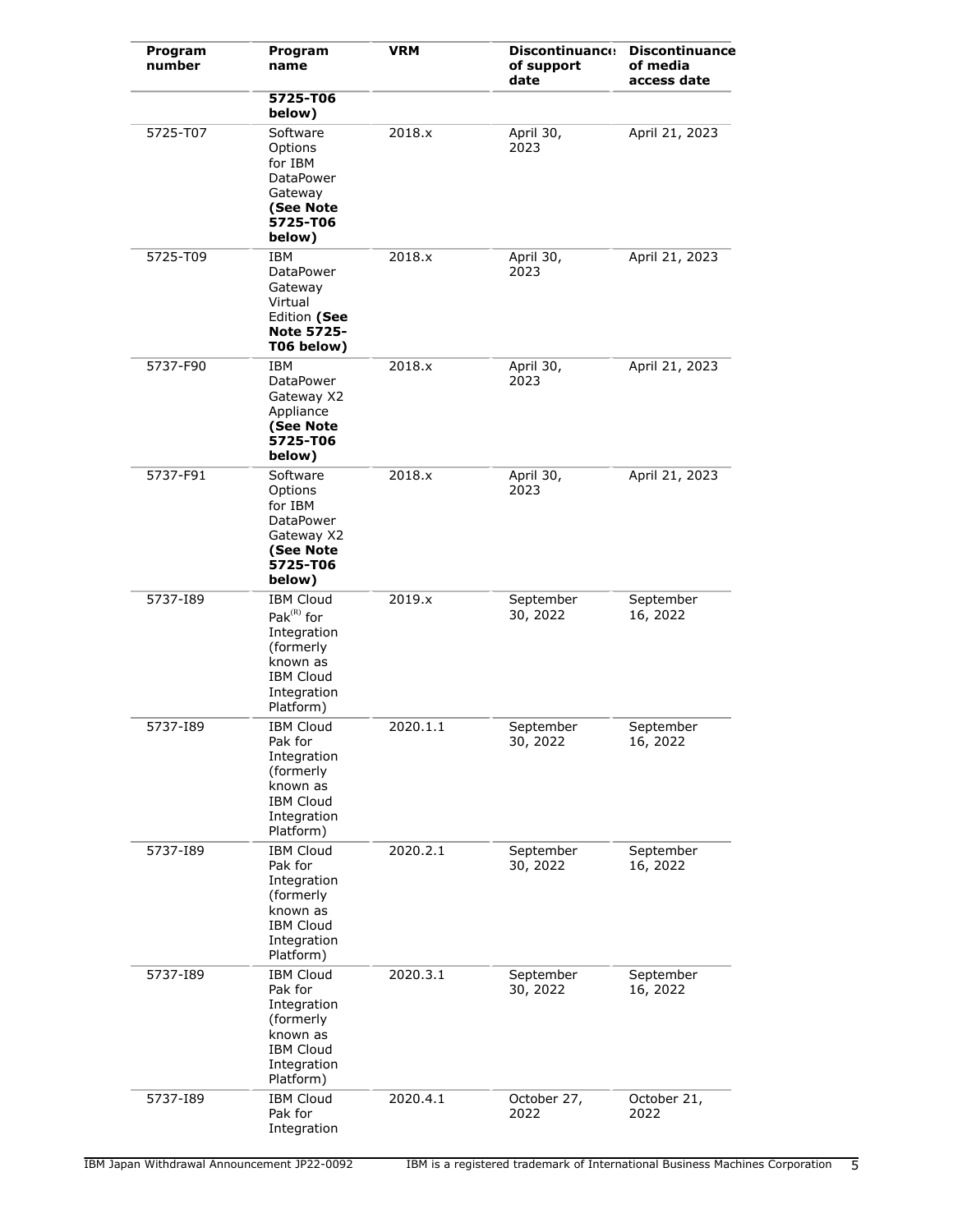| Program<br>number | Program<br>name                                                                                                     | <b>VRM</b> | <b>Discontinuance</b><br>of support<br>date | <b>Discontinuance</b><br>of media<br>access date |
|-------------------|---------------------------------------------------------------------------------------------------------------------|------------|---------------------------------------------|--------------------------------------------------|
|                   | (formerly<br>known as<br><b>IBM Cloud</b><br>Integration<br>Platform)                                               |            |                                             |                                                  |
| 5737-189          | <b>IBM Cloud</b><br>Pak for<br>Integration<br>(formerly<br>known as<br><b>IBM Cloud</b><br>Integration<br>Platform) | 2021.1.1   | April 30,<br>2023                           | April 21, 2023                                   |
| 5737-J29          | <b>IBM</b><br>Blockchain on<br>Cloud Public                                                                         | All        | April 30,<br>2023                           | April 21, 2023                                   |
| 5737-L65          | <b>IBM Watson</b><br>Machine<br>Learning<br>Server                                                                  | 1.0        | April 30,<br>2024                           | April 19, 2024                                   |
| 5737-L65          | <b>IBM Watson</b><br>Machine<br>Learning<br>Server                                                                  | 1.1        | April 30,<br>2024                           | April 19, 2024                                   |
| 5737-L65          | <b>IBM Watson</b><br>Machine<br>Learning<br>Server                                                                  | 2.0        | April 30,<br>2024                           | April 19, 2024                                   |
| 5737-L74          | <b>IBM Cloud</b><br>Pak for<br>Security                                                                             | 1.8.x      | September<br>30, 2022                       | September<br>16, 2022                            |
| 5737-M71          | <b>IBM Edge</b><br>Application<br>Manager                                                                           | 4.2.x      | September<br>30, 2022                       | September<br>16, 2022                            |
| 5737-N51          | <b>IBM Robotic</b><br>Process<br>Automation<br>with WDG<br>Automation                                               | 20.x       | April 30,<br>2023                           | April 21, 2023                                   |
| 5737-N60          | IBM<br>$WebSphere^{(R)}$<br>Hybrid<br>Edition                                                                       | 5.0.x      | April 30,<br>2023                           | April 21, 2023                                   |
| 5737-W42          | <b>IBM QMF</b><br>Analytics for<br>Multiplatforms                                                                   | 12.1.x     | April 30,<br>2023                           | April 21, 2023                                   |
| 5900-AFU          | SingleStore<br>DB for IBM<br>Cloud Pak for<br>Data                                                                  | 1.0.x      | April 30,<br>2023                           | April 21, 2023                                   |

**Note 5725-I43:** Extended support contracts will not be offered after the April 2024.

**Note 5725-T06:** Contact your IBM representative for the details of ongoing support for FIPS-reliant DataPower deployments.

| Program<br>number | Program<br>name                                                        | <b>VRM</b> | <b>Discontinuance</b><br>of support<br>date | <b>Discontinuance</b><br>of media<br>access date |
|-------------------|------------------------------------------------------------------------|------------|---------------------------------------------|--------------------------------------------------|
| 5725-R40          | IBM<br>PureData <sup>(R)</sup><br>System for<br>Analytics<br>N3001-002 | 7.2.1.x    | April<br>30, 2023                           | April 21, 2023                                   |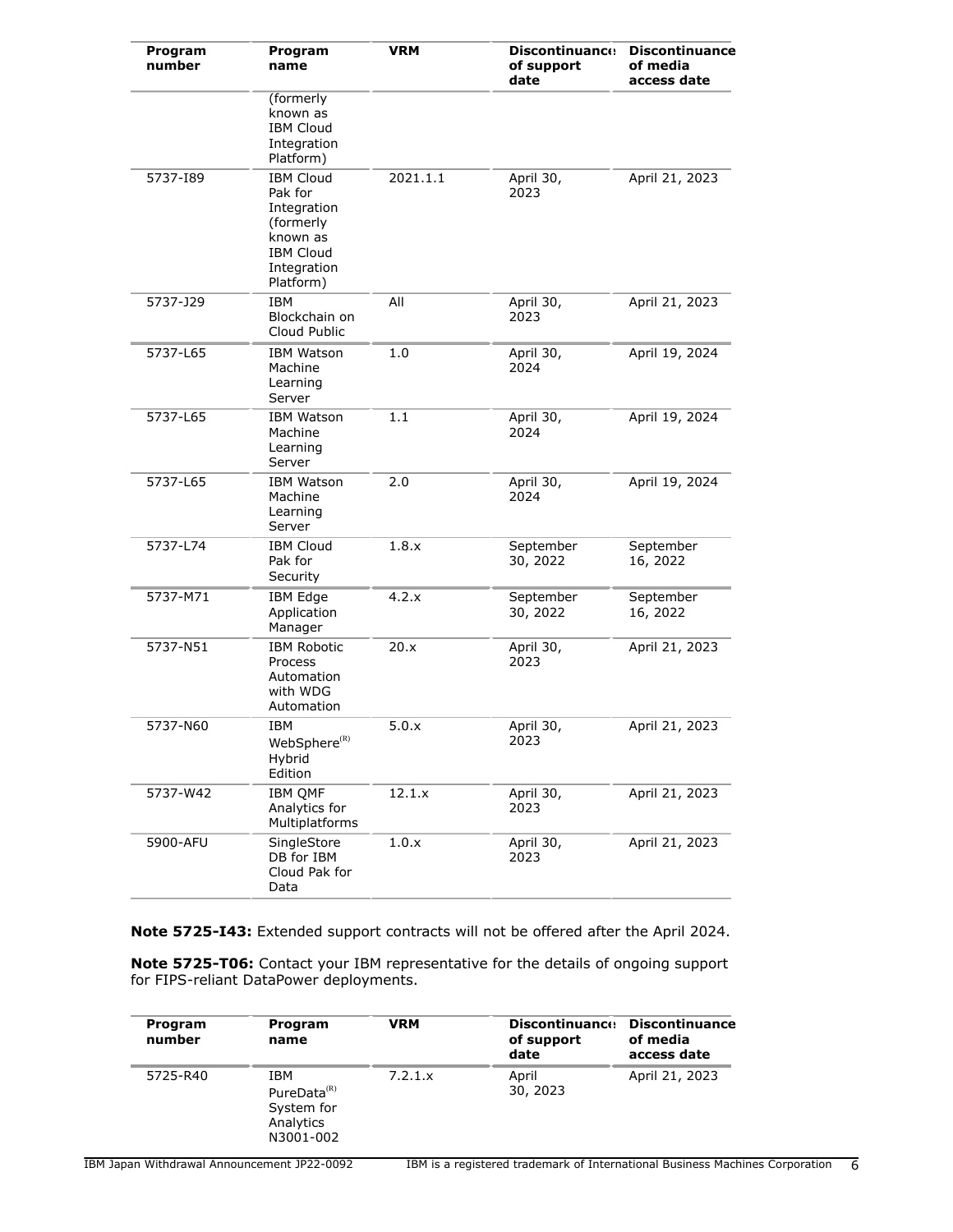| Program<br>number | Program<br>name                                             | <b>VRM</b> | <b>Discontinuance</b><br>of support<br>date | <b>Discontinuance</b><br>of media<br>access date |
|-------------------|-------------------------------------------------------------|------------|---------------------------------------------|--------------------------------------------------|
| 5725-R41          | <b>IBM PureData</b><br>System for<br>Analytics<br>N3001-005 | 7.2.1.x    | April<br>30, 2023                           | April 21, 2023                                   |
| 5725-R42          | <b>IBM PureData</b><br>System for<br>Analytics<br>N3001-010 | 7.2.1.x    | April<br>30, 2023                           | April 21, 2023                                   |
| 5725-R43          | <b>IBM PureData</b><br>System for<br>Analytics<br>N3001-020 | 7.2.1.x    | April<br>30, 2023                           | April 21, 2023                                   |
| 5725-R44          | <b>IBM PureData</b><br>System for<br>Analytics<br>N3001-040 | 7.2.1.x    | April<br>30, 2023                           | April 21, 2023                                   |
| 5725-R45          | <b>IBM PureData</b><br>System for<br>Analytics<br>N3001-080 | 7.2.1.x    | April<br>30, 2023                           | April 21, 2023                                   |
| 5725-S22          | <b>IBM PureData</b><br>for Analytics<br>N3001-001           | 7.2.1.x    | April<br>30, 2023                           | April 21, 2023                                   |

# **IBM Systems Software**

|  |  |  |  | For Passport Advantage (PPA) On-premises products: |  |
|--|--|--|--|----------------------------------------------------|--|
|--|--|--|--|----------------------------------------------------|--|

| Program<br>number | Program<br>name                                                                     | <b>VRM</b> | <b>Discontinuance</b><br>of support<br>date | <b>Discontinuance</b><br>of media<br>access date |
|-------------------|-------------------------------------------------------------------------------------|------------|---------------------------------------------|--------------------------------------------------|
| 5737-B16          | <b>IBM</b><br>Application<br>Discovery for<br>IBM $Z^{(R)}$                         | 5.1.x      | April 30,<br>2023                           | April 21, 2023                                   |
| 5737-B66          | <b>IBM</b><br>Application<br>Discovery<br>and Delivery<br>Intelligence<br>for IBM Z | 5.1.x      | April 30,<br>2023                           | April 21, 2023                                   |
| 5737-K80          | <b>IBM</b><br>Dependency<br><b>Based Build</b>                                      | 1.0.x      | April 30,<br>2023                           | April 21, 2023                                   |

Effective on the dates shown, IBM will discontinue access to the following cloud services as subscribed to under the applicable IBM agreement:

# **IBM Cloud & Cognitive Software**

| For Passport Advantage (PPA) cloud service products: |  |  |
|------------------------------------------------------|--|--|
|------------------------------------------------------|--|--|

| Program number | Cloud service name                           | <b>Discontinuance of</b><br>access date |
|----------------|----------------------------------------------|-----------------------------------------|
| 5725-P73       | <b>IBM Maximo EAM SaaS</b><br>Flex           | August 23, 2022                         |
| 5725-S69       | IBM IoT for Energy and<br>Utilities on Cloud | August 12, 2022                         |
| 5725-Z55       | <b>TBM Maximo FAM</b><br>Anywhere SaaS Flex  | August 23, 2022                         |
| 5737-C29       | <b>IBM Cloud Enterprise</b><br>Records       | September 13, 2022                      |
| 5737-J30       | IBM Trusteer Pinpoint™<br>Verify             | August 12, 2022                         |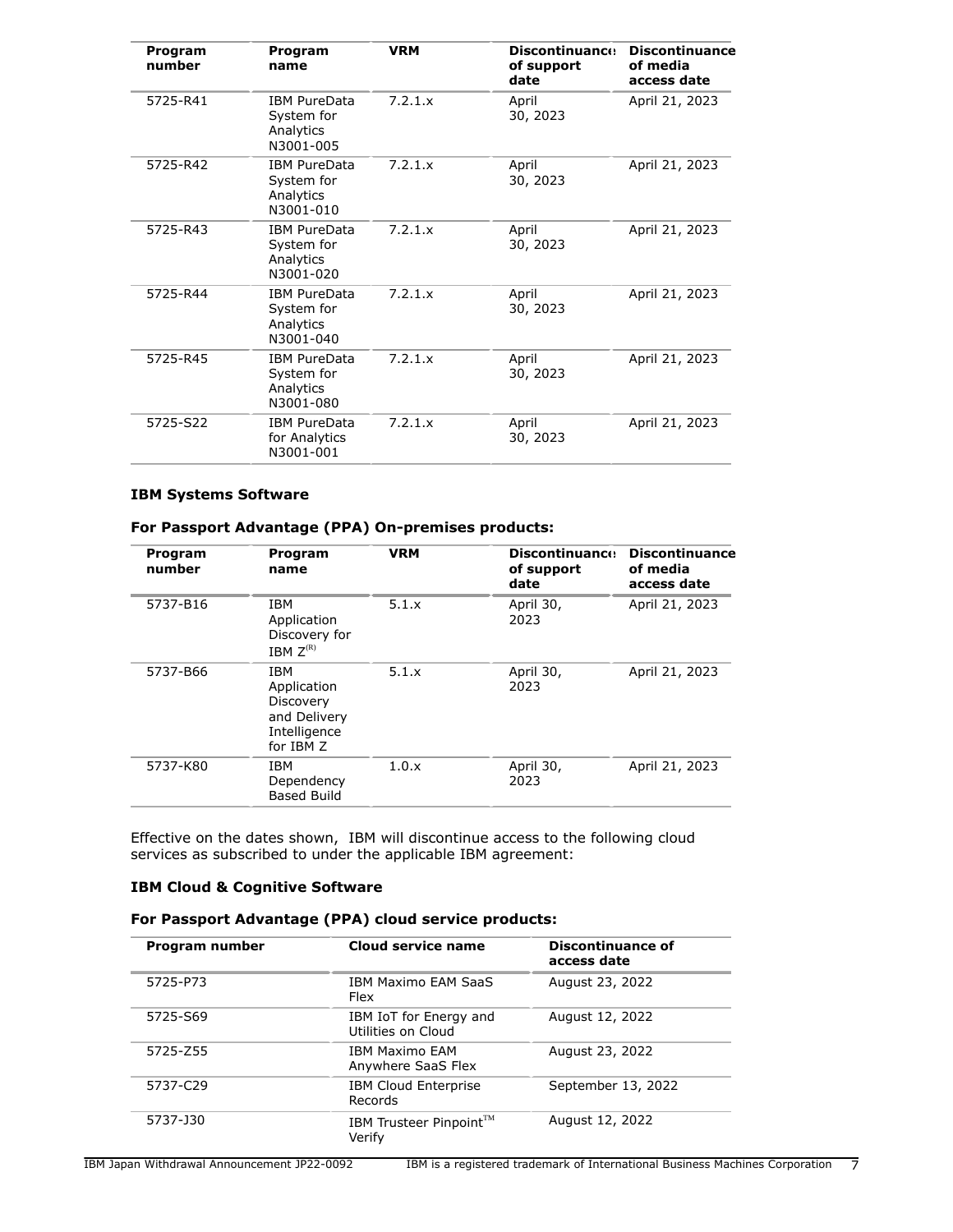| Program number | Cloud service name                                                           | Discontinuance of<br>access date |
|----------------|------------------------------------------------------------------------------|----------------------------------|
| 5900-AAY       | <b>IBM Robotic Process</b><br>Automation with WDG<br>Automation as a Service | August 19, 2022                  |

### <span id="page-7-0"></span>**Withdrawn parts, features, or programs**

This announces the withdrawal of programs, select part numbers, or the VRMs from a program description.

Effective on the dates shown, IBM will withdraw from marketing part numbers from the following program/version/release licensed under the IBM International Program License Agreement:

#### **Version Release Modification (VRM)**

- **Note:** VRM (3.2.1)
- **Note:**  $V =$  **All** means all versions
- **Note:** V#.x means all releases of the version # listed
- **Note:** V#.#.x means all mods of the version release # listed

#### **IBM Cloud & Cognitive Software**

#### **For Passport Advantage (PPA) On-premises products:**

For IPLA products, on or after these dates, you can no longer obtain these part numbers directly from IBM. You can obtain these part numbers on an as available basis through IBM Remarketers.

| Program number/Part<br>number | Program name                                                                                      | <b>Effective date of</b><br>withdrawal |
|-------------------------------|---------------------------------------------------------------------------------------------------|----------------------------------------|
| 5724-G52                      | <b>IBM Engineering</b><br><b>Lifecycle Optimization</b><br><b>Method Composer</b>                 |                                        |
| Electronic download only      | Component: IBM<br>Engineering Lifecycle<br>Management Automotive<br>Compliance 1.0.0<br>eAssembly | April 21, 2022                         |
| Electronic download only      | Component: IBM<br>Engineering Lifecycle<br>Management Automotive<br>Compliance 1.0.1<br>eAssembly | April 21, 2022                         |
| 5725-A64                      | <b>IBM SPSS Modeler</b><br><b>Desktop (IBM Watson</b><br><b>Studio Desktop)</b>                   |                                        |
| Electronic download only      | <b>IBM SPSS Modeler</b><br>Desktop 17.1.x eAssembly                                               | April 21, 2023                         |
| Electronic download only      | <b>IBM SPSS Modeler</b><br>Desktop 18.0.x eAssembly                                               | April 21, 2023                         |
| Electronic download only      | <b>IBM SPSS Modeler</b><br>Desktop 18.1.x eAssembly                                               | April 21, 2023                         |
| Electronic download only      | <b>IBM SPSS Modeler</b><br>Desktop 18.2.x eAssembly                                               | September 20, 2024                     |
| 5725-A65                      | <b>IBM SPSS Modeler</b><br><b>Server</b>                                                          |                                        |
| Electronic download only      | <b>IBM SPSS Modeler Server</b><br>17.1.x eAssembly                                                | April 21, 2023                         |
| Electronic download only      | <b>IBM SPSS Modeler Server</b><br>18.0.x eAssembly                                                | April 21, 2023                         |
| Electronic download only      | <b>IBM SPSS Modeler Server</b><br>18.1.x eAssembly                                                | April 21, 2023                         |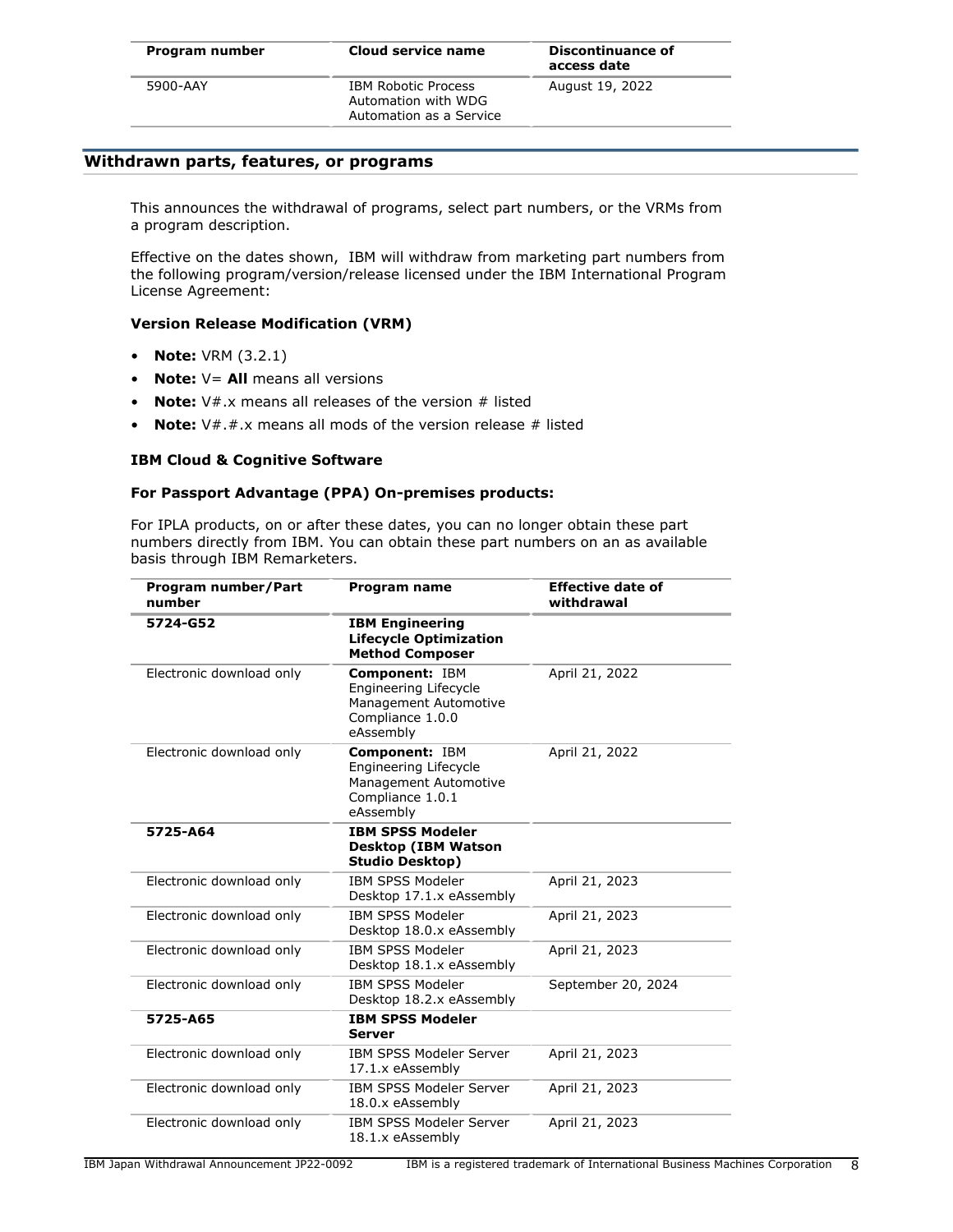| Program number/Part<br>number | Program name                                                                                                                                                                           | <b>Effective date of</b><br>withdrawal |
|-------------------------------|----------------------------------------------------------------------------------------------------------------------------------------------------------------------------------------|----------------------------------------|
| Electronic download only      | IBM SPSS Modeler Server<br>18.2.x eAssembly                                                                                                                                            | September 20, 2024                     |
| 5725-A72                      | <b>IBM SPSS Collaboration</b><br>and Deployment<br><b>Services</b>                                                                                                                     |                                        |
| Electronic download only      | <b>IBM SPSS Collaboration</b><br>and Deployment Services<br>7.0.x eAssembly                                                                                                            | April 21, 2023                         |
| Electronic download only      | <b>IBM SPSS Collaboration</b><br>and Deployment Services<br>8.0.x eAssembly                                                                                                            | April 21, 2023                         |
| Electronic download only      | <b>IBM SPSS Collaboration</b><br>and Deployment Services<br>8.1.x eAssembly                                                                                                            | April 21, 2023                         |
| Electronic download only      | <b>IBM SPSS Collaboration</b><br>and Deployment Services<br>8.2.x eAssembly                                                                                                            | September 20, 2024                     |
| 5725-B69                      | <b>IBM Operational</b><br><b>Decision Manager</b>                                                                                                                                      |                                        |
| Electronic download only      | <b>IBM Operational</b><br>Decision Manager 8.10.x<br>eAssembly                                                                                                                         | April 19, 2024                         |
| 5725-B71                      | <b>IBM Integration Bus</b><br><b>Hypervisor Edition for</b><br><b>IBM AIX<sup>(R)</sup></b>                                                                                            |                                        |
| <b>EOCUULL</b>                | IBM Integration Bus<br>Hypervisor Edition for<br><b>AIX Processor Value</b><br>Unit (PVU) Annual SW<br>Subscription & Support<br>Renewal                                               | September 9, 2022                      |
| 5725-B72                      | <b>IBM Integration Bus</b><br><b>Hypervisor Edition for</b><br>Red Hat <sup>(R)</sup> Enterprise<br>Linux <sup>(R)</sup> Server for x86                                                |                                        |
| <b>E0AKXLL</b>                | <b>IBM Integration Bus</b><br><b>Hypervisor Edition for</b><br>Red Hat Enterprise Linux<br>Server for x86 Processor<br>Value Unit (PVU) Annual<br>SW Subscription &<br>Support Renewal | September 9, 2022                      |
| 5725-C18                      | <b>IBM App Connect for</b><br><b>Healthcare</b>                                                                                                                                        |                                        |
| Electronic download only      | <b>IBM App Connect</b><br>for Healthcare 5.0.x<br>eAssembly                                                                                                                            | April 19, 2024                         |
| 5725-C99                      | <b>IBM Sterling Connect:</b><br><b>Direct</b>                                                                                                                                          |                                        |
| Electronic download only      | <b>IBM Sterling</b><br>Connect: Direct <sup>(R)</sup> for<br>Microsoft <sup>™</sup> Windows™<br>4.8.x eAssembly                                                                        | April 21, 2023                         |
| Electronic download only      | <b>IBM Sterling</b><br>Connect: Direct for UNIX <sup>(R)</sup><br>4.3.x eAssembly                                                                                                      | April 21, 2023                         |
| Electronic download only      | IBM Connect: Direct Web<br>Services 1.0.x eAssembly                                                                                                                                    | April 21, 2023                         |
| 5725-H96                      | <b>IBM InfoSphere</b><br><b>QualityStage Address</b><br><b>Verification Interface</b>                                                                                                  |                                        |
| Electronic download only      | <b>IBM InfoSphere</b><br>QualityStage Address                                                                                                                                          | September 16, 2022                     |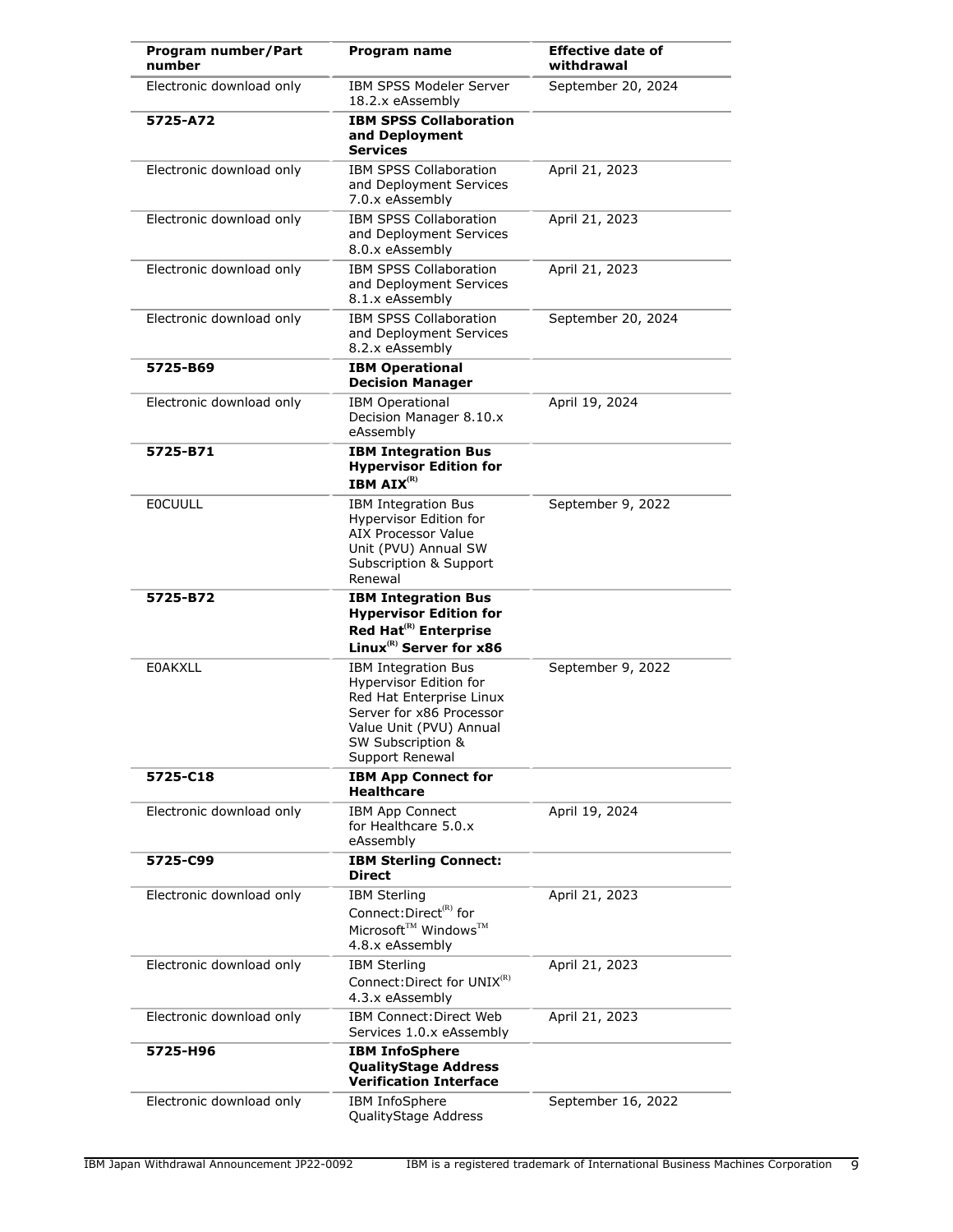| Program number/Part<br>number | Program name                                                                                                              | <b>Effective date of</b><br>withdrawal |
|-------------------------------|---------------------------------------------------------------------------------------------------------------------------|----------------------------------------|
|                               | Verification Interface<br>10.5.x eAssembly                                                                                |                                        |
| 5725-L19                      | <b>IBM SPSS Analytic</b><br>Server                                                                                        |                                        |
| Electronic download only      | IBM SPSS Analytic Server<br>2.1.x eAssembly                                                                               | April 21, 2023                         |
| Electronic download only      | IBM SPSS Analytic Server<br>3.0.x eAssembly                                                                               | April 21, 2023                         |
| Electronic download only      | <b>IBM SPSS Analytic Server</b><br>3.1.x eAssembly                                                                        | April 21, 2023                         |
| Electronic download only      | <b>IBM SPSS Analytic Server</b><br>3.2.x eAssembly                                                                        | September 20, 2024                     |
| 5725-T06                      | <b>IBM DataPower</b><br>Gateway                                                                                           |                                        |
| Electronic download only      | <b>IBM DataPower Gateway</b><br>2018.x eAssembly                                                                          | April 21, 2023                         |
| 5725-T07                      | <b>Software Options</b><br>for IBM DataPower<br>Gateway                                                                   |                                        |
| Electronic download only      | Software Options for<br><b>IBM DataPower Gateway</b><br>2018.x eAssembly                                                  | April 21, 2023                         |
| 5725-T09                      | <b>IBM DataPower</b><br><b>Gateway Virtual Edition</b>                                                                    |                                        |
| Electronic download only      | IBM DataPower Gateway<br>Virtual Edition 2018.x<br>eAssembly                                                              | April 21, 2023                         |
| 5737-F90                      | <b>IBM DataPower</b><br><b>Gateway X2 Appliance</b>                                                                       |                                        |
| Electronic download only      | IBM DataPower Gateway<br>X2 Appliance 2018.x<br>eAssembly                                                                 | April 21, 2023                         |
| 5737-F91                      | <b>Software Options</b><br>for IBM DataPower<br>Gateway X2                                                                |                                        |
| Electronic download only      | Software Options for IBM<br>DataPower Gateway X2<br>2018.x eAssembly                                                      | April 21, 2023                         |
| 5737-N51                      | <b>IBM Robotic Process</b><br>Automation with WDG<br>Automation                                                           |                                        |
| Electronic download only      | <b>IBM Robotic Process</b><br>Automation with WDG<br>Automation 20.x<br>eAssembly                                         | April 21, 2023                         |
| D299XLL                       | <b>IBM Robotic Process</b><br>Automation with WDG<br><b>Automation Studio Virtual</b><br>Server Committed Term<br>License | August 19, 2022                        |
| 5737-L74                      | <b>IBM Cloud Pak for</b><br><b>Security</b>                                                                               |                                        |
| Electronic download only      | IBM Cloud Pak for Security<br>1.8.x eAssembly                                                                             | September 16, 2022                     |
| 5737-M71                      | <b>IBM Edge Application</b><br><b>Manager</b>                                                                             |                                        |
| Electronic download only      | IBM Edge Application<br>Manager 4.2.x eAssembly                                                                           | April 21, 2023                         |
| 5737-N60                      | <b>IBM WebSphere Hybrid</b><br><b>Edition</b>                                                                             |                                        |
| Electronic download only      | IBM WebSphere Hybrid<br>Edition 5.0.x eAssembly                                                                           | April 21, 2023                         |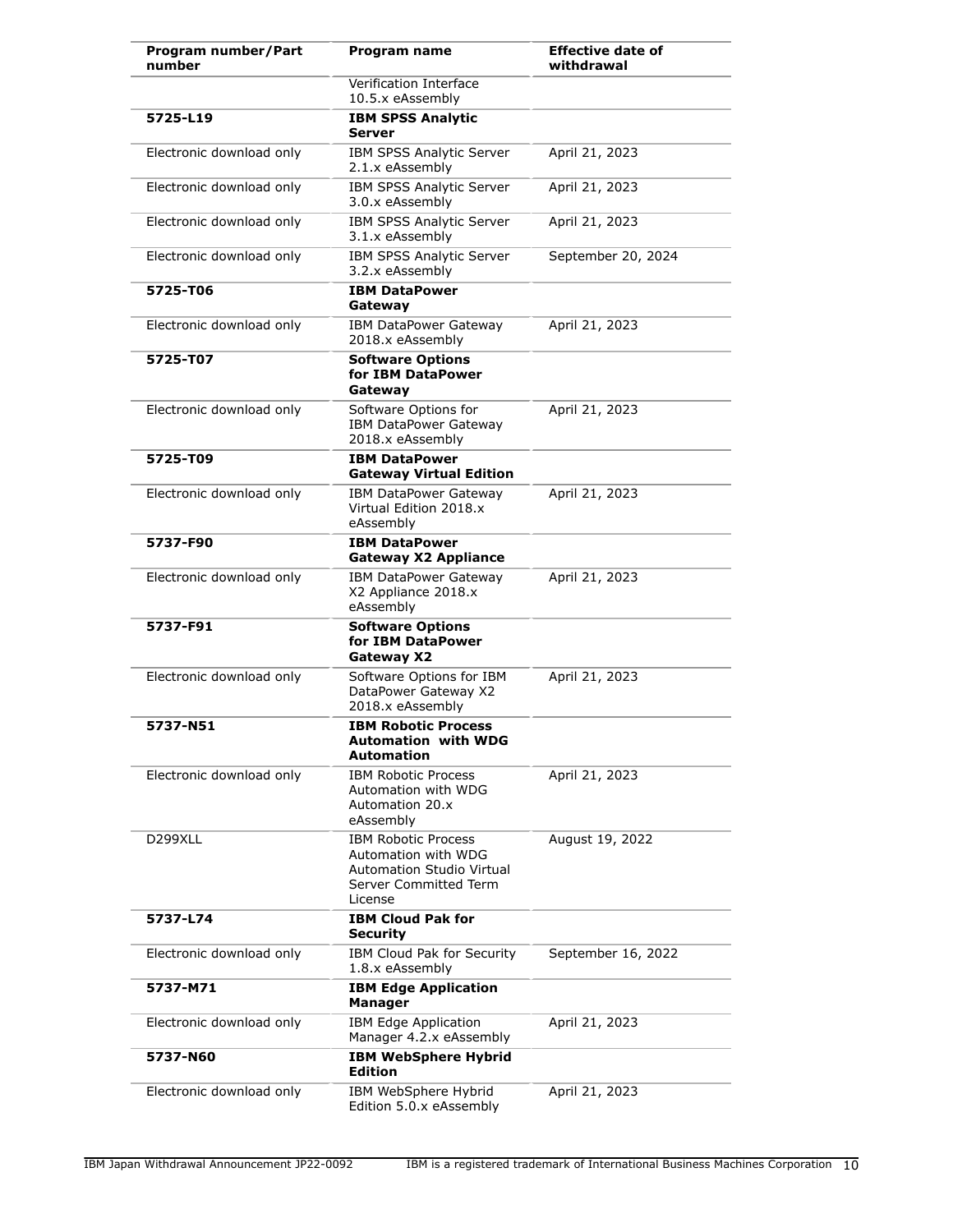| Program number/Part<br>number | <b>Program name</b>                                                                | <b>Effective date of</b><br>withdrawal |
|-------------------------------|------------------------------------------------------------------------------------|----------------------------------------|
| 5737-W42                      | <b>IBM QMF Analytics for</b><br><b>Multiplatforms</b>                              |                                        |
| Electronic download only      | IBM OMF Analytics for<br>Multiplatforms 12.1.x<br>eAssembly                        | April 21, 2023                         |
| 5900-AFU                      | <b>SingleStore DB for IBM</b><br><b>Cloud Pak for Data</b>                         |                                        |
| Electronic download only      | SingleStore DB for IBM<br>Cloud Pak for Data 1.x<br>eAssembly                      | April 21, 2023                         |
| D04QEZX                       | SingleStore DB for IBM<br>Cloud Pak for Data Annual<br>Subscription Per Node       | August 10, 2022                        |
| Program number/Part<br>number | Program name                                                                       | <b>Effective date of</b><br>withdrawal |
| 5737-189                      | <b>IBM Cloud Pak for</b><br><b>Integration</b>                                     |                                        |
| Electronic download only      | IBM Cloud Integration<br>Platform 2019.x<br>eAssembly (See Note<br>5737-I89 below) | September 16, 2022                     |
| Electronic download only      | <b>IBM Cloud Pak for</b><br>Integration 2020.1.1<br>eAssembly                      | September 16, 2022                     |
| Electronic download only      | <b>IBM Cloud Pak for</b><br>Integration 2020.2.1<br>eAssembly                      | September 16, 2022                     |
| Electronic download only      | IBM Cloud Pak for<br>Integration 2020.3.1<br>eAssembly                             | September 16, 2022                     |
| Electronic download only      | IBM Cloud Pak for<br>Integration 2020.4.1<br>eAssembly                             | October 21, 2022                       |
| Electronic download only      | IBM Cloud Pak for<br>Integration 2021.1.1<br>eAssembly                             | April 21, 2023                         |

**Note 5737-I89:** All releases except 2019.1.x and 2019.2.x, includes IBM Cloud Pak for Integration Operations Dashboard Add-on.

| Program number/Part<br>number | Program name                                                                                                                                                                      | <b>Effective date of</b><br>withdrawal |
|-------------------------------|-----------------------------------------------------------------------------------------------------------------------------------------------------------------------------------|----------------------------------------|
| 5724-J05                      | <b>IBM App Connect</b><br><b>Enterprise</b>                                                                                                                                       |                                        |
| D0796ZX                       | IBM Integration Bus Idle<br>Standby Processor Value<br>Unit (PVU) SUBSCRIPTION<br><b>LICENSE</b>                                                                                  | August 12, 2022                        |
| D0797ZX                       | <b>IBM Integration Bus</b><br>Standard Edition Idle<br>Standby Processor Value<br>Unit (PVU) SUBSCRIPTION<br><b>LICENSE</b>                                                       | August 12, 2022                        |
| D0GG3LL                       | <b>IBM Integration Bus</b><br>Standard Edition Idle<br>Standby Processor Value<br>Unit (PVU) for Linux on<br>System $z^{(R)}$ License + SW<br>Subscription & Support 12<br>Months | August 12, 2022                        |
| D0GG4LL                       | <b>IBM Integration Bus</b><br>Standard Edition Idle<br>Standby Processor Value                                                                                                    | August 12, 2022                        |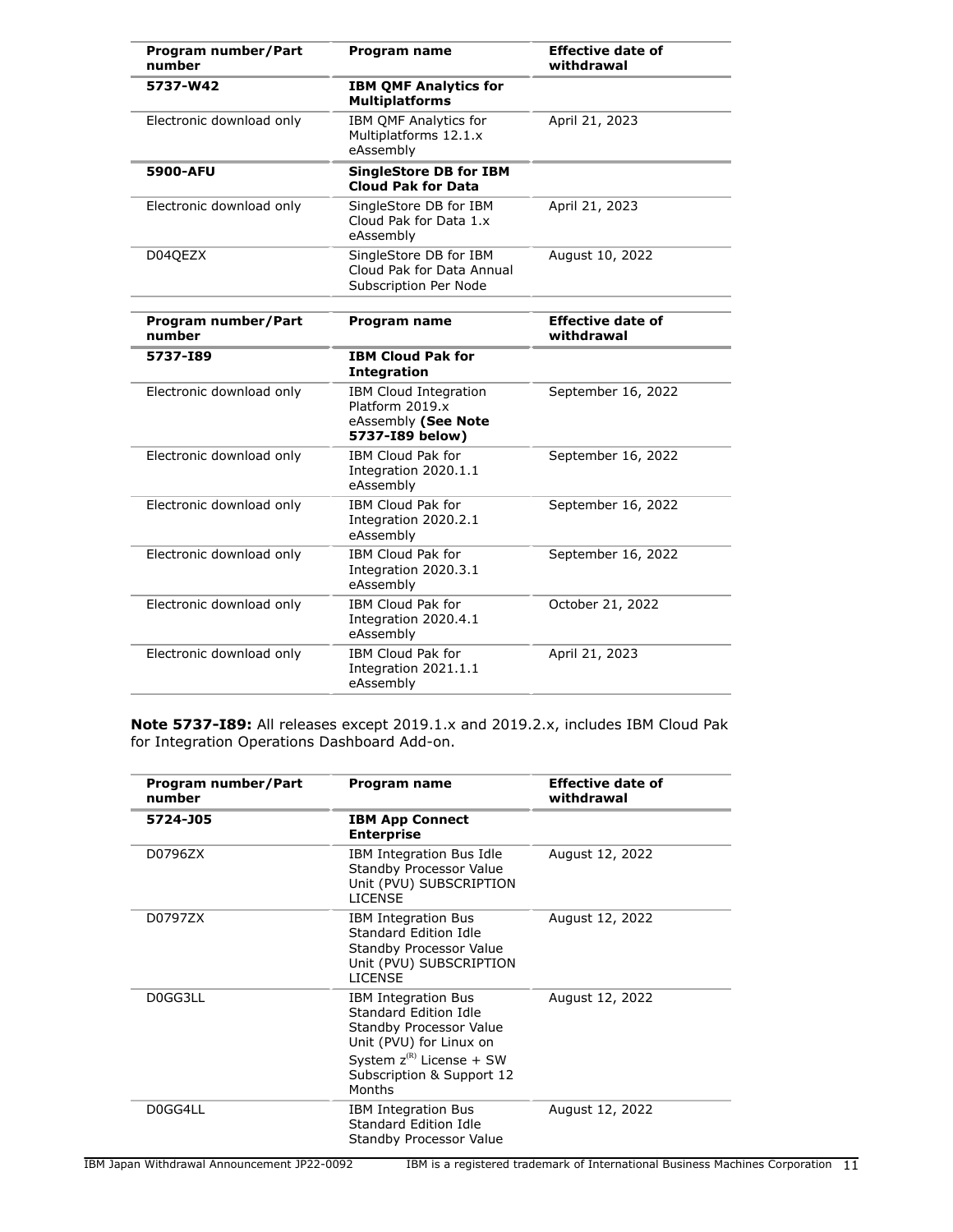| Program number/Part<br>number | Program name                                                                                                                                                                                                                                                                                                  | <b>Effective date of</b><br>withdrawal |
|-------------------------------|---------------------------------------------------------------------------------------------------------------------------------------------------------------------------------------------------------------------------------------------------------------------------------------------------------------|----------------------------------------|
|                               | Unit (PVU) for Linux on<br>System z SW Subscription<br>& Support Reinstatement<br>12 Months                                                                                                                                                                                                                   |                                        |
| D0GG5LL                       | <b>IBM Integration Bus</b><br>Standard Edition Idle<br>Standby Processor Value<br>Unit (PVU) License + SW<br>Subscription & Support 12<br>Months                                                                                                                                                              | August 12, 2022                        |
| D0GG6LL                       | <b>IBM Integration Bus</b><br>Standard Edition Idle<br>Standby Processor<br>Value Unit (PVU) SW<br>Subscription & Support<br>Reinstatement 12 Months                                                                                                                                                          | August 12, 2022                        |
| D0GH1LL                       | <b>IBM Integration Bus</b><br><b>Idle Standby Processor</b><br>Value Unit (PVU) for<br>zEnterprise <sup>(R)</sup> BladeCenter<br>Extension and Linux on<br>System z License + SW<br>Subscription & Support 12<br>Months                                                                                       | August 12, 2022                        |
| D0GH2LL                       | IBM Integration Bus Idle<br>Standby Processor Value<br>Unit (PVU) for zEnterprise<br><b>BladeCenter Extension</b><br>and Linux on System<br>z SW Subscription &<br>Support Reinstatement 12<br>Months                                                                                                         | August 12, 2022                        |
| D0GH3LL                       | <b>IBM Integration Bus</b><br><b>Idle Standby Processor</b><br>Value Unit for zEnterprise<br>BladeCenter Extn and<br>Linux on System z Trade<br>Up from IBM Integration<br>Bus Standard Ed Idle<br>Standby PVU for zEnt<br>BladeCtr Extn and Lin<br>Sys z License + SW<br>Subscription & Support 12<br>Months | August 12, 2022                        |
| D0GH4LL                       | IBM Integration Bus Idle<br>Standby Processor Value<br>Unit (PVU) License + SW<br>Subscription & Support 12<br>Months                                                                                                                                                                                         | August 12, 2022                        |
| D0GH5LL                       | <b>IBM Integration Bus</b><br><b>Idle Standby Processor</b><br>Value Unit (PVU) SW<br>Subscription & Support<br>Reinstatement 12 Months                                                                                                                                                                       | August 12, 2022                        |
| D0GH6LL                       | <b>IBM Integration Bus</b><br><b>Idle Standby Processor</b><br>Value Unit (PVU) Trade<br>Up from IBM Integration<br><b>Bus Standard Edition Idle</b><br>Standby Processor Value<br>Unit (PVU) License + SW<br>Subscription & Support 12<br>Months                                                             | August 12, 2022                        |
| D193SLL                       | IBM Integration Bus Idle<br>Standby Processor Value<br>Unit (PVU) for Linux on<br>System z Monthly License                                                                                                                                                                                                    | August 12, 2022                        |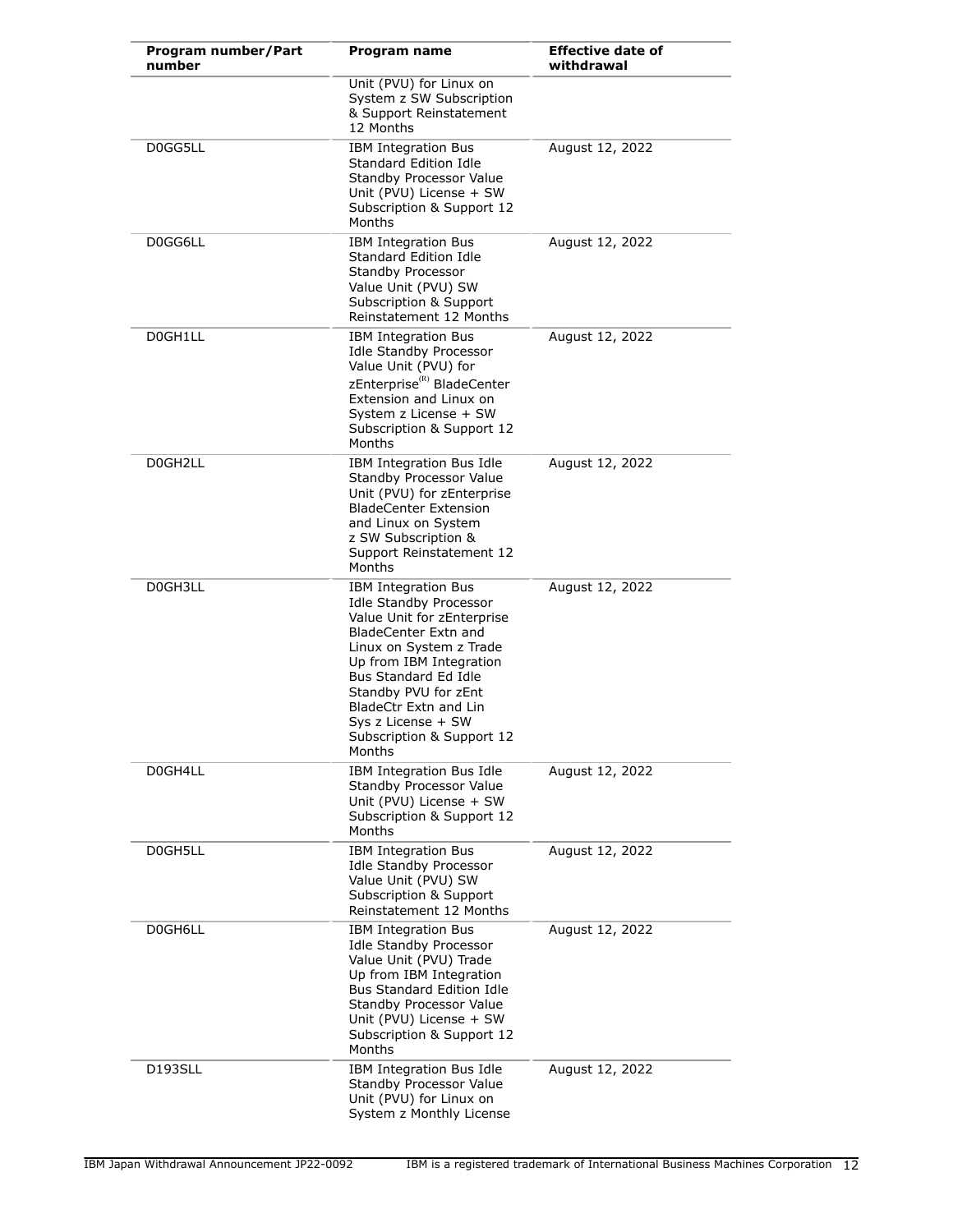| Program number/Part<br>number | <b>Program name</b>                                                                                                                                                                       | <b>Effective date of</b><br>withdrawal |
|-------------------------------|-------------------------------------------------------------------------------------------------------------------------------------------------------------------------------------------|----------------------------------------|
| D193TLL                       | <b>IBM Integration Bus</b><br><b>Idle Standby Processor</b><br>Value Unit (PVU) Monthly<br>License                                                                                        | August 12, 2022                        |
| D193WLL                       | <b>IBM Integration Bus</b><br>Standard Edition Idle<br>Standby Processor Value<br>Unit (PVU) for Linux on<br>System z Monthly License                                                     | August 12, 2022                        |
| D193XLL                       | <b>IBM Integration Bus</b><br>Standard Edition Idle<br>Standby Processor Value<br>Unit (PVU) Monthly<br>License                                                                           | August 12, 2022                        |
| <b>EOALLLL</b>                | <b>IBM Integration Bus</b><br>Standard Edition Idle<br>Standby Processor Value<br>Unit (PVU) for Linux on<br>System z Annual SW<br>Subscription & Support<br>Renewal                      | September 16, 2022                     |
| <b>EOALMLL</b>                | <b>IBM Integration Bus</b><br>Standard Edition Idle<br>Standby Processor Value<br>Unit (PVU) Annual SW<br>Subscription & Support<br>Renewal                                               | September 16, 2022                     |
| <b>E0ALZLL</b>                | IBM Integration Bus Idle<br>Standby Processor Value<br>Unit (PVU) for zEnterprise<br><b>BladeCenter Extension</b><br>and Linux on System z<br>Annual SW Subscription &<br>Support Renewal | September 16, 2022                     |
| <b>EOAMOLL</b>                | IBM Integration Bus Idle<br>Standby Processor Value<br>Unit (PVU) Annual SW<br>Subscription & Support<br>Renewal                                                                          | September 16, 2022                     |
| Program number/Part<br>number | Program name                                                                                                                                                                              | <b>Effective date of</b><br>withdrawal |
| 5725-M65                      | <b>IBM Netezza</b> <sup>(R)</sup><br><b>Appliance Software</b>                                                                                                                            |                                        |
| E0I7CLL                       | IBM NETEZZA APPLIANCE<br>SOFTWARE PVU ANNUAL<br><b>SW S&amp;S RNWL</b>                                                                                                                    | September 16, 2022                     |
| E0J2MLL                       | IBM NETEZZA APPLIANCE<br>SOFTWARE PVU FOR<br>SYSTEM Z ANNUAL SW<br><b>S&amp;S RNWL</b>                                                                                                    | September 16, 2022                     |
| <b>EOKLZLL</b>                | IBM NETEZZA APPLIANCE<br>SOFTWARE PER INSTALL<br>ANNUAL SW S&S RNWL                                                                                                                       | September 16, 2022                     |
| E0KM8LL                       | IBM NETEZZA APPL<br>SOFTWARE PER INSTALL<br>FOR SYS Z ANNUAL SW<br><b>S&amp;S RNWL</b>                                                                                                    | September 16, 2022                     |
| 5725-Q98                      | <b>IBM Netezza Platform</b><br><b>Development Sw Non-</b><br>Pro                                                                                                                          |                                        |
| <b>EOJJXLL</b>                | IBM NETEZZA PLATFORM<br>DEV SW NON-PROD<br>INSTALL ANNUAL SW S&S<br>RNWL                                                                                                                  | September 16, 2022                     |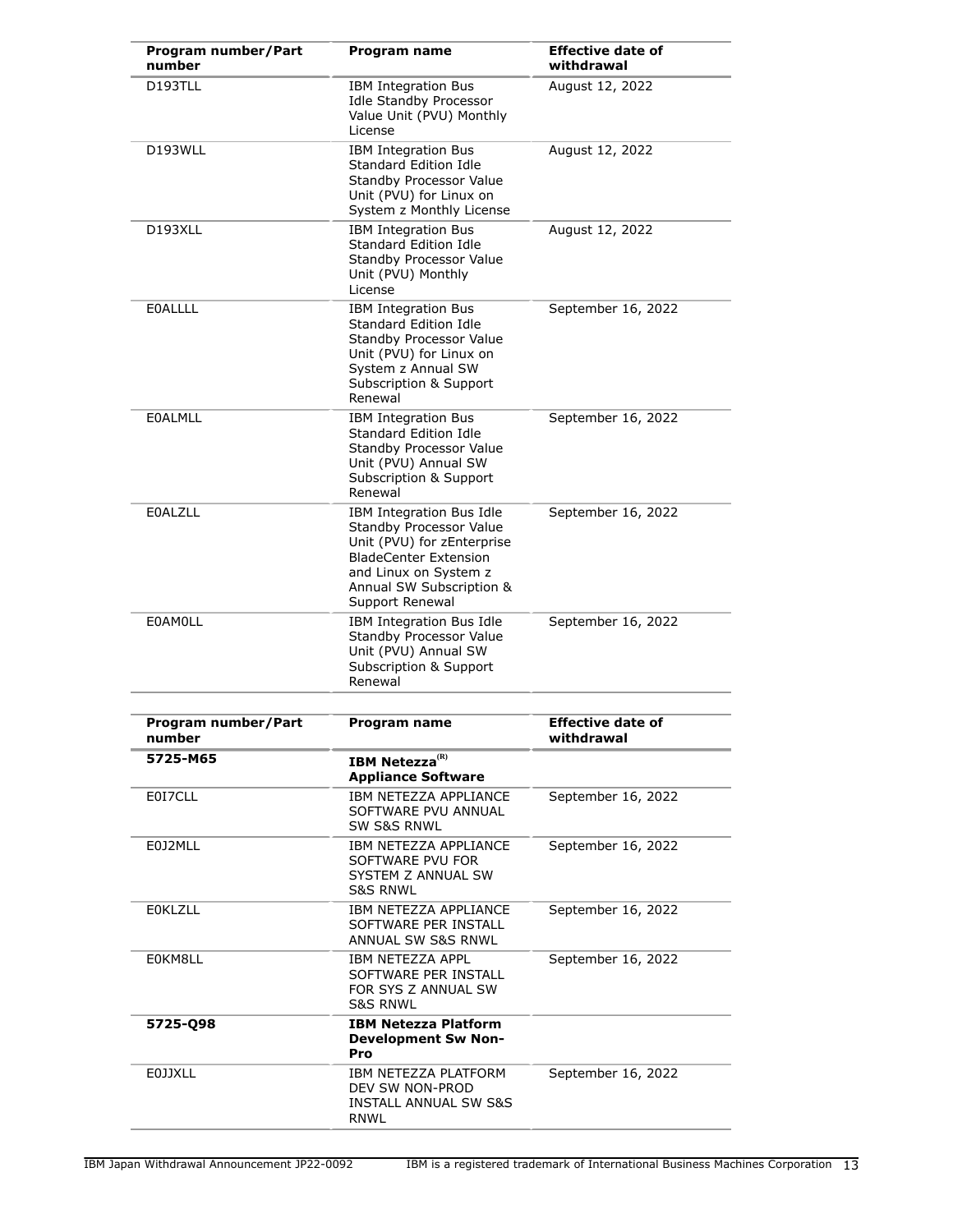#### **IBM Systems Software**

## **For Passport Advantage (PPA) On-premises products:**

| Program number           | Program name                                                                                               | <b>Effective date of</b><br>withdrawal |
|--------------------------|------------------------------------------------------------------------------------------------------------|----------------------------------------|
| 5737-B16                 | <b>IBM Application</b><br><b>Discovery for IBM Z</b>                                                       |                                        |
| Electronic download only | <b>IBM Application Discovery</b><br>for IBM Z 5.1 eAssembly                                                | April 21, 2023                         |
| Electronic download only | <b>IBM Application Discovery</b><br>for TBM 7 Activation Kit<br>5.1 eAssembly                              | April 21, 2023                         |
| 5737-B66                 | <b>IBM Application</b><br><b>Discovery and Delivery</b><br><b>Intelligence for IBM Z</b>                   |                                        |
| Electronic download only | <b>IBM Application Discovery</b><br>and Delivery Intelligence<br>for IBM Z 5.1 eAssembly                   | April 21, 2023                         |
| Electronic download only | <b>IBM Application Discovery</b><br>and Delivery Intelligence<br>for TBM 7 Activation Kit<br>5.1 eAssembly | April 21, 2023                         |
| 5737-K80                 | <b>IBM Dependency Based</b><br><b>Build</b>                                                                |                                        |
| Electronic download only | IBM Dependency Based<br>Build 1.0.x eAssembly                                                              | April 21, 2023                         |

All part numbers are withdrawn without replacements.

#### **IBM Cloud & Cognitive Software products**

#### **For Passport Advantage (PPA) On-premise products:**

For IPLA products, on or after these dates, you can no longer obtain these part numbers directly from IBM. You can obtain these part numbers on an as available basis through IBM Remarketers.

| Program number/Part<br>number | Withdrawn program or<br>parts from a program<br>description                                                                                               | <b>Effective date of</b><br>withdrawal |
|-------------------------------|-----------------------------------------------------------------------------------------------------------------------------------------------------------|----------------------------------------|
| 5724-U18                      | <b>IBM Maximo Asset</b><br><b>Management</b>                                                                                                              |                                        |
| Electronic download only      | <b>IBM Maximo Asset</b><br>Management 7.6.1<br>eAssembly                                                                                                  | September 19, 2025                     |
| D040SLL                       | <b>IBM Maximo Linear Asset</b><br>Manager Authorized User<br>License + SW Subscription<br>& Support 12 Months                                             | April 19, 2024                         |
| D040TLL                       | <b>IBM Maximo Linear Asset</b><br>Manager Authorized<br>User SW Subscription &<br>Support Reinstatement 12<br>Months                                      | April 19, 2024                         |
| D04XSLL                       | <b>IBM Maximo Asset</b><br>Management Managed<br>Service Providers Limited<br>Use Authorized User<br>License + SW Subscription<br>& Support 12 Months     | April 19, 2024                         |
| D04XTLL                       | <b>IBM Maximo Asset</b><br>Management Managed<br>Service Providers Limited<br>Use Authorized User SW<br>Subscription & Support<br>Reinstatement 12 Months | April 19, 2024                         |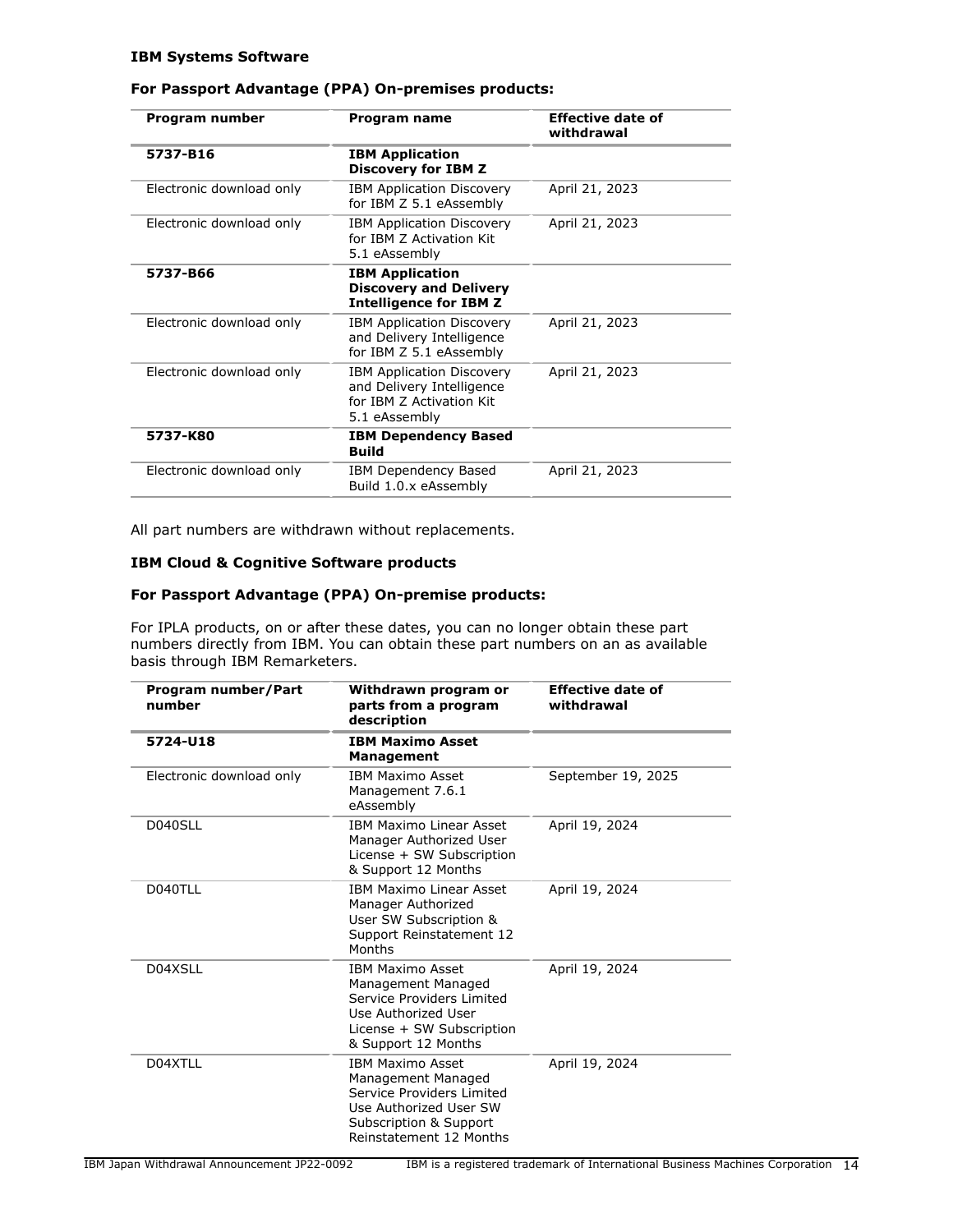| Program number/Part<br>number | Withdrawn program or<br>parts from a program<br>description                                                                                                                       | <b>Effective date of</b><br>withdrawal |
|-------------------------------|-----------------------------------------------------------------------------------------------------------------------------------------------------------------------------------|----------------------------------------|
| D04XWLL                       | <b>IBM Maximo Asset</b><br>Management Managed<br>Service Providers<br>Authorized User License<br>+ SW Subscription &<br>Support 12 Months                                         | April 19, 2024                         |
| D04XXLL                       | <b>IBM Maximo Asset</b><br>Management Managed<br>Service Providers<br>Authorized User SW<br><b>Subscription &amp; Support</b><br>Reinstatement 12 Months                          | April 19, 2024                         |
| D04Y0LL                       | <b>IBM Maximo Asset</b><br>Management Internal<br>Service Providers<br>Authorized User License<br>+ SW Subscription &<br>Support 12 Months                                        | April 19, 2024                         |
| D04Y1LL                       | <b>IBM Maximo Asset</b><br>Management Internal<br>Service Providers<br>Authorized User SW<br>Subscription & Support<br>Reinstatement 12 Months                                    | April 19, 2024                         |
| D04Y2LL                       | <b>IBM Maximo Asset</b><br>Management Internal<br>Service Providers Install<br>License + SW Subscription<br>& Support 12 Months                                                   | April 19, 2024                         |
| D04Y3LL                       | <b>IBM Maximo Asset</b><br>Management Internal<br>Service Providers Install<br>SW Subscription &<br>Support Reinstatement 12<br>Months                                            | April 19, 2024                         |
| D06FILL                       | <b>IBM Maximo Asset</b><br>Management Managed<br>Service Providers for<br>Linux on System z<br>Authorized User License<br>+ SW Subscription &<br>Support 12 Months                | April 19, 2024                         |
| D06FJLL                       | <b>IBM Maximo Asset</b><br>Management Managed<br>Service Providers for<br>Linux on System z<br>Authorized User SW<br><b>Subscription &amp; Support</b><br>Reinstatement 12 Months | April 19, 2024                         |
| D06FKLL                       | <b>IBM Maximo Linear Asset</b><br>Manager for Linux on<br>System z Authorized User<br>License + SW Subscription<br>& Support 12 Months                                            | April 19, 2024                         |
| D06FLLL                       | <b>IBM Maximo Linear Asset</b><br>Manager for Linux on<br>System z Authorized<br>User SW Subscription &<br>Support Reinstatement 12<br>Months                                     | April 19, 2024                         |
| D06FPLL                       | <b>IBM Maximo Asset</b><br>Management Internal<br>Service Providers for<br>Linux on System z<br>Authorized User License<br>+ SW Subscription &<br>Support 12 Months               | April 19, 2024                         |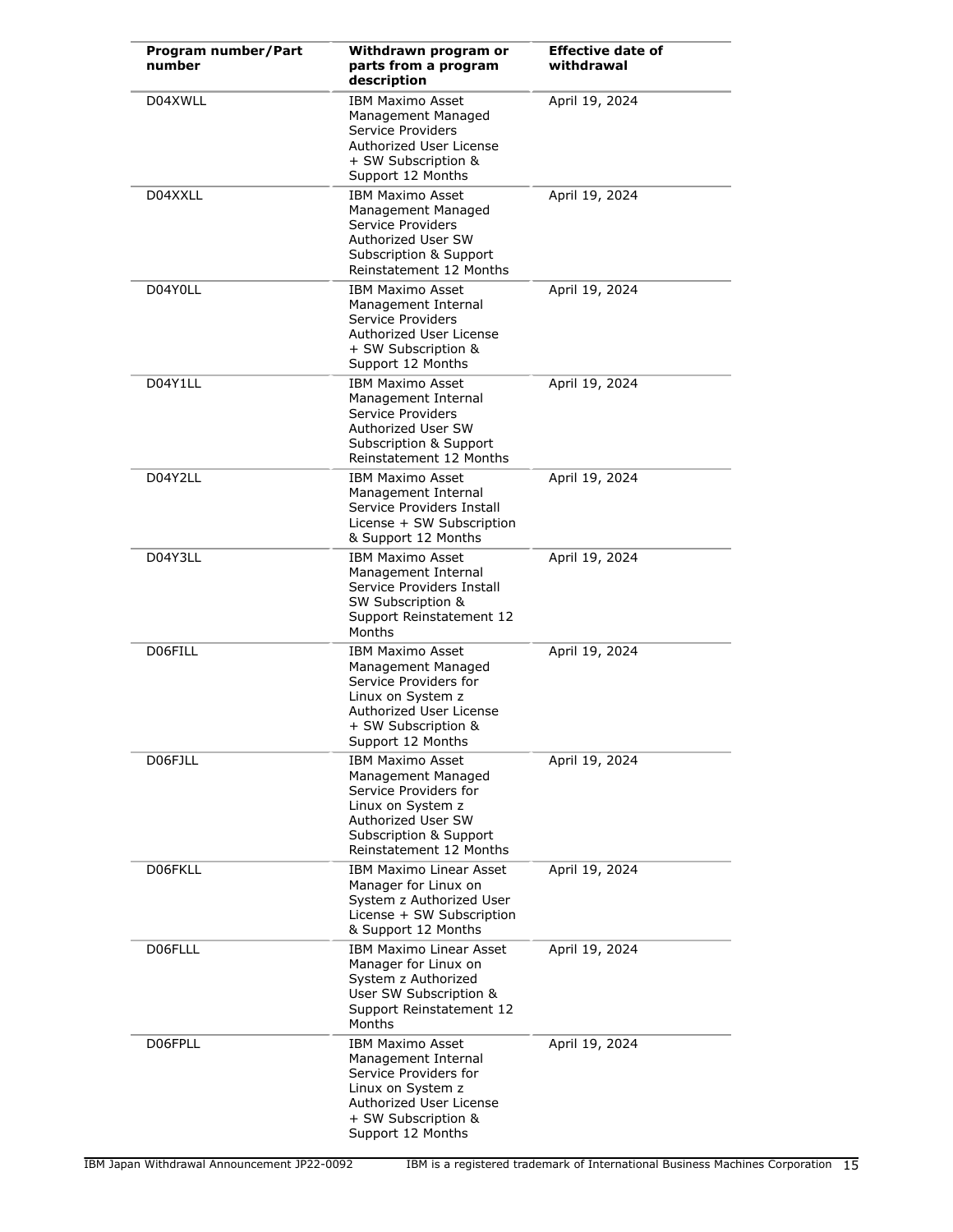| Program number/Part<br>number | Withdrawn program or<br>parts from a program<br>description                                                                                                                        | <b>Effective date of</b><br>withdrawal |
|-------------------------------|------------------------------------------------------------------------------------------------------------------------------------------------------------------------------------|----------------------------------------|
| D06FQLL                       | <b>IBM Maximo Asset</b><br>Management Internal<br>Service Providers for<br>Linux on System z<br>Authorized User SW<br>Subscription & Support<br>Reinstatement 12 Months            | April 19, 2024                         |
| D06FRLL                       | <b>IBM Maximo Asset</b><br>Management Internal<br>Service Providers for<br>Linux on System z Install<br>License + SW Subscription<br>& Support 12 Months                           | April 19, 2024                         |
| D06FSLL                       | <b>IBM Maximo Asset</b><br>Management Internal<br>Service Providers for<br>Linux on System z Install<br>SW Subscription &<br>Support Reinstatement 12<br>Months                    | April 19, 2024                         |
| D06FULL                       | <b>IBM Maximo Asset</b><br>Management Managed<br>Service Providers Limited<br>Use for Linux on System<br>z Authorized User License<br>+ SW Subscription &<br>Support 12 Months     | April 19, 2024                         |
| D06FVLL                       | <b>IBM Maximo Asset</b><br>Management Managed<br>Service Providers Limited<br>Use for Linux on System<br>z Authorized User SW<br>Subscription & Support<br>Reinstatement 12 Months | April 19, 2024                         |
| <b>DOAYULL</b>                | <b>IBM Maximo Asset</b><br>Management Scheduler<br>Authorized User License<br>+ SW Subscription &<br>Support 12 Months                                                             | April 19, 2024                         |
| D0AYVLL                       | <b>IBM Maximo Asset</b><br>Management Scheduler<br>Authorized User SW<br>Subscription & Support<br>Reinstatement 12 Months                                                         | April 19, 2024                         |
| <b>D0AYWLL</b>                | <b>IBM Maximo Asset</b><br>Management Scheduler<br>for Linux on System z<br>Authorized User License<br>+ SW Subscription &<br>Support 12 Months                                    | April 19, 2024                         |
| D0AYXLL                       | <b>IBM Maximo Asset</b><br>Management Scheduler<br>for Linux on System<br>z Authorized User SW<br>Subscription & Support<br>Reinstatement 12 Months                                | April 19, 2024                         |
| D0B89LL                       | IBM Maximo Archiving<br>Adapter for InfoSphere<br>Optim Data Growth<br>Solution Authorized User<br>License + SW Subscription<br>& Support 12 Months                                | April 19, 2024                         |
| D0B8ALL                       | IBM Maximo Archiving<br>Adapter for InfoSphere<br>Optim Data Growth<br>Solution Authorized<br>User SW Subscription &                                                               | April 19, 2024                         |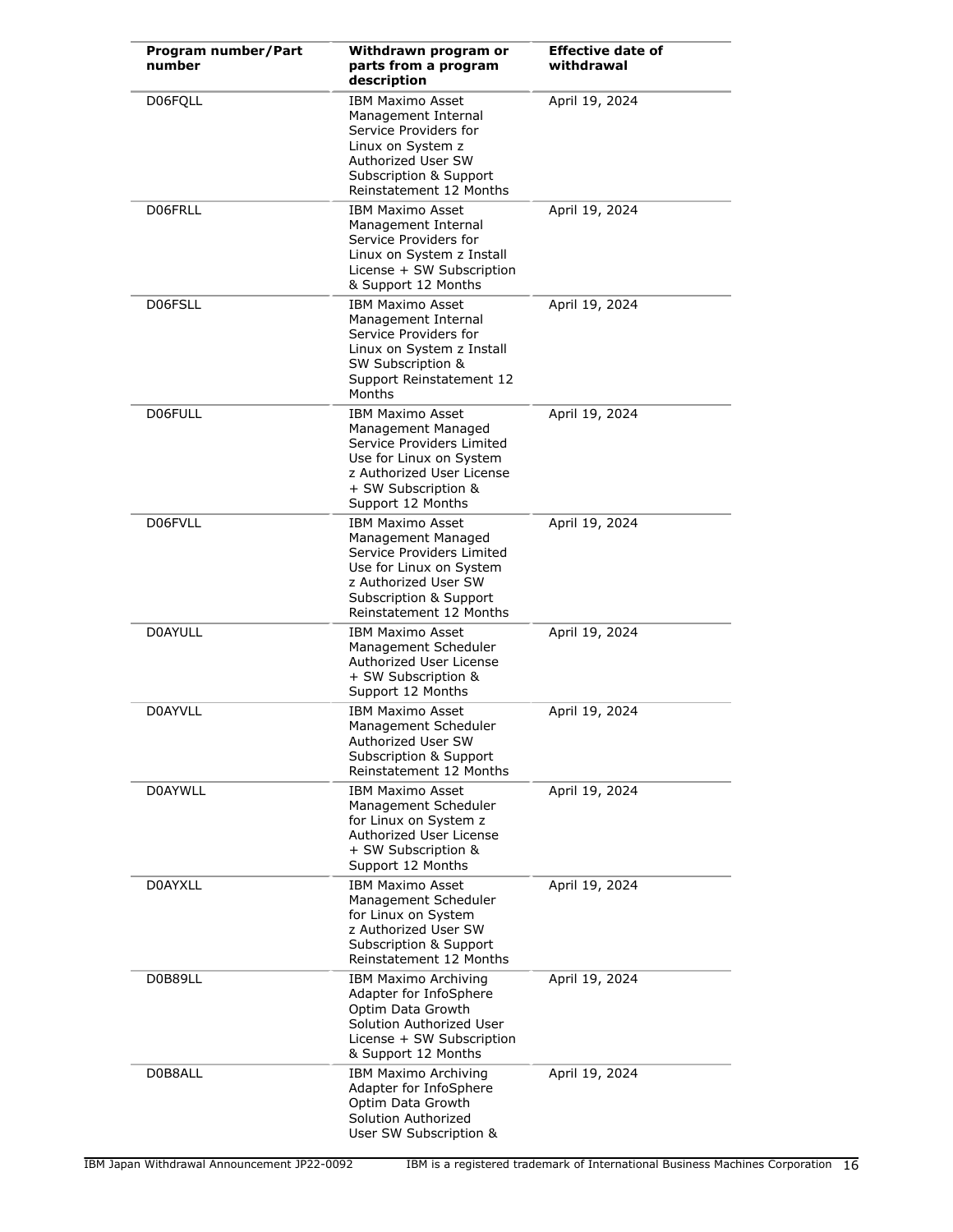| Program number/Part<br>number | Withdrawn program or<br>parts from a program<br>description                                                                                                                                         | <b>Effective date of</b><br>withdrawal |
|-------------------------------|-----------------------------------------------------------------------------------------------------------------------------------------------------------------------------------------------------|----------------------------------------|
|                               | Support Reinstatement 12<br>Months                                                                                                                                                                  |                                        |
| D0GY8LL                       | <b>IBM Maximo Asset</b><br>Management Limited Use<br>Authorized User License<br>+ SW Subscription &<br>Support 12 Months                                                                            | April 19, 2024                         |
| D0GY9LL                       | <b>IBM Maximo Asset</b><br>Management Limited<br>Use Authorized User SW<br>Subscription & Support<br>Reinstatement 12 Months                                                                        | April 19, 2024                         |
| D0GYALL                       | <b>IBM Maximo Asset</b><br>Management Authorized<br>User License + SW<br>Subscription & Support 12<br>Months                                                                                        | April 19, 2024                         |
| D0GYBLL                       | <b>IBM Maximo Asset</b><br>Management Authorized<br>User SW Subscription &<br>Support Reinstatement 12<br>Months                                                                                    | April 19, 2024                         |
| <b>DOGYCLL</b>                | <b>IBM Maximo Asset</b><br>Management Authorized<br>User from Maximo Asset<br><b>Management Essentials</b><br>Trade Up License + SW<br>Subscription & Support 12<br>Months                          | April 19, 2024                         |
| <b>DOGYHLL</b>                | <b>IBM Maximo Asset</b><br>Management for Linux on<br>System z Authorized User<br>License + SW Subscription<br>& Support 12 Months                                                                  | April 19, 2024                         |
| <b>DOGYILL</b>                | <b>IBM Maximo Asset</b><br>Management for Linux<br>on System z Authorized<br>User SW Subscription &<br>Support Reinstatement 12<br>Months                                                           | April 19, 2024                         |
| <b>D0GYJLL</b>                | <b>IBM Maximo Asset</b><br>Management for Linux<br>on System z Authorized<br>User from Maximo Asset<br><b>Management Essentials</b><br>Trade Up License + SW<br>Subscription & Support 12<br>Months | April 19, 2024                         |
| <b>DOGYKLL</b>                | <b>IBM Maximo Asset</b><br>Management Limited Use<br>for Linux on System z<br>Authorized User License<br>+ SW Subscription &<br>Support 12 Months                                                   | April 19, 2024                         |
| <b>DOGYLLL</b>                | <b>IBM Maximo Asset</b><br>Management Limited<br>Use for Linux on System<br>z Authorized User SW<br>Subscription & Support<br>Reinstatement 12 Months                                               | April 19, 2024                         |
| D0L7QLL                       | IBM Maximo Health, Safety<br>and Environment Manager<br>Authorized User For Linux<br>On System Z License<br>+ SW Subscription &<br>Support 12 Months                                                | April 19, 2024                         |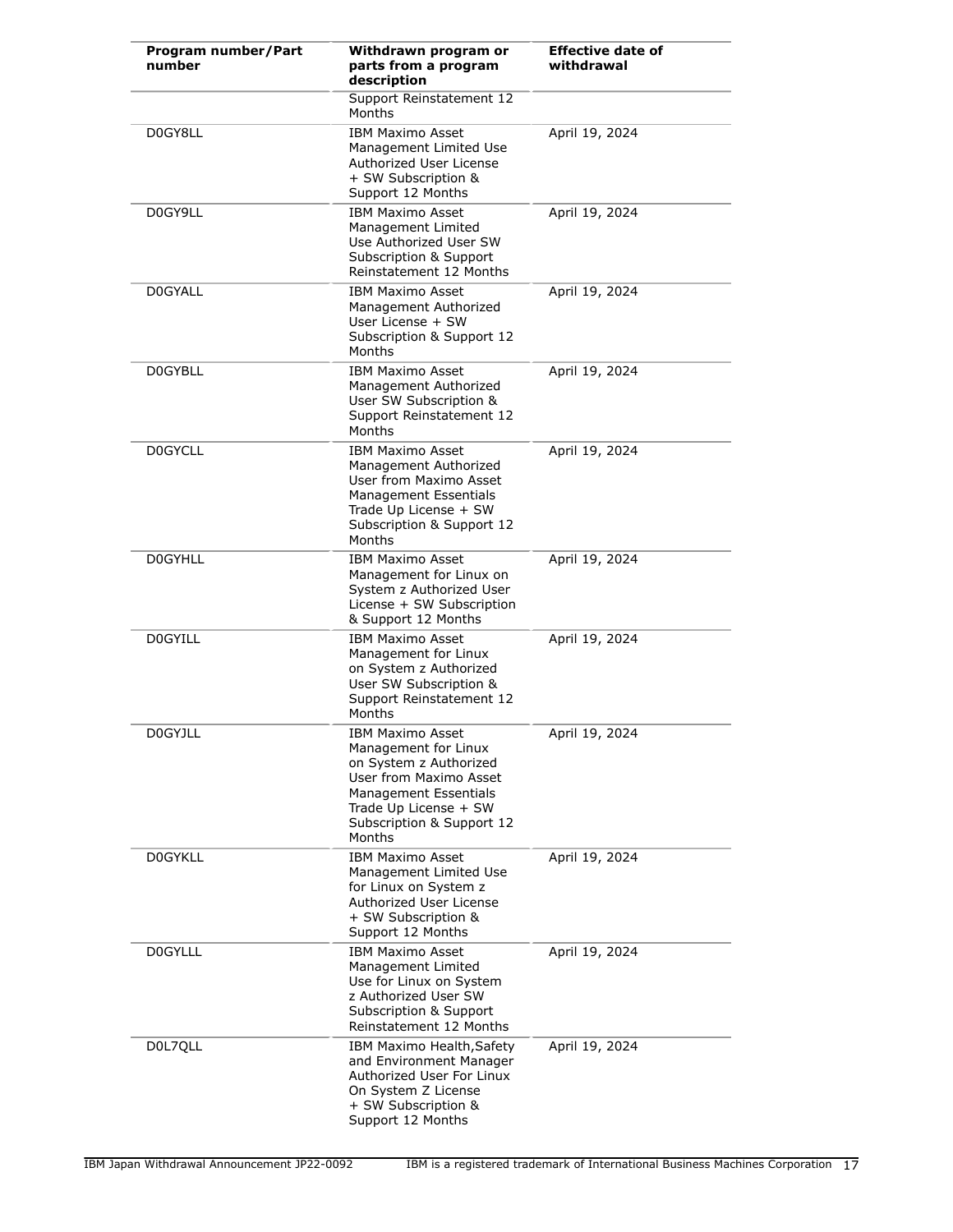| Program number/Part<br>number | Withdrawn program or<br>parts from a program<br>description                                                                                                                                                                            | <b>Effective date of</b><br>withdrawal |
|-------------------------------|----------------------------------------------------------------------------------------------------------------------------------------------------------------------------------------------------------------------------------------|----------------------------------------|
| DOL7RLL                       | IBM Maximo Health, Safety<br>and Environment Manager<br>Authorized User For<br>Linux On System Z SW<br>Subscription & Support<br>Reinstatement 12 Months                                                                               | April 19, 2024                         |
| DOL7TLL                       | IBM Maximo Health, Safety<br>and Environment Manager<br>Authorized User License<br>+ SW Subscription &<br>Support 12 Months                                                                                                            | April 19, 2024                         |
| D0L7ULL                       | IBM Maximo Health, Safety<br>and Environment Manager<br>Authorized User SW<br>Subscription & Support<br>Reinstatement 12 Months                                                                                                        | April 19, 2024                         |
| D0S8KLL                       | <b>IBM Maximo Asset</b><br>Management Express Use<br>Authorized User Licence<br>+ SW Subscription &<br>Support 12 Months                                                                                                               | April 19, 2024                         |
| D0S8LLL                       | <b>IBM Maximo Asset</b><br><b>Management Express</b><br>Use Authorized User SW<br>Subscription & Support<br>Reinstatement 12 Months                                                                                                    | April 19, 2024                         |
| D0S8MLL                       | <b>IBM Maximo Asset</b><br>Management Express Use<br>for Linux on System z<br>Authorized User Licence<br>+ SW Subscription &<br>Support 12 Months                                                                                      | April 19, 2024                         |
| D0S8NLL                       | <b>IBM Maximo Asset</b><br><b>Management Express</b><br>Use for Linux on System<br>z Authorized User SW<br>Subscription & Support<br>Reinstatement 12 Months                                                                           | April 19, 2024                         |
| <b>DOTONLL</b>                | <b>IBM Maximo Asset</b><br>Management Authorized<br>User from Maximo Asset<br>Management Limited Use<br>Authorized User Trade Up<br>Licence + SW Subscription<br>& Support 12 Months                                                   | April 19, 2024                         |
| <b>D0T0QLL</b>                | <b>IBM Maximo Asset</b><br>Management for Linux<br>on System z Authorized<br>User from Maximo Asset<br>Management Limited Use<br>for Linux on System z<br>Authorized User Trade Up<br>Licence + SW Subscription<br>& Support 12 Months | April 19, 2024                         |
| <b>DOTOSLL</b>                | <b>IBM Maximo Asset</b><br>Management Limited<br>Use Authorized User<br>from Maximo Asset<br>Management Express Use<br>Authorized User Trade Up<br>Licence + SW Subscription<br>& Support 12 Months                                    | April 19, 2024                         |
| <b>DOTOTLL</b>                | <b>IBM Maximo Asset</b><br>Management Limited<br>Use for Linux on System<br>z Authorized User<br>from Maximo Asset                                                                                                                     | April 19, 2024                         |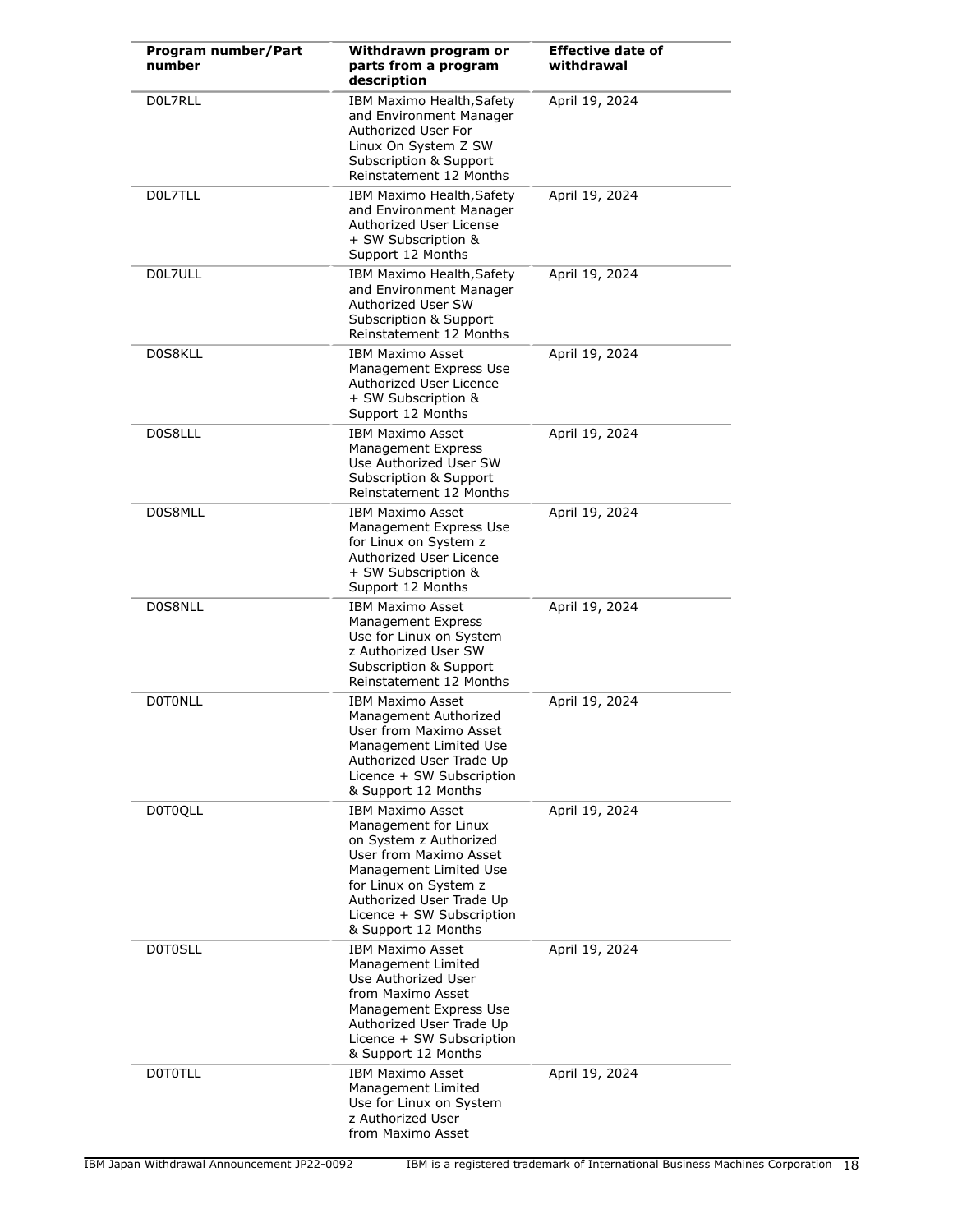| Program number/Part<br>number | Withdrawn program or<br>parts from a program<br>description                                                                                                                                                             | <b>Effective date of</b><br>withdrawal |
|-------------------------------|-------------------------------------------------------------------------------------------------------------------------------------------------------------------------------------------------------------------------|----------------------------------------|
|                               | Management Express Use<br>for Linux on System z<br>Authorized User Trade Up<br>Licence + SW Subscription<br>& Support 12 Months                                                                                         |                                        |
| D16M0LL                       | IBM Maximo Archiving<br>Adapter for InfoSphere<br>Optim Data Growth<br>Solution Install Licence<br>+ SW Subscription &<br>Support 12 Months                                                                             | April 19, 2024                         |
| D16M1LL                       | IBM Maximo Archiving<br>Adapter for InfoSphere<br>Optim Data Growth<br>Solution Install SW<br>Subscription & Support<br>Reinstatement 12 Months                                                                         | April 19, 2024                         |
| <b>D17I5LL</b>                | <b>IBM Maximo Asset</b><br>Management Scheduler<br>Authorized User from<br>IBM Maximo Adapter for<br>Primavera Authorized User<br>Trade Up Licence + SW<br>Subscription & Support 12<br>Months                          | April 19, 2024                         |
| <b>D17I6LL</b>                | <b>IBM Maximo Asset</b><br>Management Scheduler<br>Authorized User from<br><b>IBM Maximo Adapter</b><br>for Microsoft Project<br>Authorized User Trade Up<br>Licence + SW Subscription<br>& Support 12 Months           | April 19, 2024                         |
| <b>D17I7LL</b>                | <b>IBM Maximo Asset</b><br>Management Scheduler<br>for Linux on System z<br>Authorized User from<br>IBM Maximo Adpter for<br>Primavera for Linux on<br>System z Authorized User<br>Trade Up Lic + SW S&S 12<br>Mo       | April 19, 2024                         |
| <b>D17I8LL</b>                | <b>IBM Maximo Asset</b><br>Management Scheduler<br>for Linux on System z<br>Authorized User from<br>IBM Maximo Adpter for<br>Microsoft Projct for Linux<br>on Systm z Authorized<br>User Trade Up Lic + SW<br>S&S 12 Mo | April 19, 2024                         |
| D18QPLL                       | <b>IBM Maximo Asset</b><br>Management Authorized<br><b>User Monthly License</b>                                                                                                                                         | April 19, 2024                         |
| D18QQLL                       | IBM Tivoli <sup>(R)</sup> Asset<br>Management for Linux on<br>System z Authorized User<br>Monthly License                                                                                                               | April 19, 2024                         |
| D18QRLL                       | <b>IBM Maximo Asset</b><br>Management Managed<br>Service Providers<br>Authorized User Monthly<br>License                                                                                                                | April 19, 2024                         |
| D <sub>18QSLL</sub>           | <b>IBM Maximo Asset</b><br>Management Managed<br>Service Providers for<br>Linux on System z                                                                                                                             | April 19, 2024                         |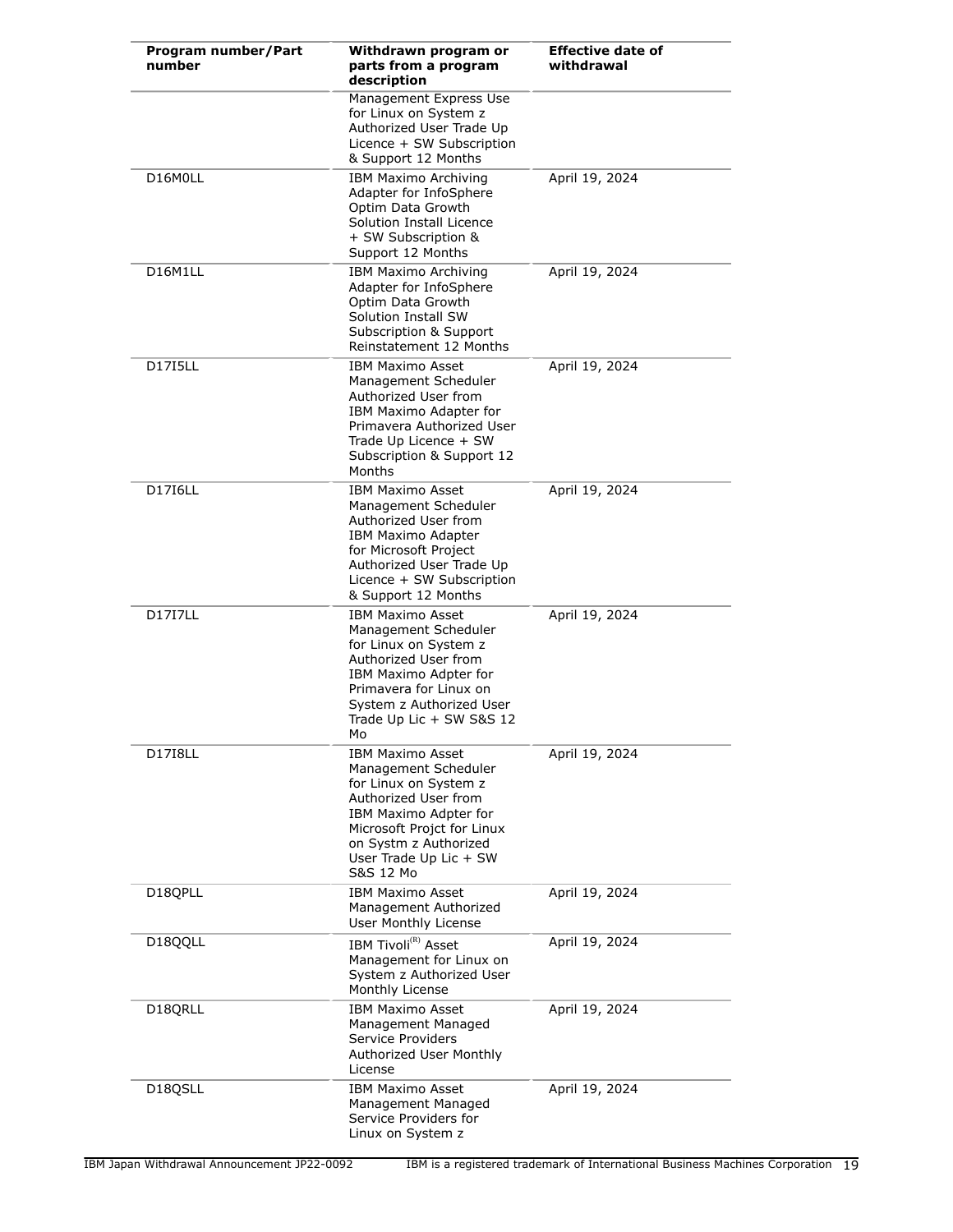| Program number/Part<br>number | Withdrawn program or<br>parts from a program<br>description                                                                                   | <b>Effective date of</b><br>withdrawal |
|-------------------------------|-----------------------------------------------------------------------------------------------------------------------------------------------|----------------------------------------|
|                               | Authorized User Monthly<br>License                                                                                                            |                                        |
| D18QTLL                       | <b>IBM Maximo Asset</b><br>Management Internal<br>Service Providers<br>Authorized User Monthly<br>License                                     | April 19, 2024                         |
| D18QULL                       | <b>IBM Maximo Asset</b><br>Management Internal<br>Service Providers Install<br>Monthly License                                                | April 19, 2024                         |
| D18QVLL                       | <b>IBM Maximo Asset</b><br>Management Internal<br>Service Providers for<br>Linux on System z<br>Authorized User Monthly<br>License            | April 19, 2024                         |
| D18OWLL                       | <b>IBM Maximo Asset</b><br>Management Internal<br>Service Providers for<br>Linux on System z Install<br>Monthly License                       | April 19, 2024                         |
| D18QXLL                       | <b>IBM Maximo Asset</b><br>Management Scheduler<br>for Linux on System z<br>Authorized User Monthly<br>License                                | April 19, 2024                         |
| D18QYLL                       | <b>IBM Maximo Asset</b><br>Management Managed<br>Service Providers Limited<br>Use Authorized User<br>Monthly License                          | April 19, 2024                         |
| D18QZLL                       | <b>IBM Maximo Asset</b><br>Management Managed<br>Service Providers Limited<br>Use for Linux on System z<br>Authorized User Monthly<br>License | April 19, 2024                         |
| D18R0LL                       | <b>IBM Maximo Asset</b><br>Management Limited Use<br>Authorized User Monthly<br>License                                                       | April 19, 2024                         |
| D18R1LL                       | <b>IBM Maximo Asset</b><br>Management Limited Use<br>for Linux on System z<br>Authorized User Monthly<br>License                              | April 19, 2024                         |
| D18R2LL                       | IBM Maximo Health Safety<br>and Environment Manager<br>for Linux on System z<br>Authorized User Monthly<br>License                            | April 19, 2024                         |
| D18R3LL                       | IBM Maximo Health Safety<br>and Environment Manager<br>Authorized User Monthly<br>License                                                     | April 19, 2024                         |
| D18R4LL                       | <b>IBM Maximo Asset</b><br>Management Express Use<br>for Linux on System z<br>Authorized User Monthly<br>License                              | April 19, 2024                         |
| D <sub>19</sub> JCLL          | IBM Maximo Achriving<br>Adapter for InfoSphere<br>Optim Data Growth<br>Solution Authorized User<br>Monthly License                            | April 19, 2024                         |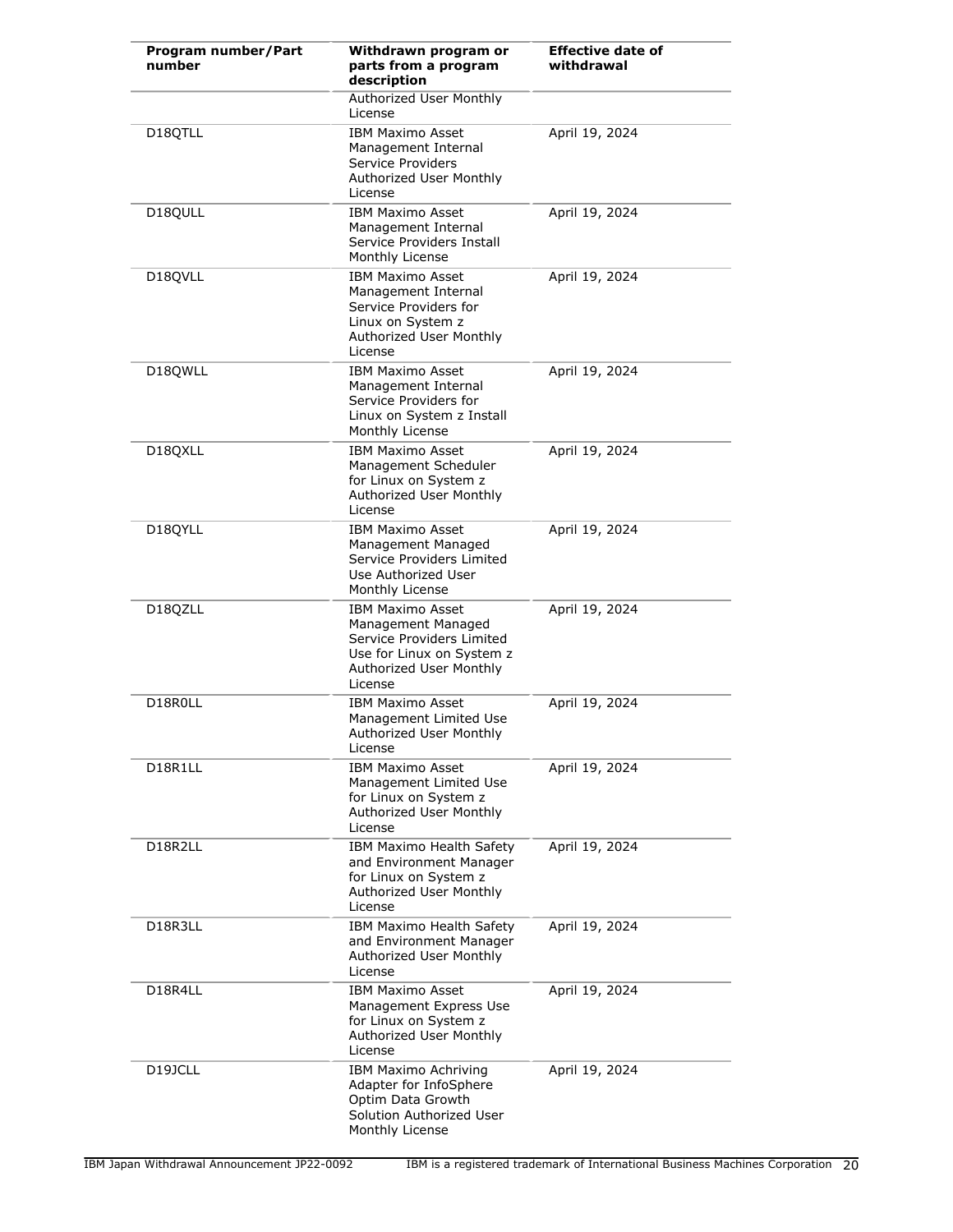| Program number/Part<br>number | Withdrawn program or<br>parts from a program<br>description                                                                                                  | <b>Effective date of</b><br>withdrawal |
|-------------------------------|--------------------------------------------------------------------------------------------------------------------------------------------------------------|----------------------------------------|
| D1CHZLL                       | IBM Maximo Archiving<br>Adapter for InfoSphere<br>Optim Data Growth<br>Solution Install Monthly<br>License                                                   | April 19, 2024                         |
| D1D2GLL                       | <b>IBM Maximo Asset</b><br>Management For<br>Scheduler Authorized User<br>Monthly License                                                                    | April 19, 2024                         |
| D1D2HLL                       | <b>IBM Maximo Asset</b><br>Management Express Use<br>Authorized User Monthly<br>License                                                                      | April 19, 2024                         |
| D1ECSLL                       | <b>IBM Maximo Linear Asset</b><br>Manager Authorized User<br>Monthly License                                                                                 | April 19, 2024                         |
| D1ECTLL                       | <b>IBM Maximo Linear Asset</b><br>Manager for Linux on<br>System z Authorized User<br>Monthly License                                                        | April 19, 2024                         |
| D1GVCLL                       | <b>IBM Maximo Asset</b><br>Management Express Use<br>Concurrent User Licence<br>+ SW Subscription &<br>Support 12 Months                                     | April 19, 2024                         |
| D1GVDLL                       | <b>IBM Maximo Asset</b><br>Management Express<br>Use Concurrent User SW<br>Subscription & Support<br>Reinstatement 12 Months                                 | April 19, 2024                         |
| D1GVLLL                       | <b>IBM Maximo Asset</b><br>Management Express Use<br>for Linux on System z<br>Concurrent User Licence<br>+ SW Subscription &<br>Support 12 Months            | April 19, 2024                         |
| D1GVPLL                       | <b>IBM Maximo Asset</b><br><b>Management Express</b><br>Use for Linux on System<br>z Concurrent User SW<br>Subscription & Support<br>Reinstatement 12 Months | April 19, 2024                         |
| D1GWPLL                       | <b>IBM Maximo Asset</b><br>Management Expresss<br>Use Concurrent User<br>Monthly License                                                                     | April 19, 2024                         |
| D1GWQLL                       | <b>IBM Maximo Asset</b><br><b>Management Expresss</b><br>Use for Linux on System z<br>Concurrent User Monthly<br>License                                     | April 19, 2024                         |
| D1Q6ELL                       | <b>IBM Maximo Asset</b><br>Management Concurrent<br>User License + SW<br>Subscription & Support 12<br>Months                                                 | April 19, 2024                         |
| D1Q6FLL                       | <b>IBM Maximo Asset</b><br>Management Concurrent<br>User SW Subscription &<br>Support Reinstatement 12<br>Months                                             | April 19, 2024                         |
| D1Q6GLL                       | <b>IBM Maximo Asset</b><br>Management Concurrent<br>User Trade Up from<br>3 Maximo Asset<br>Management Authorized                                            | April 19, 2024                         |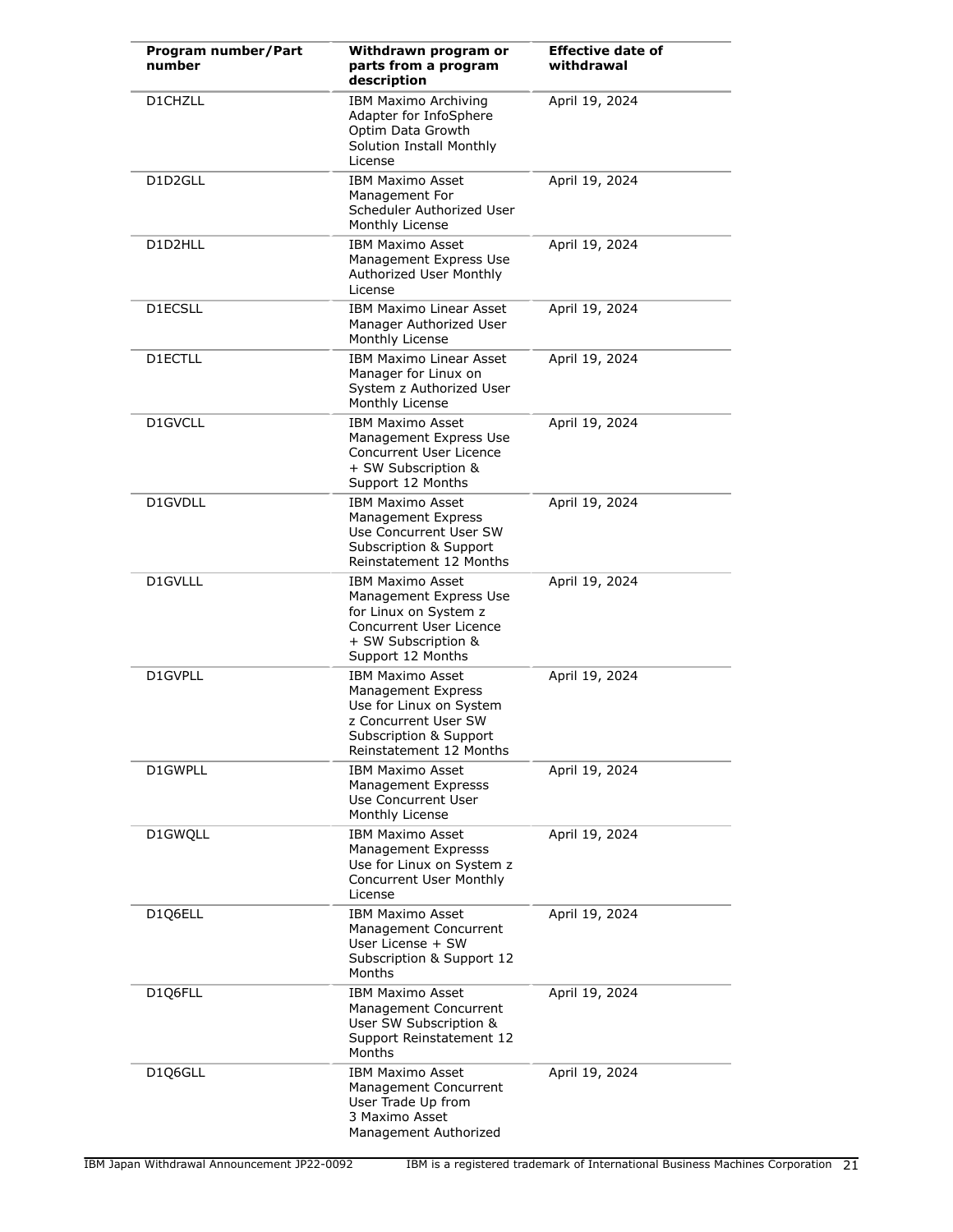| Program number/Part<br>number | Withdrawn program or<br>parts from a program<br>description                                                                                                                                                                                    | <b>Effective date of</b><br>withdrawal |
|-------------------------------|------------------------------------------------------------------------------------------------------------------------------------------------------------------------------------------------------------------------------------------------|----------------------------------------|
|                               | User + SW Subscription &<br>Support 12 Months                                                                                                                                                                                                  |                                        |
| D1Q6HLL                       | <b>IBM Maximo Asset</b><br>Management Concurrent<br>User Trade Up<br>from Maximo Asset<br>Management Express Use<br>Concurrent User + SW<br>Subscription & Support 12<br>Months                                                                | April 19, 2024                         |
| D1Q6ILL                       | <b>IBM Maximo Asset</b><br>Management Concurrent<br>User Monthly License                                                                                                                                                                       | April 19, 2024                         |
| D1Q6JLL                       | <b>IBM Maximo Asset</b><br>Management Concurrent<br>User Linux z System<br>+ SW Subscription &<br>Support 12 Months                                                                                                                            | April 19, 2024                         |
| D1Q6KLL                       | <b>IBM Maximo Asset</b><br>Management Concurrent<br>User Linux z System SW<br>Subscription & Support<br>Reinstatement 12 Months                                                                                                                | April 19, 2024                         |
| D1Q6LLL                       | <b>IBM Maximo Asset</b><br>Management Concurrent<br>User Linux on z System<br>Trade Up from 3 Maximo<br>Asset Management<br>Authorized User<br>on z System + SW<br>Subscription & Support 12<br>Months                                         | April 19, 2024                         |
| D1Q6MLL                       | <b>IBM Maximo Asset</b><br>Management Concurrent<br>User Linux on z System<br>Trade Up from Maximo<br>Asset Management<br><b>Express Use Concurrent</b><br>User Linux on z System<br>+ SW Subscription &<br>Support 12 Months                  | April 19, 2024                         |
| D1Q6NLL                       | IBM Maximo Asset<br>Management Concurrent<br>User Linux z System<br>Monthly License                                                                                                                                                            | April 19, 2024                         |
| D1Q6RLL                       | <b>IBM Maximo Asset</b><br>Management Express Use<br>Concurrent User Trade<br>Up from 3 Maximo Asset<br>Management Express Use<br>Authorized User + SW<br>Subscription & Support 12<br>Months                                                  | April 19, 2024                         |
| D1Q6VLL                       | <b>IBM Maximo Asset</b><br>Management Express Use<br>Concurrent User Linux<br>on z System Trade Up<br>from 3 Maximo Asset<br><b>Management Express</b><br>Use Authorized User<br>Linux on z System + SW<br>Subscription & Support 12<br>Months | April 19, 2024                         |
| D1Q6XLL                       | <b>IBM Maximo Asset</b><br>Management Scheduler<br>Concurrent User License                                                                                                                                                                     | April 19, 2024                         |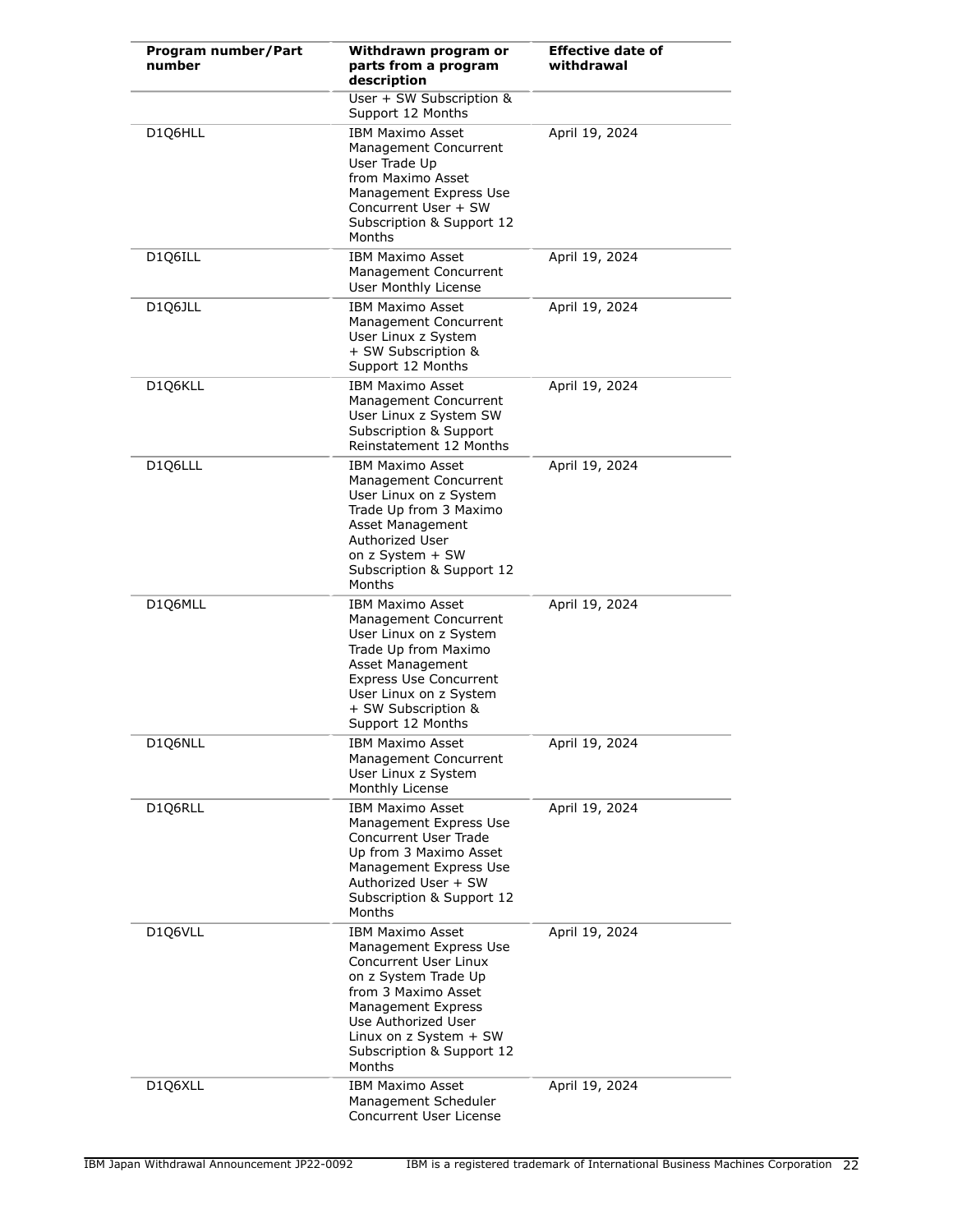| Program number/Part<br>number | Withdrawn program or<br>parts from a program<br>description                                                                                                                                                                         | <b>Effective date of</b><br>withdrawal |
|-------------------------------|-------------------------------------------------------------------------------------------------------------------------------------------------------------------------------------------------------------------------------------|----------------------------------------|
|                               | + SW Subscription &<br>Support 12 Months                                                                                                                                                                                            |                                        |
| D1Q6YLL                       | <b>IBM Maximo Asset</b><br>Management Scheduler<br>Concurrent User SW<br>Subscription & Support<br>Reinstatement 12 Months                                                                                                          | April 19, 2024                         |
| D1Q6ZLL                       | <b>IBM Maximo Asset</b><br>Management Scheduler<br>Concurrent User Trade<br>Up from 3 Maximo Asset<br>Management Scheduler<br>Authorized User + SW<br>Subscription & Support 12<br>Months                                           | April 19, 2024                         |
| D1Q70LL                       | <b>IBM Maximo Asset</b><br>Management Scheduler<br><b>Concurrent User Monthly</b><br>License                                                                                                                                        | April 19, 2024                         |
| D1Q71LL                       | <b>IBM Maximo Asset</b><br>Management Scheduler<br><b>Concurrent User</b><br>Linux z System $+$ SW<br>Subscription & Support 12<br>Months                                                                                           | April 19, 2024                         |
| D1Q72LL                       | <b>IBM Maximo Asset</b><br>Management Scheduler<br>Concurrent User Linux z<br>System SW Subscription &<br>Support Reinstatement 12<br>Months                                                                                        | April 19, 2024                         |
| D1Q73LL                       | <b>IBM Maximo Asset</b><br>Management Scheduler<br>Concurrent User Linux<br>on z System Trade Up<br>from 3 Maximo Asset<br>Management Scheduler<br>Authorized User Linux<br>on z System + SW<br>Subscription & Support 12<br>Months | April 19, 2024                         |
| D1Q74LL                       | <b>IBM Maximo Asset</b><br>Management Scheduler<br>Concurrent User Linux z<br><b>System Monthly License</b>                                                                                                                         | April 19, 2024                         |
| D1Q75LL                       | IBM Maximo Health Safety<br>and Environment Manager<br>Concurrent User License<br>+ SW Subscription &<br>Support 12 Months                                                                                                          | April 19, 2024                         |
| D1Q76LL                       | IBM Maximo Health Safety<br>and Environment Manager<br><b>Concurrent User SW</b><br>Subscription & Support<br>Reinstatement 12 Months                                                                                               | April 19, 2024                         |
| D1Q77LL                       | IBM Maximo Health, Safety<br>and Environment Manager<br>Concurrent User Trade<br>Up from 3 Maximo<br>Health, Safety and<br><b>Environment Manager</b><br>Authorized User + SW<br>Subscription & Support 12<br>Months                | April 19, 2024                         |
| D1Q78LL                       | IBM Maximo Health Safety<br>and Environment Manager                                                                                                                                                                                 | April 19, 2024                         |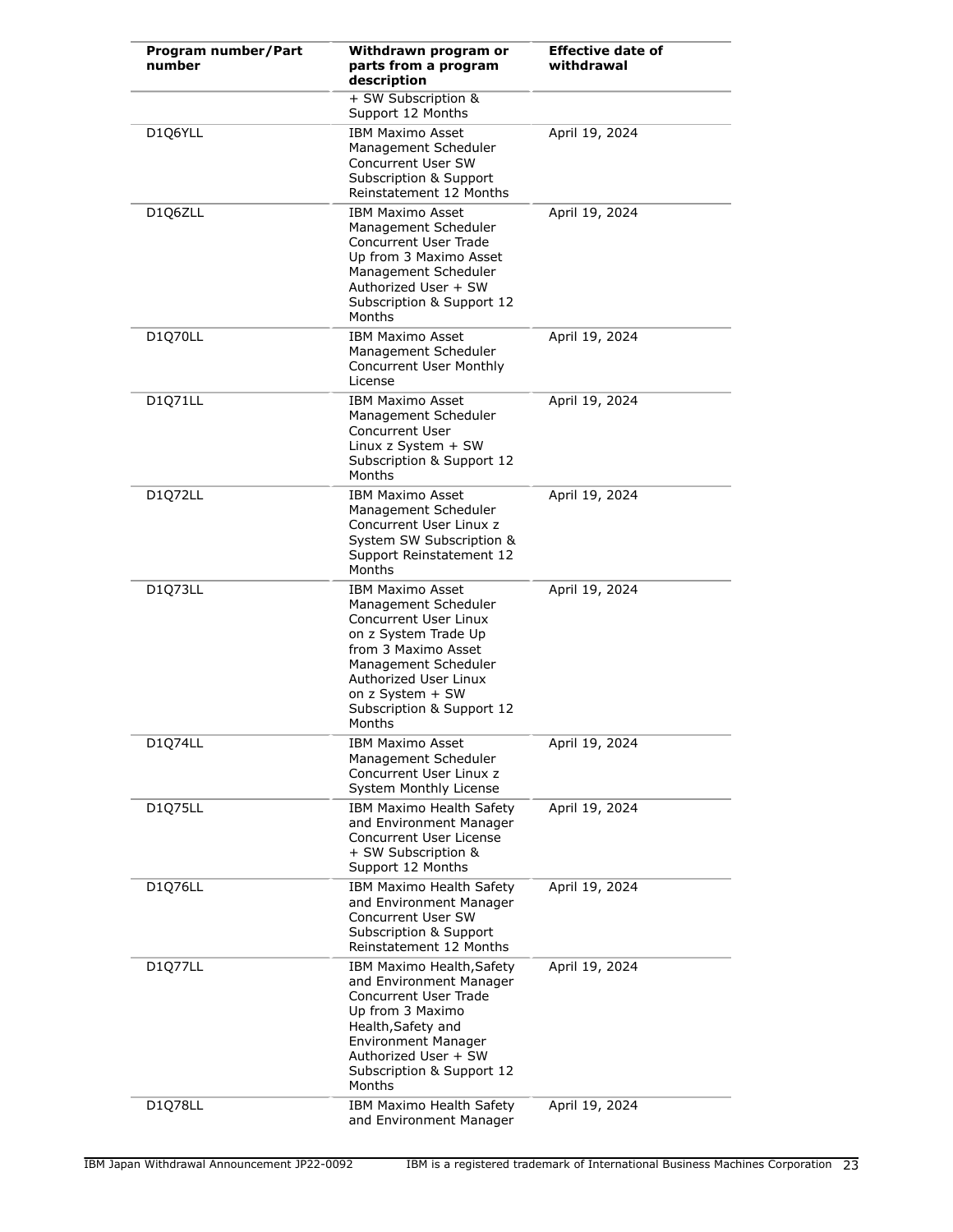| Program number/Part<br>number | Withdrawn program or<br>parts from a program<br>description                                                                                                                                                                                          | <b>Effective date of</b><br>withdrawal |
|-------------------------------|------------------------------------------------------------------------------------------------------------------------------------------------------------------------------------------------------------------------------------------------------|----------------------------------------|
|                               | Concurrent User Monthly<br>License                                                                                                                                                                                                                   |                                        |
| D1Q79LL                       | IBM Maximo Health, Safety<br>and Environment<br>Manager Concurrent User<br>Linux $z$ System $+$ SW<br>Subscription & Support 12<br>Months                                                                                                            | April 19, 2024                         |
| D107ALL                       | IBM Maximo Health, Safety<br>and Environment Manager<br>Concurrent User Linux z<br>System SW Subscription &<br>Support Reinstatement 12<br>Months                                                                                                    | April 19, 2024                         |
| D1Q7BLL                       | IBM Maximo Health, Safety<br>and Environment Manager<br>Concurrent User Linux on<br>z System Trade Up from<br>3 Maximo Health, Safety<br>and Environment Manager<br>Authorized User Linux<br>on z System + SW<br>Subscription & Support 12<br>Months | April 19, 2024                         |
| D1Q7CLL                       | IBM Maximo Health, Safety<br>and Environment Manager<br>Concurrent User Linux z<br>System Monthly Licence                                                                                                                                            | April 19, 2024                         |
| D1R64LL                       | <b>IBM Maximo Asset</b><br>Management for Managed<br>Service Providers<br>Concurrent User License<br>+ SW Subscription &<br>Support 12 Months                                                                                                        | April 19, 2024                         |
| D1R65LL                       | <b>IBM Tivoli Maximo Asset</b><br>Management Managed<br>Service Providers<br>Concurrent User SW<br>Subscription & Support<br>Reinstatement 12 Months                                                                                                 | April 19, 2024                         |
| D1R66LL                       | <b>IBM Maximo Asset</b><br>Management for Managed<br>Service Providers<br><b>Concurrent User Trade</b><br>Up from 3 Max Asset<br>Management for Managed<br>Service Providers<br>Authorized User + SW<br>Subscription & Support 12<br>Months          | April 19, 2024                         |
| D1R67LL                       | <b>IBM Maximo Asset</b><br>Management for Managed<br>Service Providers<br><b>Concurrent User Monthly</b><br>License                                                                                                                                  | April 19, 2024                         |
| D1R68LL                       | <b>IBM Maximo Asset</b><br>Management for Managed<br>Service Providers<br>Concurrent User License<br>Linux z System + SW<br>Subscription & Support 12<br>Months                                                                                      | April 19, 2024                         |
| D1R69LL                       | <b>IBM Maximo Asset</b><br>Management for Managed<br>Service Providers<br>Concurrent User Linux z<br>System SW Subscription &                                                                                                                        | April 19, 2024                         |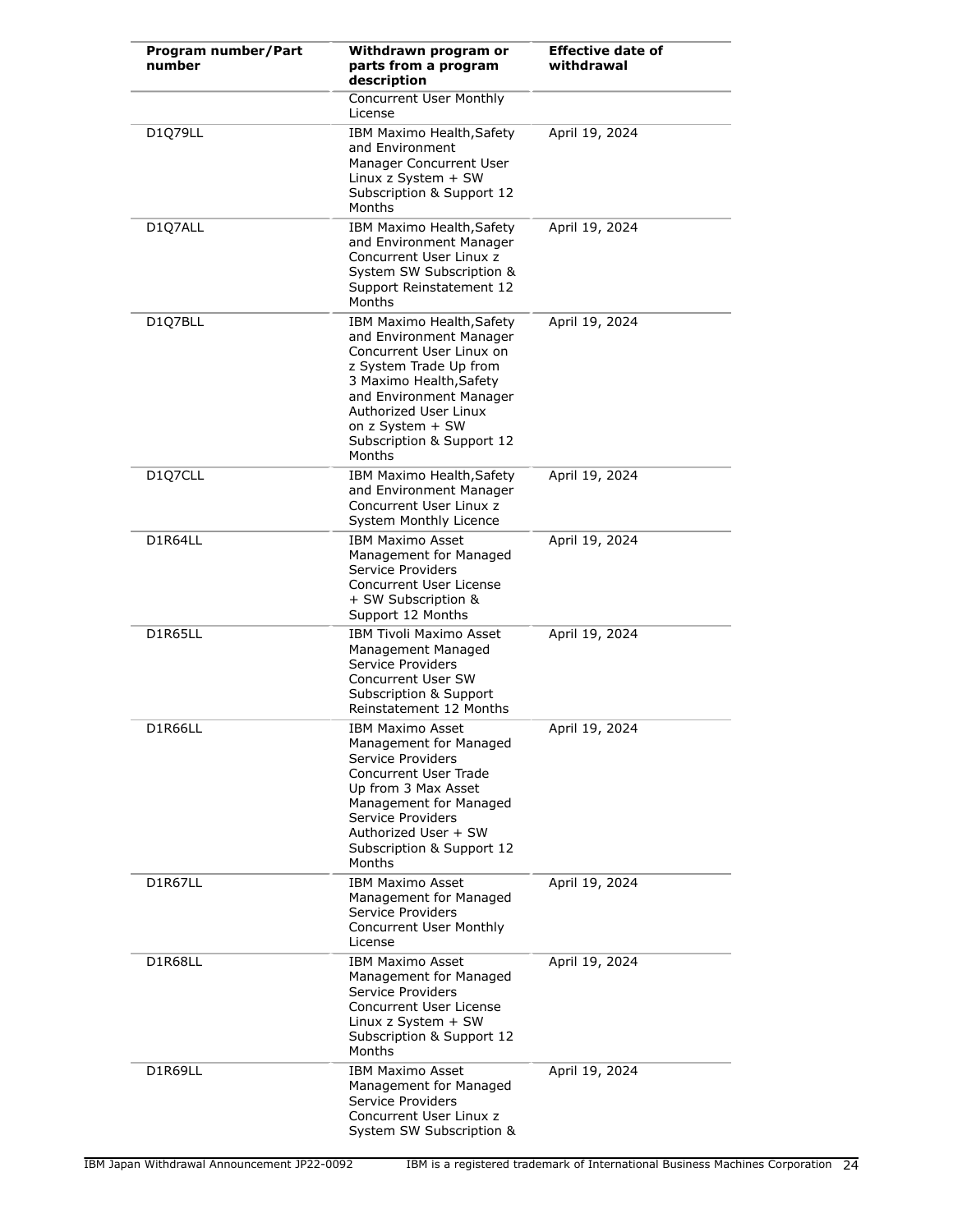| Program number/Part<br>number | Withdrawn program or<br>parts from a program<br>description                                                                                                                                                                                                             | <b>Effective date of</b><br>withdrawal |
|-------------------------------|-------------------------------------------------------------------------------------------------------------------------------------------------------------------------------------------------------------------------------------------------------------------------|----------------------------------------|
|                               | Support Reinstatement 12<br>Months                                                                                                                                                                                                                                      |                                        |
| D1R6ALL                       | <b>IBM Maximo Asset</b><br>Management for Managed<br>Service Providers<br>Concurrent User Linux z<br>System Trade Up from 3<br>Max Asset Management<br>for Managed Service<br>Providers Authorized User<br>Linux z System $+$ SW<br>Subscription & Support 12<br>Months | April 19, 2024                         |
| D1R6BLL                       | <b>IBM Maximo Asset</b><br>Management for Managed<br>Service Providers<br>Concurrent User Linux z<br>System Monthly License                                                                                                                                             | April 19, 2024                         |
| D1R6CLL                       | <b>IBM Maximo Asset</b><br>Management for Internal<br>Service Providers<br>Concurrent User License<br>+ SW Subscription &<br>Support 12 Months                                                                                                                          | April 19, 2024                         |
| D1R6DLL                       | <b>IBM Maximo Asset</b><br>Management for Internal<br>Service Providers<br><b>Concurrent User SW</b><br>Subscription & Support<br>Reinstatement 12 Months                                                                                                               | April 19, 2024                         |
| D1R6ELL                       | <b>IBM Maximo Asset</b><br>Management for Internal<br>Service Providers<br><b>Concurrent User Trade</b><br>Up from 3 Max Asset<br>Management for Internal<br>Service Providers<br>Authorized User + SW<br>Subscription & Support 12<br>Months                           | April 19, 2024                         |
| D1R6FLL                       | <b>IBM Maximo Asset</b><br>Management for Internal<br>Service Providers<br>Concurrent User Monthly<br>License                                                                                                                                                           | April 19, 2024                         |
| D1R6GLL                       | <b>IBM Maximo Asset</b><br>Management for Internal<br>Service Providers<br><b>Concurrent User License</b><br>Linux $z$ System $+$ SW<br>Subscription & Support 12<br>Months                                                                                             | April 19, 2024                         |
| D1R6HLL                       | <b>IBM Maximo Asset</b><br>Management for Internal<br>Service Providers<br>Concurrent User Linux z<br>System SW Subscription &<br>Support Reinstatement 12<br>Months                                                                                                    | April 19, 2024                         |
| D1R6ILL                       | <b>IBM Maximo Asset</b><br>Management for Internal<br>Service Providers<br>Concurrent User Linux z<br>System Trade Up from 3<br>Max Asset Management<br>for Internal Service<br>Providers Authorized User                                                               | April 19, 2024                         |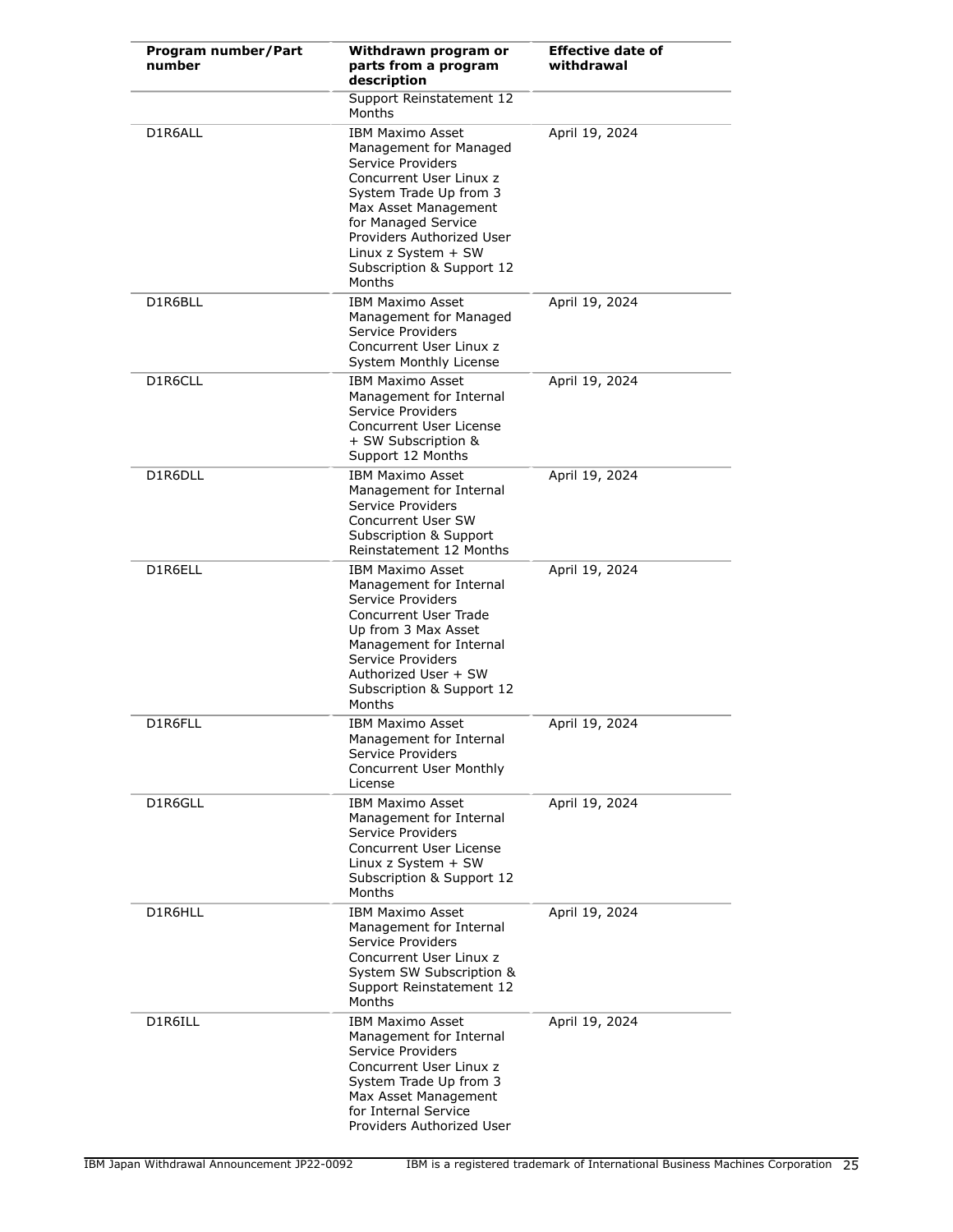| Program number/Part<br>number | Withdrawn program or<br>parts from a program<br>description                                                                                                                                                 | <b>Effective date of</b><br>withdrawal |
|-------------------------------|-------------------------------------------------------------------------------------------------------------------------------------------------------------------------------------------------------------|----------------------------------------|
|                               | Linux z System + SW<br>Subscription & Support 12<br>Months                                                                                                                                                  |                                        |
| D1R6JLL                       | <b>IBM Maximo Asset</b><br>Management for Internal<br>Service Providers<br>Concurrent User Linux z<br>System Monthly License                                                                                | April 19, 2024                         |
| D1R6KLL                       | <b>IBM Maximo Linear Asset</b><br>Manager Concurrent User<br>License + SW Subscription<br>& Support 12 Months                                                                                               | April 19, 2024                         |
| D1R6LLL                       | IBM Maximo Linear Asset<br>Manager Concurrent<br>User SW Subscription &<br>Support Reinstatement 12<br>Months                                                                                               | April 19, 2024                         |
| D1R6MLL                       | <b>IBM Maximo Linear Asset</b><br>Manager Concurrent User<br>Trade Up from 3 Maximo<br>Linear Asset Manager<br>Authorized User + SW<br>Subscription & Support 12<br>Months                                  | April 19, 2024                         |
| D1R6NLL                       | <b>IBM Maximo Linear Asset</b><br>Manager Concurrent User<br>Monthly License                                                                                                                                | April 19, 2024                         |
| D1R6PLL                       | <b>IBM Maximo Linear Asset</b><br>Manager Concurrent User<br>License Linux z System<br>+ SW Subscription &<br>Support 12 Months                                                                             | April 19, 2024                         |
| D1R6QLL                       | <b>IBM Maximo Linear Asset</b><br>Manager Concurrent<br>User Linux z System SW<br>Subscription & Support<br>Reinstatement 12 Months                                                                         | April 19, 2024                         |
| D1R6RLL                       | <b>IBM Maximo Linear Asset</b><br>Manager Concurrent User<br>Linux z System Trade Up<br>from 3 Maximo Linear<br>Asset Manager Authorized<br>User Linux z System<br>+ SW Subscription &<br>Support 12 Months | April 19, 2024                         |
| D1R6SLL                       | <b>IBM Maximo Linear Asset</b><br>Manager Concurrent User<br>Linux z System Monthly<br>License                                                                                                              | April 19, 2024                         |
| D1SVVLL                       | <b>IBM Maximo Asset</b><br>Management Concurrent<br>User Trade Up from<br>3 Maximo Asset<br>Management Limited User                                                                                         | April 19, 2024                         |
| D1SVWLL                       | <b>IBM Maximo Asset</b><br>Management Concurrent<br>User Linux on System z<br>Trade Up from 3 Maximo<br>Asset Management<br>Limited User on System z                                                        | April 19, 2024                         |
| D28NMLL                       | IBM Maximo Scheduler<br>Optimization per Install<br>License + SW Subscription<br>& Support 12 Months                                                                                                        | April 19, 2024                         |
| D28NNLL                       | <b>IBM Maximo Scheduler</b><br>Optimization per Install                                                                                                                                                     | April 19, 2024                         |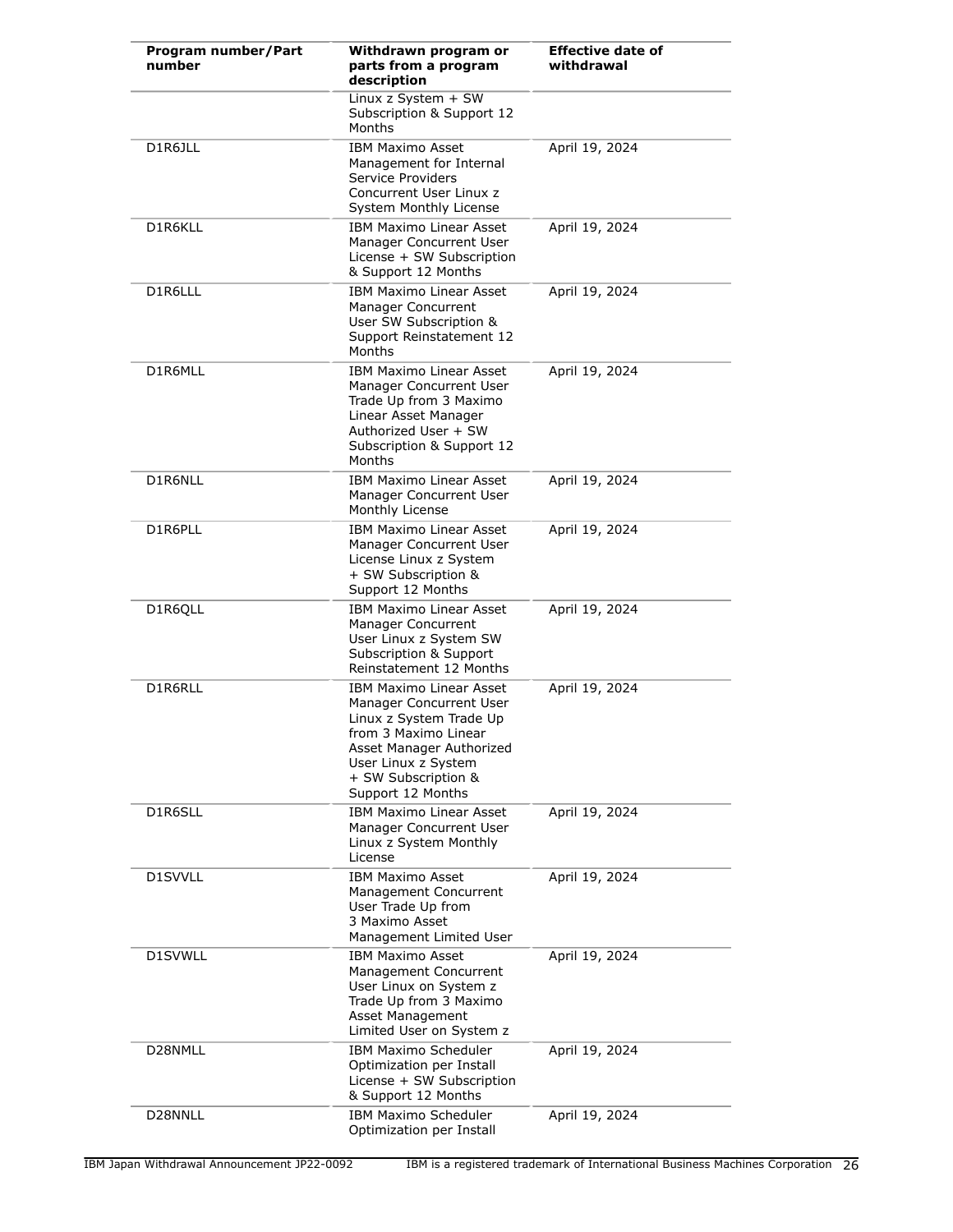| Program number/Part<br>number | Withdrawn program or<br>parts from a program<br>description                                                                                                        | <b>Effective date of</b><br>withdrawal |
|-------------------------------|--------------------------------------------------------------------------------------------------------------------------------------------------------------------|----------------------------------------|
|                               | <b>SW Subscription &amp;</b><br>Support Reinstatement 12<br>Months                                                                                                 |                                        |
| D28NPLL                       | <b>IBM Maximo Scheduler</b><br>Optimization per Install<br>Monthly License                                                                                         | April 19, 2024                         |
| E04STLL                       | <b>IBM Maximo Linear Asset</b><br>Manager Authorized User<br>Annual SW Subscription &<br>Support Renewal                                                           | April 19, 2024                         |
| E05B1LL                       | <b>IBM Maximo Asset</b><br>Management Managed<br>Service Providers Limited<br>Use Authorized User SW<br>Subscription & Support<br>Renewal                          | April 19, 2024                         |
| E05B3LL                       | <b>IBM Maximo Asset</b><br>Management Managed<br>Service Providers<br>Authorized User SW<br>Subscription & Support<br>Renewal                                      | April 19, 2024                         |
| E05B5LL                       | <b>IBM Tivoli Maximo</b><br>Asset Management<br><b>Internal Service Providers</b><br>Authorized User Annual<br>SW Subscription &<br>Support Renewal                | April 19, 2024                         |
| E05B6LL                       | <b>IBM Maximo Asset</b><br>Management Internal<br>Service Providers Install<br>SW Subscription &<br>Support Renewal                                                | April 19, 2024                         |
| E05UCLL                       | <b>IBM Maximo Asset</b><br>Management Managed<br>Service Providers for<br>Linux on System z<br>Authorized User SW<br>Subscription & Support<br>Renewal             | April 19, 2024                         |
| E05UDLL                       | IBM Maximo Linear Asset<br>Manager for Linux on<br>System z Authorized<br>User SW Subscription &<br>Support Renewal                                                | April 19, 2024                         |
| E05UFLL                       | <b>IBM Maximo Asset</b><br>Management Internal<br>Service Providers for<br>Linux on System z<br>Authorized User SW<br><b>Subscription &amp; Support</b><br>Renewal | April 19, 2024                         |
| E05UGLL                       | <b>IBM Maximo Asset</b><br>Management Internal<br>Service Providers for<br>Linux on System z Install<br>SW Subscription &<br>Support Renewal                       | April 19, 2024                         |
| E05UHLL                       | <b>IBM Maximo Asset</b><br>Management Managed<br>Service Providers Limited<br>Use for Linux on System<br>z Authorized User SW<br>Subscription & Support<br>Renewal | April 19, 2024                         |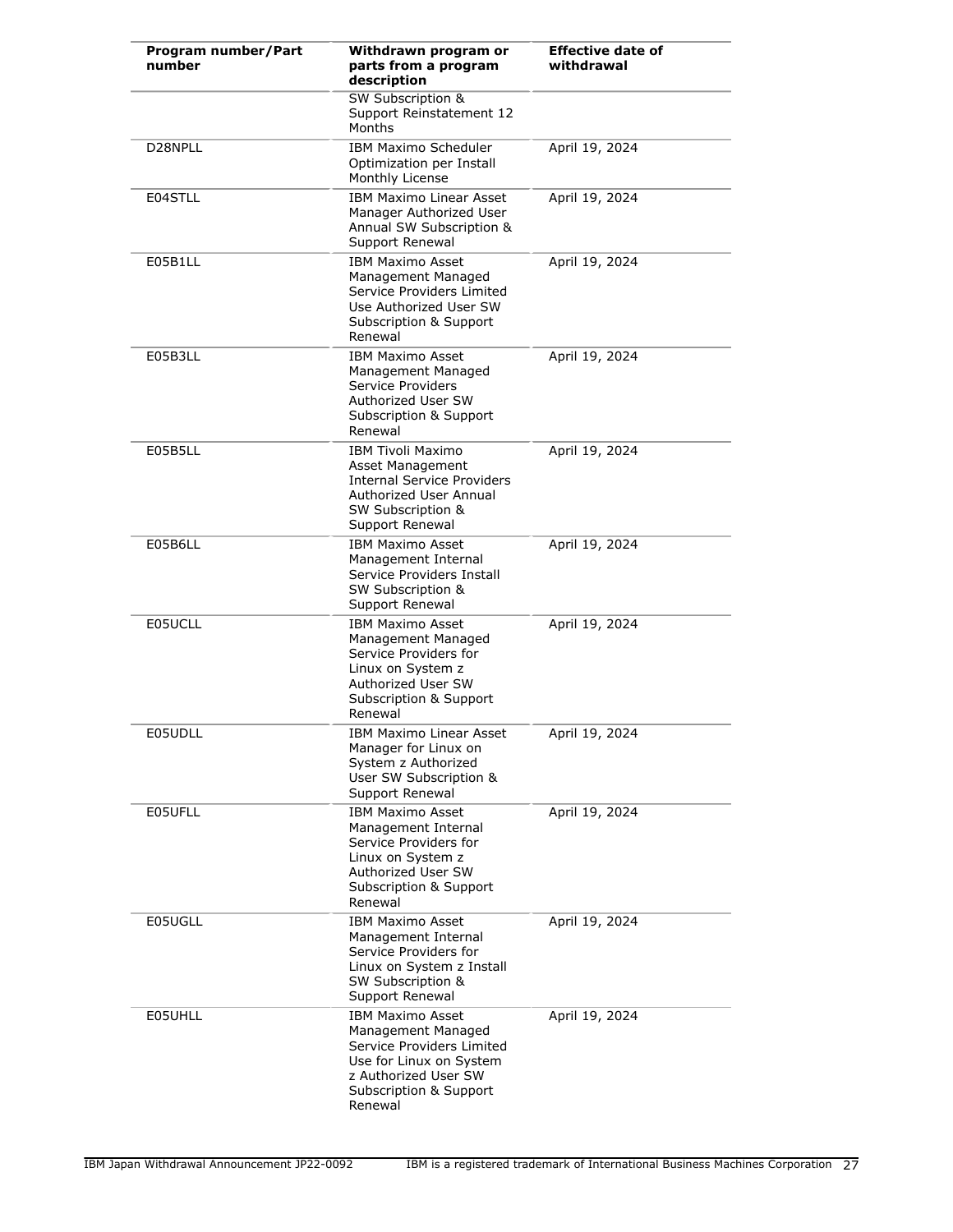| Program number/Part<br>number | Withdrawn program or<br>parts from a program<br>description                                                                                                                   | <b>Effective date of</b><br>withdrawal |
|-------------------------------|-------------------------------------------------------------------------------------------------------------------------------------------------------------------------------|----------------------------------------|
| E07QSLL                       | <b>IBM Maximo Asset</b><br>Management Scheduler<br>Authorized User Annual<br><b>SW Subscription &amp;</b><br>Support Renewal                                                  | April 19, 2024                         |
| E07QTLL                       | <b>IBM Maximo Asset</b><br>Management Scheduler<br>for Linux on System z<br>Authorized User Annual<br>SW Subscription &<br>Support Renewal                                    | April 19, 2024                         |
| E07UVLL                       | <b>IBM Maximo Archiving</b><br>Adapter for InfoSphere<br>Optim Data Growth<br>Solution Authorized User<br>Annual SW Subscription &<br>Support Renewal                         | April 19, 2024                         |
| <b>E0AUTLL</b>                | <b>IBM Maximo Asset</b><br>Management Limited<br>Use Authorized User<br>Annual SW Subscription &<br>Support Renewal                                                           | April 19, 2024                         |
| <b>EOAUULL</b>                | <b>IBM Maximo Asset</b><br>Management Authorized<br><b>User Annual SW</b><br>Subscription & Support<br>Renewal                                                                | April 19, 2024                         |
| <b>E0AUXLL</b>                | <b>IBM Maximo Asset</b><br>Management for Linux on<br>System z Authorized User<br>Annual SW Subscription &<br>Support Renewal                                                 | April 19, 2024                         |
| <b>E0AUYLL</b>                | <b>IBM Maximo Asset</b><br>Management Limited Use<br>for Linux on System z<br>Authorized User Annual<br>SW Subscription &<br>Support Renewal                                  | April 19, 2024                         |
| E0AV1LL                       | <b>IBM Maximo Asset</b><br>Management Object<br><b>Access SMART Mobile</b><br>BP only Authorized User<br>Annual SW Subscription &<br>Support Renewal                          | April 19, 2024                         |
| E0AV2LL                       | <b>IBM Maximo Asset</b><br>Management Object<br><b>Access SMART Mobile</b><br>BP only for Linux on<br>System z Authorized User<br>Annual SW Subscription &<br>Support Renewal | April 19, 2024                         |
| E0CS1LL                       | IBM Maximo Health, Safety<br>and Environment Manager<br>Authorized User For Linux<br>On System Z Annual SW<br>Subscription & Support<br>Renewal                               | April 19, 2024                         |
| E0CS3LL                       | IBM Maximo Health, Safety<br>and Environment Manager<br>Authorized User Annual<br>SW Subscription &<br>Support Renewal                                                        | April 19, 2024                         |
| E0ED7LL                       | <b>IBM Maximo Asset</b><br><b>Management Express</b><br>Use Authorized User<br>Annual SW Subscription &<br>Support Renewal                                                    | April 19, 2024                         |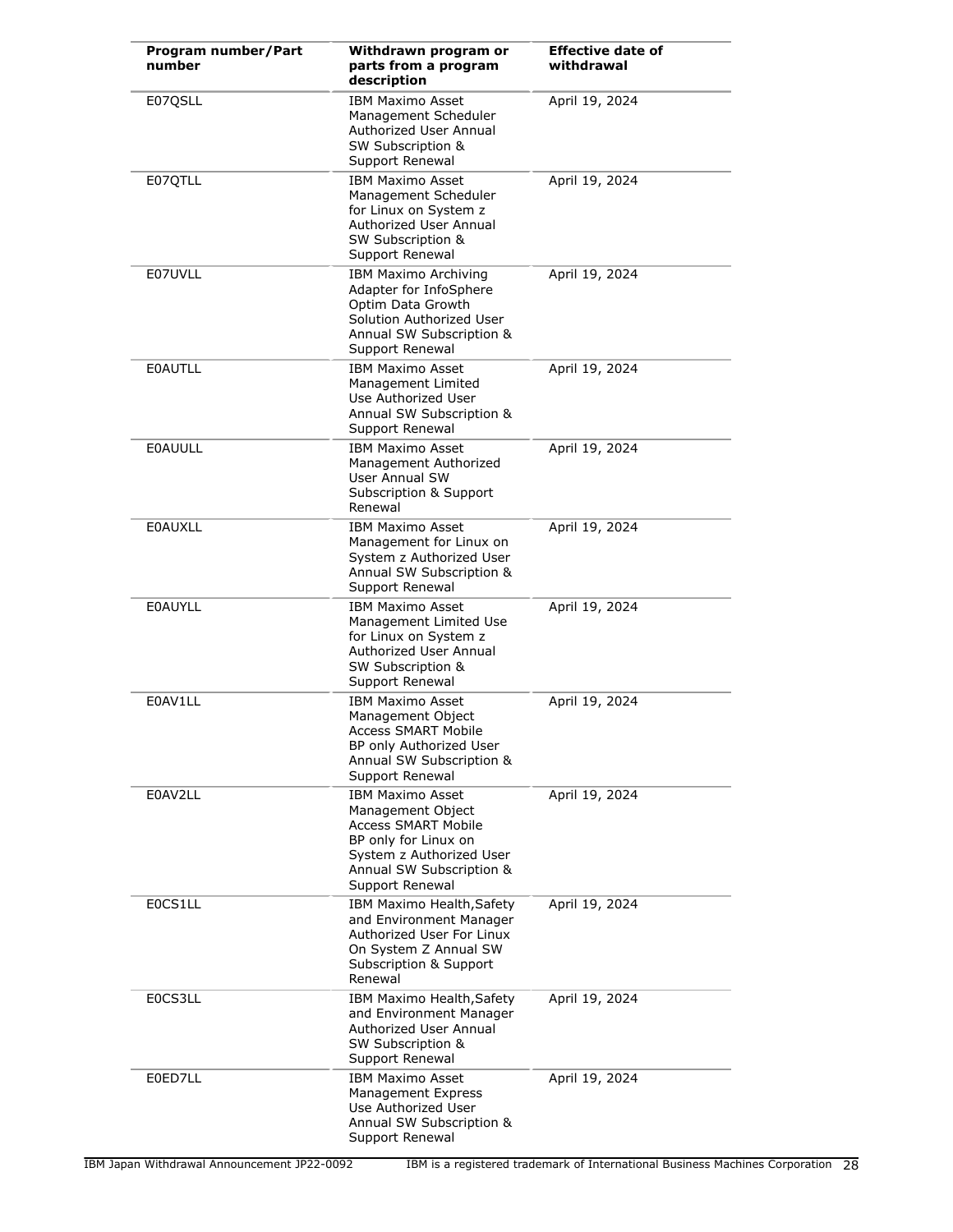| Program number/Part<br>number | Withdrawn program or<br>parts from a program<br>description                                                                                     | <b>Effective date of</b><br>withdrawal |
|-------------------------------|-------------------------------------------------------------------------------------------------------------------------------------------------|----------------------------------------|
| E0ED8LL                       | <b>IBM Maximo Asset</b><br>Management Express Use<br>for Linux on System z<br>Authorized User Annual<br>SW Subscription &<br>Support Renewal    | April 19, 2024                         |
| E0K1DLL                       | <b>IBM Maximo Archiving</b><br>Adapter for InfoSphere<br>Optim Data Growth<br>Solution Install Annual SW<br>Subscription & Support<br>Renewal   | April 19, 2024                         |
| E0LM7LL                       | <b>IBM Maximo Asset</b><br><b>Management Express</b><br>Use Concurrent User<br>Annual SW Subscription &<br>Support Renewal                      | April 19, 2024                         |
| <b>EOLMALL</b>                | <b>IBM Maximo Asset</b><br>Management Express Use<br>for Linux on System z<br>Concurrent User Annual<br>SW Subscription &<br>Support Renewal    | April 19, 2024                         |
| E0N2NLL                       | IBM Maximo Asset<br>Management Concurrent<br><b>User Annual SW</b><br>Subscription & Support<br>Renewal 12 Months                               | April 19, 2024                         |
| EON2PLL                       | <b>IBM Maximo Asset</b><br>Management Concurrent<br>User Linux z System<br>Annual SW Subscription &<br>Support Renewal                          | April 19, 2024                         |
| E0N2SLL                       | <b>IBM Maximo Asset</b><br>Management Scheduler<br>Concurrent User Annual<br>SW Subscription &<br>Support Renewal 12<br>Months                  | April 19, 2024                         |
| E0N2TLL                       | <b>IBM Maximo Asset</b><br>Management Scheduler<br>Concurrent User Linux<br>z System Annual SW<br>Subscription & Support<br>Renewal             | April 19, 2024                         |
| E0N2ULL                       | IBM Maximo Safety and<br><b>Environment Manager</b><br><b>Concurrent User Annual</b><br>SW Subscription &<br>Support Renewal 12<br>Months       | April 19, 2024                         |
| E0N2VLL                       | IBM Maximo Health, Safety<br>and Environment Manager<br>Concurrent User Linux<br>z System Annual SW<br>Subscription & Support<br>Renewal        | April 19, 2024                         |
| E0N7XLL                       | <b>IBM Maximo Asset</b><br>Management for Managed<br>Service Providers<br><b>Concurrent User Annual</b><br>SW Subscription &<br>Support Renewal | April 19, 2024                         |
| E0N7YLL                       | <b>IBM Maximo Asset</b><br>Management for Managed<br>Service Providers<br>Concurrent User Linux                                                 | April 19, 2024                         |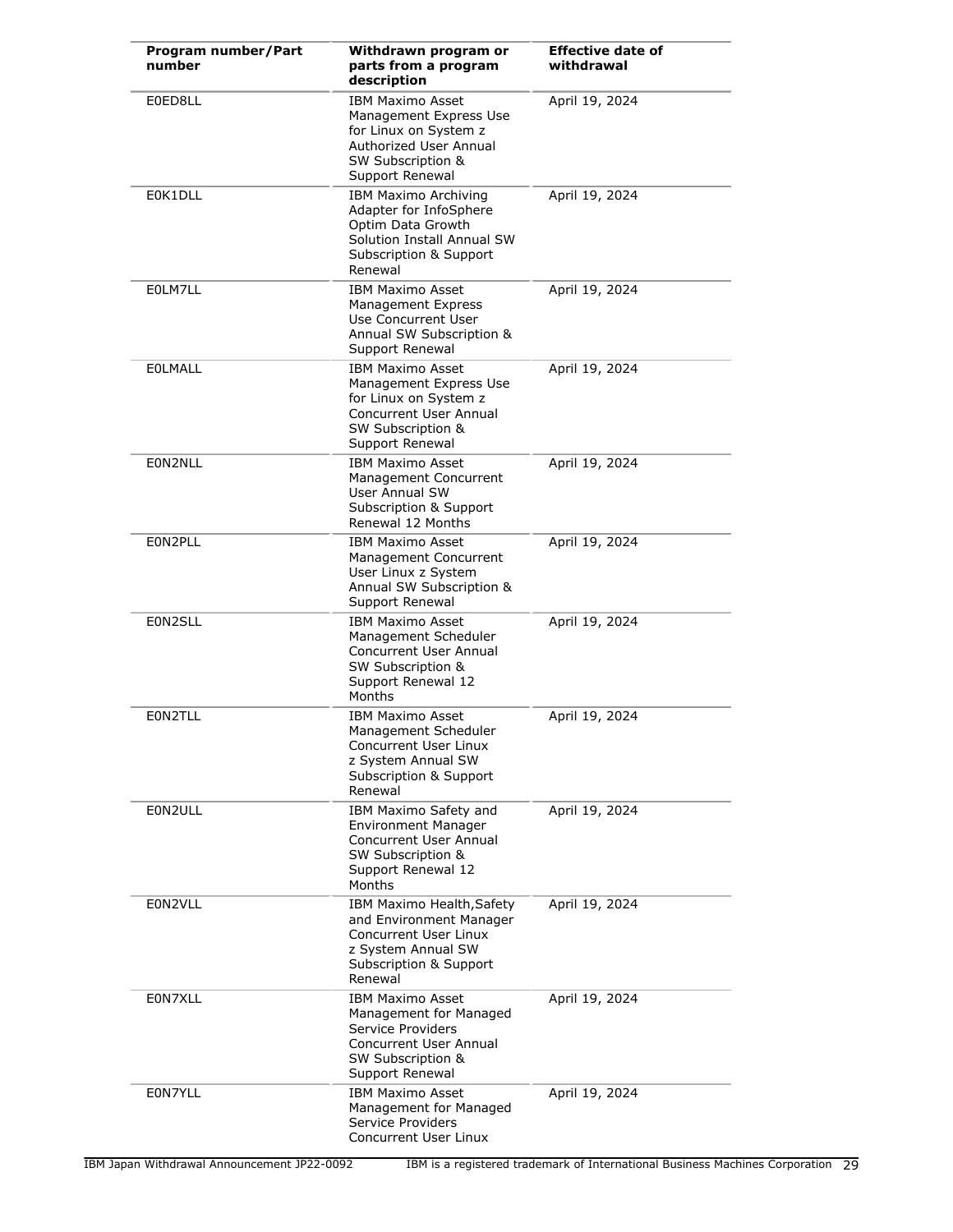| Program number/Part<br>number | Withdrawn program or<br>parts from a program<br>description                                                                                                                           | <b>Effective date of</b><br>withdrawal |
|-------------------------------|---------------------------------------------------------------------------------------------------------------------------------------------------------------------------------------|----------------------------------------|
|                               | z System Annual SW<br>Subscription & Support<br>Renewal                                                                                                                               |                                        |
| E0N7ZLL                       | <b>IBM Maximo Asset</b><br>Management for Internal<br>Service Providers<br><b>Concurrent User Annual</b><br>SW Subscription &<br>Support Renewal                                      | April 19, 2024                         |
| E0N80LL                       | <b>IBM Maximo Asset</b><br>Management for Internal<br>Service Providers<br>Concurrent User Linux<br>z System Annual SW<br>Subscription & Support<br>Renewal                           | April 19, 2024                         |
| E0N81LL                       | IBM Maximo Linear Asset<br>Manager Concurrent User<br>Annual SW Subscription &<br>Support Renewal                                                                                     | April 19, 2024                         |
| E0N82LL                       | <b>IBM Maximo Linear Asset</b><br>Manager Concurrent<br>User Linux z System<br>Annual SW Subscription &<br>Support Renewal                                                            | April 19, 2024                         |
| E0R3ELL                       | IBM Maximo Scheduler<br>Optimization per Install<br>Annual SW Subscription &<br>Support Renewal                                                                                       | April 19, 2024                         |
| Program number/Part<br>number | Withdrawn program or<br>parts from a program<br>description                                                                                                                           | <b>Effective date of</b><br>withdrawal |
| 5724-U19                      | <b>IBM Maximo for</b><br><b>Nuclear Power</b>                                                                                                                                         |                                        |
| Electronic download only      | IBM Maximo for Nuclear<br>Power 7.6.x eAssembly                                                                                                                                       | September 19, 2025                     |
| D0GYZLL                       | <b>IBM Maximo for Nuclear</b><br>Power Authorized User<br>License + SW Subscription<br>& Support 12 Months                                                                            | April 19, 2024                         |
| D0GZ0LL                       | <b>IBM Maximo for Nuclear</b><br>Power Authorized User SW<br>Subscription & Support<br>Reinstatement 12 Months                                                                        | April 19, 2024                         |
| D0GZ1LL                       | <b>IBM Maximo for Nuclear</b><br>Power Authorized User<br>from Maximo Asset<br>Management Authorized<br>User Trade Up License<br>+ SW Subscription &<br>Support 12 Months             | April 19, 2024                         |
| D0GZ2LL                       | <b>IBM Maximo for Nuclear</b><br>Power Authorized User<br>from Maximo Asset<br>Management Limited Use<br>Authorized User Trade Up<br>License + SW Subscription<br>& Support 12 Months | April 19, 2024                         |
| D0GZ3LL                       | IBM Maximo for Nuclear<br>Power Add On Authorized<br>User License + SW<br>Subscription & Support 12<br>Months                                                                         | April 19, 2024                         |
| D0GZ4LL                       | <b>IBM Maximo for Nuclear</b><br>Power Add On Authorized                                                                                                                              | April 19, 2024                         |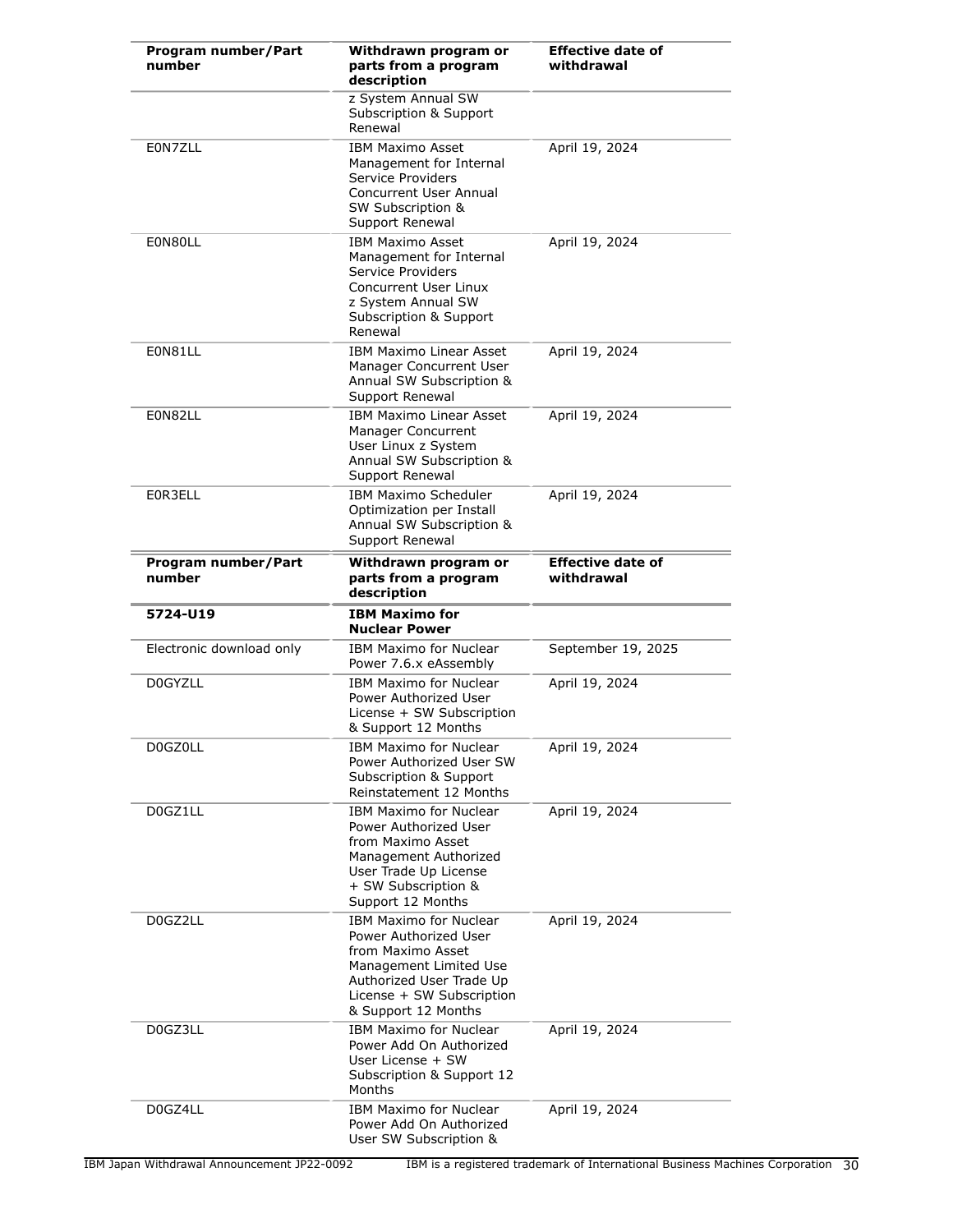| Program number/Part<br>number | Withdrawn program or<br>parts from a program<br>description                                                                                                                                                                         | <b>Effective date of</b><br>withdrawal |
|-------------------------------|-------------------------------------------------------------------------------------------------------------------------------------------------------------------------------------------------------------------------------------|----------------------------------------|
|                               | Support Reinstatement 12<br>Months                                                                                                                                                                                                  |                                        |
| D0GZ5LL                       | <b>IBM Maximo for Nuclear</b><br>Power for Linux on<br>System z Authorized User<br>License + SW Subscription<br>& Support 12 Months                                                                                                 | April 19, 2024                         |
| D0GZ6LL                       | <b>IBM Maximo for Nuclear</b><br>Power for Linux on<br>System z Authorized<br>User SW Subscription &<br>Support Reinstatement 12<br>Months                                                                                          | April 19, 2024                         |
| D0GZ7LL                       | <b>IBM Maximo for Nuclear</b><br>Power for Linux on<br>System z Authorized<br>User from Maximo Asset<br>Management Linux on<br>System z Limited Use<br>Authorized User Trade Up<br>License + SW Subscription<br>& Support 12 Months | April 19, 2024                         |
| D0GZ8LL                       | <b>IBM Maximo for Nuclear</b><br>Power for Linux on<br>System z Authorized<br>User from Maximo Asset<br>Management Linux on<br>System z Authorized User<br>Trade Up License + SW<br>Subscription & Support 12<br>Months             | April 19, 2024                         |
| D0GZ9LL                       | <b>IBM Maximo for Nuclear</b><br>Power for Linux on<br>System z Add On<br>Authorized User License<br>+ SW Subscription &<br>Support 12 Months                                                                                       | April 19, 2024                         |
| <b>D0GZALL</b>                | <b>IBM Maximo for Nuclear</b><br>Power for Linux on<br>System z Add On<br>Authorized User SW<br>Subscription & Support<br>Reinstatement 12 Months                                                                                   | April 19, 2024                         |
| D0S8PLL                       | <b>IBM Maximo for Nuclear</b><br>Power Limited Use<br>Authorized User Licence<br>+ SW Subscription &<br>Support 12 Months                                                                                                           | April 19, 2024                         |
| D0S8QLL                       | <b>IBM Maximo for Nuclear</b><br>Power Limited Use<br>Authorized User SW<br>Subscription & Support<br>Reinstatement 12 Months                                                                                                       | April 19, 2024                         |
| D0S8RLL                       | <b>IBM Maximo for</b><br>Nuclear Power Limited<br>Use Authorized User<br>from Maximo Asset<br>Management Limited Use<br>Authorized User Trade Up<br>Licence + SW Subscription<br>& Support 12 Months                                | April 19, 2024                         |
| D0S8SLL                       | <b>IBM Maximo for Nuclear</b><br>Power Limited Use<br>for Linux on System z<br>Authorized User Licence<br>+ SW Subscription &<br>Support 12 Months                                                                                  | April 19, 2024                         |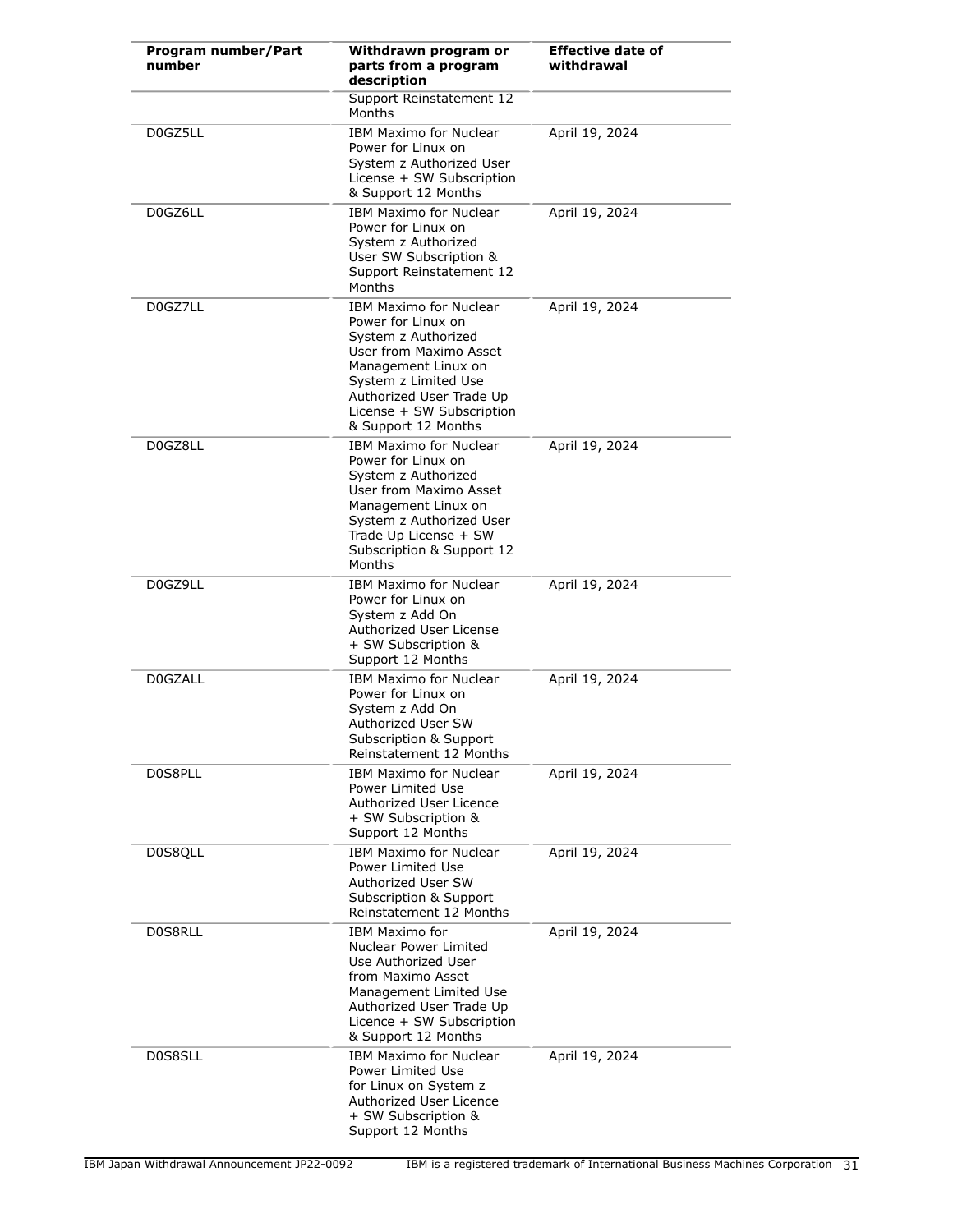| Program number/Part<br>number | Withdrawn program or<br>parts from a program<br>description                                                                                                                                                                                            | <b>Effective date of</b><br>withdrawal |
|-------------------------------|--------------------------------------------------------------------------------------------------------------------------------------------------------------------------------------------------------------------------------------------------------|----------------------------------------|
| D0S8TLL                       | <b>IBM Maximo for Nuclear</b><br>Power Limited Use<br>for Linux on System<br>z Authorized User SW<br>Subscription & Support<br>Reinstatement 12 Months                                                                                                 | April 19, 2024                         |
| D0S8ULL                       | <b>IBM Maximo for Nuclear</b><br>Power Limited Use<br>for Linux on System<br>z Authorized User<br>from Maximo Asset<br>Management Limited Use<br>for Linux on System z<br>Authorized User Trade Up<br>Licence + SW Subscription<br>& Support 12 Months | April 19, 2024                         |
| <b>DOTOULL</b>                | <b>IBM Maximo for Nuclear</b><br>Power Authorized User<br>from Maximo for Nuclear<br>Power Limited Use<br>Authorized User Trade Up<br>Licence + SW Subscription<br>& Support 12 Months                                                                 | April 19, 2024                         |
| <b>D0T0VLL</b>                | <b>IBM Maximo for Nuclear</b><br>Power for Linux on<br>System z Authorized<br>User from Maximo for<br>Nuclear Power Limited<br>Use for Linux on System<br>z Athorized User Trade Up<br>Licence + SW Subscription<br>& Support 12 Months                | April 19, 2024                         |
| D18R5LL                       | <b>IBM Maximo for Nuclear</b><br>Power Authorized User<br>Monthly License                                                                                                                                                                              | April 19, 2024                         |
| D18R6LL                       | <b>IBM Maximo for Nuclear</b><br>Power for Linux on<br>System z Authorized User<br>Monthly License                                                                                                                                                     | April 19, 2024                         |
| D18R7LL                       | <b>IBM Maximo for Nuclear</b><br>Power Add on Authorized<br>User Monthly License                                                                                                                                                                       | April 19, 2024                         |
| D18R8LL                       | IBM Maximo for Nuclear<br>Power Add on for Linux on<br>System z Authorized User<br>Monthly License                                                                                                                                                     | April 19, 2024                         |
| D18R9LL                       | <b>IBM Maximo for Nuclear</b><br>Power Limited Use<br>Authorized User Monthly<br>License                                                                                                                                                               | April 19, 2024                         |
| D18RALL                       | <b>IBM Maximo for Nuclear</b><br>Power Limited Use<br>for Linux on System z<br>Authorized User Monthly<br>License                                                                                                                                      | April 19, 2024                         |
| D1SB0LL                       | <b>IBM Maximo for Nuclear</b><br>Power Concurrent User<br>Monthly License                                                                                                                                                                              | April 19, 2024                         |
| D1SB1LL                       | <b>IBM Maximo for Nuclear</b><br>Power Concurrent User<br>Linux On z Systems ${}^{\textrm{\tiny{(R)}}}$                                                                                                                                                | April 19, 2024                         |
| D1SB2LL                       | Monthly License<br><b>IBM Maximo for Nuclear</b><br>Power Add On Concurrent<br>User Monthly License                                                                                                                                                    | April 19, 2024                         |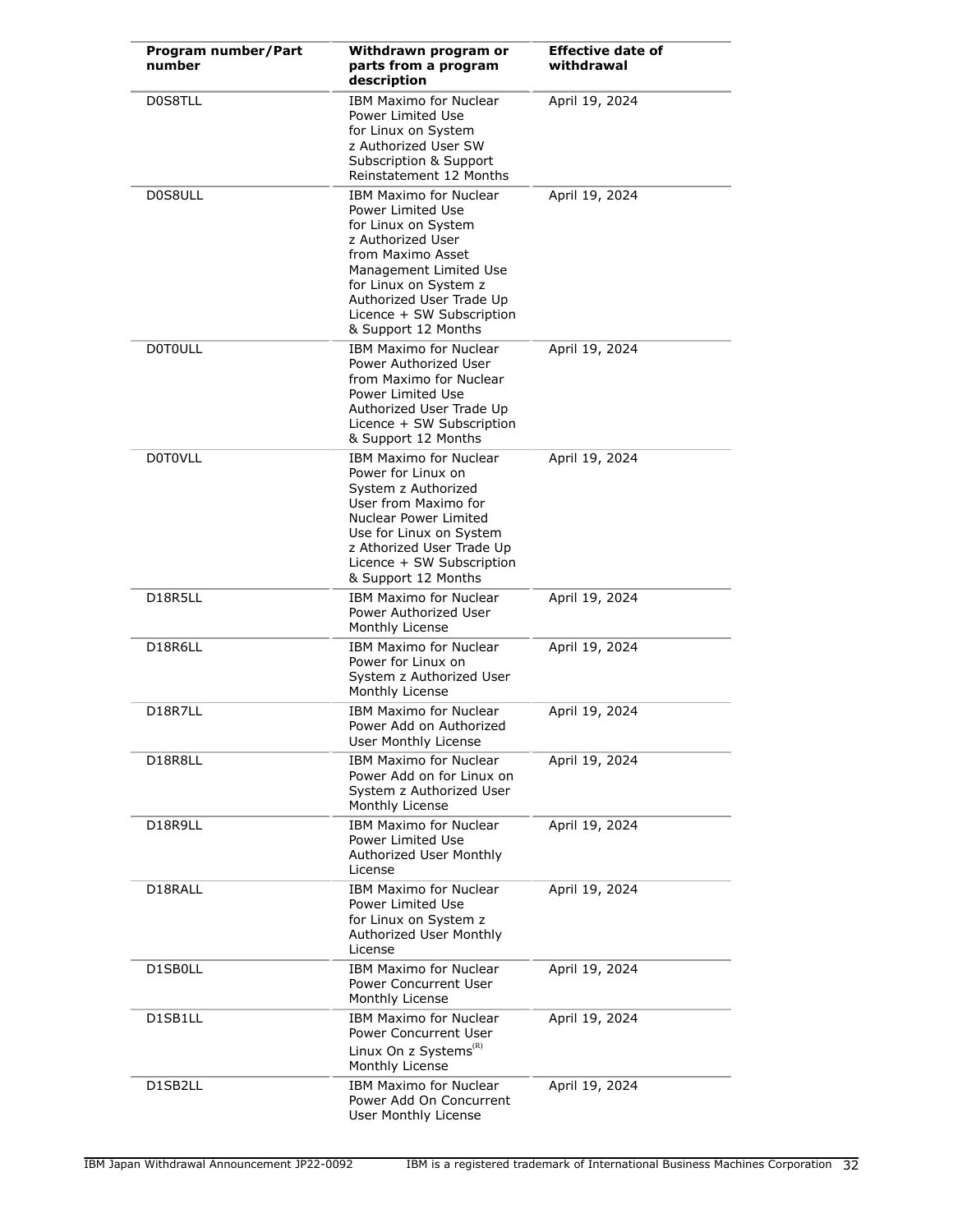| Program number/Part<br>number | Withdrawn program or<br>parts from a program<br>description                                                                                                                                                                             | <b>Effective date of</b><br>withdrawal |
|-------------------------------|-----------------------------------------------------------------------------------------------------------------------------------------------------------------------------------------------------------------------------------------|----------------------------------------|
| D1SB3LL                       | <b>IBM Maximo for Nuclear</b><br>Power Add On Concurrent<br>User Linux On z Systems<br>Monthly License                                                                                                                                  | April 19, 2024                         |
| D1SCWLL                       | <b>IBM Maximo for Nuclear</b><br><b>Power Concurrent</b><br>User License Linux<br>On z Systems + SW<br>Subscription & Support 12<br>Months                                                                                              | April 19, 2024                         |
| D1SCXLL                       | IBM Maximo for Nuclear<br>Power Concurrent User<br>Linux On z Systems SW<br>Subscription & Support<br>Reinstatement 12 Months                                                                                                           | April 19, 2024                         |
| D1SCYLL                       | IBM Maximo for Nuclear<br><b>Power Concurrent</b><br>User License Linux On<br>z Systems Trade up<br>from Maximo Asset<br>Management Concurrent<br>User License Linux<br>On z Systems + SW<br>Subscription & Support 12<br>Months        | April 19, 2024                         |
| D1SCZLL                       | <b>IBM Maximo for Nuclear</b><br><b>Power Concurrent User</b><br>License Linux On z<br>Systems Trade Up From 3<br>Maximo for Nuclear Power<br>Authorized User License<br>Linux On z Systems + SW<br>Subscription & Support 12<br>Months | April 19, 2024                         |
| D1SD0LL                       | <b>IBM Maximo for Nuclear</b><br><b>Power Concurrent User</b><br>License + SW Subscription<br>& Support 12 Months                                                                                                                       | April 19, 2024                         |
| D1SD1LL                       | IBM Maximo for Nuclear<br>Power Concurrent User<br>SW Subscription &<br>Support Reinstatement 12<br>Months                                                                                                                              | April 19, 2024                         |
| D1SD2LL                       | <b>IBM Maximo for Nuclear</b><br>Power Concurrent<br>User License Trade Up<br>From Maximo Asset<br>Management Concurrent<br>User License + SW<br>Subscription & Support 12<br>Months                                                    | April 19, 2024                         |
| D1SD3LL                       | <b>IBM Maximo for Nuclear</b><br>Power Concurrent User<br>License Trade Up From<br>3 Maximo Nuclear Power<br>Authorized User License<br>+ SW Subscription &<br>Support 12 Months                                                        | April 19, 2024                         |
| D1SDALL                       | <b>IBM Maximo for Nuclear</b><br>Power Add On Concurrent<br>User License Linux<br>On z Systems + SW<br>Subscription & Support 12<br>Month                                                                                               | April 19, 2024                         |
| D1SDBLL                       | <b>IBM Maximo for Nuclear</b><br>Power Add On Concurrent<br>User Linux On z Systems                                                                                                                                                     | April 19, 2024                         |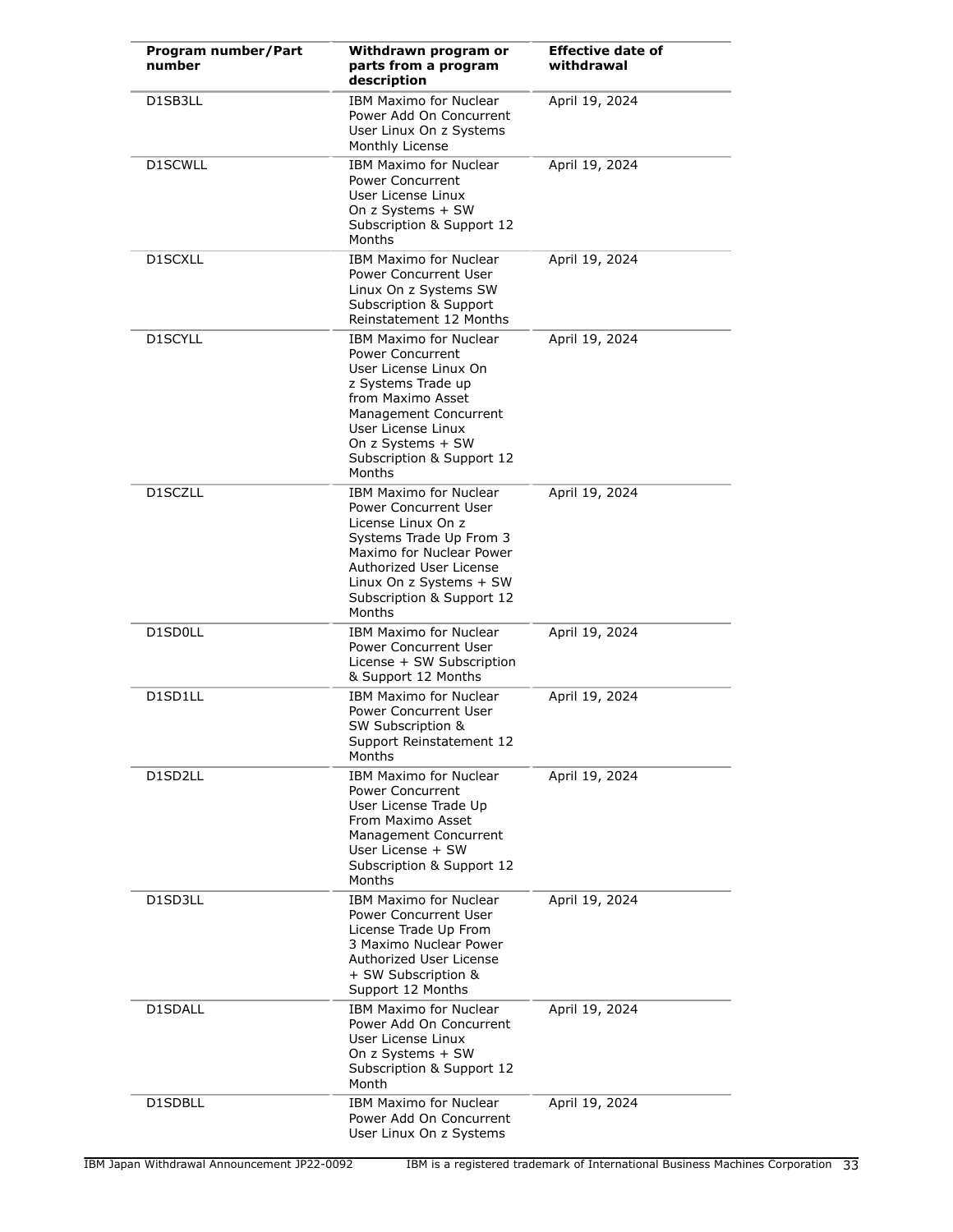| Program number/Part<br>number | Withdrawn program or<br>parts from a program<br>description                                                                                                                                                                                       | <b>Effective date of</b><br>withdrawal |
|-------------------------------|---------------------------------------------------------------------------------------------------------------------------------------------------------------------------------------------------------------------------------------------------|----------------------------------------|
|                               | <b>SW Subscription &amp;</b><br>Support Reinstatement 12<br>Months                                                                                                                                                                                |                                        |
| D1SDCLL                       | <b>IBM Maximo for Nuclear</b><br>Power Add On Concurrent<br>User License Linux On<br>z Systems Trade Up<br>From 3 Maximo for<br>Nuclear Power Add On<br>Authorized User License<br>Linux On z Systems + SW<br>Subscription & Support 12<br>Months | April 19, 2024                         |
| D1SH0LL                       | <b>IBM Maximo for Nuclear</b><br>Power Add On Concurrent<br>User License + SW<br>Subscription & Support 12<br>Months                                                                                                                              | April 19, 2024                         |
| D1SH1LL                       | <b>IBM Maximo for Nuclear</b><br>Power Add On Concurrent<br>User SW Subscription &<br>Support Reinstatement 12<br>Months                                                                                                                          | April 19, 2024                         |
| D1SH2LL                       | <b>IBM Maximo for Nuclear</b><br>Power Add On Concurrent<br>User License Trade Up<br>From 3 Maximo for<br>Nuclear Power Add On<br>Authorized User License<br>+ SW Subscription &<br>Support 12 Months                                             | April 19, 2024                         |
| E0AV5LL                       | <b>IBM Maximo for Nuclear</b><br>Power Authorized User<br>Annual SW Subscription &<br>Support Renewal                                                                                                                                             | April 19, 2024                         |
| E0AV6LL                       | <b>IBM Maximo for Nuclear</b><br>Power Add On Authorized<br>User Annual SW<br>Subscription & Support<br>Renewal                                                                                                                                   | April 19, 2024                         |
| E0AV7LL                       | <b>IBM Maximo for Nuclear</b><br>Power for Linux on<br>System z Authorized User<br>Annual SW Subscription &<br>Support Renewal                                                                                                                    | April 19, 2024                         |
| E0AV8LL                       | <b>IBM Maximo for Nuclear</b><br>Power for Linux on<br>System z Add On<br>Authorized User Annual<br>SW Subscription &<br>Support Renewal                                                                                                          | April 19, 2024                         |
| E0ED9LL                       | IBM Maximo for Nuclear<br>Power Limited Use<br>Authorized User Annual<br>SW Subscription &<br>Support Renewal                                                                                                                                     | April 19, 2024                         |
| <b>E0EDALL</b>                | <b>IBM Maximo for Nuclear</b><br>Power Limited Use<br>for Linux on System z<br>Authorized User Annual<br>SW Subscription &<br>Support Renewal                                                                                                     | April 19, 2024                         |
| EONHULL                       | <b>IBM Maximo for Nuclear</b><br>Power Concurrent User<br>Linux On z Systems<br>Annual SW Subscription &<br>Support Renewal                                                                                                                       | April 19, 2024                         |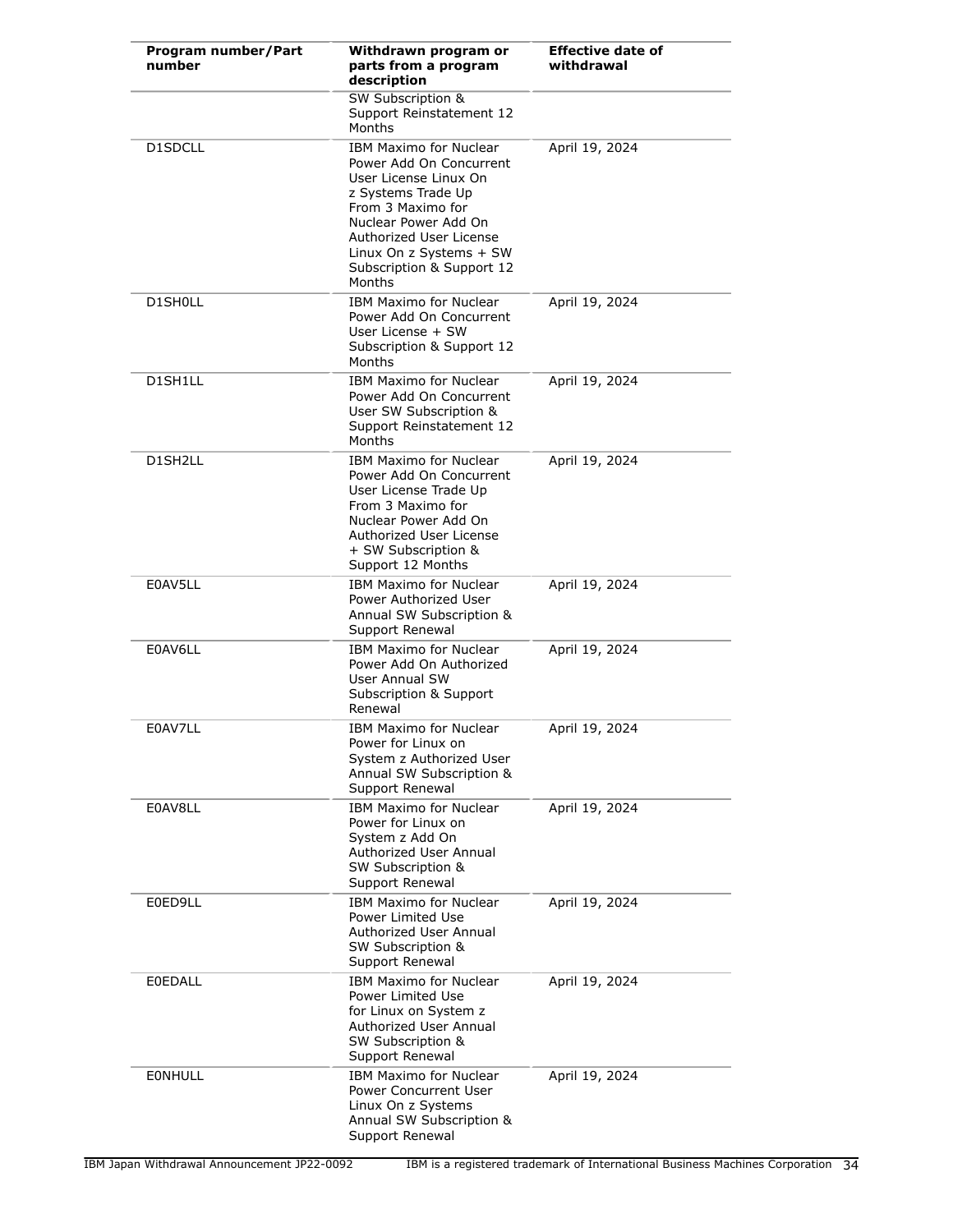| Program number/Part<br>number | Withdrawn program or<br>parts from a program<br>description                                                                                                                  | <b>Effective date of</b><br>withdrawal |
|-------------------------------|------------------------------------------------------------------------------------------------------------------------------------------------------------------------------|----------------------------------------|
| <b>EONHVLL</b>                | <b>IBM Maximo for Nuclear</b><br>Power Concurrent User<br>Annual SW Subscription<br>& Support Renewal 12<br>Months                                                           | April 19, 2024                         |
| EONHWLL                       | <b>IBM Maximo for Nuclear</b><br>Power Add On Concurrent<br>User Linux On z Systems<br>Annual SW Subscription &<br>Support Renewal                                           | April 19, 2024                         |
| <b>EONHXLL</b>                | <b>IBM Maximo for Nuclear</b><br>Power Add On Concurrent<br><b>User Annual SW</b><br>Subscription & Support<br>Renewal                                                       | April 19, 2024                         |
| Program number/Part<br>number | Withdrawn program or<br>parts from a program<br>description                                                                                                                  | <b>Effective date of</b><br>withdrawal |
| 5724-U20                      | <b>IBM Maximo for Oil and</b><br>Gas                                                                                                                                         |                                        |
| Electronic download only      | IBM Maximo for Oil and<br>Gas 7.6.x eAssembly                                                                                                                                | September 19, 2025                     |
| <b>D0GZBLL</b>                | IBM Maximo for Oil and<br>Gas Authorized User<br>License + SW Subscription<br>& Support 12 Months                                                                            | April 19, 2024                         |
| <b>D0GZCLL</b>                | IBM Maximo for Oil and<br>Gas Authorized User SW<br>Subscription & Support<br>Reinstatement 12 Months                                                                        | April 19, 2024                         |
| <b>DOGZDLL</b>                | IBM Maximo for Oil and<br>Gas Authorized User<br>from Maximo Asset<br>Management Limited Use<br>Authorized User Trade Up<br>License + SW Subscription<br>& Support 12 Months | April 19, 2024                         |
| <b>DOGZELL</b>                | IBM Maximo for Oil and<br>Gas Authorized User<br>from Maximo Asset<br>Management Authorized<br>User Trade Up License<br>+ SW Subscription &<br>Support 12 Months             | April 19, 2024                         |
| <b>DOGZFLL</b>                | IBM Maximo for Oil and<br>Gas Add On Authorized<br>User License + SW<br>Subscription & Support 12<br>Months                                                                  | April 19, 2024                         |
| D0GZGLL                       | IBM Maximo for Oil and<br>Gas Add On Authorized<br>User SW Subscription &<br>Support Reinstatement 12<br>Months                                                              | April 19, 2024                         |
| <b>DOGZHLL</b>                | IBM Maximo for Oil and<br>Gas for Linux on System<br>z Authorized User License<br>+ SW Subscription &<br>Support 12 Months                                                   | April 19, 2024                         |
| <b>D0GZILL</b>                | IBM Maximo for Oil and<br>Gas for Linux on System<br>z Authorized User SW<br>Subscription & Support<br>Reinstatement 12 Months                                               | April 19, 2024                         |
| D0GZJLL                       | <b>IBM Maximo for Oil</b><br>and Gas for Linux on                                                                                                                            | April 19, 2024                         |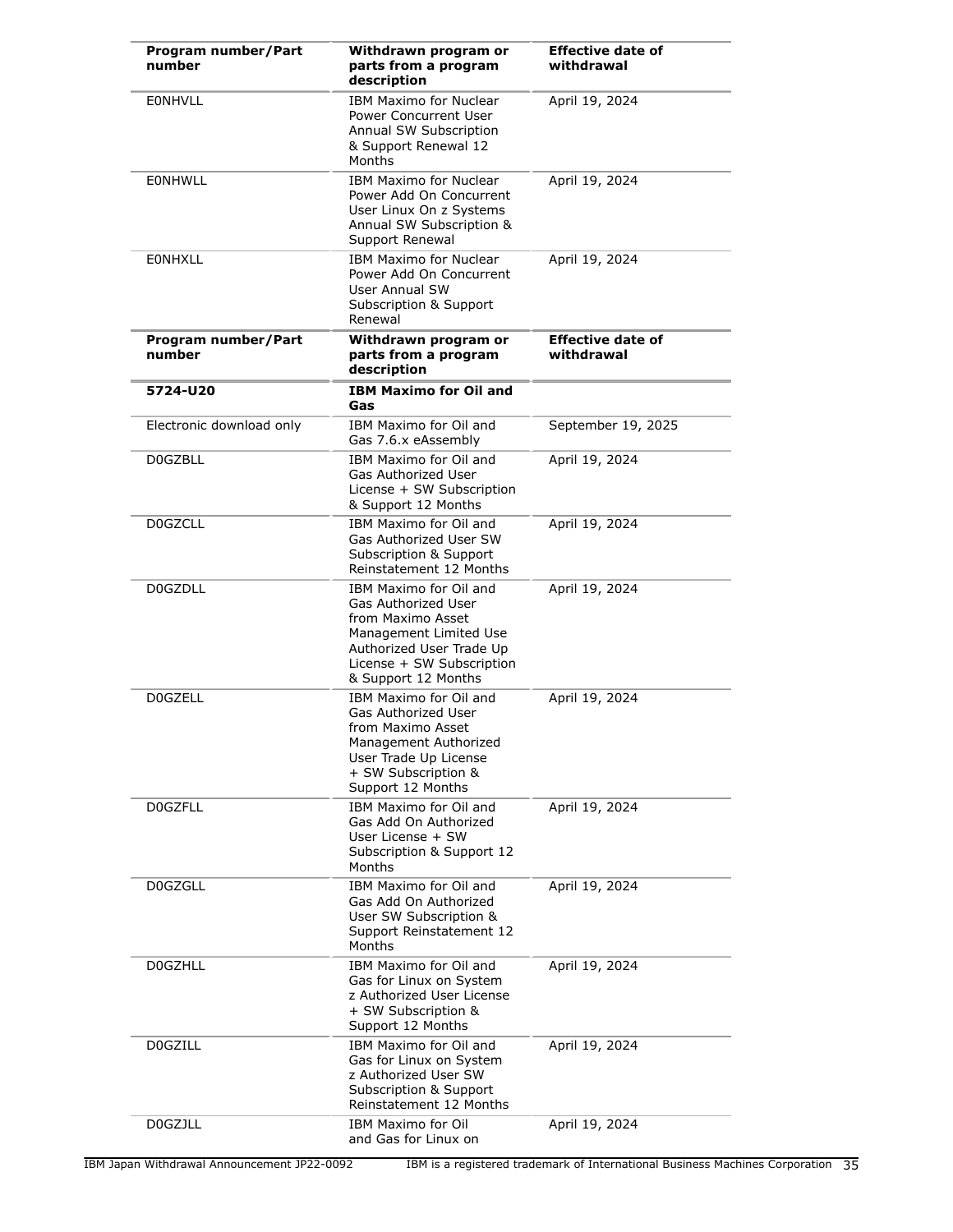| Program number/Part<br>number | Withdrawn program or<br>parts from a program<br>description                                                                                                                                                                                | <b>Effective date of</b><br>withdrawal |
|-------------------------------|--------------------------------------------------------------------------------------------------------------------------------------------------------------------------------------------------------------------------------------------|----------------------------------------|
|                               | System z Authorized<br>User from Maximo Asset<br>Management Linux on<br>System z Authorized User<br>Trade Up License + SW<br>Subscription & Support 12<br>Months                                                                           |                                        |
| <b>DOGZKLL</b>                | <b>IBM Maximo for Oil</b><br>and Gas for Linux on<br>System z Authorized<br>User from Maximo Asset<br>Management Linux on<br>System z Limited Use<br>Authorized User Trade Up<br>License + SW Subscription<br>& Support 12 Months          | April 19, 2024                         |
| <b>D0GZLLL</b>                | IBM Maximo for Oil and<br>Gas for Linux on System<br>z Add On Authorized User<br>License + SW Subscription<br>& Support 12 Months                                                                                                          | April 19, 2024                         |
| <b>DOGZMLL</b>                | IBM Maximo for Oil and<br>Gas for Linux on System<br>z Add On Authorized<br>User SW Subscription &<br>Support Reinstatement 12<br>Months                                                                                                   | April 19, 2024                         |
| D0S8ZLL                       | <b>IBM Maximo for Oil</b><br>and Gas Limited Use<br>Authorized User Licence<br>+ SW Subscription &<br>Support 12 Months                                                                                                                    | April 19, 2024                         |
| D0S90LL                       | <b>IBM Maximo for Oil</b><br>and Gas Limited Use<br>Authorized User SW<br>Subscription & Support<br>Reinstatement 12 Months                                                                                                                | April 19, 2024                         |
| D0S91LL                       | <b>IBM Maximo for Oil</b><br>and Gas Limited<br>Use Authorized User<br>from Maximo Asset<br>Management Limited Use<br>Authorized User Trade Up<br>Licence + SW Subscription<br>& Support 12 Months                                         | April 19, 2024                         |
| D0S92LL                       | IBM Maximo for Oil and<br>Gas Limited Use for Linux<br>on System z Authorized<br>User Licence + SW<br>Subscription & Support 12<br>Months                                                                                                  | April 19, 2024                         |
| D0S93LL                       | IBM Maximo for Oil and<br>Gas Limited Use for Linux<br>on System z Authorized<br>User SW Subscription &<br>Support Reinstatement 12<br>Months                                                                                              | April 19, 2024                         |
| D0S94LL                       | IBM Maximo for Oil and<br>Gas Limited Use for Linux<br>on System z Authorized<br>User from Maximo Asset<br>Management Limited Use<br>for Linux on System z<br>Authorized User Trade Up<br>Licence + SW Subscription<br>& Support 12 Months | April 19, 2024                         |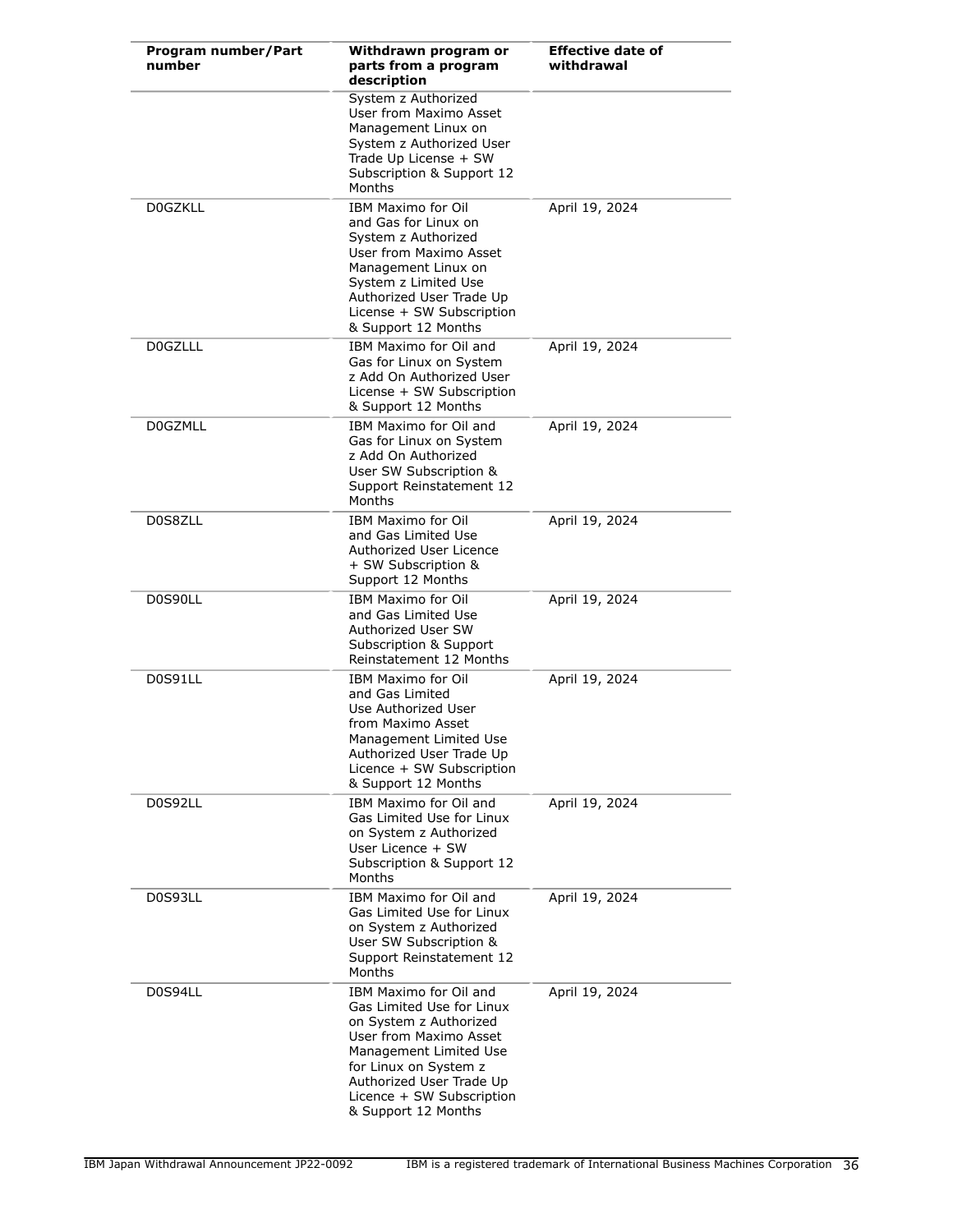| Program number/Part<br>number | Withdrawn program or<br>parts from a program<br>description                                                                                                                                                                   | <b>Effective date of</b><br>withdrawal |
|-------------------------------|-------------------------------------------------------------------------------------------------------------------------------------------------------------------------------------------------------------------------------|----------------------------------------|
| <b>DOTOWLL</b>                | IBM Maximo for Oil and<br>Gas Authorized User from<br>Maximo for Oil and Gas<br>Limited Use Authorized<br>User Trade Up Licence<br>+ SW Subscription &<br>Support 12 Months                                                   | April 19, 2024                         |
| <b>D0T0XLL</b>                | IBM Maximo for Oil and<br>Gas for Linux on System<br>z Authorized User from<br>Maximo for Oil and Gas<br>Limited Use for Linux on<br>System z Authorized User<br>Trade Up Licence + SW<br>Subscription & Support 12<br>Months | April 19, 2024                         |
| D18RBLL                       | IBM Maximo for Oil and<br>Gas for Linux on System<br>z Authorized User Monthly<br>License                                                                                                                                     | April 19, 2024                         |
| D18RCLL                       | IBM Maximo for Oil and<br>Gas Add on Authorized<br>User Monthly License                                                                                                                                                       | April 19, 2024                         |
| D18RDLL                       | IBM Maximo for Oil and<br>Gas Add-on for Linux on<br>System z Authorized User<br>Monthly License                                                                                                                              | April 19, 2024                         |
| D18RELL                       | IBM Maximo for Oil and<br>Gas Limited Use for Linux<br>on System z Authorized<br>User Monthly License                                                                                                                         | April 19, 2024                         |
| D1D2ILL                       | IBM Maximo for Oil and<br>Gas Authorized User<br>Monthly License                                                                                                                                                              | April 19, 2024                         |
| D1D2JLL                       | <b>IBM Maximo for Oil</b><br>and Gas Limited Use<br>Authorized User Monthly<br>License                                                                                                                                        | April 19, 2024                         |
| D1Q7DLL                       | IBM Maximo for Oil and<br><b>Gas Concurrent User</b><br>License + SW Subscription<br>& Support 12 Months                                                                                                                      | April 19, 2024                         |
| D1Q7ELL                       | IBM Maximo for Oil and<br><b>Gas Concurrent User SW</b><br>Subscription & Support<br>Reinstatement 12 Months                                                                                                                  | April 19, 2024                         |
| D1Q7FLL                       | IBM Maximo for Oil and<br><b>Gas Concurrent User</b><br>Trade Up from Maximo<br>Asset Management<br>Concurrent User + SW<br>Subscription & Support 12<br>Months                                                               | April 19, 2024                         |
| D1Q7GLL                       | IBM Maximo for Oil and<br><b>Gas Concurrent User</b><br>Trade Up from 3 Maximo<br>Oil and Gas Authorized<br>User + SW Subscription &<br>Support 12 Months                                                                     | April 19, 2024                         |
| D1Q7HLL                       | IBM Maximo for Oil and<br><b>Gas Concurrent User</b><br>Monthly License                                                                                                                                                       | April 19, 2024                         |
| D1Q7ILL                       | IBM Maximo for Oil and<br><b>Gas Concurrent User</b><br>Linux z System + SW                                                                                                                                                   | April 19, 2024                         |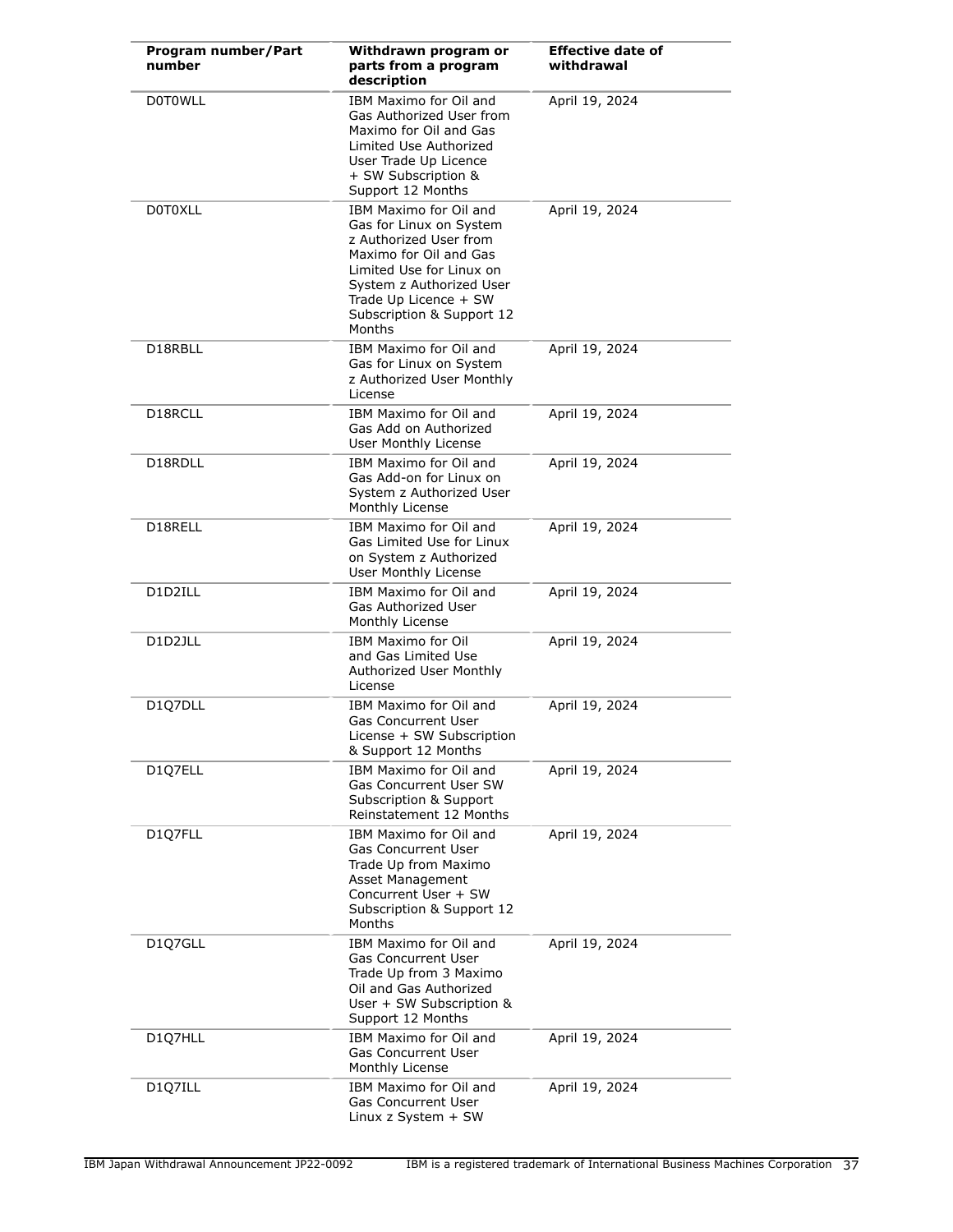| Program number/Part<br>number | Withdrawn program or<br>parts from a program<br>description                                                                                                                                      | <b>Effective date of</b><br>withdrawal |
|-------------------------------|--------------------------------------------------------------------------------------------------------------------------------------------------------------------------------------------------|----------------------------------------|
|                               | Subscription & Support 12<br>Months                                                                                                                                                              |                                        |
| D1Q7JLL                       | IBM Maximo for Oil and<br><b>Gas Concurrent User</b><br>Linux z System SW<br>Subscription & Support<br>Reinstatement 12 Months                                                                   | April 19, 2024                         |
| D1Q7KLL                       | IBM Maximo for Oil and<br><b>Gas Concurrent User</b><br>Linux on z System Trade<br>Up from Maximo Asset<br>Management Concurrent<br>User on z System + SW<br>Subscription & Support 12<br>Months | April 19, 2024                         |
| D1Q7LLL                       | IBM Maximo for Oil and<br><b>Gas Concurrent User</b><br>Linux on z System Trade<br>Up from 3 Maximo Oil<br>and Gas Authorized<br>User on z System + SW<br>Subscription & Support 12<br>Months    | April 19, 2024                         |
| D1Q7MLL                       | IBM Maximo for Oil and<br><b>Gas Concurrent User</b><br>Linux z System Monthly<br>License                                                                                                        | April 19, 2024                         |
| D1Q7NLL                       | IBM Maximo for Oil and<br>Gas Add on Concurrent<br>User License + SW<br>Subscription & Support 12<br>Months                                                                                      | April 19, 2024                         |
| D1Q7PLL                       | IBM Maximo for Oil and<br>Gas Add on Concurrent<br>User SW Subscription &<br>Support Reinstatement 12<br>Months                                                                                  | April 19, 2024                         |
| D1Q7QLL                       | IBM Maximo for Oil and<br>Gas Add-On Concurrent<br>User Trade Up from 3<br>Maximo for Oil and Gas<br>Add On Authorized User<br>+ SW Subscription &<br>Support 12 Months                          | April 19, 2024                         |
| D1Q7RLL                       | IBM Maximo for Oil and<br>Gas Add on Concurrent<br>User Monthly License                                                                                                                          | April 19, 2024                         |
| D10ADLL                       | IBM Maximo for Oil and<br>Gas Add-On Concurrent<br>User Linux z System<br>+ SW Subscription &<br>Support 12 Months                                                                               | April 19, 2024                         |
| D1QAELL                       | IBM Maximo for Oil and<br>Gas Add-On Concurrent<br>User Linux z System SW<br>Subscription & Support<br>Reinstatement 12 Months                                                                   | April 19, 2024                         |
| D1QAFLL                       | IBM Maximo for Oil and<br>Gas Add-On Concurrent<br>User Linux on z System<br>Trade Up from 3 Maximo<br>Oil and Gas Authorized<br>User on z System + SW<br>Subscription & Support 12<br>Months    | April 19, 2024                         |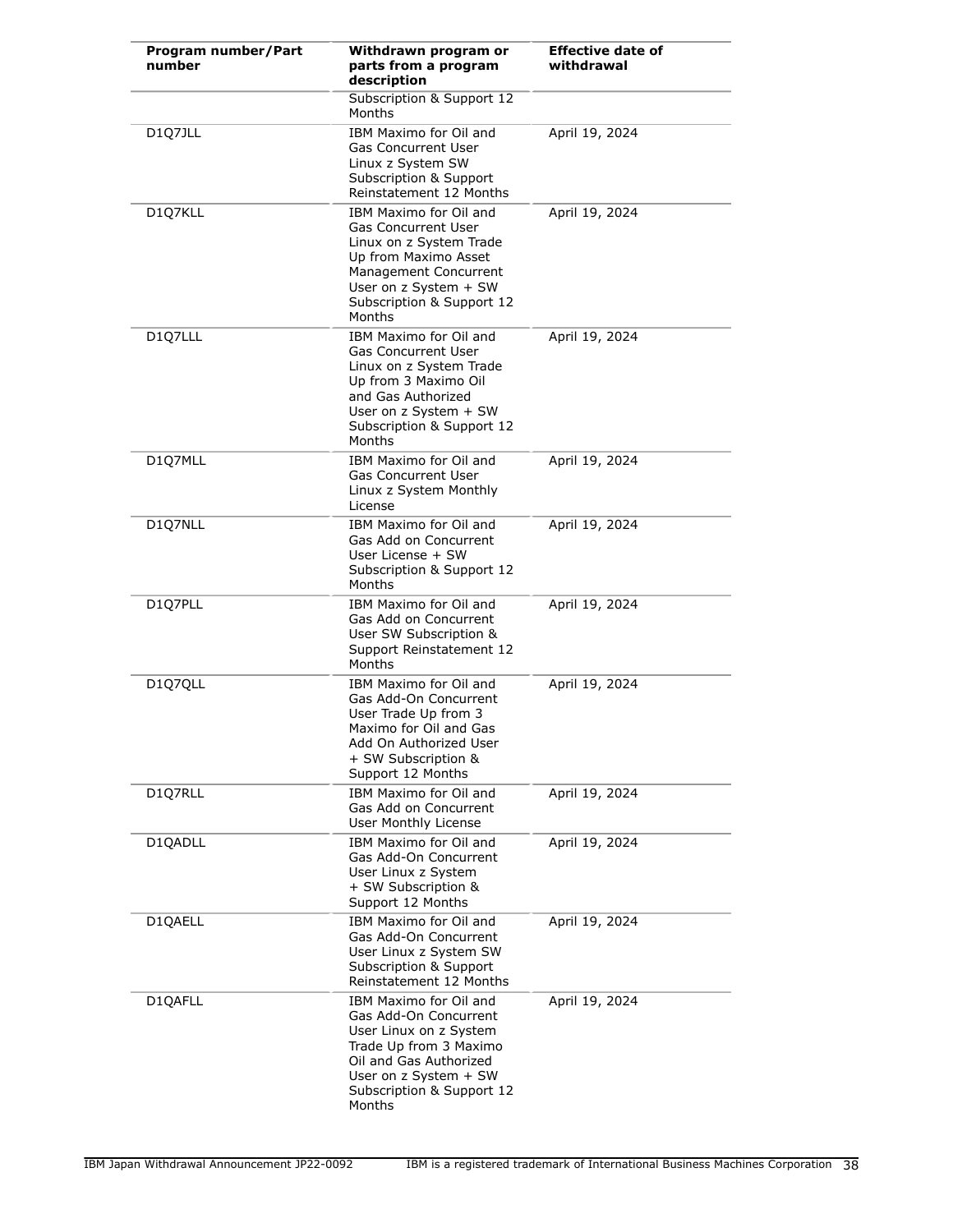| Program number/Part<br>number | Withdrawn program or<br>parts from a program<br>description                                                                                 | <b>Effective date of</b><br>withdrawal |
|-------------------------------|---------------------------------------------------------------------------------------------------------------------------------------------|----------------------------------------|
| D1QAGLL                       | IBM Maximo for Oil and<br>Gas Add-On Concurrent<br>User Linux z System<br>Monthly License                                                   | April 19, 2024                         |
| E0AV9LL                       | IBM Maximo for Oil and<br>Gas Authorized User<br>Annual SW Subscription &<br>Support Renewal                                                | April 19, 2024                         |
| <b>E0AVALL</b>                | IBM Maximo for Oil and<br>Gas Add On Authorized<br>User Annual SW<br>Subscription & Support<br>Renewal                                      | April 19, 2024                         |
| <b>E0AVBLL</b>                | <b>IBM Maximo for Oil</b><br>and Gas for Linux on<br>System z Authorized User<br>Annual SW Subscription &<br>Support Renewal                | April 19, 2024                         |
| <b>E0AVCLL</b>                | IBM Maximo for Oil and<br>Gas for Linux on System<br>z Add On Authorized User<br>Annual SW Subscription &<br>Support Renewal                | April 19, 2024                         |
| <b>E0EDBLL</b>                | <b>IBM Maximo for Oil</b><br>and Gas Limited Use<br>Authorized User Annual<br>SW Subscription &<br>Support Renewal                          | April 19, 2024                         |
| <b>E0EDCLL</b>                | <b>IBM Maximo for Oil</b><br>and Gas Limited Use<br>for Linux on System z<br>Authorized User Annual<br>SW Subscription &<br>Support Renewal | April 19, 2024                         |
| E0N2WLL                       | IBM Maximo for Oil and<br><b>Gas Concurrent User</b><br>Annual SW Subscription<br>& Support Renewal 12<br>Months                            | April 19, 2024                         |
| E0N2XLL                       | IBM Maximo for Oil and<br>Gas Concurrent User<br>Linux z System Annual<br>SW Subscription &<br>Support Renewal                              | April 19, 2024                         |
| E0N2YLL                       | IBM Maximo for Oil and<br>Gas Add on Concurrent<br>User Annual SW<br>Subscription & Support<br>Renewal 12 Months                            | April 19, 2024                         |
| E0N3GLL                       | IBM Maximo for Oil and<br>Gas Add-On Concurrent<br>User Linux z System<br>Annual SW Subscription &<br>Support Renewal                       | April 19, 2024                         |
| Program number/Part<br>number | Withdrawn program or<br>parts from a program<br>description                                                                                 | <b>Effective date of</b><br>withdrawal |
| 5724-U21                      | <b>IBM Maximo for</b><br><b>Transportation</b>                                                                                              |                                        |
| Electronic download only      | IBM Maximo for<br>Transportation 7.6.x<br>eAssembly                                                                                         | September 19, 2025                     |
| <b>DOGZNLL</b>                | <b>IBM Maximo for</b><br>Transportation Authorized<br>User License + SW                                                                     | April 19, 2024                         |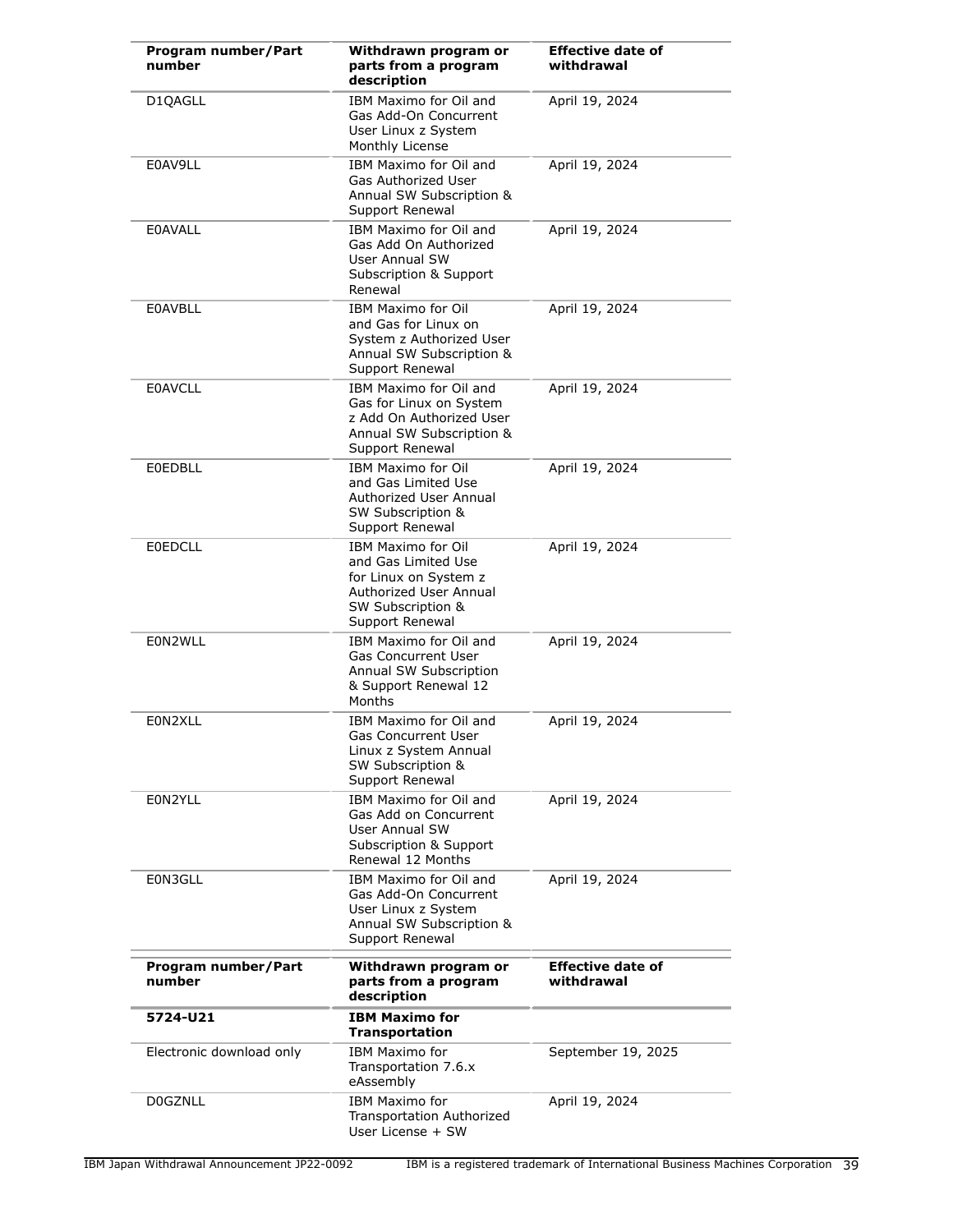| Program number/Part<br>number | Withdrawn program or<br>parts from a program<br>description                                                                                                                                                                                 | <b>Effective date of</b><br>withdrawal |
|-------------------------------|---------------------------------------------------------------------------------------------------------------------------------------------------------------------------------------------------------------------------------------------|----------------------------------------|
|                               | Subscription & Support 12<br>Months                                                                                                                                                                                                         |                                        |
| <b>DOGZPLL</b>                | IBM Maximo for<br><b>Transportation Authorized</b><br>User SW Subscription &<br>Support Reinstatement 12<br>Months                                                                                                                          | April 19, 2024                         |
| <b>D0GZQLL</b>                | <b>IBM Maximo for</b><br>Transportation Authorized<br>User from Maximo Asset<br>Management Authorized<br>User Trade Up License<br>+ SW Subscription &<br>Support 12 Months                                                                  | April 19, 2024                         |
| <b>DOGZRLL</b>                | IBM Maximo for<br>Transportation Authorized<br>User from Maximo Asset<br>Management Limited Use<br>Authorized User Trade Up<br>License + SW Subscription<br>& Support 12 Months                                                             | April 19, 2024                         |
| <b>D0GZSLL</b>                | <b>IBM Maximo for</b><br><b>Transportation Add On</b><br>Authorized User License<br>+ SW Subscription &<br>Support 12 Months                                                                                                                | April 19, 2024                         |
| <b>DOGZTLL</b>                | <b>IBM Maximo for</b><br>Transportation Add On<br>Authorized User SW<br>Subscription & Support<br>Reinstatement 12 Months                                                                                                                   | April 19, 2024                         |
| <b>DOGZULL</b>                | <b>IBM Maximo for</b><br>Transportation for Linux<br>on System z Authorized<br>User License + SW<br>Subscription & Support 12<br><b>Months</b>                                                                                              | April 19, 2024                         |
| <b>D0GZVLL</b>                | IBM Maximo for<br><b>Transportation for Linux</b><br>on System z Authorized<br>User SW Subscription &<br>Support Reinstatement 12<br>Months                                                                                                 | April 19, 2024                         |
| <b>D0GZWLL</b>                | <b>IBM Maximo for</b><br>Transportation for Linux<br>on System z Authorized<br>User from Maximo Asset<br>Management Linux on<br>System z Authorized User<br>Trade Up License + SW<br>Subscription & Support 12<br>Months                    | April 19, 2024                         |
| D0GZXLL                       | <b>IBM Maximo for</b><br><b>Transportation for Linux</b><br>on System z Authorized<br>User from Maximo Asset<br>Management Linux on<br>System z Limited Use<br>Authorized User Trade Up<br>License + SW Subscription<br>& Support 12 Months | April 19, 2024                         |
| <b>D0GZYLL</b>                | IBM Maximo for<br>Transportation for Linux<br>on System z Add On<br>Authorized User License<br>+ SW Subscription &<br>Support 12 Months                                                                                                     | April 19, 2024                         |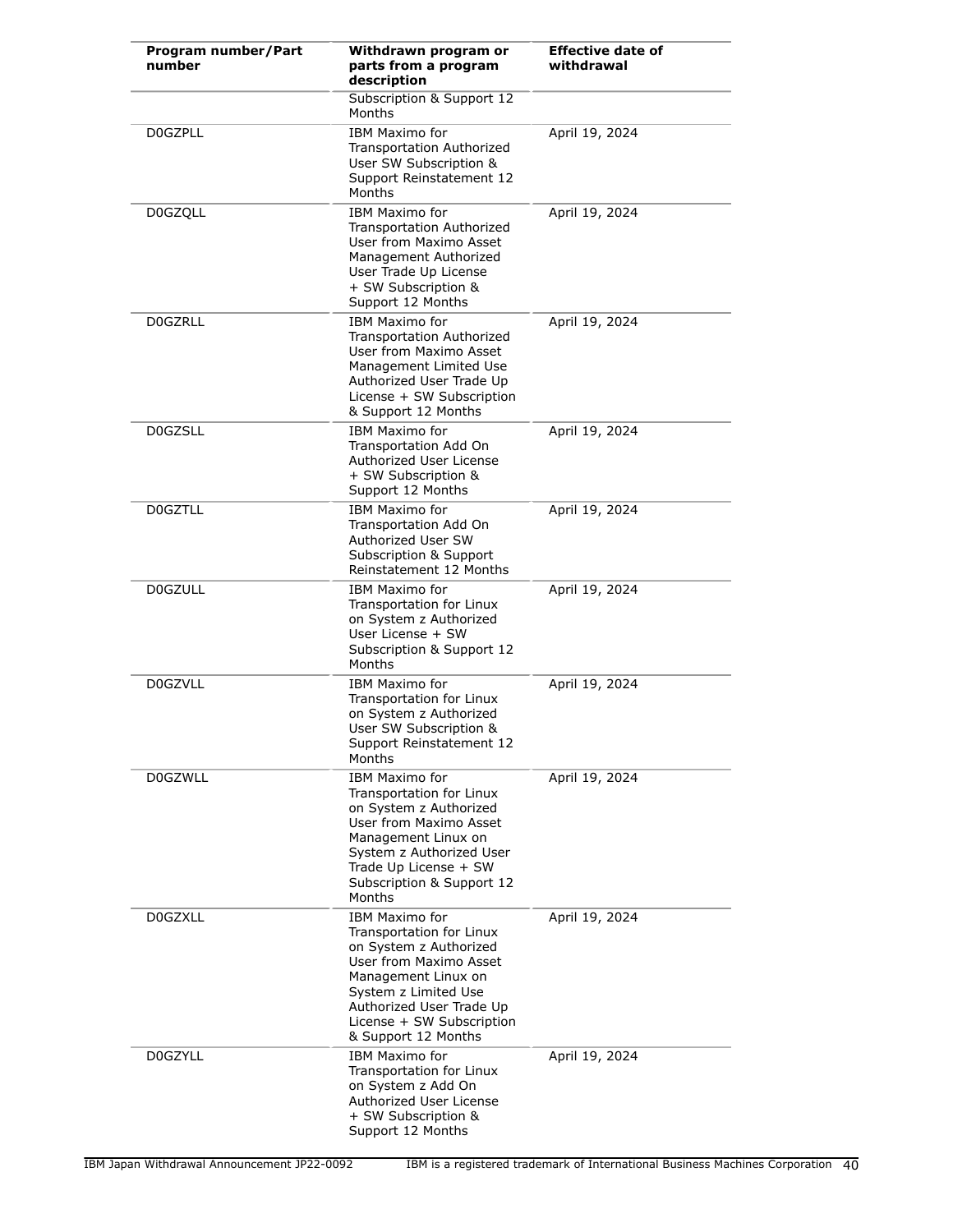| Program number/Part<br>number | Withdrawn program or<br>parts from a program<br>description                                                                                                                                                                                                    | <b>Effective date of</b><br>withdrawal |
|-------------------------------|----------------------------------------------------------------------------------------------------------------------------------------------------------------------------------------------------------------------------------------------------------------|----------------------------------------|
| <b>D0GZZLL</b>                | <b>IBM Maximo for</b><br>Transportation for Linux<br>on System z Add On<br>Authorized User SW<br>Subscription & Support<br>Reinstatement 12 Months                                                                                                             | April 19, 2024                         |
| D0S95LL                       | <b>IBM Maximo for</b><br><b>Transportation Limited</b><br>Use Authorized User<br>Licence + SW Subscription<br>& Support 12 Months                                                                                                                              | April 19, 2024                         |
| D0S96LL                       | <b>IBM Maximo for</b><br><b>Transportation Limited</b><br>Use Authorized User SW<br>Subscription & Support<br>Reinstatement 12 Months                                                                                                                          | April 19, 2024                         |
| D0S97LL                       | <b>IBM Maximo for</b><br><b>Transportation Limited</b><br>Use Authorized User<br>from Maximo Asset<br>Management Limited Use<br>Authorized User Trade Up<br>Licence + SW Subscription<br>& Support 12 Months                                                   | April 19, 2024                         |
| D0S98LL                       | <b>IBM Maximo for</b><br>Transportation Limited<br>Use for Linux on System<br>z Authorized User Licence<br>+ SW Subscription &<br>Support 12 Months                                                                                                            | April 19, 2024                         |
| D0S99LL                       | <b>IBM Maximo for</b><br><b>Transportation Limited</b><br>Use zEnterprise<br><b>BladeCenter Extension</b><br>and Linux on System<br>z Authorized User SW<br>Subscription & Suppport<br>Reinstatement 12 Months                                                 | April 19, 2024                         |
| D0S9ALL                       | <b>IBM Maximo for</b><br><b>Transportation Limited</b><br>Use for Linux on System<br>z Authorized User<br>from Maximo Asset<br>Management Limited Use<br>for Linux on System z<br>Authorized User Trade Up<br>Licence + SW Subscription<br>& Support 12 Months | April 19, 2024                         |
| <b>DOTOYLL</b>                | <b>IBM Maximo for</b><br>Transportation Authorized<br>User from Maximo for<br>Transportation Limited<br>Use Authorized User<br>Trade Up Licence + SW<br>Subscription & Support 12<br>Months                                                                    | April 19, 2024                         |
| D0T0ZLL                       | <b>IBM Maximo for</b><br>Transportation for Linux<br>on System z Authorized<br>User from Maximo for<br>Transportation Limited<br>Use for Linux on System z<br>Authorized User Trade Up<br>Licence + SW Subscription<br>& Support 12 Months                     | April 19, 2024                         |
| D18RFLL                       | <b>IBM Maximo for</b><br>Transportation for Linux                                                                                                                                                                                                              | April 19, 2024                         |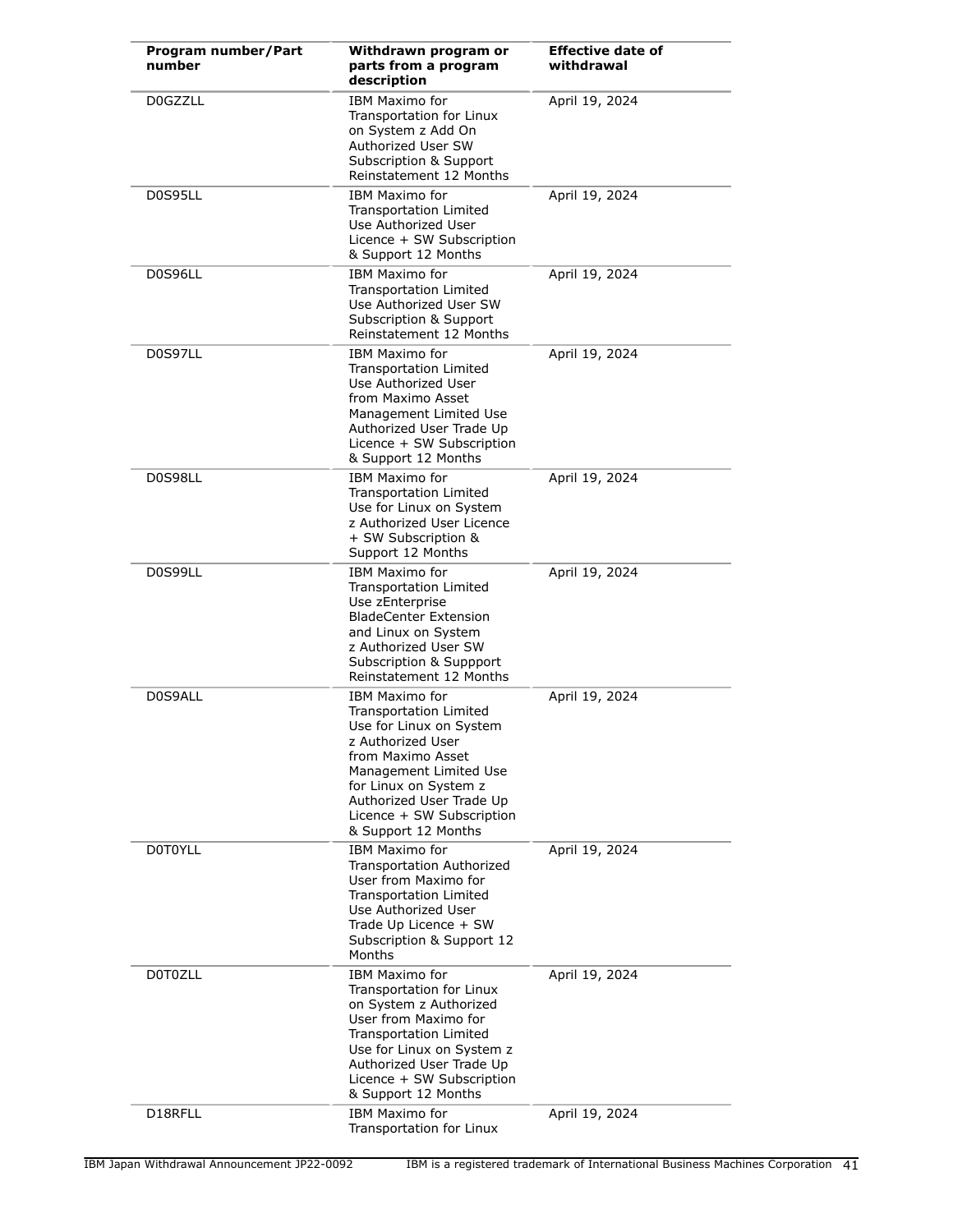| Program number/Part<br>number | Withdrawn program or<br>parts from a program<br>description                                                                                                               | <b>Effective date of</b><br>withdrawal |
|-------------------------------|---------------------------------------------------------------------------------------------------------------------------------------------------------------------------|----------------------------------------|
|                               | on System z Authorized<br>User Monthly License                                                                                                                            |                                        |
| D18RGLL                       | <b>IBM Maximo for</b><br>Transportation Add on<br>Authorized User Monthly<br>License                                                                                      | April 19, 2024                         |
| D18RHLL                       | <b>IBM Maximo for</b><br>Transportation Add-on<br>for Linux on System z<br>Authorized User Monthly<br>License                                                             | April 19, 2024                         |
| D18RILL                       | <b>IBM Maximo for</b><br>Transportation Limited<br>Use for Linux on System z<br>Authorized User Monthly<br>License                                                        | April 19, 2024                         |
| D1D2KLL                       | <b>IBM Maximo for</b><br><b>Transportation Authorized</b><br>User Monthly License                                                                                         | April 19, 2024                         |
| D1D2LLL                       | IBM Maximo for<br>Transportation Limited<br>Use Authorized User<br>Monthly License                                                                                        | April 19, 2024                         |
| D1R6TLL                       | <b>IBM Maximo for</b><br><b>Transportation Concurrent</b><br>User License + SW<br>Subscription & Support 12<br>Months                                                     | April 19, 2024                         |
| D1R6ULL                       | <b>IBM Maximo for</b><br><b>Transportation Concurrent</b><br>User SW Subscription &<br>Support Reinstatement 12<br>Months                                                 | April 19, 2024                         |
| D1R6VLL                       | <b>IBM Maximo for</b><br>Transportation<br><b>Concurrent User Trade</b><br>Up from Maximo Asset<br>Management Concurrent<br>User + SW Subscription &<br>Support 12 Months | April 19, 2024                         |
| D1R6WLL                       | IBM Maximo for<br><b>Transportation Concurrent</b><br>User Trade Up from 3<br>Maximo for Transportation<br>Authorized User + SW<br>Subscription & Support 12<br>Months    | April 19, 2024                         |
| D1R6XLL                       | <b>IBM Maximo for</b><br><b>Transportation Concurrent</b><br>User Monthly License                                                                                         | April 19, 2024                         |
| D1R6YLL                       | <b>IBM Maximo for</b><br><b>Transportation Concurrent</b><br>User License Linux<br>z System + SW<br>Subscription & Support 12<br>Months                                   | April 19, 2024                         |
| D1R6ZLL                       | <b>IBM Maximo for</b><br><b>Transportation Concurrent</b><br>User Linux z System SW<br>Subscription & Support<br>Reinstatement 12 Months                                  | April 19, 2024                         |
| D1R70LL                       | <b>IBM Maximo for</b><br><b>Transportation Concurrent</b><br>User Linux z System Trade<br>Up from Maximo Asset<br>Management Concurrent                                   | April 19, 2024                         |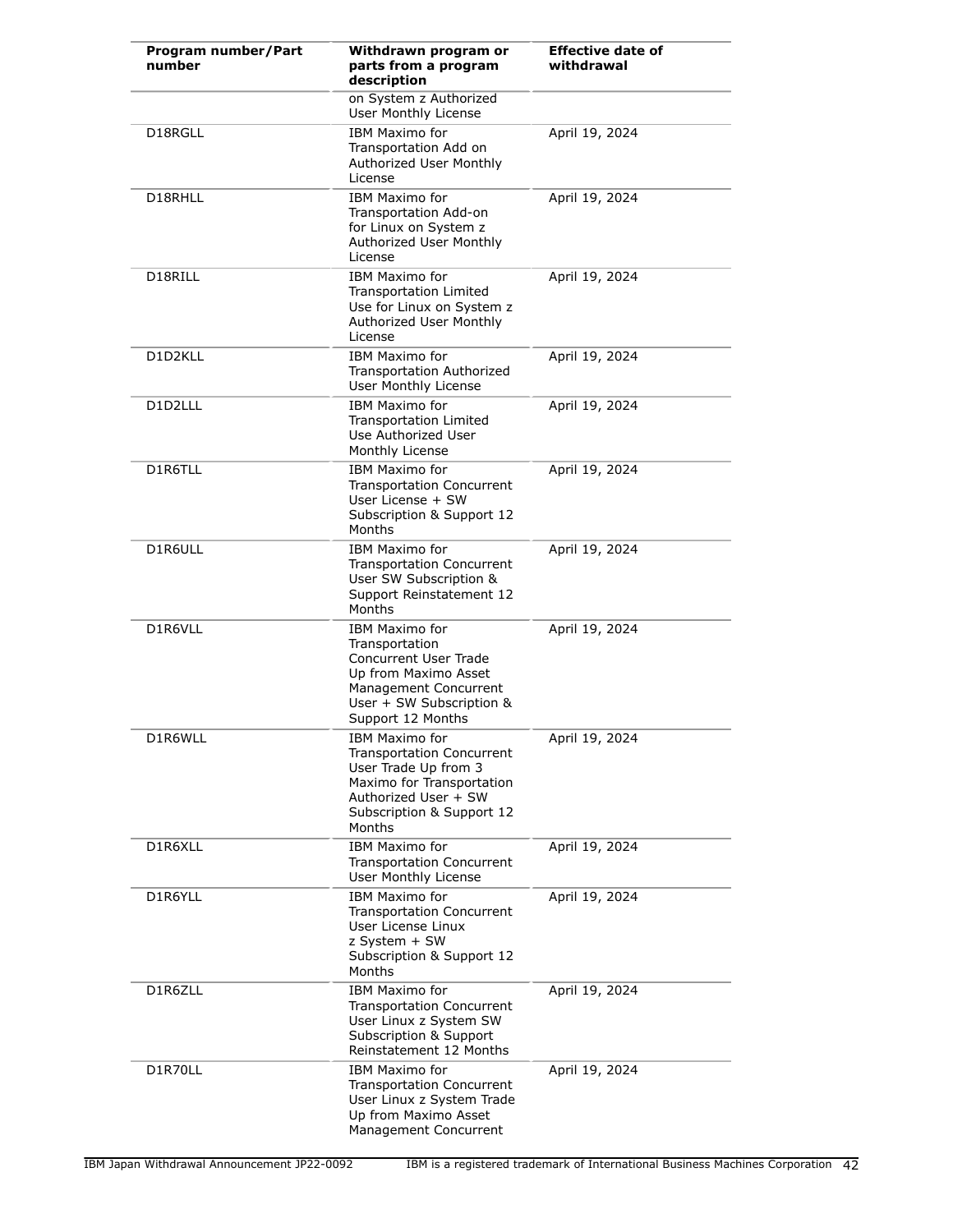| Program number/Part<br>number | Withdrawn program or<br>parts from a program<br>description                                                                                                                                                                  | <b>Effective date of</b><br>withdrawal |
|-------------------------------|------------------------------------------------------------------------------------------------------------------------------------------------------------------------------------------------------------------------------|----------------------------------------|
|                               | User Linux z System<br>+ SW Subscription &<br>Support 12 Months                                                                                                                                                              |                                        |
| D1R71LL                       | <b>IBM Maximo for</b><br><b>Transportation Concurrent</b><br>User Linux z System Trade<br>Up from 3 Maximo for<br><b>Transportation Authorized</b><br>User Linux z System<br>+ SW Subscription &<br>Support 12 Months        | April 19, 2024                         |
| D1R72LL                       | <b>IBM Maximo for</b><br><b>Transportation Concurrent</b><br>User Linux z System<br>Monthly License                                                                                                                          | April 19, 2024                         |
| D1R73LL                       | <b>IBM Maximo for</b><br>Transportation Add On per<br>Concurrent User License<br>+ SW Subscription &<br>Support 12 Months                                                                                                    | April 19, 2024                         |
| D1R74LL                       | <b>IBM Maximo for</b><br>Transportation Add On<br>per Concurrent User SW<br>Subscription & Support<br>Reinstatement 12 Months                                                                                                | April 19, 2024                         |
| D1R75LL                       | <b>IBM Maximo for</b><br>Transportation Add On<br>per Concurrent User Trade<br>Up from 3 Maximo for<br>Transportation Add On<br>Authorized User + SW<br>Subscription & Support 12<br>Months                                  | April 19, 2024                         |
| D1R76LL                       | <b>IBM Maximo for</b><br>Transportation Add On per<br>Concurrent User Monthly<br>License                                                                                                                                     | April 19, 2024                         |
| D1R77LL                       | <b>IBM Maximo for</b><br>Transportation Add On per<br><b>Concurrent User License</b><br>Linux $z$ System $+$ SW<br>Subscription & Support 12<br><b>Months</b>                                                                | April 19, 2024                         |
| D1R78LL                       | <b>IBM Maximo for</b><br>Transportation Add On per<br>Concurrent User Linux z<br>System SW Subscription &<br>Support Reinstatement 12<br>Months                                                                              | April 19, 2024                         |
| D1R79LL                       | <b>IBM Maximo for</b><br>Transportation Add On per<br>Concurrent User Linux z<br>System Trade Up from 3<br>Maximo for Transportation<br>Add On Authorized User<br>Linux z System + SW<br>Subscription & Support 12<br>Months | April 19, 2024                         |
| D1R7ALL                       | <b>IBM Maximo for</b><br>Transportation Add On per<br>Concurrent User Linux z<br>System Monthly License                                                                                                                      | April 19, 2024                         |
| <b>E0AVDLL</b>                | <b>IBM Maximo for</b><br><b>Transportation Authorized</b><br><b>User Annual SW</b><br>Subscription & Support<br>Renewal                                                                                                      | April 19, 2024                         |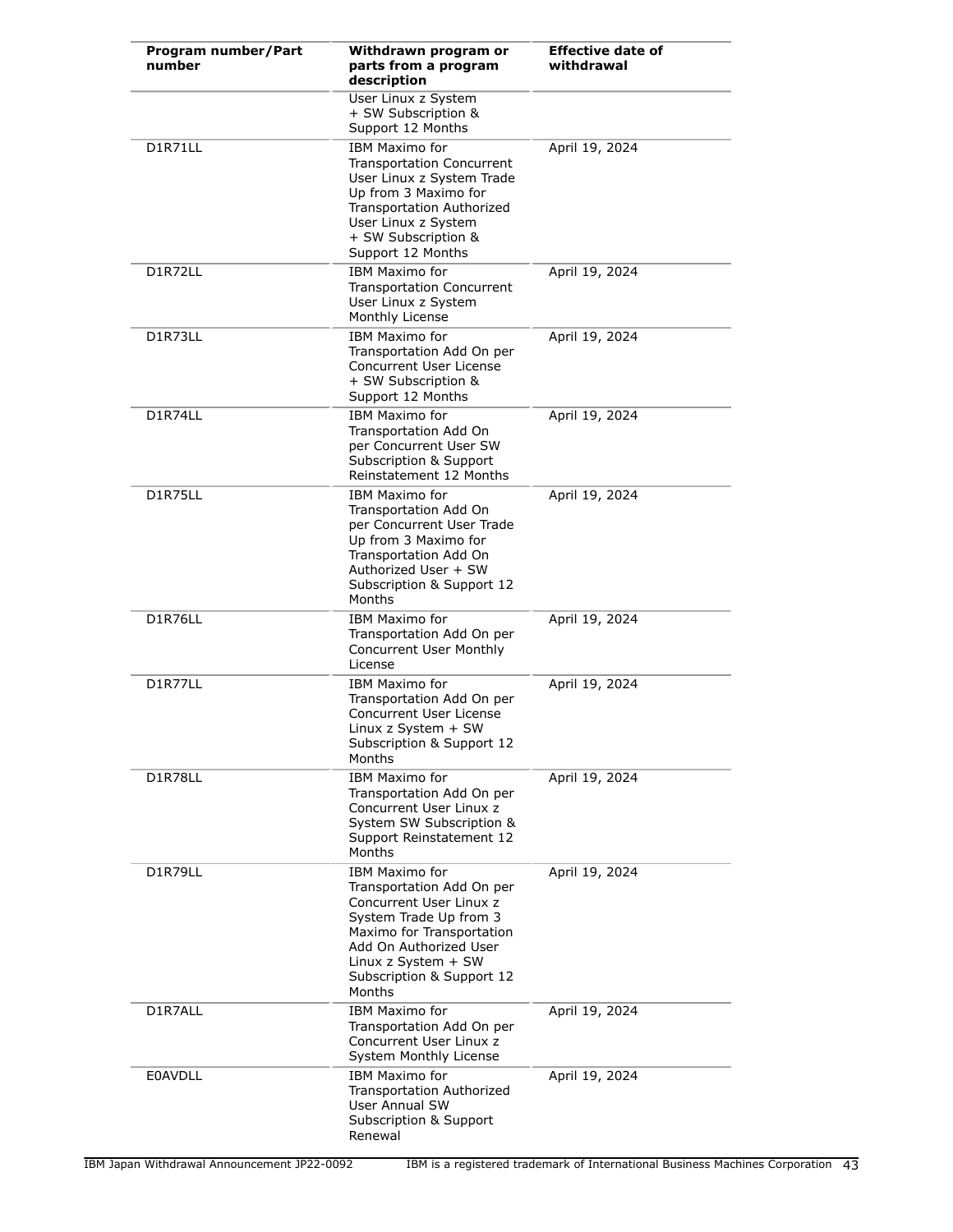| Program number/Part<br>number | Withdrawn program or<br>parts from a program<br>description                                                                                           | <b>Effective date of</b><br>withdrawal |
|-------------------------------|-------------------------------------------------------------------------------------------------------------------------------------------------------|----------------------------------------|
| <b>EOAVELL</b>                | <b>IBM Maximo for</b><br>Transportation Add On<br>Authorized User Annual<br>SW Subscription &<br>Support Renewal                                      | April 19, 2024                         |
| <b>EOAVFLL</b>                | <b>IBM Maximo for</b><br>Transportation for<br>Linux on System z<br>Authorized User Annual<br>SW Subscription &<br>Support Renewal                    | April 19, 2024                         |
| <b>E0AVGLL</b>                | <b>IBM Maximo for</b><br>Transportation for Linux<br>on System z Add On<br>Authorized User Annual<br>SW Subscription &<br>Support Renewal             | April 19, 2024                         |
| <b>E0EDDLL</b>                | <b>IBM Maximo for</b><br>Transportation Limited<br>Use Authorized User<br>Annual SW Subscription &<br>Support Renewal                                 | April 19, 2024                         |
| <b>EOEDELL</b>                | <b>IBM Maximo for</b><br><b>Transportation Limited</b><br>Use for Linux on System<br>z Authorized User Annual<br>SW Subscription &<br>Support Renewal | April 19, 2024                         |
| E0N83LL                       | <b>IBM Maximo for</b><br><b>Transportation Concurrent</b><br><b>User Annual SW</b><br>Subscription & Support<br>Renewal                               | April 19, 2024                         |
| E0N84LL                       | <b>IBM Maximo for</b><br><b>Transportation Concurrent</b><br>User Linux z System<br>Annual SW Subscription &<br>Support Renewal                       | April 19, 2024                         |
| E0N85LL                       | <b>IBM Maximo for</b><br>Transportation Add On<br>per Concurrent User<br>Annual SW Subscription &<br>Support Renewal                                  | April 19, 2024                         |
| E0N86LL                       | <b>IBM Maximo for</b><br>Transportation Add On<br>per Concurrent User Linux<br>z System Annual SW<br>Subscription & Support<br>Renewal                | April 19, 2024                         |
| Program number/Part<br>number | Withdrawn program or<br>parts from a program<br>description                                                                                           | <b>Effective date of</b><br>withdrawal |
| 5724-U22                      | <b>IBM Maximo for</b><br><b>Utilities</b>                                                                                                             |                                        |
| Electronic download only      | <b>IBM Maximo for Utilities</b><br>7.6.x eAssembly                                                                                                    | September 19, 2025                     |
| D0H00LL                       | <b>IBM Maximo for Utilities</b><br>Authorized User License<br>+ SW Subscription &<br>Support 12 Months                                                | April 19, 2024                         |
| D0H01LL                       | <b>IBM Maximo for Utilities</b><br>Authorized User SW<br>Subscription & Support<br>Reinstatement 12 Months                                            | April 19, 2024                         |
| D0H02LL                       | <b>IBM Maximo for Utilities</b><br>Authorized User                                                                                                    | April 19, 2024                         |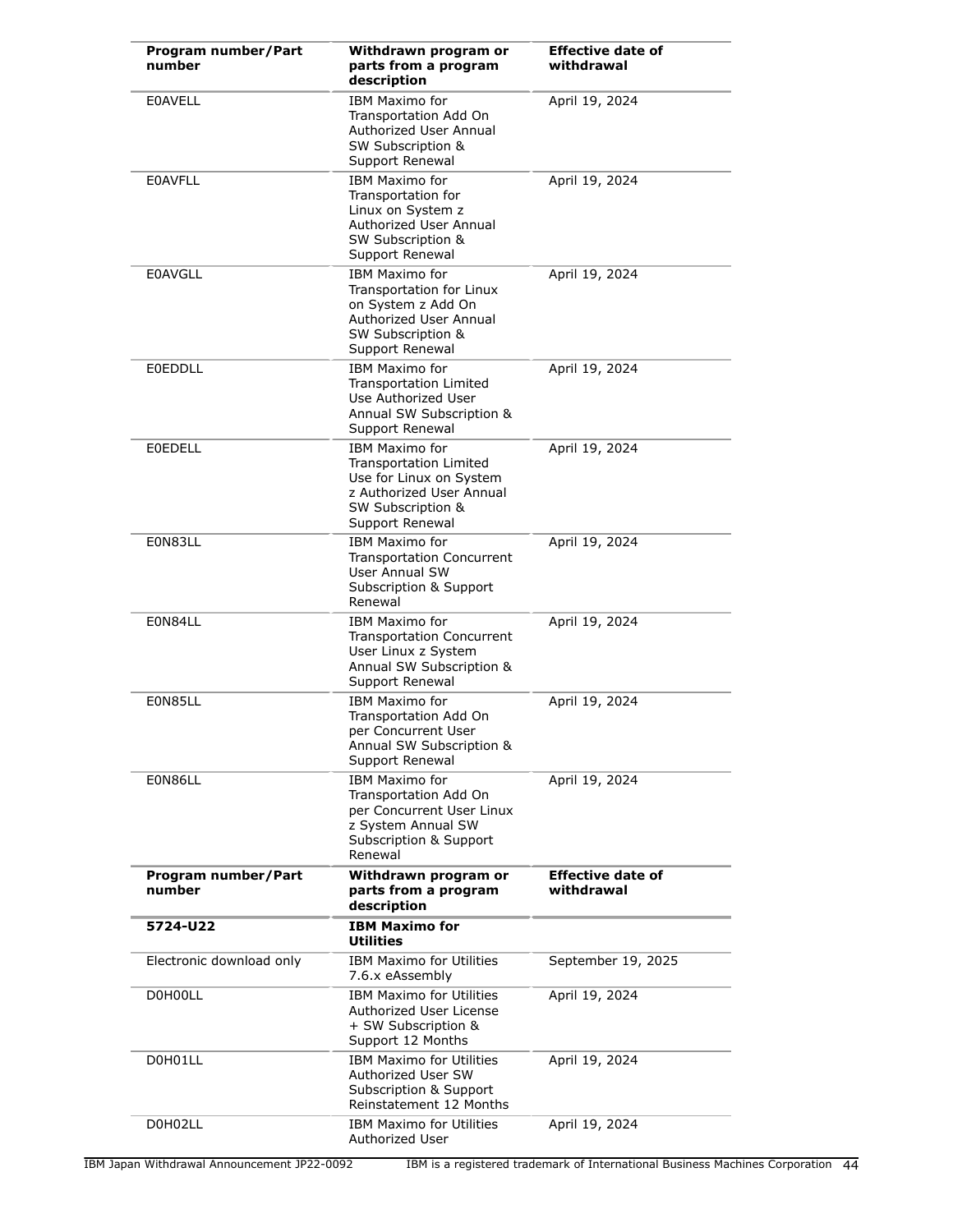| Program number/Part<br>number | Withdrawn program or<br>parts from a program<br>description                                                                                                                                                                     | <b>Effective date of</b><br>withdrawal |
|-------------------------------|---------------------------------------------------------------------------------------------------------------------------------------------------------------------------------------------------------------------------------|----------------------------------------|
|                               | from Maximo Asset<br>Management Authorized<br>User Trade Up License<br>+ SW Subscription &<br>Support 12 Months                                                                                                                 |                                        |
| D0H03LL                       | <b>IBM Maximo for Utilities</b><br>Authorized User<br>from Maximo Asset<br>Management Limited Use<br>Authorized User Trade Up<br>License + SW Subscription<br>& Support 12 Months                                               | April 19, 2024                         |
| D0H04LL                       | <b>IBM Maximo for Utilities</b><br>Add On Authorized User<br>License + SW Subscription<br>& Support 12 Months                                                                                                                   | April 19, 2024                         |
| D0H05LL                       | <b>IBM Maximo for Utilities</b><br>Add On Authorized<br>User SW Subscription &<br>Support Reinstatement 12<br>Months                                                                                                            | April 19, 2024                         |
| D0H06LL                       | <b>IBM Maximo for Utilities</b><br>for Linux on System z<br>Authorized User License<br>+ SW Subscription &<br>Support 12 Months                                                                                                 | April 19, 2024                         |
| D0H07LL                       | <b>IBM Maximo for Utilities</b><br>for Linux on System<br>z Authorized User SW<br>Subscription & Support<br>Reinstatement 12 Months                                                                                             | April 19, 2024                         |
| D0H08LL                       | <b>IBM Maximo for Utilities</b><br>for Linux on System<br>z Authorized User<br>from Maximo Asset<br>Management Linux on<br>System z Limited Use<br>Authorized User Trade Up<br>License + SW Subscription<br>& Support 12 Months | April 19, 2024                         |
| D0H09LL                       | <b>IBM Maximo for Utilities</b><br>for Linux on System<br>z Authorized User<br>from Maximo Asset<br>Management Linux on<br>System z Authorized User<br>Trade Up License + SW<br>Subscription & Support 12<br>Months             | April 19, 2024                         |
| D0H0ALL                       | <b>IBM Maximo for Utilities</b><br>for Linux on System z<br>Add On Authorized User<br>License + SW Subscription<br>& Support 12 Months                                                                                          | April 19, 2024                         |
| D0H0BLL                       | <b>IBM Maximo for Utilities</b><br>for Linux on System z Add<br>On Authorized User SW<br>Subscription & Support<br>Reinstatement 12 Months                                                                                      | April 19, 2024                         |
| D0S9BLL                       | <b>IBM Maximo for Utilities</b><br>Limited Use Authorized<br>User Licence + SW<br>Subscription & Support 12<br>Months                                                                                                           | April 19, 2024                         |
| D0S9CLL                       | <b>IBM Maximo for Utilities</b><br>Limited Use Authorized<br>User SW Subscription &                                                                                                                                             | April 19, 2024                         |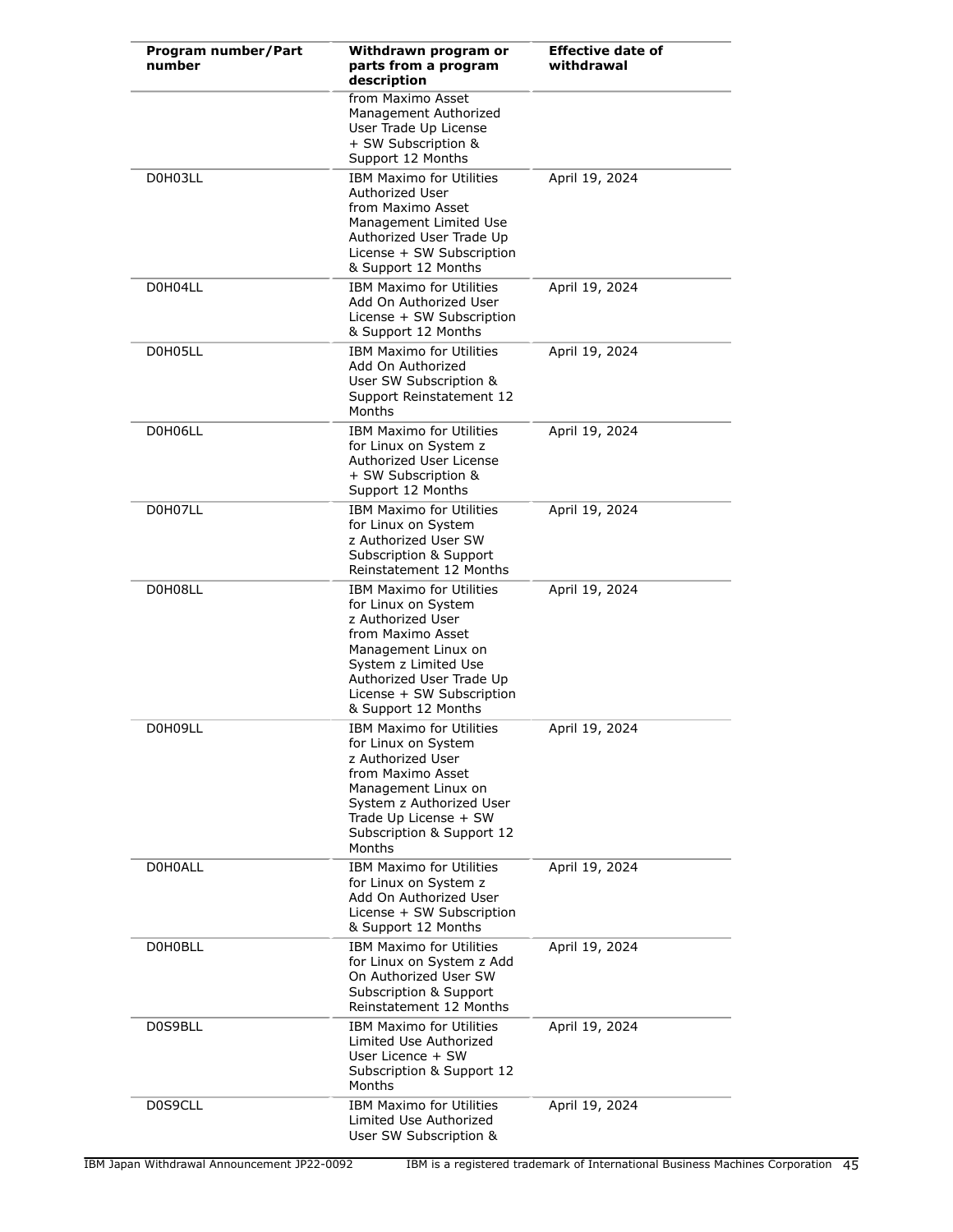| Program number/Part<br>number | Withdrawn program or<br>parts from a program<br>description                                                                                                                                                                                     | <b>Effective date of</b><br>withdrawal |
|-------------------------------|-------------------------------------------------------------------------------------------------------------------------------------------------------------------------------------------------------------------------------------------------|----------------------------------------|
|                               | Support Reinstatement 12<br><b>Months</b>                                                                                                                                                                                                       |                                        |
| D0S9DLL                       | <b>IBM Maximo for Utilities</b><br>Limited Use Authorized<br>User from Maximo Asset<br>Management Limited Use<br>Authorized User Trade Up<br>Licence + SW Subscription<br>& Support 12 Months                                                   | April 19, 2024                         |
| D0T00LL                       | <b>IBM Maximo for Utilities</b><br>Limited Use for Linux on<br>System z Authorized User<br>Licence + SW Subscription<br>& Support 12 Months                                                                                                     | April 19, 2024                         |
| D0T01LL                       | <b>IBM Maximo for Utilities</b><br>Limited Use for Linux<br>on System z Authorized<br>User SW Subscription &<br>Support Reinstatement 12<br>Months                                                                                              | April 19, 2024                         |
| D0T04LL                       | <b>IBM Maximo for Utilities</b><br>Limited Use for Linux<br>on System z Authorized<br>User from Maximo Asset<br>Management Limited Use<br>for Linux on System z<br>Authorized User Trade Up<br>Licence + SW Subscription<br>& Support 12 Months | April 19, 2024                         |
| D0T10LL                       | <b>IBM Maximo for Utilities</b><br>Authorized User from<br>Maximo for Utilities<br>Limited Use Authorized<br>User Trade Up Licence<br>+ SW Subscription &<br>Support 12 Months                                                                  | April 19, 2024                         |
| D0T11LL                       | <b>IBM Maximo for Utilities</b><br>for Linux on System z<br>Authorized User from<br>Maximo for Utilities<br>Limited Use for Linux on<br>System z Authorized User<br>Trade Up Licence + SW<br>Subscription & Support 12<br>Months                | April 19, 2024                         |
| D18RJLL                       | IBM Tivoli Maximo for<br>Utilities for Linux on<br>System z Authorized User<br>Monthly License                                                                                                                                                  | April 19, 2024                         |
| D18RKLL                       | <b>IBM Maximo for Utilities</b><br>Add on Authorized User<br>Monthly License                                                                                                                                                                    | April 19, 2024                         |
| D18RLLL                       | <b>IBM Maximo for Utilities</b><br>Add-on for Linux on<br>System z Authorized User<br>Monthly License                                                                                                                                           | April 19, 2024                         |
| D18RMLL                       | <b>IBM Maximo for Utilities</b><br>Limited Use for Linux on<br>System z Authorized User<br>Monthly License                                                                                                                                      | April 19, 2024                         |
| D1D2MLL                       | <b>IBM Maximo for Utilities</b><br>Authorized User Monthly<br>License                                                                                                                                                                           | April 19, 2024                         |
| D1D2NLL                       | <b>IBM Maximo for Utilities</b><br>Limited Use Authorized<br>User Monthly License                                                                                                                                                               | April 19, 2024                         |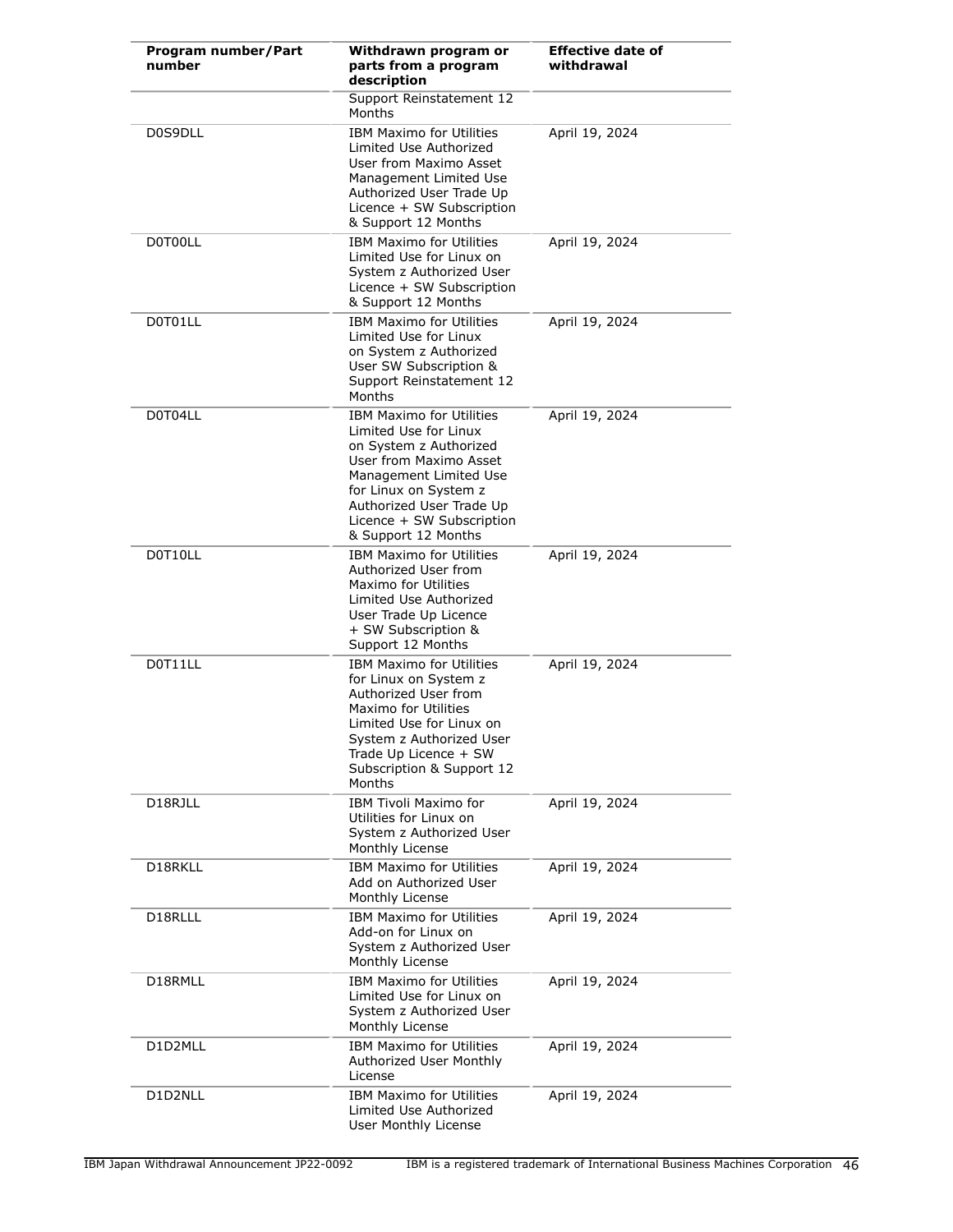| Program number/Part<br>number | Withdrawn program or<br>parts from a program<br>description                                                                                                                                        | <b>Effective date of</b><br>withdrawal |
|-------------------------------|----------------------------------------------------------------------------------------------------------------------------------------------------------------------------------------------------|----------------------------------------|
| D1QAHLL                       | <b>IBM Maximo for Utilities</b><br>Concurrent User License<br>+ SW Subscription &<br>Support 12 Months                                                                                             | April 19, 2024                         |
| D1QAILL                       | <b>IBM Maximo for Utilities</b><br>Concurrent User SW<br>Subscription & Support<br>Reinstatement 12 Months                                                                                         | April 19, 2024                         |
| D1QAJLL                       | <b>IBM Maximo for Utilities</b><br>Concurrent User Trade<br>Up from Maximo Asset<br>Management Concurrent<br>User + SW Subscription &<br>Support 12 Months                                         | April 19, 2024                         |
| D1QAKLL                       | <b>IBM Maximo for Utilities</b><br>Concurrent User Trade Up<br>from 3 Maximo for Utilities<br>Authorized User + SW<br>Subscription & Support 12<br>Months                                          | April 19, 2024                         |
| D1QALLL                       | <b>IBM Maximo for Utilities</b><br>Concurrent User Monthly<br>License                                                                                                                              | April 19, 2024                         |
| D1QAMLL                       | <b>IBM Maximo for Utilities</b><br>Concurrent User<br>Linux $z$ System $+$ SW<br>Subscription & Support 12<br>Months                                                                               | April 19, 2024                         |
| D1QANLL                       | <b>IBM Maximo for Utilities</b><br>Concurrent User Linux z<br>System SW Subscription &<br>Support Reinstatement 12<br>Months                                                                       | April 19, 2024                         |
| D1QAPLL                       | <b>IBM Maximo for Utilities</b><br>per Concurrent User<br>Linux on z System Trade<br>Up from Maximo Asset<br>Management Concurrent<br>User on z System + SW<br>Subscription & Support 12<br>Months | April 19, 2024                         |
| D1QAQLL                       | <b>IBM Maximo for Utilities</b><br>per Concurrent User<br>Linux on z System Trade<br>Up from 3 Maximo for<br>Utilities Authorized<br>User on z System + SW<br>Subscription & Support 12<br>Months  | April 19, 2024                         |
| D1QARLL                       | <b>IBM Maximo for Utilities</b><br>Concurrent User Linux z<br>System Monthly License                                                                                                               | April 19, 2024                         |
| D1QASLL                       | <b>IBM Maximo for Utilities</b><br>Add on Concurrent User<br>License + SW Subscription<br>& Support 12 Months                                                                                      | April 19, 2024                         |
| D1QATLL                       | <b>IBM Maximo for Utilities</b><br>Add on Concurrent<br>User SW Subscription &<br>Support Reinstatement 12<br>Months                                                                               | April 19, 2024                         |
| D1QAULL                       | <b>IBM Maximo for Utilities</b><br>Add On Concurrent<br>User Trade Up from 3<br>Maximo for Utilities Add<br>On Authorized User + SW                                                                | April 19, 2024                         |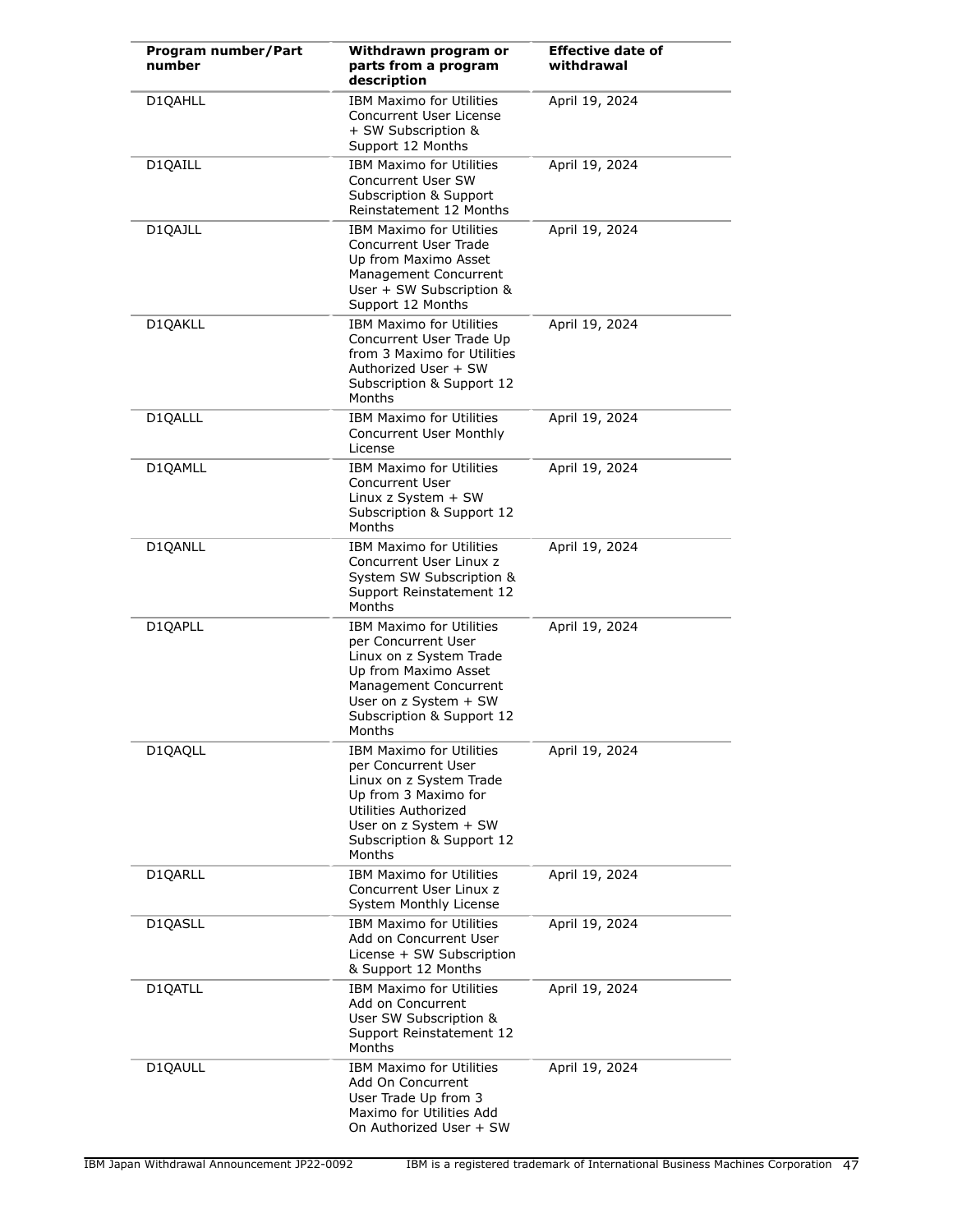| Program number/Part<br>number | Withdrawn program or<br>parts from a program<br>description                                                                                                                                                    | <b>Effective date of</b><br>withdrawal |
|-------------------------------|----------------------------------------------------------------------------------------------------------------------------------------------------------------------------------------------------------------|----------------------------------------|
|                               | Subscription & Support 12<br>Months                                                                                                                                                                            |                                        |
| D1QAVLL                       | <b>IBM Maximo for Utilities</b><br>Add on Concurrent User<br>Monthly License                                                                                                                                   | April 19, 2024                         |
| D1QAWLL                       | <b>IBM Maximo for Utilities</b><br>Add-On Concurrent User<br>Linux z System $+$ SW<br>Subscription & Support 12<br>Months                                                                                      | April 19, 2024                         |
| D1QAXLL                       | <b>IBM Maximo for Utilities</b><br>Add-On Concurrent<br>User Linux z System SW<br><b>Subscription &amp; Support</b><br>Reinstatement 12 Months                                                                 | April 19, 2024                         |
| D1QAYLL                       | <b>IBM Maximo for Utilities</b><br>Add On Concurrent<br>User Linux on z System<br>Trade Up from 3<br>Maximo for Utilities Add<br>On Authorized User<br>on z System + SW<br>Subscription & Support 12<br>Months | April 19, 2024                         |
| D1QAZLL                       | <b>IBM Maximo for Utilities</b><br>Add-On Concurrent User<br>Linux z System Monthly<br>License                                                                                                                 | April 19, 2024                         |
| <b>EOAVHLL</b>                | <b>IBM Maximo for Utilities</b><br>Authorized User Annual<br>SW Subscription &<br>Support Renewal                                                                                                              | April 19, 2024                         |
| <b>E0AVILL</b>                | <b>IBM Maximo for Utilities</b><br>Add On Authorized User<br>Annual SW Subscription &<br>Support Renewal                                                                                                       | April 19, 2024                         |
| <b>E0AVJLL</b>                | <b>IBM Maximo for Utilities</b><br>for Linux on System z<br>Authorized User Annual<br>SW Subscription &<br>Support Renewal                                                                                     | April 19, 2024                         |
| <b>E0AVKLL</b>                | <b>IBM Maximo for Utilities</b><br>for Linux on System z<br>Add On Authorized User<br>Annual SW Subscription &<br>Support Renewal                                                                              | April 19, 2024                         |
| <b>EOEDFLL</b>                | <b>IBM Maximo for Utilities</b><br>Limited Use Authorized<br>User Annual SW<br>Subscription & Support<br>Renewal                                                                                               | April 19, 2024                         |
| <b>EOEEMLL</b>                | <b>IBM Maximo for Utilities</b><br>Limited Use for Linux on<br>System z Authorized User<br>Annual SW Subscription &<br>Support Renewal                                                                         | April 19, 2024                         |
| E0N3HLL                       | <b>IBM Maximo for Utilities</b><br>Concurrent User Annual<br>SW Subscription &<br>Support Renewal 12<br>Months                                                                                                 | April 19, 2024                         |
| E0N3ILL                       | <b>IBM Maximo for Utilities</b><br>Concurrent User Linux<br>z System Annual SW<br>Subscription & Support<br>Renewal                                                                                            | April 19, 2024                         |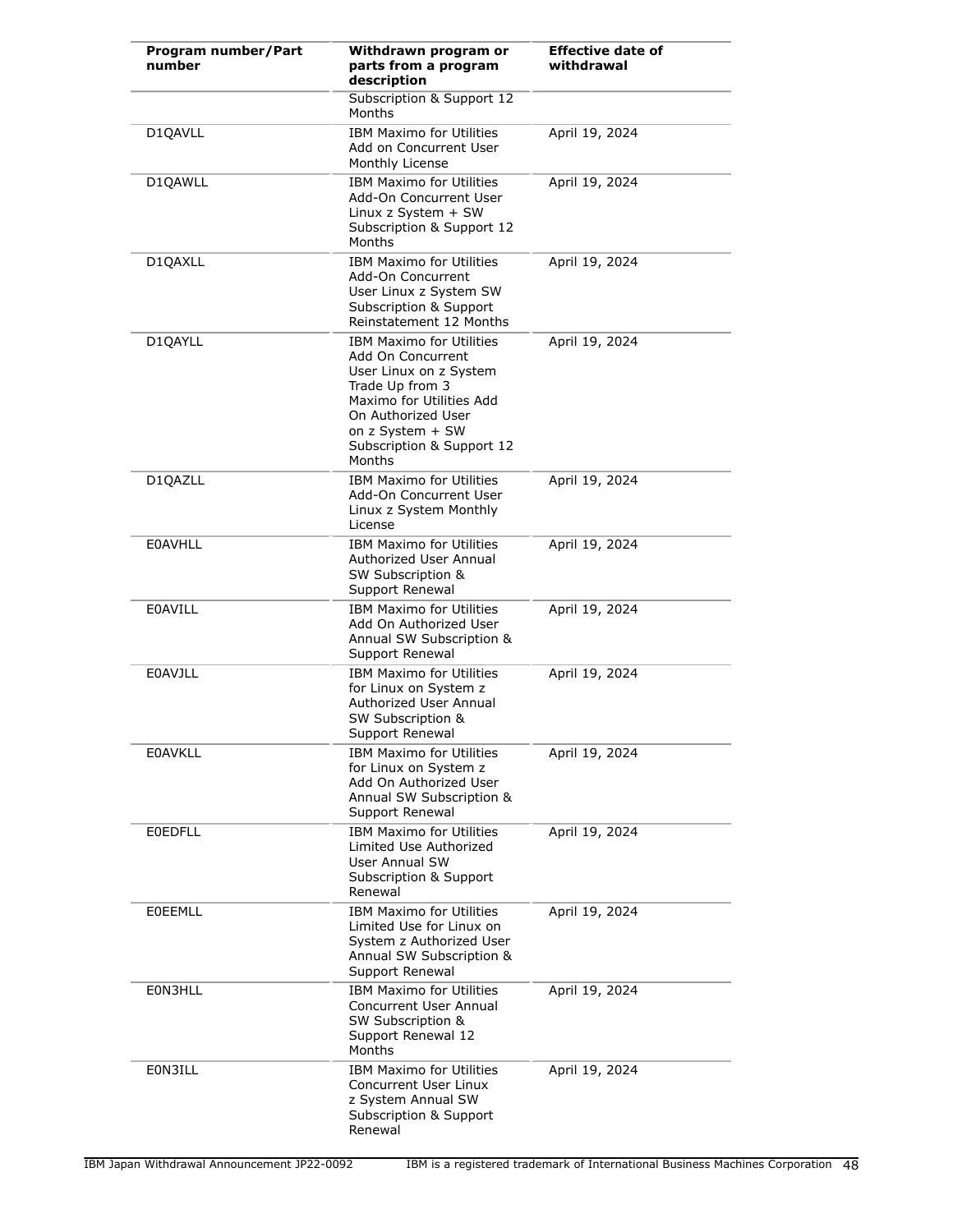| Program number/Part<br>number | Withdrawn program or<br>parts from a program<br>description                                                                                                                           | <b>Effective date of</b><br>withdrawal |
|-------------------------------|---------------------------------------------------------------------------------------------------------------------------------------------------------------------------------------|----------------------------------------|
| EON3JLL                       | <b>IBM Maximo for Utilities</b><br>Add on Concurrent User<br>Annual SW Subscription<br>& Support Renewal 12<br>Months                                                                 | April 19, 2024                         |
| E0N3KLL                       | <b>IBM Maximo for Utilities</b><br>Add-On Concurrent<br>User Linux z System<br>Annual SW Subscription &<br>Support Renewal                                                            | April 19, 2024                         |
| Program number/Part<br>number | Withdrawn program or<br>parts from a program<br>description                                                                                                                           | <b>Effective date of</b><br>withdrawal |
| 5724-U23                      | <b>IBM Maximo for Life</b><br><b>Sciences</b>                                                                                                                                         |                                        |
| Electronic download only      | <b>IBM Maximo for Life</b><br>Sciences 7.6.x eAssembly                                                                                                                                | September 19, 2025                     |
| <b>DOHOCLL</b>                | <b>IBM Maximo for Life</b><br>Sciences Authorized User<br>License + SW Subscription<br>& Support 12 Months                                                                            | April 19, 2024                         |
| <b>D0H0DLL</b>                | <b>IBM Maximo for Life</b><br>Sciences Authorized<br>User SW Subscription &<br>Support Reinstatement 12<br>Months                                                                     | April 19, 2024                         |
| <b>DOHOELL</b>                | <b>IBM Maximo for Life</b><br>Sciences Authorized<br>User from Maximo Asset<br>Management Limited Use<br>Authorized User Trade Up<br>License + SW Subscription<br>& Support 12 Months | April 19, 2024                         |
| <b>DOHOFLL</b>                | IBM Maximo for Life<br>Sciences Authorized<br>User from Maximo Asset<br>Management Authorized<br>User Trade Up License<br>+ SW Subscription &<br>Support 12 Months                    | April 19, 2024                         |
| D0H0GLL                       | IBM Maximo for Life<br>Sciences Add On<br>Authorized User License<br>+ SW Subscription &<br>Support 12 Months                                                                         | April 19, 2024                         |
| <b>DOHOHLL</b>                | IBM Maximo for Life<br>Sciences Add On<br>Authorized User SW<br>Subscription & Support<br>Reinstatement 12 Months                                                                     | April 19, 2024                         |
| <b>DOHOILL</b>                | IBM Maximo for Life<br>Sciences for Linux on<br>System z Authorized User<br>License + SW Subscription<br>& Support 12 Months                                                          | April 19, 2024                         |
| D0H0JLL                       | IBM Maximo for Life<br>Sciences for Linux on<br>System z Authorized<br>User SW Subscription &<br>Support Reinstatement 12<br>Months                                                   | April 19, 2024                         |
| <b>DOHOKLL</b>                | IBM Maximo for Life<br>Sciences for Linux on<br>System z Authorized<br>User from Maximo Asset                                                                                         | April 19, 2024                         |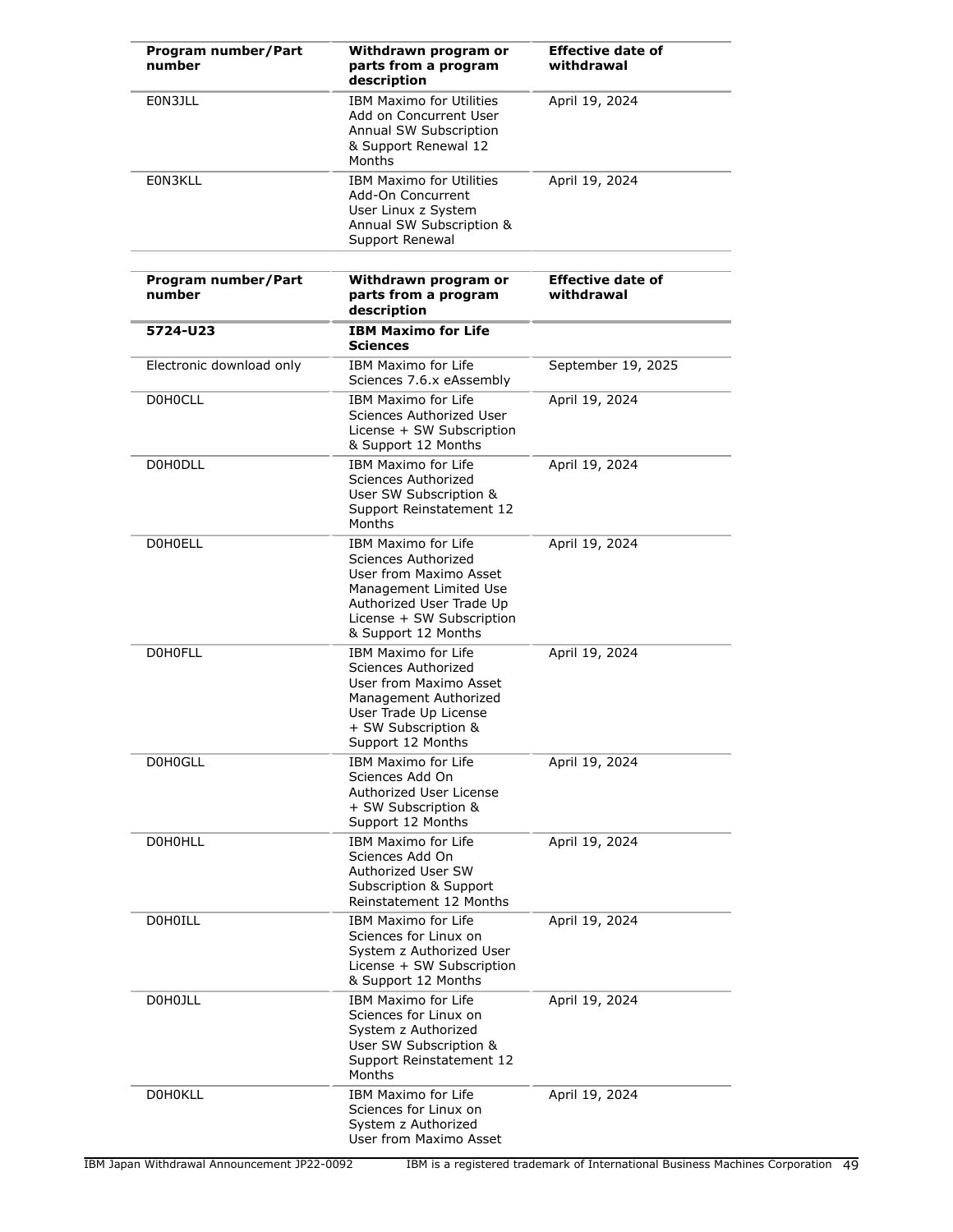| Program number/Part<br>number | Withdrawn program or<br>parts from a program<br>description                                                                                                                                                                                            | <b>Effective date of</b><br>withdrawal |
|-------------------------------|--------------------------------------------------------------------------------------------------------------------------------------------------------------------------------------------------------------------------------------------------------|----------------------------------------|
|                               | Management Linux on<br>System z Authorized User<br>Trade Up License + SW<br>Subscription & Support 12<br>Months                                                                                                                                        |                                        |
| <b>DOHOLLL</b>                | <b>IBM Maximo for Life</b><br>Sciences for Linux on<br>System z Authorized<br>User from Maximo Asset<br>Management Linux on<br>System z Limited Use<br>Authorized User Trade Up<br>License + SW Subscription<br>& Support 12 Months                    | April 19, 2024                         |
| <b>DOHOMLL</b>                | IBM Maximo for Life<br>Sciences for Linux<br>on System z Add On<br>Authorized User License<br>+ SW Subscription &<br>Support 12 Months                                                                                                                 | April 19, 2024                         |
| <b>DOHONLL</b>                | IBM Maximo for Life<br>Sciences for Linux<br>on System z Add On<br>Authorized User SW<br>Subscription & Support<br>Reinstatement 12 Months                                                                                                             | April 19, 2024                         |
| D0T05LL                       | IBM Maximo for Life<br>Sciences Limited Use<br>Authorized User Licence<br>+ SW Subscription &<br>Support 12 Months                                                                                                                                     | April 19, 2024                         |
| D0T06LL                       | IBM Maximo for Life<br>Sciences Limited Use<br>Authorized User SW<br>Subscription & Support<br>Reinstatement 12 Months                                                                                                                                 | April 19, 2024                         |
| D0T07LL                       | <b>IBM Maximo for Life</b><br>Sciences Limited<br>Use Authorized User<br>from Maximo Asset<br>Management Limited Use<br>Authorized User Trade Up<br>Licence + SW Subscription<br>& Support 12 Months                                                   | April 19, 2024                         |
| <b>DOTOALL</b>                | <b>IBM Maximo for Life</b><br>Sciences Limited Use<br>for Linux on System z<br>Authorized User Licence<br>+ SW Subscription &<br>Support 12 Months                                                                                                     | April 19, 2024                         |
| <b>DOTOCLL</b>                | IBM Maximo for Life<br>Sciences Limited Use<br>for Linux on System<br>z Authorized User SW<br>Subscription & Support<br>Reinstatement 12 Months                                                                                                        | April 19, 2024                         |
| D0T0GLL                       | <b>IBM Maximo for Life</b><br>Sciences Limited Use<br>for Linux on System<br>z Authorized User<br>from Maximo Asset<br>Management Limited Use<br>for Linux on System z<br>Authorized User Trade Up<br>Licence + SW Subscription<br>& Support 12 Months | April 19, 2024                         |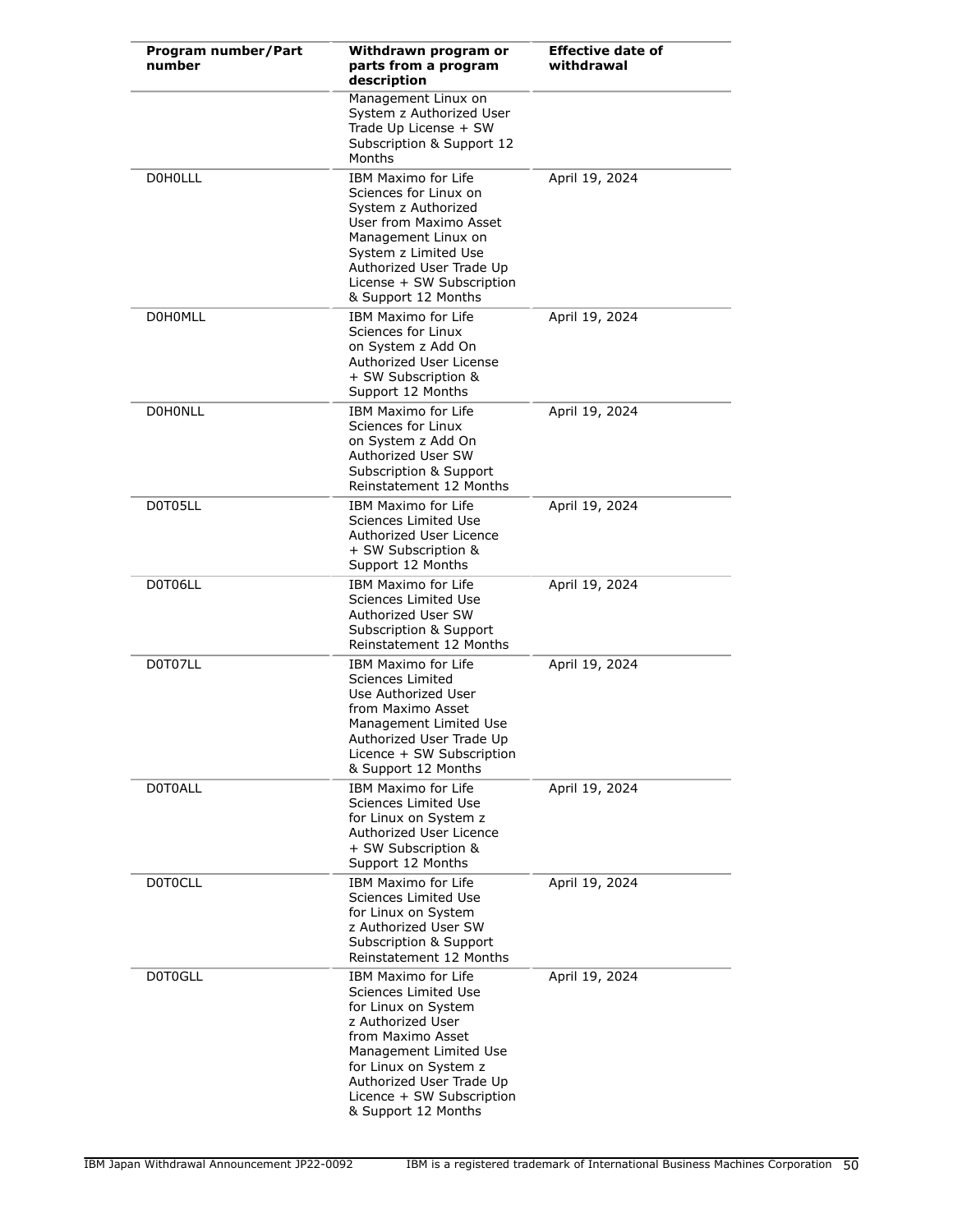| Program number/Part<br>number | Withdrawn program or<br>parts from a program<br>description                                                                                                                                                                       | <b>Effective date of</b><br>withdrawal |
|-------------------------------|-----------------------------------------------------------------------------------------------------------------------------------------------------------------------------------------------------------------------------------|----------------------------------------|
| D0T12LL                       | <b>IBM Maximo for Life</b><br>Sciences Authorized User<br>from Maximo for Life<br>Sciences Limited Use<br>Authorized User Trade Up<br>Licence + SW Subscription<br>& Support 12 Months                                            | April 19, 2024                         |
| D0T13LL                       | IBM Maximo for Life<br>Sciences for Linux on<br>System z Authorized<br>User from Maximo for<br>Life Sciences Limited Use<br>for Linux on System z<br>Authorized User Trade Up<br>Licence + SW Subscription<br>& Support 12 Months | April 19, 2024                         |
| D18RNLL                       | <b>IBM Maximo for Life</b><br>Sciences Authorized User<br>Monthly License                                                                                                                                                         | April 19, 2024                         |
| D18RPLL                       | <b>IBM Maximo for Life</b><br>Sciences for Linux on<br>System z Authorized User<br>Monthly License                                                                                                                                | April 19, 2024                         |
| D18RQLL                       | <b>IBM Maximo for Life</b><br>Sciences Add on<br>Authorized User Monthly<br>License                                                                                                                                               | April 19, 2024                         |
| D18RRLL                       | <b>IBM Maximo for Life</b><br>Sciences Add-on for Linux<br>on System z Authorized<br>User Monthly License                                                                                                                         | April 19, 2024                         |
| D18RSLL                       | IBM Maximo for Life<br>Sciences Limited Use<br>Authorized User Monthly<br>License                                                                                                                                                 | April 19, 2024                         |
| D18RTLL                       | <b>IBM Maximo for Life</b><br>Sciences Limited Use<br>for Linux on System z<br>Authorized User Monthly<br>License                                                                                                                 | April 19, 2024                         |
| D1R7BLL                       | <b>IBM Maximo for Life</b><br>Sciences Concurrent User<br>License + SW Subscription<br>& Support 12 Months                                                                                                                        | April 19, 2024                         |
| D1R7CLL                       | <b>IBM Maximo for Life</b><br><b>Sciences Concurrent</b><br>User SW Subscription &<br>Support Reinstatement 12<br>Months                                                                                                          | April 19, 2024                         |
| D1R7DLL                       | <b>IBM Maximo for Life</b><br><b>Sciences Concurrent User</b><br>Trade Up from Maximo<br>Asset Management<br>Concurrent User + SW<br>Subscription & Support 12<br>Months                                                          | April 19, 2024                         |
| D1R7ELL                       | <b>IBM Maximo for Life</b><br><b>Sciences Concurrent User</b><br>Trade Up from 3 Maximo<br>Life Sciences Authorized<br>User + SW Subscription &<br>Support 12 Months                                                              | April 19, 2024                         |
| D1R7FLL                       | IBM Maximo for Life<br><b>Sciences Concurrent User</b><br>Monthly License                                                                                                                                                         | April 19, 2024                         |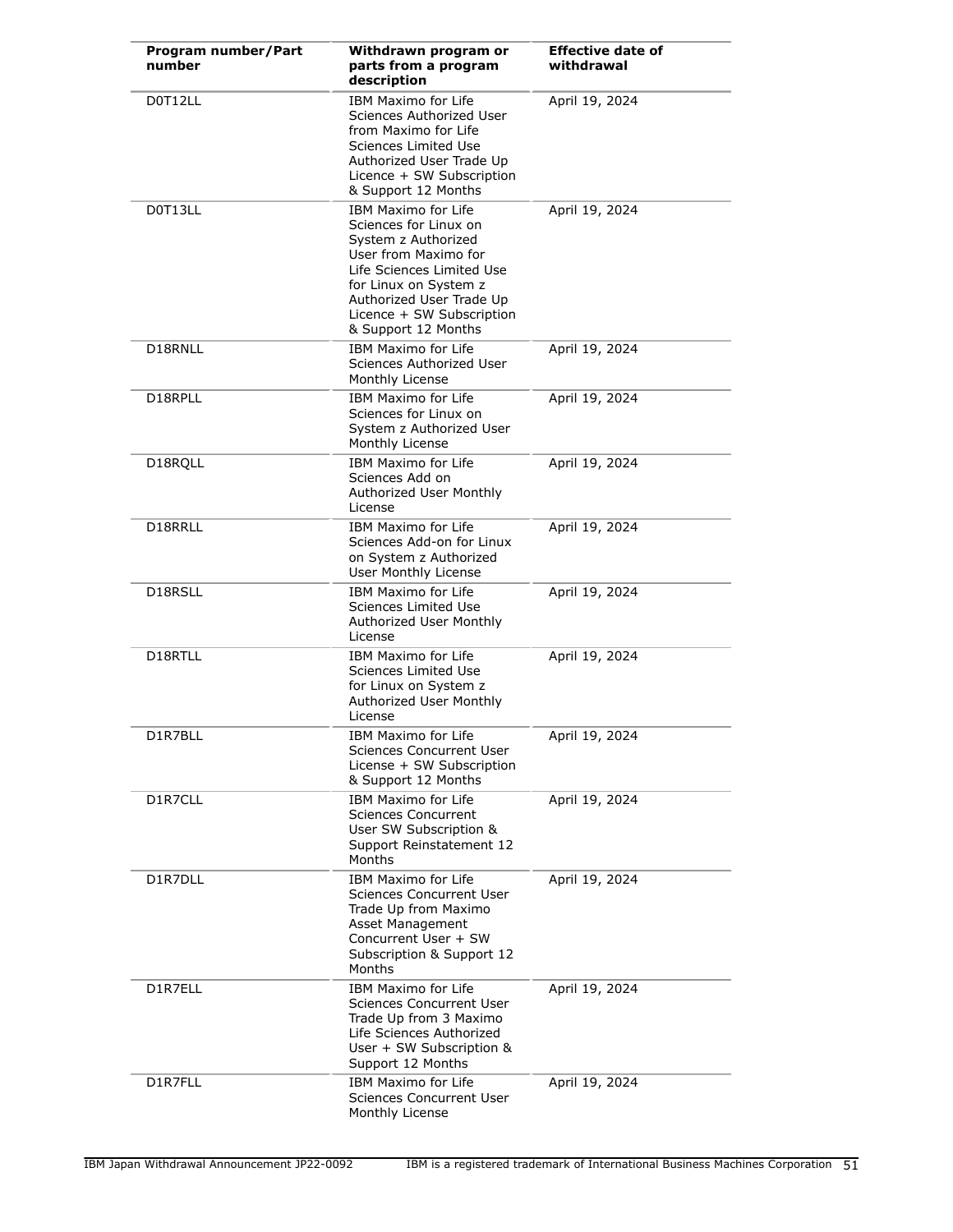| Program number/Part<br>number | Withdrawn program or<br>parts from a program<br>description                                                                                                                                        | <b>Effective date of</b><br>withdrawal |
|-------------------------------|----------------------------------------------------------------------------------------------------------------------------------------------------------------------------------------------------|----------------------------------------|
| D1R7GLL                       | <b>IBM Maximo for Life</b><br>Sciences Concurrent User<br>License Linux z System<br>+ SW Subscription &<br>Support 12 Months                                                                       | April 19, 2024                         |
| D1R7HLL                       | IBM Maximo for Life<br>Sciences Concurrent<br>User Linux z System SW<br>Subscription & Support<br>Reinstatement 12 Months                                                                          | April 19, 2024                         |
| D1R7ILL                       | IBM Maximo for Life<br><b>Sciences Concurrent User</b><br>Linux z System Trade<br>Up from Maximo Asset<br>Management Concurrent<br>User Linux z System<br>+ SW Subscription &<br>Support 12 Months | April 19, 2024                         |
| D1R7JLL                       | IBM Maximo for Life<br>Sciences Concurrent User<br>Linux z System Trade Up<br>from 3 Maximo for Life<br>Sciences Authorized User<br>Linux $z$ System $+$ SW<br>Subscription & Support 12<br>Months | April 19, 2024                         |
| D1R7KLL                       | IBM Maximo for Life<br>Sciences Concurrent User<br>Linux z System Monthly<br>License                                                                                                               | April 19, 2024                         |
| D1R7LLL                       | IBM Maximo for Life<br>Sciences Add On<br>Concurrent User License<br>+ SW Subscription &<br>Support 12 Months                                                                                      | April 19, 2024                         |
| D1R7MLL                       | IBM Maximo for Life<br>Sciences Add On<br>Concurrent User SW<br>Subscription & Support<br>Reinstatement 12 Months                                                                                  | April 19, 2024                         |
| D1R7NLL                       | <b>IBM Maximo for Life</b><br>Sciences Add On<br>Concurrent User Trade<br>Up from 3 Maximo Life<br>Sciences Authorized User<br>+ SW Subscription &<br>Support 12 Months                            | April 19, 2024                         |
| D1R7PLL                       | IBM Maximo for Life<br>Sciences Add On<br>Concurrent User Monthly<br>License                                                                                                                       | April 19, 2024                         |
| D1R7QLL                       | <b>IBM Maximo for Life</b><br>Sciences Add On<br>Concurrent User License<br>Linux $z$ System $+$ SW<br>Subscription & Support 12<br>Months                                                         | April 19, 2024                         |
| D1R7RLL                       | IBM Maximo for Life<br>Sciences Add On<br>Concurrent User Linux z<br>System SW Subscription &<br>Support Reinstatement 12<br>Months                                                                | April 19, 2024                         |
| D1R7SLL                       | IBM Maximo for Life<br>Sciences Add On<br>Concurrent User Linux<br>z System Trade Up                                                                                                               | April 19, 2024                         |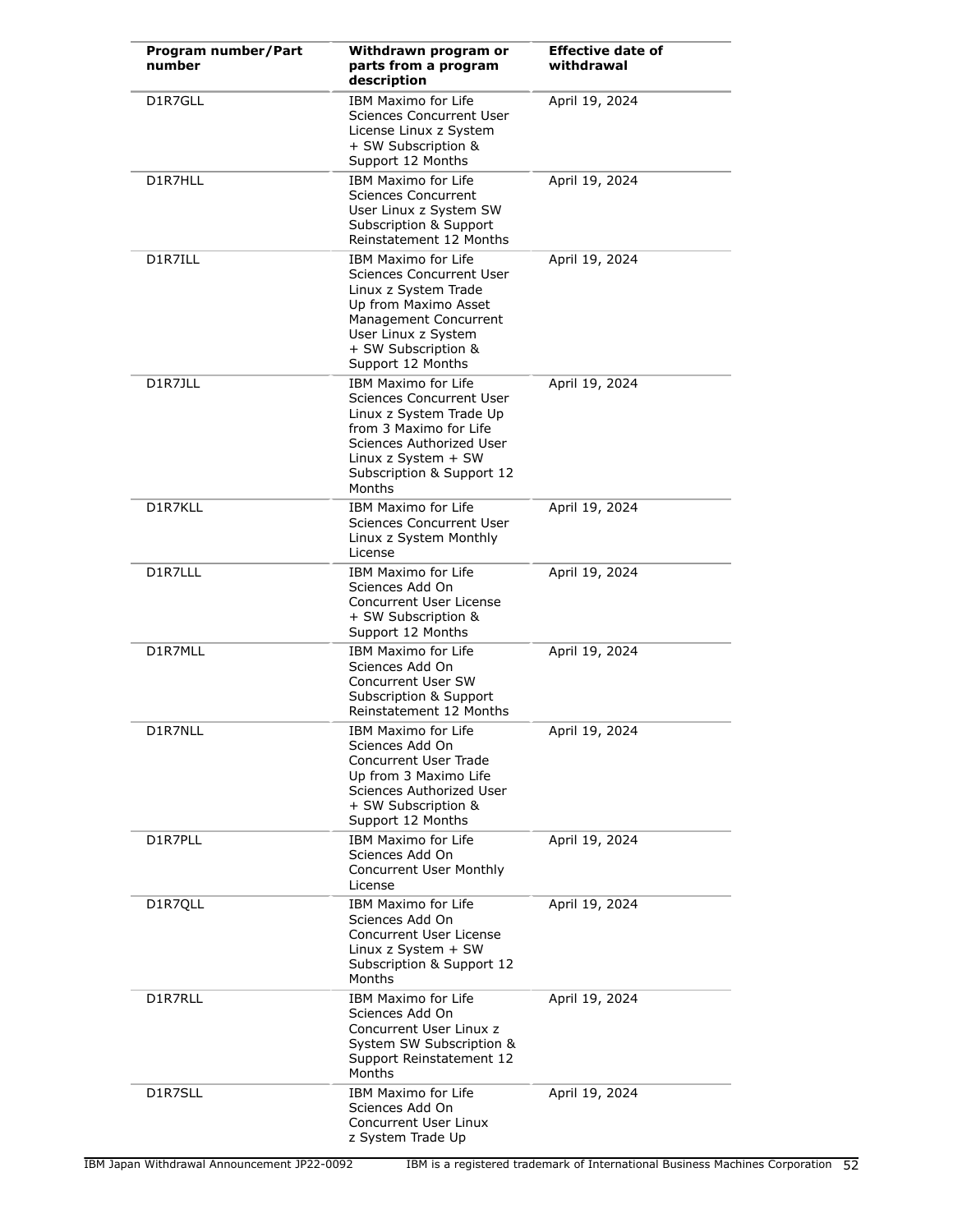| Program number/Part<br>number | Withdrawn program or<br>parts from a program<br>description                                                                                  | <b>Effective date of</b><br>withdrawal |
|-------------------------------|----------------------------------------------------------------------------------------------------------------------------------------------|----------------------------------------|
|                               | from 3 Maximo for Life<br>Sciences Authorized User<br>Linux z System $+$ SW<br>Subscription & Support 12<br>Months                           |                                        |
| D1R7TLL                       | <b>IBM Maximo for Life</b><br>Sciences Add On<br>Concurrent User Linux z<br><b>System Monthly License</b>                                    | April 19, 2024                         |
| <b>EOAVLLL</b>                | <b>IBM Maximo for Life</b><br>Sciences Authorized User<br>Annual SW Subscription &<br>Support Renewal                                        | April 19, 2024                         |
| <b>EOAVMLL</b>                | <b>IBM Maximo for Life</b><br>Sciences Add On<br>Authorized User Annual<br>SW Subscription &<br>Support Renewal                              | April 19, 2024                         |
| <b>EOAVNLL</b>                | IBM Maximo for Life<br>Sciences for Linux on<br>System z Authorized User<br>Annual SW Subscription &<br>Support Renewal                      | April 19, 2024                         |
| <b>E0AVPLL</b>                | <b>IBM Maximo for Life</b><br>Sciences for Linux<br>on System z Add On<br>Authorized User Annual<br>SW Subscription &<br>Support Renewal     | April 19, 2024                         |
| <b>EOEEQLL</b>                | <b>IBM Maximo for Life</b><br>Sciences Limited Use<br>Authorized User Annual<br>SW Subscription &<br>Support Renewal                         | April 19, 2024                         |
| <b>EOEESLL</b>                | IBM Maximo for Life<br>Sciences Limited Use<br>for Linux on System z<br>Authorized User Annual<br>SW Subscription &<br>Support Renewal       | April 19, 2024                         |
| E0N87LL                       | IBM Maximo for Life<br>Sciences Concurrent User<br>Annual SW Subscription &<br>Support Renewal                                               | April 19, 2024                         |
| E0N88LL                       | IBM Maximo for Life<br>Sciences Concurrent<br>User Linux z System<br>Annual SW Subscription &<br>Support Renewal                             | April 19, 2024                         |
| E0N89LL                       | <b>IBM Maximo for Life</b><br>Sciences Add On<br>Concurrent User Annual<br>SW Subscription &<br>Support Renewal                              | April 19, 2024                         |
| E0N8ALL                       | <b>IBM Maximo for Life</b><br>Sciences Add On<br>Concurrent User Linux<br>z System Annual SW<br><b>Subscription &amp; Support</b><br>Renewal | April 19, 2024                         |
| Program number/Part<br>number | Withdrawn program or<br>parts from a program<br>description                                                                                  | <b>Effective date of</b><br>withdrawal |
| 5724-U28                      | <b>IBM Maximo Asset</b><br><b>Configuration Manager</b>                                                                                      |                                        |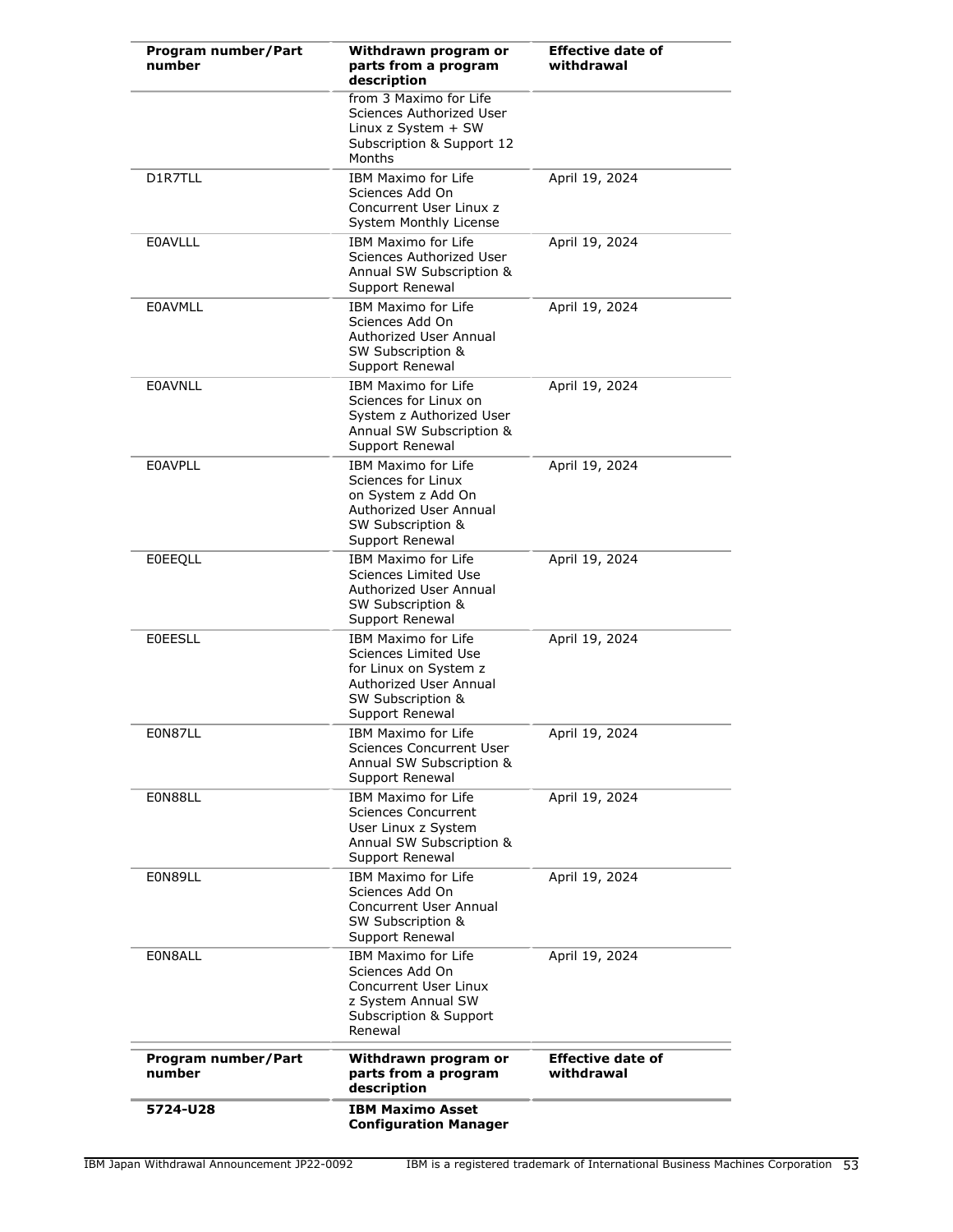| Program number/Part<br>number | Withdrawn program or<br>parts from a program<br>description                                                                                                 | <b>Effective date of</b><br>withdrawal |
|-------------------------------|-------------------------------------------------------------------------------------------------------------------------------------------------------------|----------------------------------------|
| Electronic download only      | <b>IBM Maximo Asset</b><br><b>Configuration Manager</b><br>7.6.x eAssembly                                                                                  | September 19, 2025                     |
| D03WULL                       | <b>IBM Maximo Asset</b><br><b>Configuration Manager</b><br>Asset License + SW<br>Subscription & Support 12<br>Months                                        | April 19, 2024                         |
| D03WVLL                       | <b>IBM Maximo Asset</b><br><b>Configuration Manager</b><br>Asset SW Subscription &<br>Support Reinstatement 12<br>Months                                    | April 19, 2024                         |
| D03WYLL                       | <b>IBM Maximo Asset</b><br><b>Configuration Manager</b><br>Authorized User License<br>+ SW Subscription &<br>Support 12 Months                              | April 19, 2024                         |
| D03WZLL                       | <b>IBM Maximo Asset</b><br><b>Configuration Manager</b><br>Authorized User SW<br>Subscription & Support<br>Reinstatement 12 Months                          | April 19, 2024                         |
| D06GFLL                       | <b>IBM Maximo Asset</b><br>Configuration Manager for<br>Linux on System z Asset<br>License + SW Subscription<br>& Support 12 Months                         | April 19, 2024                         |
| D06GGLL                       | <b>IBM Maximo Asset</b><br><b>Configuration Manager</b><br>for Linux on System z<br>Asset SW Subscription &<br>Support Reinstatement 12<br>Months           | April 19, 2024                         |
| D06GWLL                       | <b>IBM Maximo Asset</b><br><b>Configuration Manager</b><br>for Linux on System z<br>Authorized User License<br>+ SW Subscription &<br>Support 12 Months     | April 19, 2024                         |
| D06GXLL                       | <b>IBM Maximo Asset</b><br><b>Configuration Manager</b><br>for Linux on System<br>z Authorized User SW<br>Subscription & Support<br>Reinstatement 12 Months | April 19, 2024                         |
| D18RULL                       | <b>IBM Maximo Asset</b><br><b>Configuration Manager</b><br>Asset Monthly License                                                                            | April 19, 2024                         |
| D18RVLL                       | <b>IBM Maximo Asset</b><br><b>Configuration Manager</b><br>Authorized User Monthly<br>License                                                               | April 19, 2024                         |
| D18RWLL                       | <b>IBM Maximo Asset</b><br>Configuration Manager for<br>Linux on System z Asset<br>Monthly License                                                          | April 19, 2024                         |
| D18RXLL                       | <b>IBM Maximo Asset</b><br><b>Configuration Manager</b><br>for Linux on System z<br>Authorized User Monthly<br>License                                      | April 19, 2024                         |
| D1QB0LL                       | <b>IBM Maximo Asset</b><br><b>Configuration Manager</b><br>Concurrent User License                                                                          | April 19, 2024                         |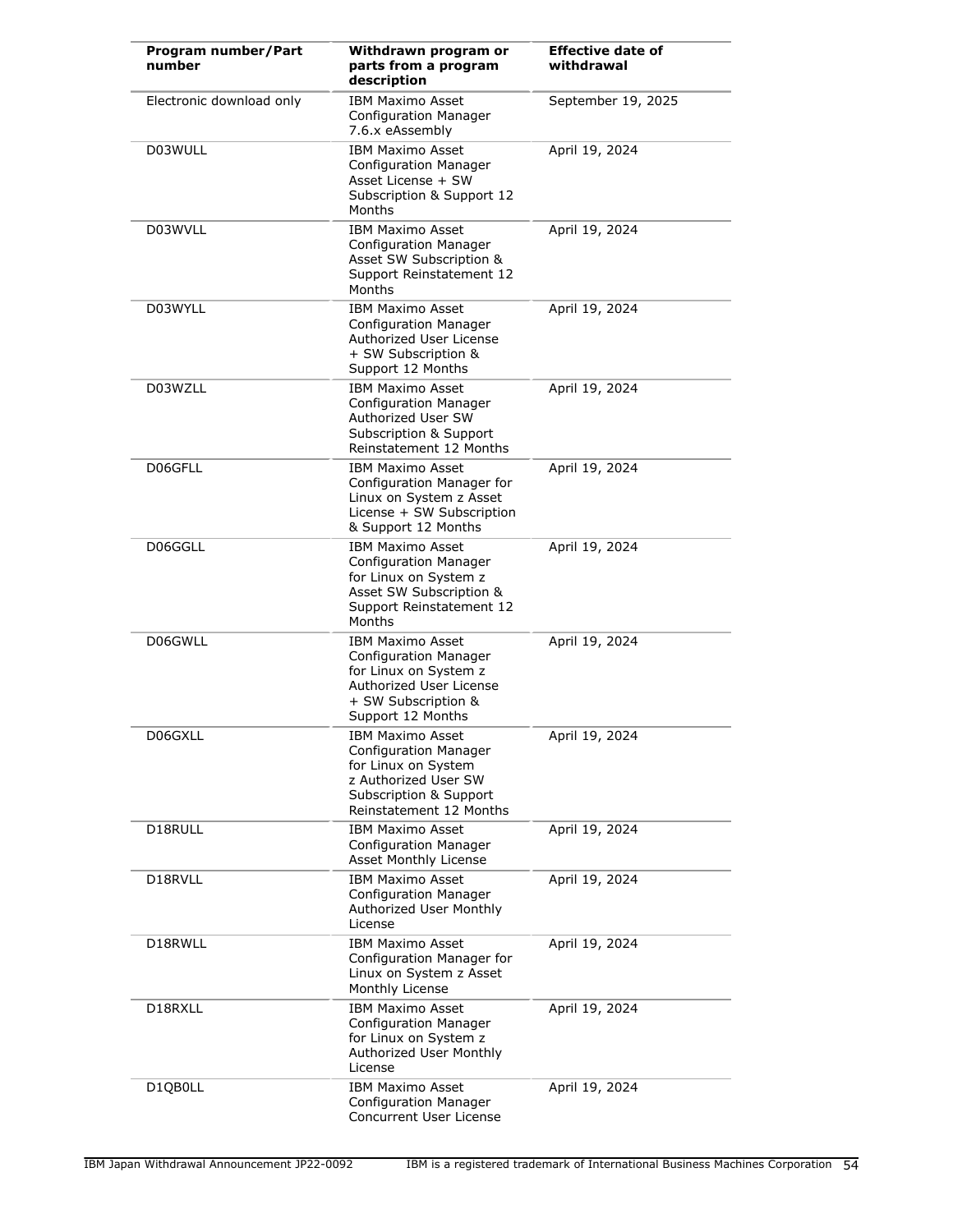| Program number/Part<br>number | Withdrawn program or<br>parts from a program<br>description                                                                                                                                                                                   | <b>Effective date of</b><br>withdrawal |
|-------------------------------|-----------------------------------------------------------------------------------------------------------------------------------------------------------------------------------------------------------------------------------------------|----------------------------------------|
|                               | + SW Subscription &<br>Support 12 Months                                                                                                                                                                                                      |                                        |
| D1QB1LL                       | <b>IBM Maximo Asset</b><br><b>Configuration Manager</b><br>Concurrent User SW<br>Subscription & Support<br>Reinstatement 12 Months                                                                                                            | April 19, 2024                         |
| D1QB2LL                       | <b>IBM Maximo Asset</b><br><b>Configuration Manager</b><br><b>Concurrent User Trade</b><br>Up from 3 Maximo Asset<br><b>Configuration Manager</b><br>Authorized User + SW<br>Subscription & Support 12<br>Months                              | April 19, 2024                         |
| D1QB3LL                       | <b>IBM Maximo Asset</b><br><b>Configuration Manager</b><br>Concurrent User Monthly<br><b>License</b>                                                                                                                                          | April 19, 2024                         |
| D1QB4LL                       | <b>IBM Maximo Asset</b><br><b>Configuration Manager</b><br><b>Concurrent User</b><br>Linux z System + SW<br>Subscription & Support 12<br>Months                                                                                               | April 19, 2024                         |
| D1QB5LL                       | <b>IBM Maximo Asset</b><br><b>Configuration Manager</b><br>Concurrent User Linux z<br>System SW Subscription &<br>Support Reinstatement 12<br>Months                                                                                          | April 19, 2024                         |
| D1QB6LL                       | <b>IBM Maximo Asset</b><br>Configuration Manager<br><b>Concurrent User Linux</b><br>on z System Trade<br>Up from 3 Maximo<br><b>Asset Configuration</b><br>Manager Authorized<br>User on z System + SW<br>Subscription & Support 12<br>Months | April 19, 2024                         |
| D1QB7LL                       | <b>IBM Maximo Asset</b><br><b>Configuration Manager</b><br>Concurrent User Linux z<br>System Monthly License                                                                                                                                  | April 19, 2024                         |
| E04QNLL                       | <b>IBM Maximo Asset</b><br><b>Configuration Manager</b><br>Asset Annual SW<br>Subscription & Support<br>Renewal                                                                                                                               | April 19, 2024                         |
| E04QQLL                       | <b>IBM Maximo Asset</b><br><b>Configuration Manager</b><br>Authorized User Annual<br><b>SW Subscription &amp;</b><br>Support Renewal                                                                                                          | April 19, 2024                         |
| E05USLL                       | <b>IBM Maximo Asset</b><br><b>Configuration Manager</b><br>for Linux on System z<br>Asset SW Subscription &<br>Support Renewal                                                                                                                | April 19, 2024                         |
| E05UYLL                       | <b>IBM Maximo Asset</b><br><b>Configuration Manager</b><br>for Linux on System<br>z Authorized User SW<br>Subscription & Support<br>Renewal                                                                                                   | April 19, 2024                         |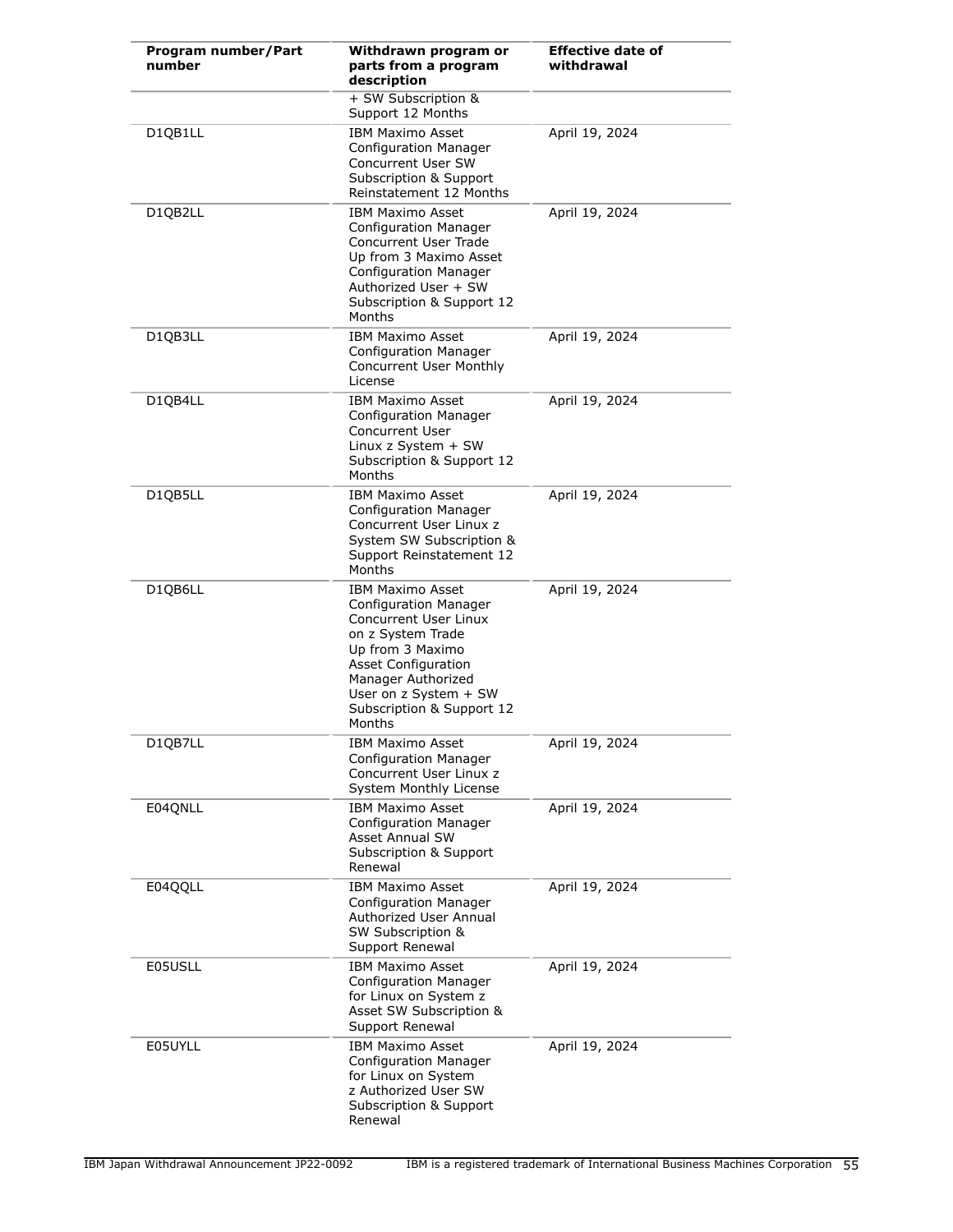| Program number/Part<br>number | Withdrawn program or<br>parts from a program<br>description                                                                                           | <b>Effective date of</b><br>withdrawal |
|-------------------------------|-------------------------------------------------------------------------------------------------------------------------------------------------------|----------------------------------------|
| E0N3LLL                       | <b>IBM Maximo Asset</b><br><b>Configuration Manager</b><br><b>Concurrent User Annual</b><br>SW Subscription &<br>Support Renewal 12<br>Months         | April 19, 2024                         |
| E0N3MLL                       | <b>IBM Maximo Asset</b><br><b>Configuration Manager</b><br>Concurrent User Linux<br>z System Annual SW<br>Subscription & Support<br>Renewal           | April 19, 2024                         |
| Program number/Part<br>number | Withdrawn program or<br>parts from a program<br>description                                                                                           | <b>Effective date of</b><br>withdrawal |
| 5724-U33                      | <b>IBM Maximo Calibration</b>                                                                                                                         |                                        |
| Electronic download only      | <b>IBM Maximo Calibration</b><br>7.6.x eAssembly                                                                                                      | September 19, 2025                     |
| D03X4LL                       | <b>IBM Maximo Calibration</b><br>Authorized User License<br>+ SW Subscription &<br>Support 12 Months                                                  | April 19, 2024                         |
| D03X5LL                       | <b>IBM Maximo Calibration</b><br>Authorized User SW<br>Subscription & Support<br>Reinstatement 12 Months                                              | April 19, 2024                         |
| D06MBLL                       | <b>IBM Maximo Calibration</b><br>for Linux on System z<br>Authorized User License<br>+ SW Subscription &<br>Support 12 Months                         | April 19, 2024                         |
| D06MCLL                       | <b>IBM Maximo Calibration</b><br>for Linux on System<br>z Authorized User SW<br>Subscription & Support<br>Reinstatement 12 Months                     | April 19, 2024                         |
| D18RYLL                       | <b>IBM Maximo Calibration</b><br>Authorized User Monthly<br>License                                                                                   | April 19, 2024                         |
| D18RZLL                       | <b>IBM Maximo Calibration</b><br>for Linux on System z<br>Authorized User Monthly<br>License                                                          | April 19, 2024                         |
| D1R7ULL                       | <b>IBM Maximo Calibration</b><br><b>Concurrent User License</b><br>+ SW Subscription &<br>Support 12 Months                                           | April 19, 2024                         |
| D1R7VLL                       | <b>IBM Maximo Calibration</b><br>Concurrent User SW<br>Subscription & Support<br>Reinstatement 12 Months                                              | April 19, 2024                         |
| D1R7WLL                       | <b>IBM Maximo Calibration</b><br>Concurrent User Trade Up<br>from 3 Maximo Calibration<br>Authorized User + SW<br>Subscription & Support 12<br>Months | April 19, 2024                         |
| D1R7XLL                       | <b>IBM Maximo Calibration</b><br>Concurrent User Monthly<br>License                                                                                   | April 19, 2024                         |
| D1R7YLL                       | <b>IBM Maximo Calibration</b><br>Concurrent User License<br>Linux z System + SW<br>Subscription & Support 12<br>Months                                | April 19, 2024                         |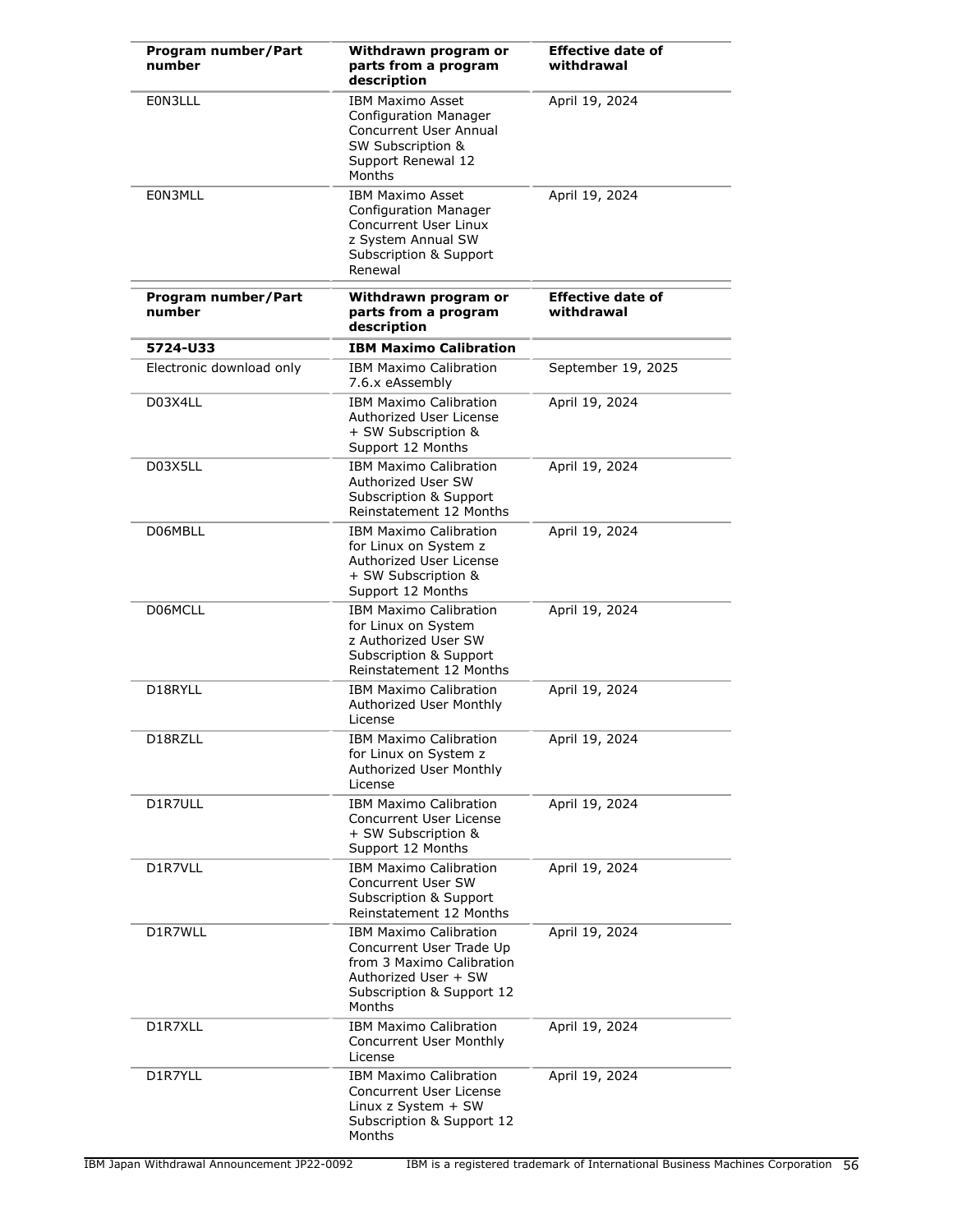| Program number/Part<br>number | Withdrawn program or<br>parts from a program<br>description                                                                                                                               | <b>Effective date of</b><br>withdrawal |
|-------------------------------|-------------------------------------------------------------------------------------------------------------------------------------------------------------------------------------------|----------------------------------------|
| D1R7ZLL                       | <b>IBM Maximo Calibration</b><br>Concurrent User Linux z<br>System SW Subscription &<br>Support Reinstatement 12<br>Months                                                                | April 19, 2024                         |
| D1R80LL                       | <b>IBM Maximo Calibration</b><br>Concurrent User Linux z<br>System Trade Up from<br>3 Maximo Calibration<br>Authorized User<br>Linux z System + SW<br>Subscription & Support 12<br>Months | April 19, 2024                         |
| D1R81LL                       | <b>IBM Maximo Calibration</b><br>Concurrent User Linux z<br>System Monthly License                                                                                                        | April 19, 2024                         |
| E04QTLL                       | <b>IBM Maximo Calibration</b><br>Authorized User SW<br><b>Subscription &amp; Support</b><br>Renewal                                                                                       | April 19, 2024                         |
| E05X3LL                       | <b>IBM Maximo Calibration</b><br>for Linux on System z<br>Authorized User Annual<br>SW Subscription &<br>Support Renewal                                                                  | April 19, 2024                         |
| E0N8BLL                       | <b>IBM Maximo Calibration</b><br><b>Concurrent User Annual</b><br>SW Subscription &<br>Support Renewal                                                                                    | April 19, 2024                         |
| E0N8CLL                       | <b>IBM Maximo Calibration</b><br>Concurrent User Linux<br>z System Annual SW<br>Subscription & Support<br>Renewal                                                                         | April 19, 2024                         |
|                               |                                                                                                                                                                                           |                                        |
| Program number/Part<br>number | Withdrawn program or<br>parts from a program<br>description                                                                                                                               | <b>Effective date of</b><br>withdrawal |
| 5724-U36                      | <b>IBM Maximo Spatial</b><br><b>Asset Management</b>                                                                                                                                      |                                        |
| Electronic download only      | <b>IBM Maximo Spatial</b><br>Asset Management 7.6.x<br>eAssembly                                                                                                                          | September 19, 2025                     |
| D0H19LL                       | <b>IBM Maximo Spatial</b><br>Asset Management Install<br>License + SW Subscription<br>& Support 12 Months                                                                                 | April 19, 2024                         |
| D0H1ALL                       | IBM Maximo Spatial Asset<br>Management Install SW<br>Subscription & Support<br>Reinstatement 12 Months                                                                                    | April 19, 2024                         |
| D0H1BLL                       | IBM Maximo Spatial Asset<br>Management Authorized<br>User License + SW<br>Subscription & Support 12<br>Months                                                                             | April 19, 2024                         |
| D0H1CLL                       | IBM Maximo Spatial Asset<br>Management Authorized<br>User SW Subscription &<br>Support Reinstatement 12<br>Months                                                                         | April 19, 2024                         |
| D0H1DLL                       | IBM Maximo Spatial Asset<br>Management for Linux on<br>System z Authorized User                                                                                                           | April 19, 2024                         |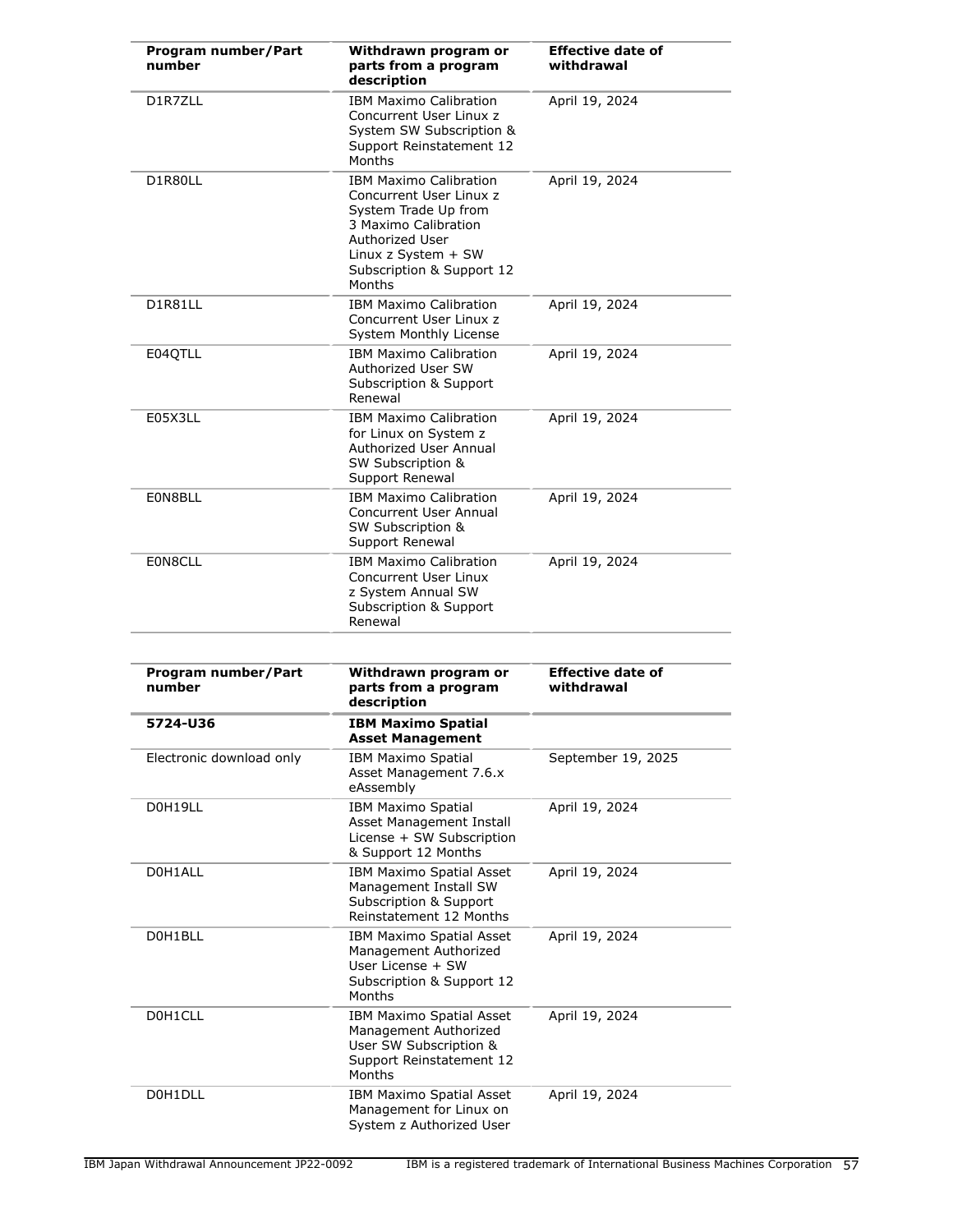| Program number/Part<br>number    | Withdrawn program or<br>parts from a program<br>description                                                                                                    | <b>Effective date of</b><br>withdrawal |
|----------------------------------|----------------------------------------------------------------------------------------------------------------------------------------------------------------|----------------------------------------|
|                                  | License + SW Subscription<br>& Support 12 Months                                                                                                               |                                        |
| D0H1ELL                          | IBM Maximo Spatial Asset<br>Management for Linux<br>on System z Authorized<br>User SW Subscription &<br>Support Reinstatement 12<br>Months                     | April 19, 2024                         |
| D0H1FLL                          | <b>IBM Maximo Spatial Asset</b><br>Management for Linux on<br>System z Install License<br>+ SW Subscription &<br>Support 12 Months                             | April 19, 2024                         |
| D0H1GLL                          | IBM Maximo Spatial Asset<br>Management for Linux<br>on System z Install SW<br><b>Subscription &amp; Support</b><br>Reinstatement 12 Months                     | April 19, 2024                         |
| D <sub>18</sub> S <sub>OLL</sub> | IBM Maximo Spatial Asset<br>Management Authorized<br>User Monthly License                                                                                      | April 19, 2024                         |
| <b>D18S1LL</b>                   | IBM Maximo Spatial Asset<br>Management for Linux on<br>System z Authorized User<br>Monthly License                                                             | April 19, 2024                         |
| D18S2LL                          | IBM Maximo Spatial Asset<br>Management for Linux on<br>System z Install Monthly<br>License                                                                     | April 19, 2024                         |
| D18S3LL                          | <b>IBM Maximo Spatial</b><br>Asset Management Install<br>Monthly License                                                                                       | April 19, 2024                         |
| D1R82LL                          | IBM Maximo Spatial Asset<br>Management Concurrent<br>User License + SW<br>Subscription & Support 12<br><b>Months</b>                                           | April 19, 2024                         |
| D1R83LL                          | IBM Maximo Spatial Asset<br>Management Concurrent<br>User SW Subscription &<br>Support Reinstatement 12<br>Months                                              | April 19, 2024                         |
| D1R84LL                          | <b>IBM Maximo Spatial Asset</b><br>Management Concurrent<br>User Trade Up from 3<br>Maximo Spatial Authorized<br>User + SW Subscription &<br>Support 12 Months | April 19, 2024                         |
| D1R85LL                          | IBM Maximo Spatial Asset<br>Management Concurrent<br>User Monthly License                                                                                      | April 19, 2024                         |
| D1R86LL                          | <b>IBM Maximo Spatial</b><br>Asset Management<br>Concurrent User License<br>Linux $z$ System $+$ SW<br>Subscription & Support 12<br>Months                     | April 19, 2024                         |
| D1R87LL                          | IBM Maximo Spatial Asset<br>Management Concurrent<br>User Linux z System SW<br>Subscription & Support<br>Reinstatement 12 Months                               | April 19, 2024                         |
| D1R88LL                          | IBM Maximo Spatial Asset<br>Management Concurrent<br>User Linux z System Trade<br>Up from 3 Maximo Spatial                                                     | April 19, 2024                         |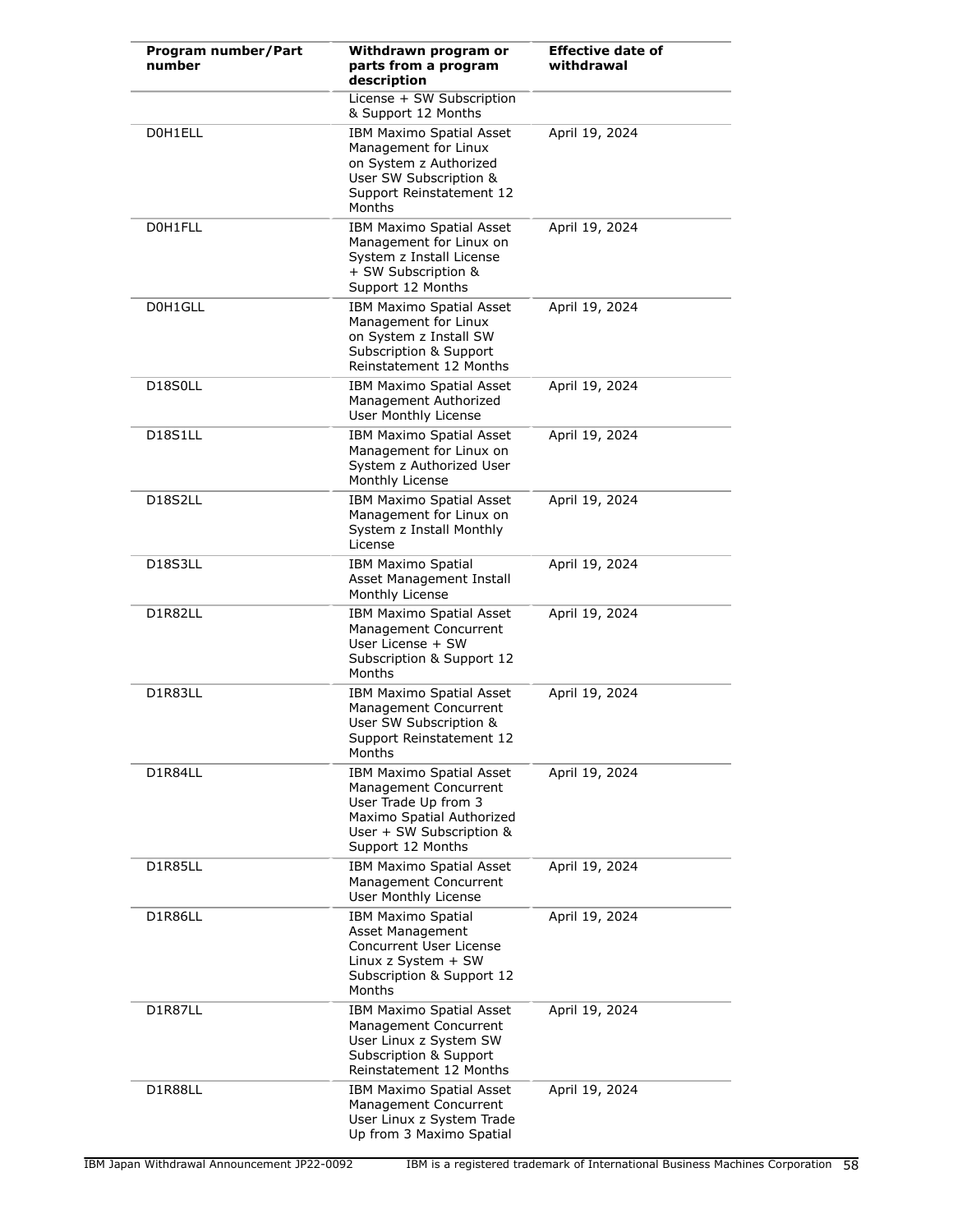| Program number/Part<br>number | Withdrawn program or<br>parts from a program<br>description                                                                           | <b>Effective date of</b><br>withdrawal |
|-------------------------------|---------------------------------------------------------------------------------------------------------------------------------------|----------------------------------------|
|                               | Authorized User Linux z<br>System+ SW Subscription<br>& Support 12 Months                                                             |                                        |
| D1R89LL                       | <b>IBM Maximo Spatial Asset</b><br>Management Concurrent<br>User Linux z System<br>Monthly License                                    | April 19, 2024                         |
| <b>E0AVYLL</b>                | <b>IBM Maximo Spatial</b><br>Asset Management Install<br>Annual SW Subscription &<br>Support Renewal                                  | April 19, 2024                         |
| <b>E0AVZLL</b>                | <b>IBM Maximo Spatial</b><br>Asset Management<br>Authorized User Annual<br>SW Subscription &<br>Support Renewal                       | April 19, 2024                         |
| <b>EOAWOLL</b>                | <b>IBM Maximo Spatial Asset</b><br>Management for Linux on<br>System z Authorized User<br>Annual SW Subscription &<br>Support Renewal | April 19, 2024                         |
| E0AW1LL                       | <b>IBM Maximo Spatial</b><br>Asset Management for<br>Linux on System z Install<br>Annual SW Subscription &<br>Support Renewal         | April 19, 2024                         |
| E0N8DLL                       | <b>IBM Maximo Spatial</b><br><b>Asset Management</b><br><b>Concurrent User Annual</b><br>SW Subscription &<br>Support Renewal         | April 19, 2024                         |
| E0N8ELL                       | IBM Maximo Spatial Asset<br>Management Concurrent<br>User Linux z System<br>Annual SW Subscription &<br>Support Renewal               | April 19, 2024                         |
| Program number/Part<br>number | Withdrawn program or<br>parts from a program<br>description                                                                           | <b>Effective date of</b><br>withdrawal |
| 5724-Y90                      | <b>IBM Maximo Archiving</b><br>with InfoSphere Optim<br><b>Data Growth Solution</b>                                                   |                                        |
| Electric download only        | IBM Maximo Archiving<br>with InfoSphere Optim<br>Data Growth Solution<br>7.6.x eAssembly                                              | April 19, 2024                         |
| <b>D0AZHLL</b>                | MAX ARCHIVING WITH<br>OPTIM DATA GROWTH<br>SOLUTION AU LIC + SW<br><b>S&amp;S 12 MO</b>                                               | August 20, 2022                        |
| D0AZILL                       | MAX ARCHIVING WITH<br>OPTIM DATA GROWTH<br>SOLUTION AU SW S&S<br>REINSTATE 12 MO                                                      | August 20, 2022                        |
| D16M2LL                       | <b>MAX ARCHVNG W</b><br>INFOSPHR FOR OPTM DGS<br>PER INST LIC + SW S&S<br>12 MO                                                       | August 20, 2022                        |
| D16M3LL                       | MAX ARCHVNG W<br>INFOSPHR FOR OPTM<br>DGS PER INST SW S&S<br>REINSTATE 12 MO                                                          | August 20, 2022                        |
| E07R4LL                       | MAX ARCHIVING WITH<br>OPTIM DATA GROWTH                                                                                               | September 16, 2022                     |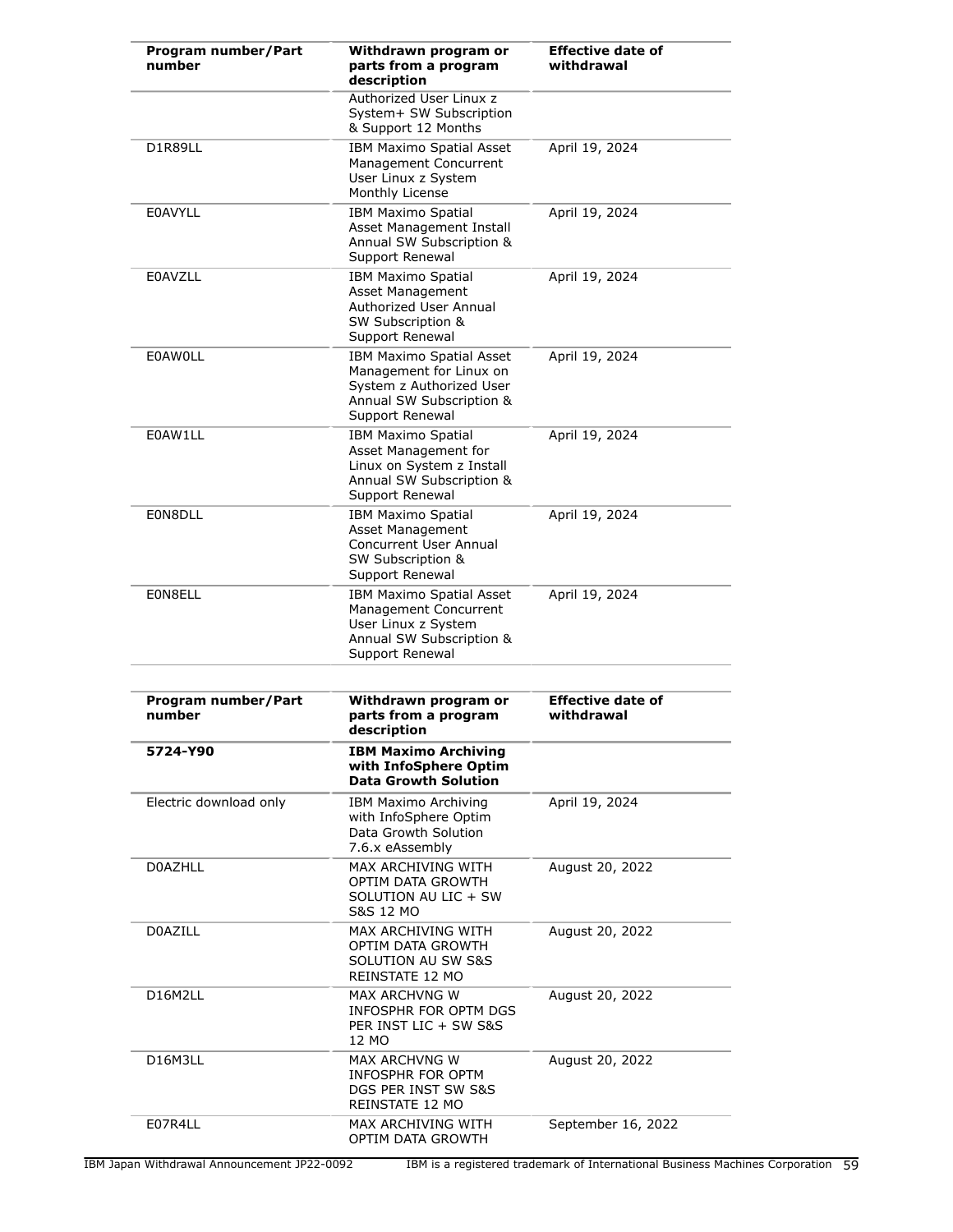| Program number/Part<br>number | Withdrawn program or<br>parts from a program<br>description                                                                                                                          | <b>Effective date of</b><br>withdrawal |
|-------------------------------|--------------------------------------------------------------------------------------------------------------------------------------------------------------------------------------|----------------------------------------|
|                               | SOLUTION AU ANNUAL<br><b>SW S&amp;S RNWL</b>                                                                                                                                         |                                        |
| E0K1ELL                       | MAX ARCHVNG W<br>INFOSPHR FOR OPTM DGS<br>PER INST ANNUAL SW<br><b>S&amp;S RNWL</b>                                                                                                  | September 16, 2022                     |
| Program number/Part<br>number | Withdrawn program or<br>parts from a program<br>description                                                                                                                          | <b>Effective date of</b><br>withdrawal |
| 5724-V40                      | <b>IBM Banking Process</b><br>and Service Models                                                                                                                                     |                                        |
| Electronic download only      | IBM Banking Process and<br>Service Models 8.10.x<br>eAssembly                                                                                                                        | April 19, 2024                         |
| Electronic download only      | <b>IBM Banking Process</b><br>and Service Models 8.8.x<br>eAssembly                                                                                                                  | April 19, 2024                         |
| Electronic download only      | <b>IBM Banking Process</b><br>and Service Models 8.9.x<br>eAssembly                                                                                                                  | April 19, 2024                         |
| D07ZSLL                       | <b>IBM Banking Process</b><br>Service & Financial<br>Services Data Model<br><b>Project Edition Resource</b><br>Value Unit License + SW<br>Subscription & Support 12<br>Months        | August 10, 2022                        |
| D07ZTLL                       | <b>IBM Banking Process</b><br>Service & Financial<br>Services Data Model<br>Project Edition<br>Resource Value Unit SW<br>Subscription & Support<br>Reinstatement 12 Months           | August 10, 2022                        |
| D07ZULL                       | <b>IBM Banking Process</b><br>Service & Financial<br>Services Data Model<br>Project Edition Resource<br>Value Unit Trade Up<br>License + SW Subscription<br>& Support 12 Months      | August 10, 2022                        |
| D07ZVLL                       | <b>IBM Banking Process</b><br>Service & Financial<br>Services Data Model<br>Project Edition Resource<br>Value Unit Trade Up<br>License + SW Subscription<br>& Support 12 Months      | August 10, 2022                        |
| D07ZWLL                       | <b>IBM Banking Process</b><br>Service & Financial<br>Services Data Model<br>Project Edition Resource<br>Value Unit Trade Up<br>License + SW Subscription<br>& Support 12 Months      | August 10, 2022                        |
| D081ALL                       | <b>IBM Banking Process</b><br>Service & Financial<br>Services Data Model<br><b>Enterprise Edition</b><br>Resource Value Unit SW<br>Subscription & Support<br>Reinstatement 12 Months | August 10, 2022                        |
| D081BLL                       | <b>IBM Banking Process</b><br>Service & Financial<br>Services Data Model                                                                                                             | August 10, 2022                        |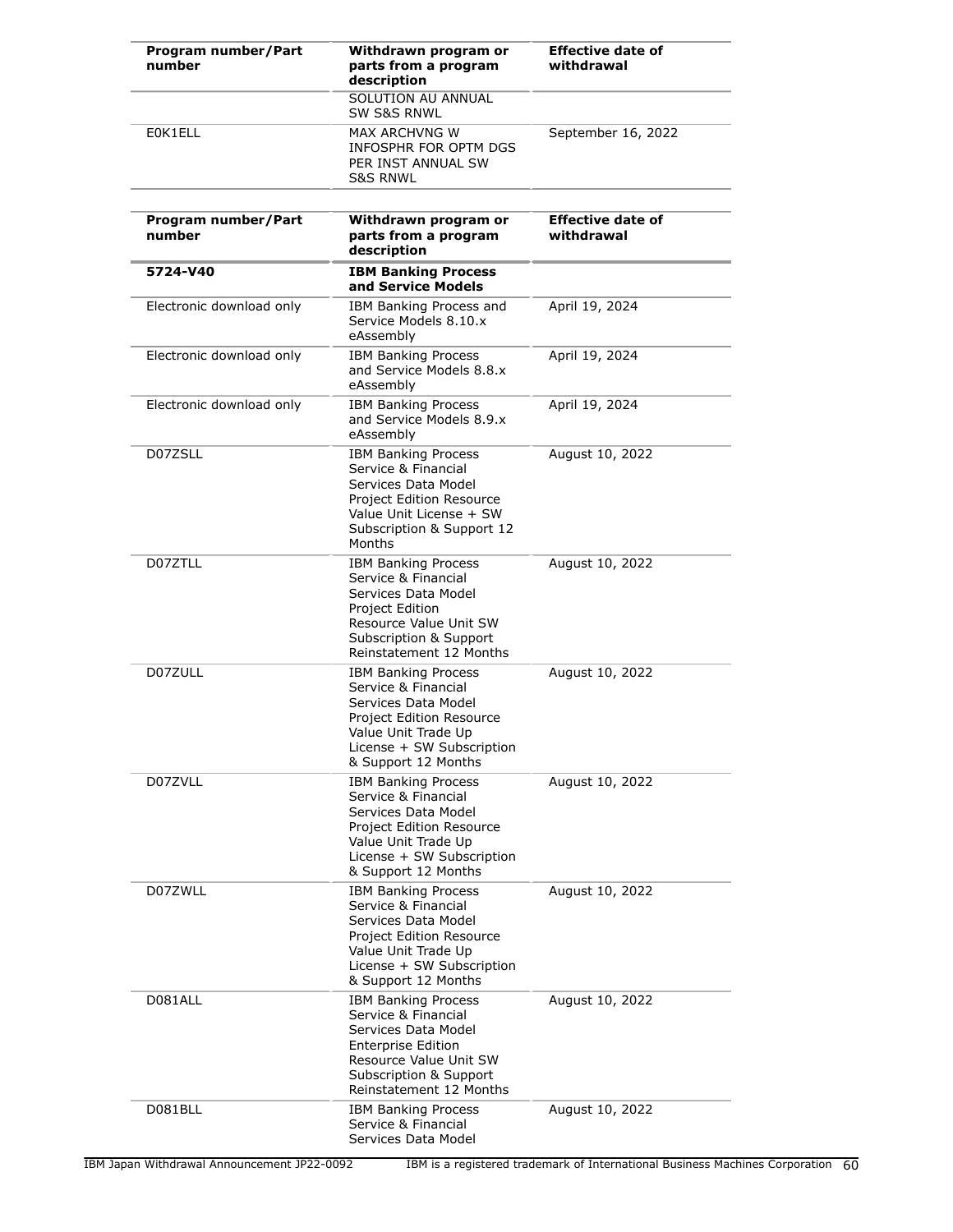| Program number/Part<br>number | Withdrawn program or<br>parts from a program<br>description                                                                                                                                                       | <b>Effective date of</b><br>withdrawal |
|-------------------------------|-------------------------------------------------------------------------------------------------------------------------------------------------------------------------------------------------------------------|----------------------------------------|
|                               | <b>Enterprise Edition</b><br>Resource Value Unit<br>License + SW Subscription<br>& Support 12 Months                                                                                                              |                                        |
| D081CLL                       | <b>IBM Banking Process</b><br>Service & Financial<br>Services Data Model<br><b>Enterprise Edition</b><br>Resource Value Unit<br>Trade Up License + SW<br>Subscription & Support 12<br>Months                      | August 10, 2022                        |
| D081DLL                       | <b>IBM Banking Process</b><br>Service & Financial<br>Services Data Model<br><b>Enterprise Edition</b><br>Resource Value Unit<br>Trade Up License + SW<br>Subscription & Support 12<br>Months                      | August 10, 2022                        |
| D081ELL                       | <b>IBM Banking Process</b><br>Service & Financial<br>Services Data Model<br><b>Enterprise Edition</b><br>Resource Value Unit<br>Trade Up License + SW<br>Subscription & Support 12<br>Months                      | August 10, 2022                        |
| <b>D0IGDLL</b>                | <b>IBM Banking Process</b><br>Service & Financial<br>Services Data Model<br>Enterprise Edition on<br>System z Resource<br>Value Unit License + SW<br>Subscription & Support 12<br>Months                          | August 10, 2022                        |
| <b>DOIGELL</b>                | <b>IBM Banking Process</b><br>Service & Financial<br>Services Data Model<br><b>Enterprise Edition</b><br>Resource Value Unit on<br>System z SW Subscription<br>& Support Reinstatement<br>12 Months               | August 10, 2022                        |
| <b>DOIGFLL</b>                | <b>IBM Banking Process</b><br>Service & Financial<br>Services Data Model<br>Project Edition on System<br>z Resource Value Unit<br>License + SW Subscription<br>& Support 12 Months                                | August 10, 2022                        |
| <b>D0IGGLL</b>                | <b>IBM Banking Process</b><br>Service & Financial<br>Services Data Model<br><b>Project Edition Resource</b><br>Value Unit on System<br>z SW Subscription &<br>Support Reinstatement 12<br>Months                  | August 10, 2022                        |
| D0J52LL                       | <b>IBM Banking Process</b><br>Service & Financial<br>Services Data Model<br><b>Enterprise Edition</b><br>Resource Value Unit on<br>System z from Banking<br>Process Models Enterprise<br>Edition Trade Up License | August 10, 2022                        |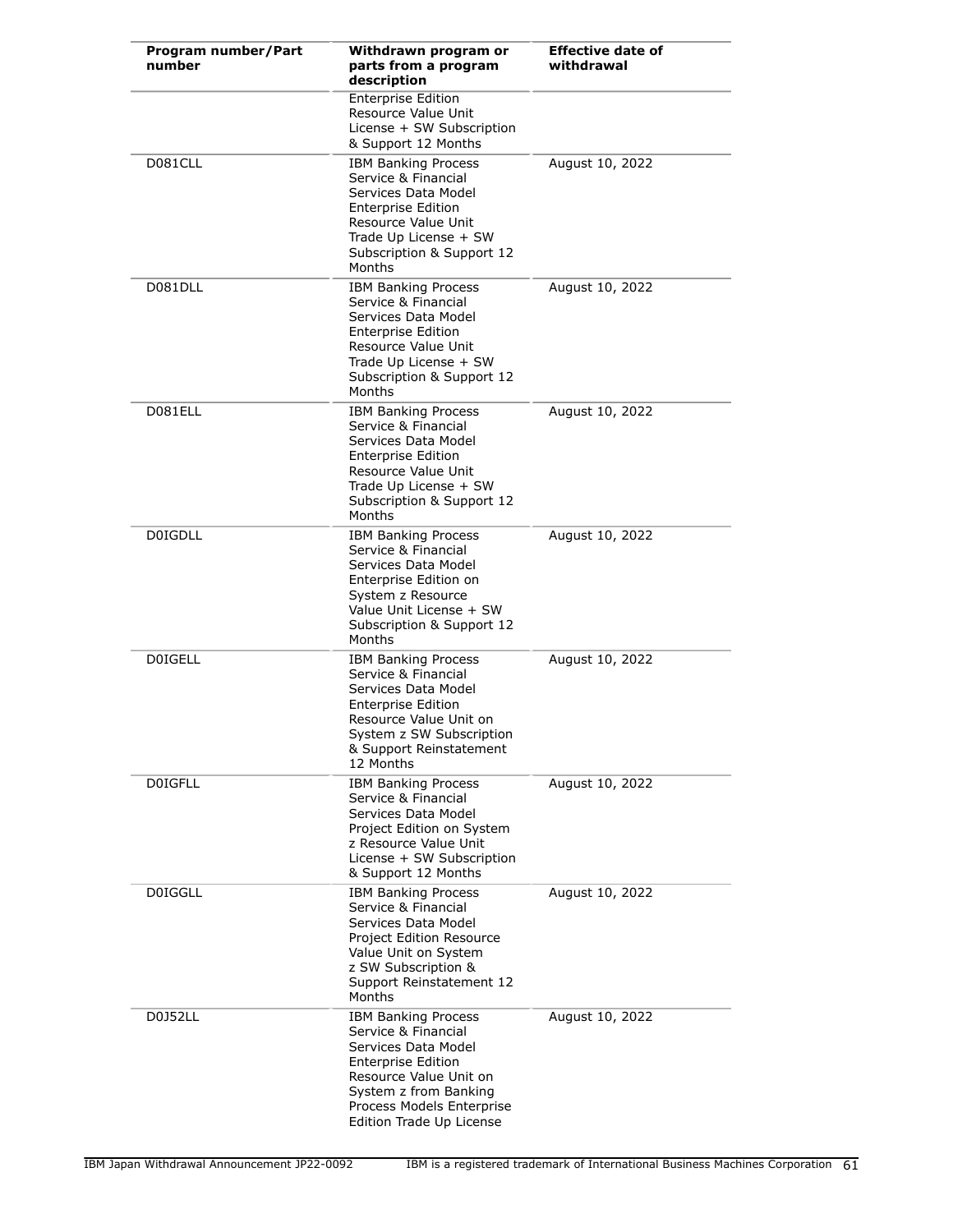| Program number/Part<br>number     | Withdrawn program or<br>parts from a program<br>description                                                                                                                                                                                                                       | <b>Effective date of</b><br>withdrawal |
|-----------------------------------|-----------------------------------------------------------------------------------------------------------------------------------------------------------------------------------------------------------------------------------------------------------------------------------|----------------------------------------|
|                                   | + SW Subscription &<br>Support 12 Months                                                                                                                                                                                                                                          |                                        |
| D0J53LL                           | <b>IBM Banking Process</b><br>Service & Financial<br>Services Data Model<br><b>Enterprise Edition</b><br>Resource Value Unit<br>on System z from<br><b>Banking Services Models</b><br><b>Enterprise Edition</b><br>Trade Up License + SW<br>Subscription & Support 12<br>Months   | August 10, 2022                        |
| D0J54LL                           | <b>IBM Banking Process</b><br>Service & Financial<br>Services Data Model<br>Project Edition Resource<br>Value Unit on System z<br>from Banking Process<br>Models Project Edition<br>Trade Up License + SW<br>Subscription & Support 12<br>Months                                  | August 10, 2022                        |
| <b>D0J55LL</b>                    | <b>IBM Banking Process</b><br>Service & Financial<br>Services Data Model<br>Project Edition Resource<br>Value Unit on System z<br>from Banking Services<br>Models Project Edition<br>Trade Up License + SW<br>Subscription & Support 12<br>Months                                 | August 10, 2022                        |
| D0J5RLL                           | <b>IBM Banking Process</b><br>Service & Financial<br>Services Data Model<br><b>Enterprise Edition</b><br>Resource Value Unit on<br>System z from Banking<br>Process & Service Models<br><b>Enterprise Edition</b><br>Trade Up License + SW<br>Subscription & Support 12<br>Months | August 10, 2022                        |
| D19AFLL                           | <b>IBM Banking Process</b><br>Service & Financial<br>Service Data Model<br><b>Project Edition Resource</b><br>Value Unit Monthly<br>License                                                                                                                                       | August 10, 2022                        |
| D19AULL                           | <b>IBM Banking Process</b><br>Service & Financial<br>Service Data Model<br><b>Enterprise Edition</b><br>Resource Value Unit<br>Monthly License                                                                                                                                    | August 10, 2022                        |
| D <sub>19</sub> C <sub>3</sub> LL | <b>IBM Banking Process</b><br>Service & Financial<br>Service Data Model<br>Enterprise Ed on System<br>z Resource Value Unit<br>Monthly License                                                                                                                                    | August 10, 2022                        |
| D19C4LL                           | <b>IBM Banking Process</b><br>Service & Financial<br>Service Data Model<br>Project Edition on System<br>z Resource Value Unit<br>Monthly License                                                                                                                                  | August 10, 2022                        |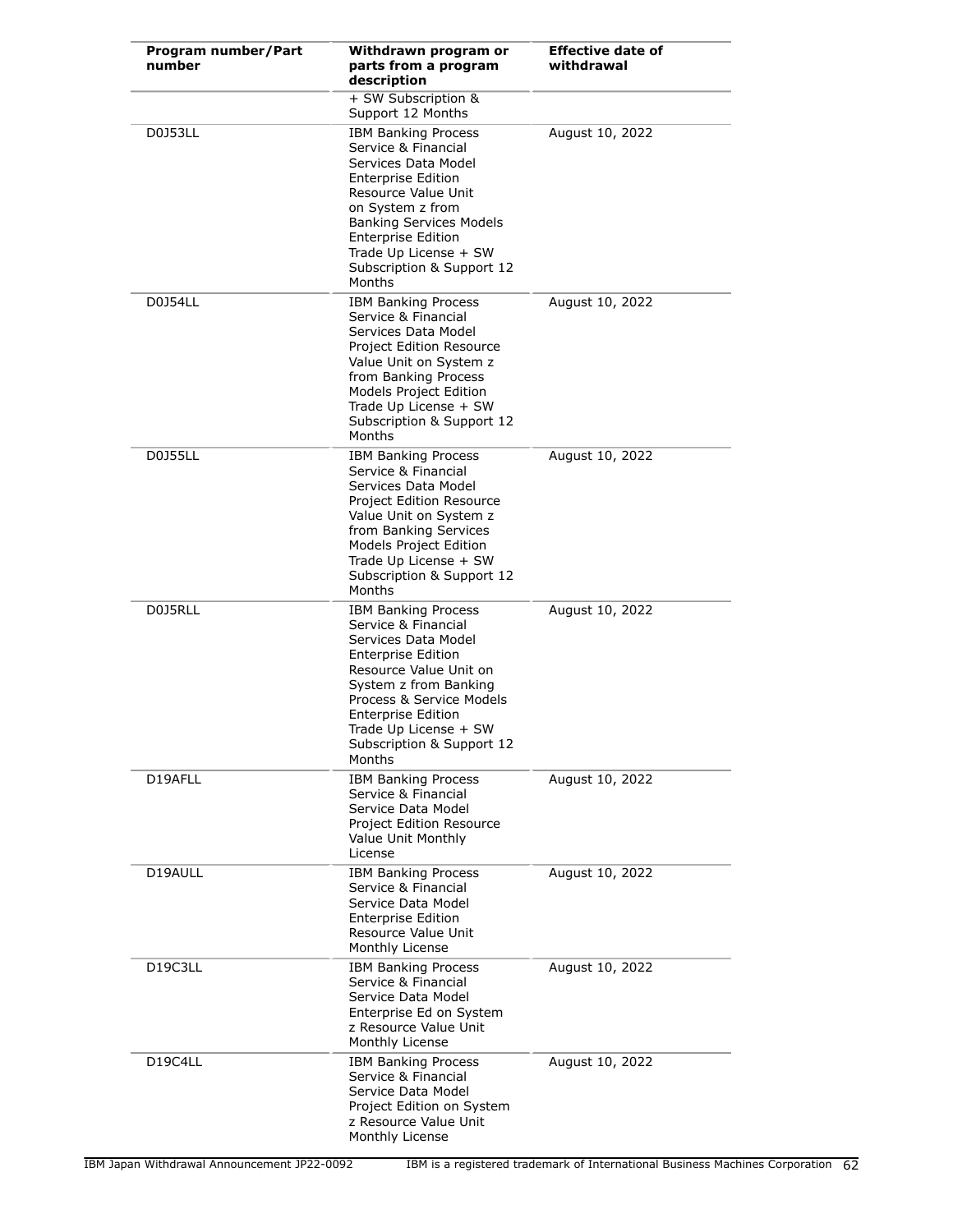| Program number/Part<br>number | Withdrawn program or<br>parts from a program<br>description                                                                                                                                | <b>Effective date of</b><br>withdrawal |
|-------------------------------|--------------------------------------------------------------------------------------------------------------------------------------------------------------------------------------------|----------------------------------------|
| D29V0LL                       | <b>IBM Banking Process</b><br>Service & Financial<br>Services Data Model<br>Enterprise Edition per<br>Resource Value Unit on<br>System z SUBSCRIPTION<br><b>LICENSE</b>                    | August 10, 2022                        |
| E06GZLL                       | <b>IBM Banking Process</b><br>Service & Financial<br>Services Data Model<br><b>Project Edition Resource</b><br>Value Unit Annual SW<br>Subscription & Support<br>Renewal                   | November 21, 2022                      |
| E06HLLL                       | <b>IBM Banking Process</b><br>Service & Financial<br>Services Data Model<br><b>Enterprise Edition</b><br>Resource Value Unit<br>Annual SW Subscription &<br>Support Renewal                | November 21, 2022                      |
| E0BP4LL                       | <b>IBM Banking Process</b><br>Service & Financial<br>Services Data Model<br><b>Enterprise Edition</b><br>Resource Value Unit on<br>System z Annual SW<br>Subscription & Support<br>Renewal | November 21, 2022                      |
| E0BP5LL                       | <b>IBM Banking Process</b><br>Service & Financial<br>Services Data Model<br>Project Edition on System<br>z Resource Value Unit<br>Annual SW Subscription &<br>Support Renewal              | November 21, 2022                      |
|                               |                                                                                                                                                                                            |                                        |
| Program number/Part<br>number | Withdrawn program or<br>parts from a program<br>description                                                                                                                                | <b>Effective date of</b><br>withdrawal |
| 5725-C82                      | <b>IBM Banking and</b><br><b>Financial Markets</b><br><b>Industry Models</b>                                                                                                               |                                        |
| Electronic download only      | IBM Banking and Financial<br>Markets Industry Models<br>8.10.x eAssembly                                                                                                                   | April 19, 2024                         |
| Electronic download only      | IBM Banking and Financial<br>Markets Industry Models<br>8.8.x eAssembly                                                                                                                    | April 19, 2024                         |
| Electronic download only      | IBM Banking and Financial<br>Markets Industry Models<br>8.9.x eAssembly                                                                                                                    | April 19, 2024                         |
| <b>DOIESLL</b>                | IBM Banking & Financial<br>Markets Industry Models<br><b>Enterprise Edition</b><br>Resource Value Unit<br>License + SW Subscription<br>& Support 12 Months                                 | August 10, 2022                        |
| <b>DOIETLL</b>                | IBM Banking & Financial<br>Markets Industry Models<br><b>Enterprise Edition</b><br>Resource Value Unit SW<br>Subscription & Support<br>Reinstatement 12 Months                             | August 10, 2022                        |
| <b>DOIEULL</b>                | IBM Banking & Financial<br>Markets Industry Models                                                                                                                                         | August 10, 2022                        |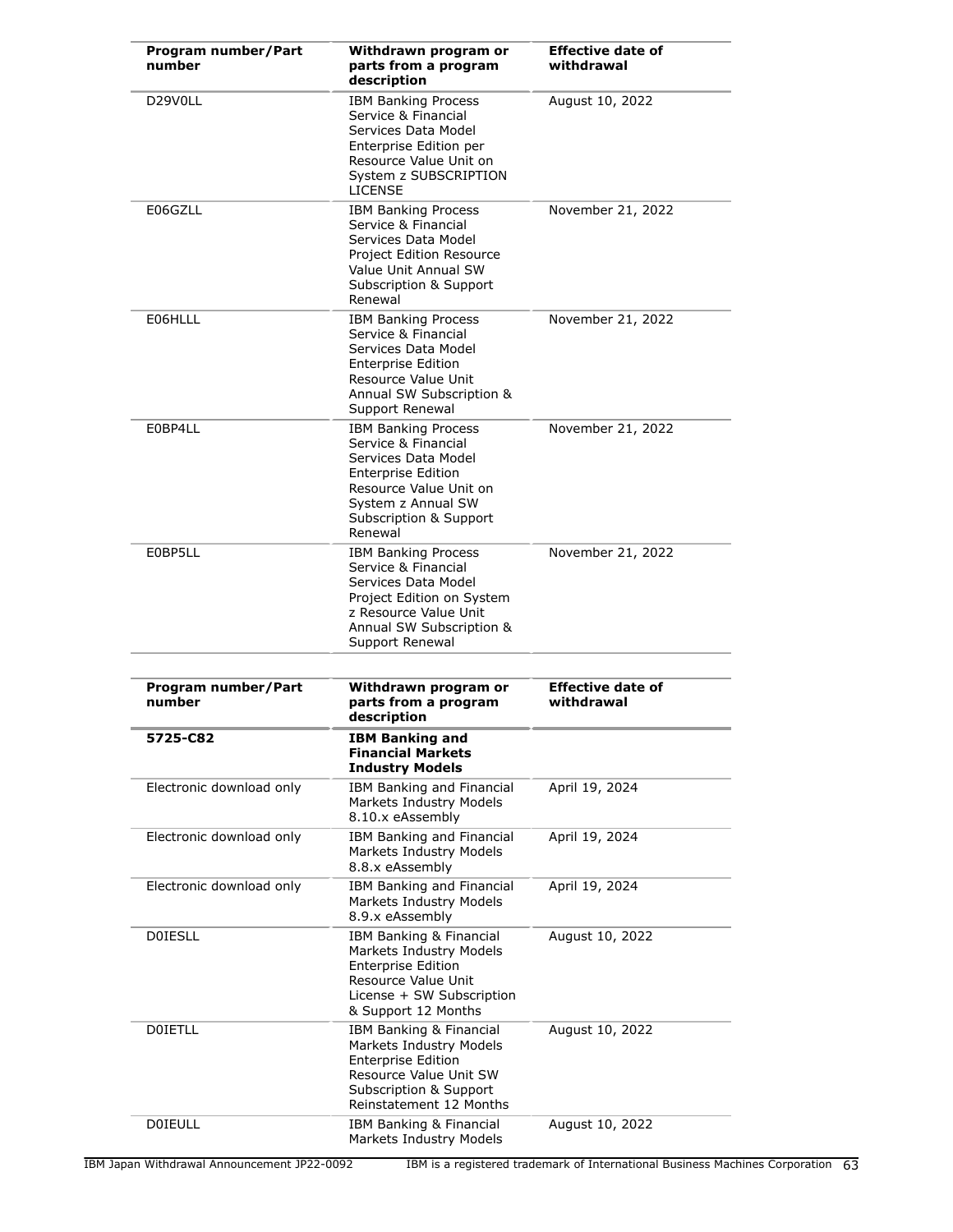| Program number/Part<br>number | Withdrawn program or<br>parts from a program<br>description                                                                                                                                                                             | <b>Effective date of</b><br>withdrawal |
|-------------------------------|-----------------------------------------------------------------------------------------------------------------------------------------------------------------------------------------------------------------------------------------|----------------------------------------|
|                               | <b>Enterprise Edition</b><br>Resource Value Unit<br>from Banking Financial<br>Markets Data Warehouse<br><b>Enterprise Edition</b><br>Trade Up License + SW<br>Subscription & Support 12<br>Months                                       |                                        |
| <b>DOIEWLL</b>                | IBM Banking & Financial<br><b>Markets Industry Models</b><br><b>Enterprise Edition</b><br>Resource Value Unit<br>from Banking Industry<br>Models Enterprise edition<br>Trade Up License + SW<br>Subscription & Support 12<br>Months     | August 10, 2022                        |
| <b>DOIEXLL</b>                | IBM DB2 <sup>(R)</sup> Banking &<br>Financial Markets Industry<br><b>Models Enterprise Edition</b><br>on System z Resource<br>Value Unit License + SW<br>Subscription & Support 12<br>Months                                            | August 10, 2022                        |
| <b>DOIEYLL</b>                | IBM Banking & Financial<br>Markets Industry Models<br>Enterprise Edition on<br>System z Resource Value<br>Unit SW Subscription &<br>Support Reinstatement 12<br>Months                                                                  | August 10, 2022                        |
| <b>DOIEZLL</b>                | IBM Banking & Financial<br>Markets Industry Models<br>Project Edition Resource<br>Value Unit License + SW<br>Subscription & Support 12<br>Months                                                                                        | August 10, 2022                        |
| <b>DOIFOLL</b>                | IBM Banking & Financial<br>Markets Industry<br>Models Project Edition<br>Resource Value Unit SW<br>Subscription & Support<br>Reinstatement 12 Months                                                                                    | August 10, 2022                        |
| D0IF1LL                       | IBM Banking & Financial<br>Markets Industry Models<br><b>Project Edition Resource</b><br>Value Unit from Banking<br>Financial Markets Data<br>Warehouse Project Edition<br>Trade Up License + SW<br>Subscription & Support 12<br>Months | August 10, 2022                        |
| D0IF3LL                       | IBM Banking & Financial<br>Markets Industry Models<br><b>Project Edition Resource</b><br>Value Unit from Banking<br><b>Industry Models Project</b><br>Edition Trade Up License<br>+ SW Subscription &<br>Support 12 Months              | August 10, 2022                        |
| D0IF4LL                       | IBM Banking & Financial<br>Markets Industry Models<br><b>Project Edition Resource</b><br>Value Unit on System z<br>License + SW Subscription<br>& Support 12 Months                                                                     | August 10, 2022                        |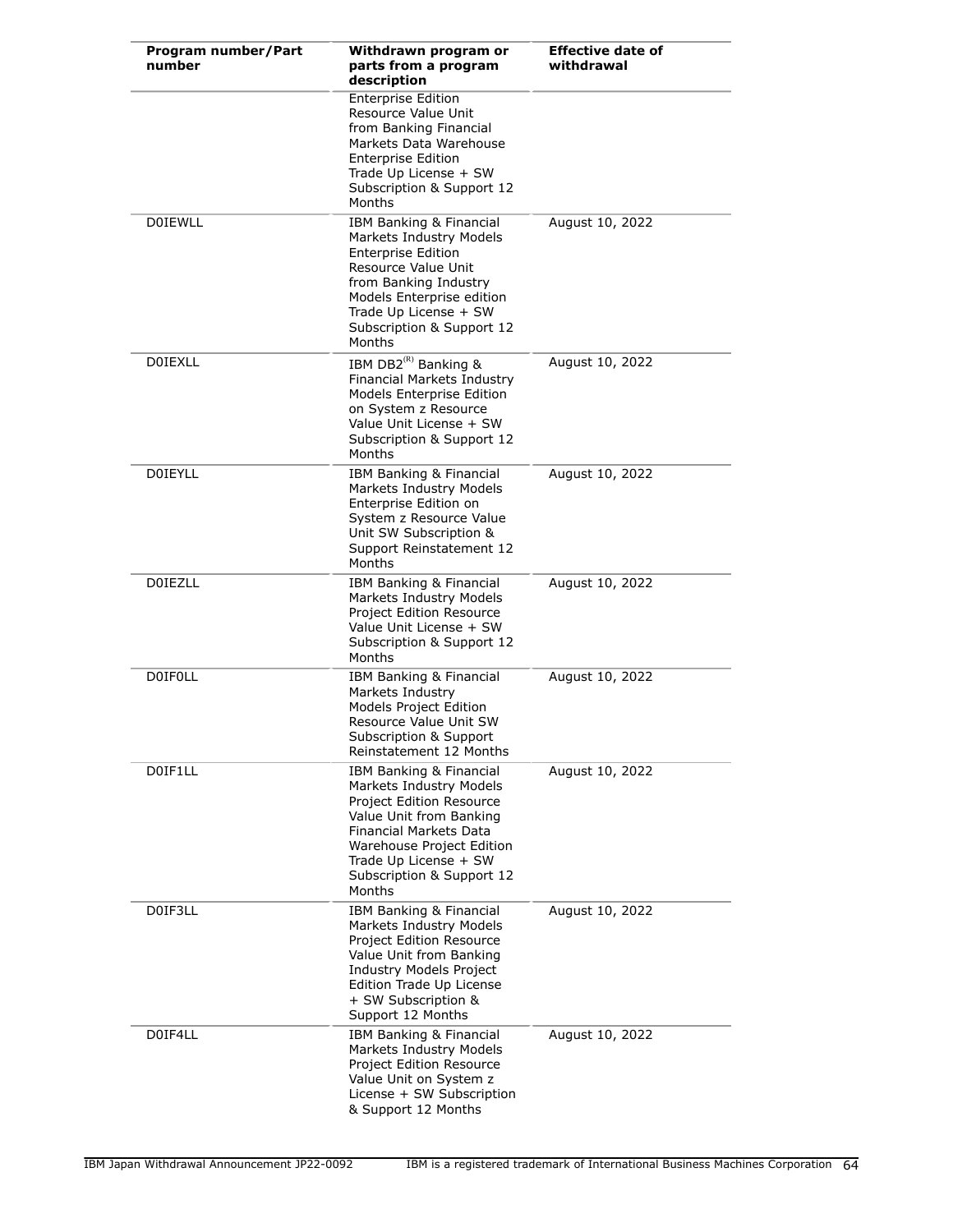| Program number/Part<br>number | Withdrawn program or<br>parts from a program<br>description                                                                                                                                                                                           | <b>Effective date of</b><br>withdrawal |
|-------------------------------|-------------------------------------------------------------------------------------------------------------------------------------------------------------------------------------------------------------------------------------------------------|----------------------------------------|
| D0IF5LL                       | IBM DB2 Banking &<br>Financial Markets Industry<br>Models Project Edition<br>Resource Value Unit on<br>System z SW Subscription<br>& Support Reinstatement<br>12 Months                                                                               | August 10, 2022                        |
| <b>DOIQYLL</b>                | IBM Banking & Financial<br>Markets Industry Models<br><b>Enterprise Edition</b><br>Resource Value Unit from<br>Banking Data Warehouse<br>Ent Ed Trade Up License<br>+ SW Subscription &<br>Support 12 Months                                          | August 10, 2022                        |
| <b>D0IQZLL</b>                | IBM Banking & Financial<br>Markets Industry Models<br><b>Enterprise Edition</b><br>Resource Value Unit<br>from Banking Process<br>Service Enterprise edition<br>Trade Up License + SW<br>Subscription & Support 12<br>Months                          | August 10, 2022                        |
| <b>DOIROLL</b>                | IBM Banking & Financial<br>Markets Industry Models<br>Project Edition Resource<br>Value Unit from Banking<br>Data Warehouse Project<br>Edition Trade Up License<br>+ SW Subscription &<br>Support 12 Months                                           | August 10, 2022                        |
| D0IR1LL                       | IBM Banking & Financial<br>Markets Industry Models<br>Project Edition Resource<br>Value Unit from Banking<br>Process Service Project<br>Edition Trade Up License<br>+ SW Subscription &<br>Support 12 Months                                          | August 10, 2022                        |
| <b>DOIUFLL</b>                | IBM Banking & Financial<br>Markets Industry Models<br>Enterprise Edition on<br>System z Resource<br>Value Unit from Banking<br>Financial Markets Data<br>Warehouse Enterprise<br>Edition Trade Up License<br>+ SW Subscription &<br>Support 12 Months | August 10, 2022                        |
| <b>DOIUILL</b>                | IBM Banking & Financial<br>Markets Industry Models<br>Enterprise Edition on<br>System z Resource<br>Value Unit from Banking<br>Data Warehouse Ent Ed<br>Trade Up License + SW<br>Subscription & Support 12<br>Months                                  | August 10, 2022                        |
| <b>DOIUJLL</b>                | IBM Banking & Financial<br>Markets Industry Models<br>Enterprise Edition on<br>System z Resource Value<br>Unit from Banking Process<br>Service Ent Ed Trade Up<br>License + SW Subscription<br>& Support 12 Months                                    | August 10, 2022                        |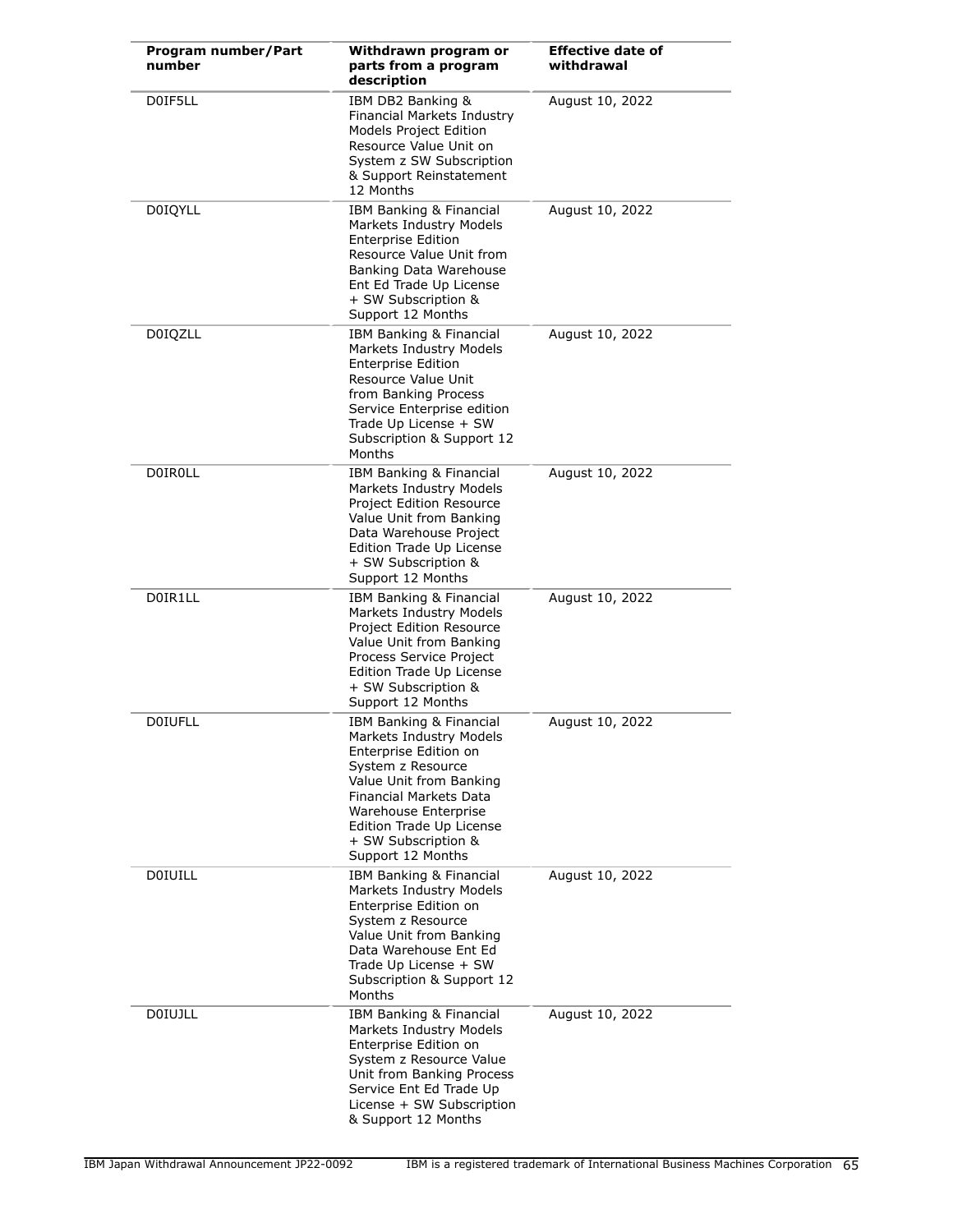| Program number/Part<br>number | Withdrawn program or<br>parts from a program<br>description                                                                                                                                                                                  | <b>Effective date of</b><br>withdrawal |
|-------------------------------|----------------------------------------------------------------------------------------------------------------------------------------------------------------------------------------------------------------------------------------------|----------------------------------------|
| <b>DOIUKLL</b>                | IBM Banking & Financial<br>Markets Industry Models<br>Project Edition Resource<br>Value Unit on System z<br>from Banking Financial<br>Markets Data Warehouse<br>Project Edition Trade Up<br>License + SW Subscription<br>& Support 12 Months | August 10, 2022                        |
| <b>DOIUMLL</b>                | IBM Banking & Financial<br>Markets Industry Models<br>Project Edition Resource<br>Value Unit on System z<br>from Banking Industry<br>Models Project Edition<br>Trade Up License + SW<br>Subscription & Support 12<br>Months                  | August 10, 2022                        |
| <b>DOIUNLL</b>                | IBM DB2 Banking &<br><b>Financial Markets Industry</b><br>Models Project Edition for<br>System z Resource Value<br>Unit from Banking Data<br>Warehouse Project Edition<br>Trade Up License + SW<br>Subscription & Support 12<br>Months       | August 10, 2022                        |
| <b>DOIUPLL</b>                | IBM Banking & Financial<br>Markets Industry Models<br>Project Edition Resource<br>Value Unit Trade Up on<br>System z from Banking<br>Process Service Project<br>Edition License + SW<br>Subscription & Support 12<br>Months                  | August 10, 2022                        |
| D19BTLL                       | IBM Banking & Financial<br>Markets Industry Models<br><b>Enterprise Edition</b><br>Resource Value Unit<br>Monthly License                                                                                                                    | August 10, 2022                        |
| D19BULL                       | IBM Banking & Financial<br>Markets Industry Models<br>Enterprise Edition on<br>System z Resource Value<br>Unit Monthly License                                                                                                               | August 10, 2022                        |
| D19BVLL                       | IBM Banking & Financial<br>Markets Industry Models<br>Project Edition Resource<br>Value Unit Monthly<br>License                                                                                                                              | August 10, 2022                        |
| D19BWLL                       | IBM Banking & Financial<br>Markets Industry Models<br>Project Edition on System<br>z Resource Value Unit<br>Monthly License                                                                                                                  | August 10, 2022                        |
| D29YZLL                       | IBM Banking & Financial<br>Markets Industry Models<br>Enterprise Edition per<br>Resource Value Unit on<br>System Z SUBSCRIPTION<br><b>LICENSE</b>                                                                                            | August 10, 2022                        |
| <b>EOBNKLL</b>                | IBM Banking & Financial<br>Markets Industry Models<br><b>Enterprise Edition</b><br>Resource Value Unit                                                                                                                                       | November 21, 2022                      |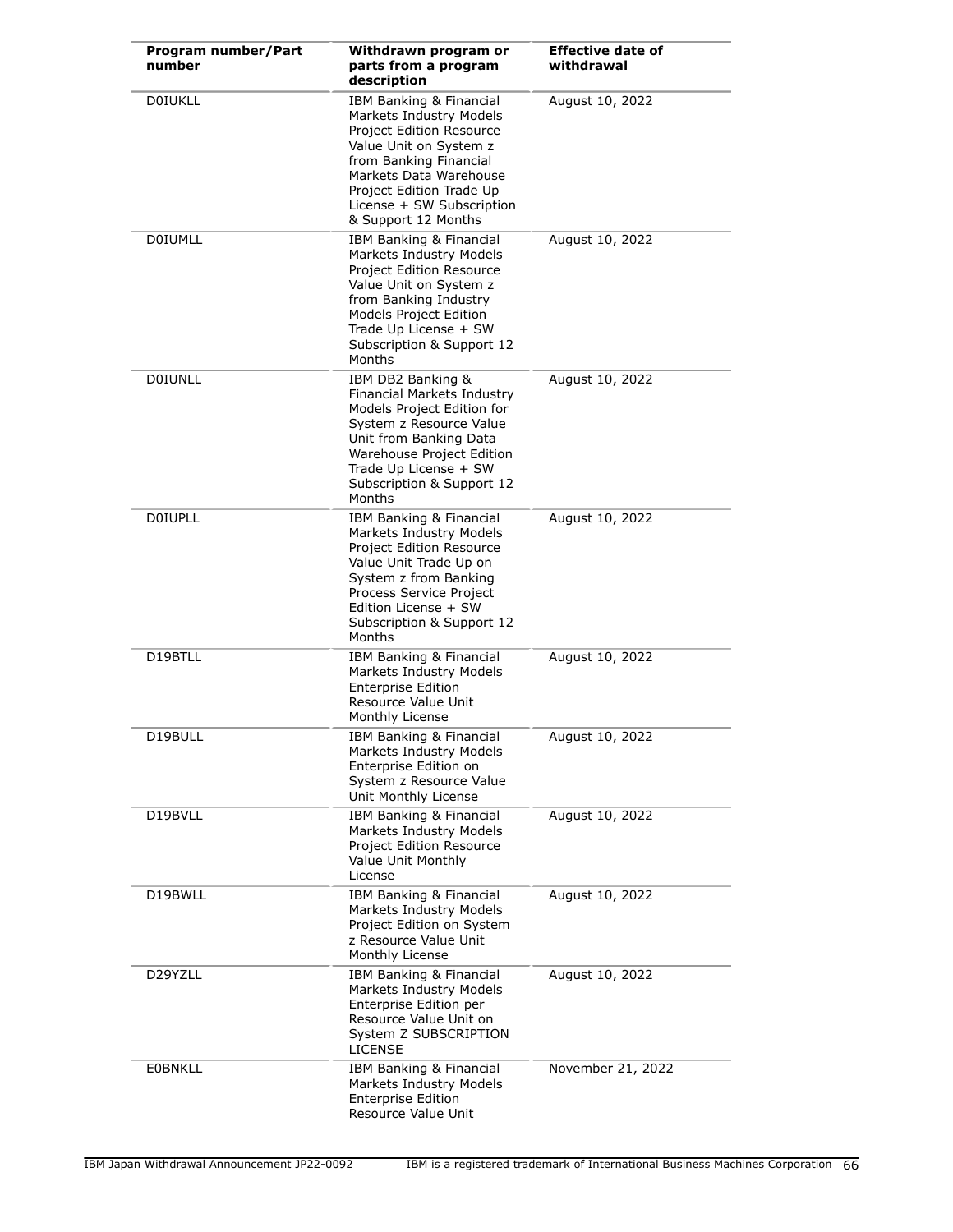| Program number/Part<br>number | Withdrawn program or<br>parts from a program<br>description                                                                                                                                    | <b>Effective date of</b><br>withdrawal |
|-------------------------------|------------------------------------------------------------------------------------------------------------------------------------------------------------------------------------------------|----------------------------------------|
|                               | <b>Annual SW Subscription &amp;</b><br>Support Renewal                                                                                                                                         |                                        |
| <b>EOBNLLL</b>                | IBM DB2 Banking &<br><b>Financial Markets Industry</b><br><b>Models Enterprise Edition</b><br>on System z Resource<br>Value Unit Annual SW<br>Subscription & Support<br>Renewal                | November 21, 2022                      |
| EOBNMLL                       | IBM Banking & Financial<br>Markets Industry Models<br>Project Edition Resource<br>Value Unit Annual SW<br>Subscription & Support<br>Renewal                                                    | November 21, 2022                      |
| <b>EOBNNLL</b>                | IBM Banking & Financial<br>Markets Industry Models<br>Project Edition Resource<br>Value Unit on System z<br>Annual SW Subscription &<br>Support Renewal                                        | November 21, 2022                      |
| Program number/Part<br>number | Withdrawn program or<br>parts from a program<br>description                                                                                                                                    | <b>Effective date of</b><br>withdrawal |
| 5725-143                      | <b>IBM MobileFirst</b><br><b>Platform Foundation</b>                                                                                                                                           |                                        |
| Electronic download only      | IBM MobileFirst Platform<br>Foundation 8.x eAssembly                                                                                                                                           | April 19, 2024                         |
| D100JLL                       | <b>IBM MobileFirst Platform</b><br>Foundation 2000 Client<br>Devices OEM License<br>+ SW Subscription &<br>Support 12 Months                                                                   | August 10, 2022                        |
| D1J4ELL                       | IBM MobileFirst Platform<br>Foundation Additional<br>Brand Deployment per<br>Initial 24 Month Token<br>License + SW Subscription<br>& Support 12 Months                                        | August 10, 2022                        |
| D1J4HLL                       | <b>IBM MobileFirst Platform</b><br><b>Foundation Additional</b><br>Brand Deployment per<br>Initial 36 Month Token<br>License + SW Subscription<br>& Support 12 Months                          | August 10, 2022                        |
| D1J59LL                       | <b>IBM MobileFirst Platform</b><br><b>Foundation Additional</b><br>Brand Deployment Token<br>per Initial 60 Month<br>License + SW Subscription<br>& Support 12 Months                          | August 10, 2022                        |
| D1J6CLL                       | <b>IBM MobileFirst Platform</b><br><b>Foundation Additional</b><br>Brand Deployment for<br>Linux on System z per<br>Initial 48 Month Token<br>License + SW Subscription<br>& Support 12 Months | August 10, 2022                        |
| D1J6MLL                       | <b>IBM MobileFirst Platform</b><br><b>Foundation Additional</b><br>Brand Deployment for<br>iOS for Linux on System<br>z per Initial 12 Month<br>Token Initial Fixed Term                       | August 10, 2022                        |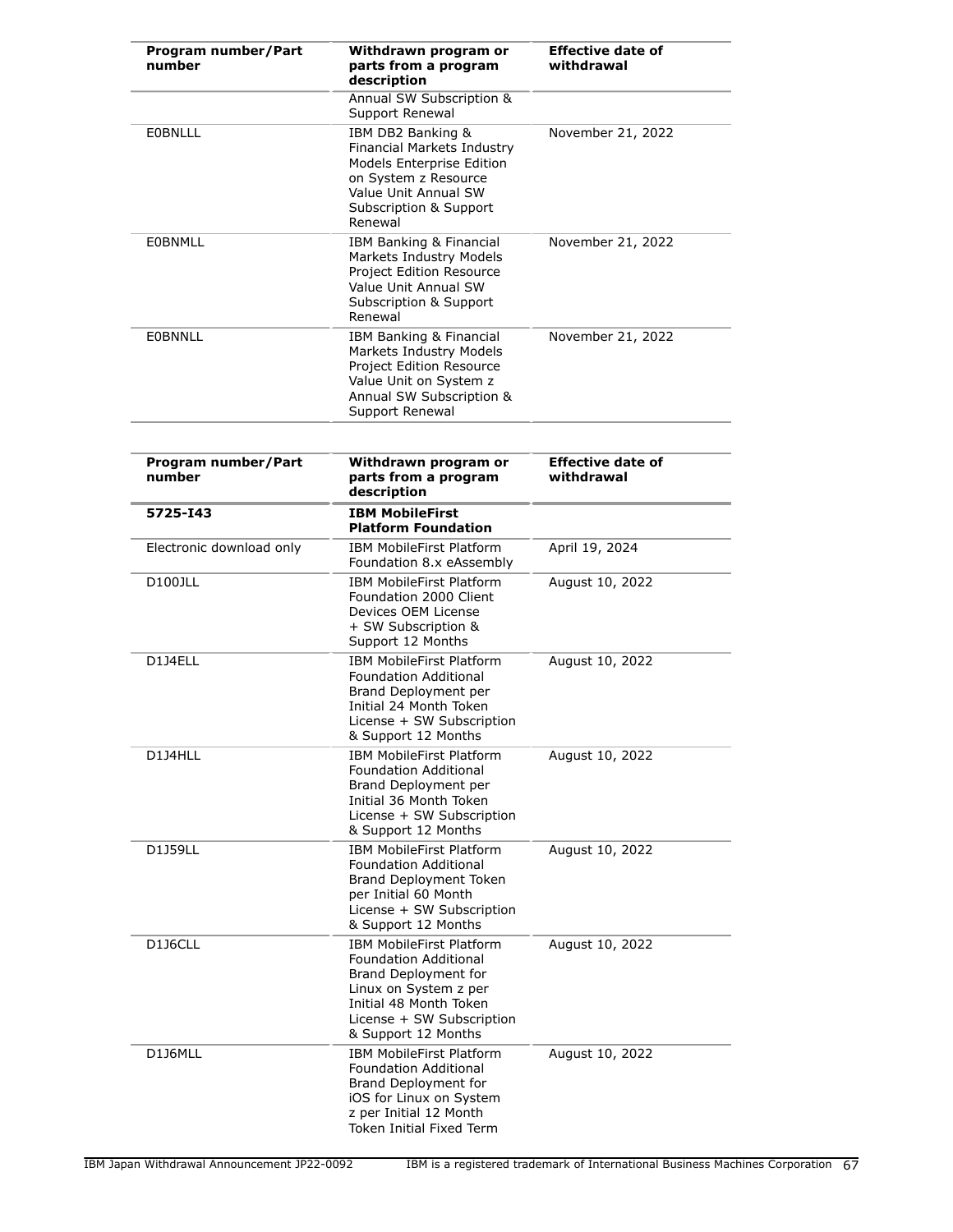| Program number/Part<br>number | Withdrawn program or<br>parts from a program<br>description                                                                                                                                                             | <b>Effective date of</b><br>withdrawal |
|-------------------------------|-------------------------------------------------------------------------------------------------------------------------------------------------------------------------------------------------------------------------|----------------------------------------|
|                               | License + SW Subscription<br>& Support 12 Months                                                                                                                                                                        |                                        |
| D1J7ELL                       | <b>IBM MobileFirst Platform</b><br><b>Foundation Additional</b><br>Brand Deployment for<br>Linux on System z for<br>Linux on System z per<br>Initial 60 Month Token<br>License + SW Subscription<br>& Support 12 Months | August 10, 2022                        |
| D1J7JLL                       | <b>IBM MobileFirst Platform</b><br><b>Foundation Additional</b><br>Brand Deployment for iOS<br>for Linux on System z per<br>Initial 24 Month Token<br>License + SW Subscription<br>& Support 12 Months                  | August 10, 2022                        |
| D1J7KLL                       | <b>IBM MobileFirst Platform</b><br><b>Foundation Additional</b><br>Brand Deployment for iOS<br>for Linux on System z per<br>Initial 36 Month Token<br>License + SW Subscription<br>& Support 12 Months                  | August 10, 2022                        |
| D1JALLL                       | <b>IBM MobileFirst Platform</b><br><b>Foundation Additional</b><br>Brand Deployment for iOS<br>for Linux on System z per<br>Initial 48 Month Token<br>License + SW Subscription<br>& Support 12 Months                  | August 10, 2022                        |
| D1JARLL                       | <b>IBM MobileFirst Platform</b><br><b>Foundation Additional</b><br>Brand Deployment for iOS<br>for Linux on System z per<br>Initial 60 Month Token<br>License + SW Subscription<br>& Support 12 Months                  | August 10, 2022                        |
| D1JB6LL                       | <b>IBM MobileFirst Platform</b><br><b>Foundation Additional</b><br>Brand Deployment for<br>Linux on System z Token<br>Initial Fixed Term License<br>+ SW Subscription &<br>Support 12 Months                            | August 10, 2022                        |
| D1JB7LL                       | IBM MobileFirst Platform<br>Foundation Additional<br>Brand Deployment for<br>Linux on System zper<br>Initial 24 Month Token<br>License + SW Subscription<br>& Support 12 Months                                         | August 10, 2022                        |
| D1JB8LL                       | <b>IBM MobileFirst Platform</b><br><b>Foundation Additional</b><br>Brand Deployment for<br>Linux on System z per<br>Initial 36 Month Token<br>License + SW Subscription<br>& Support 12 Months                          | August 10, 2022                        |
| D1JM9LL                       | <b>IBM MobileFirst Platform</b><br><b>Foundation Enterprise</b><br><b>Express Revenue Split</b><br>200 Addressable Devices<br>Monthly License                                                                           | August 10, 2022                        |
| D1JMALL                       | <b>IBM MobileFirst Platform</b><br><b>Foundation Enterprise</b><br><b>Express Revenue Split</b>                                                                                                                         | August 10, 2022                        |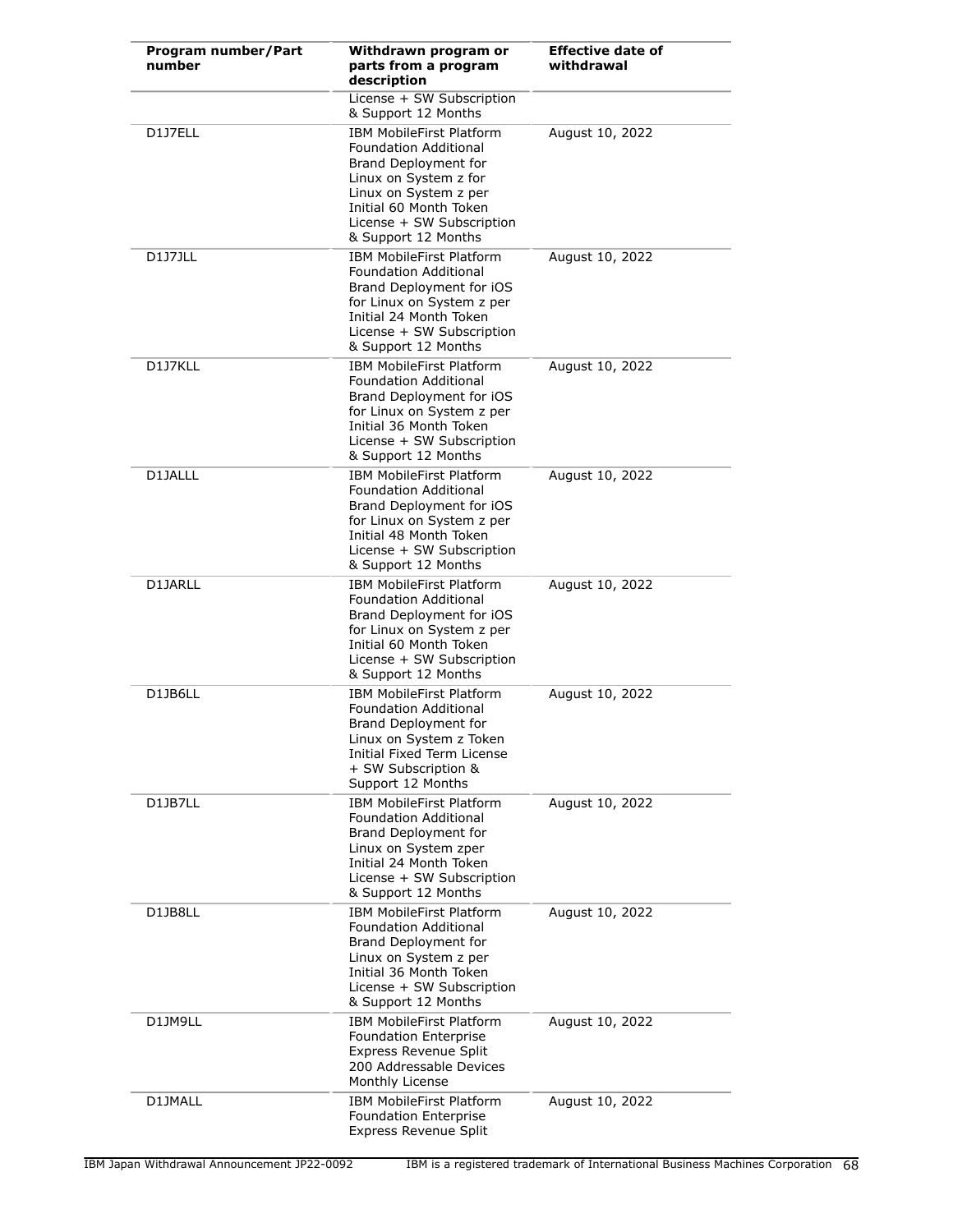| Program number/Part<br>number | Withdrawn program or<br>parts from a program<br>description                                                                                            | <b>Effective date of</b><br>withdrawal |
|-------------------------------|--------------------------------------------------------------------------------------------------------------------------------------------------------|----------------------------------------|
|                               | 200 Addressable Devices<br>Monthly License                                                                                                             |                                        |
| D1JMBLL                       | <b>IBM MobileFirst Platform</b><br><b>Foundation Consumer</b><br>Express Revenue Split 10<br>Thousand Addressable<br>Devices Monthly License           | August 10, 2022                        |
| D1JMCLL                       | <b>IBM MobileFirst Platform</b><br><b>Foundation Consumer</b><br>Express Revenue Split 10<br><b>Thousand Addressable</b><br>Devices Monthly License    | August 10, 2022                        |
| D1LI2LL                       | IBM MobileFirst Platform<br>Foundation Application<br>License + SW Subscription<br>& Support 12 Months                                                 | August 10, 2022                        |
| D1LI3LL                       | <b>IBM MobileFirst Platform</b><br>Foundation Application SW<br>Subscription & Support<br>Reinstatement 12 Months                                      | August 10, 2022                        |
| D1LI4LL                       | <b>IBM MobileFirst Platform</b><br>Foundation Application<br>Monthly License                                                                           | August 10, 2022                        |
| D1LI5LL                       | <b>IBM MobileFirst Platform</b><br>Foundation for Linux on<br>z Systems Application<br>License + SW Subscription<br>& Support 12 Months                | August 10, 2022                        |
| D1LI6LL                       | <b>IBM MobileFirst Platform</b><br>Foundation for Linux on z<br>Systems Application SW<br>Subscription & Support<br>Reinstatement 12 Months            | August 10, 2022                        |
| D1LI9LL                       | <b>IBM MobileFirst Platform</b><br>Foundation for iOS<br>Application License + SW<br>Subscription & Support 12<br>Months                               | August 10, 2022                        |
| D1LIALL                       | <b>IBM MobileFirst</b><br>Platform Foundation<br>for iOS Application SW<br>Subscription & Support<br>Reinstatement 12 Months                           | August 10, 2022                        |
| D1LIBLL                       | <b>IBM MobileFirst Platform</b><br>Foundation for iOS for<br>Linux on z Systems<br>Application License + SW<br>Subscription & Support 12<br>Months     | August 10, 2022                        |
| <b>D1LICLL</b>                | <b>IBM MobileFirst</b><br>Platform Foundation<br>for iOS for Linux on z<br>Systems Application SW<br>Subscription & Support<br>Reinstatement 12 Months | August 10, 2022                        |
| D1LIDLL                       | <b>IBM MobileFirst Platform</b><br>Foundation for Linux on<br>z Systems Application<br>Monthly License                                                 | August 10, 2022                        |
| D1LIFLL                       | IBM MobileFirst Platform<br>Foundation for iOS<br><b>Application Monthly</b><br>License                                                                | August 10, 2022                        |
| D1LIGLL                       | <b>IBM MobileFirst Platform</b><br>Foundation for iOS for<br>Linux on z Systems                                                                        | August 10, 2022                        |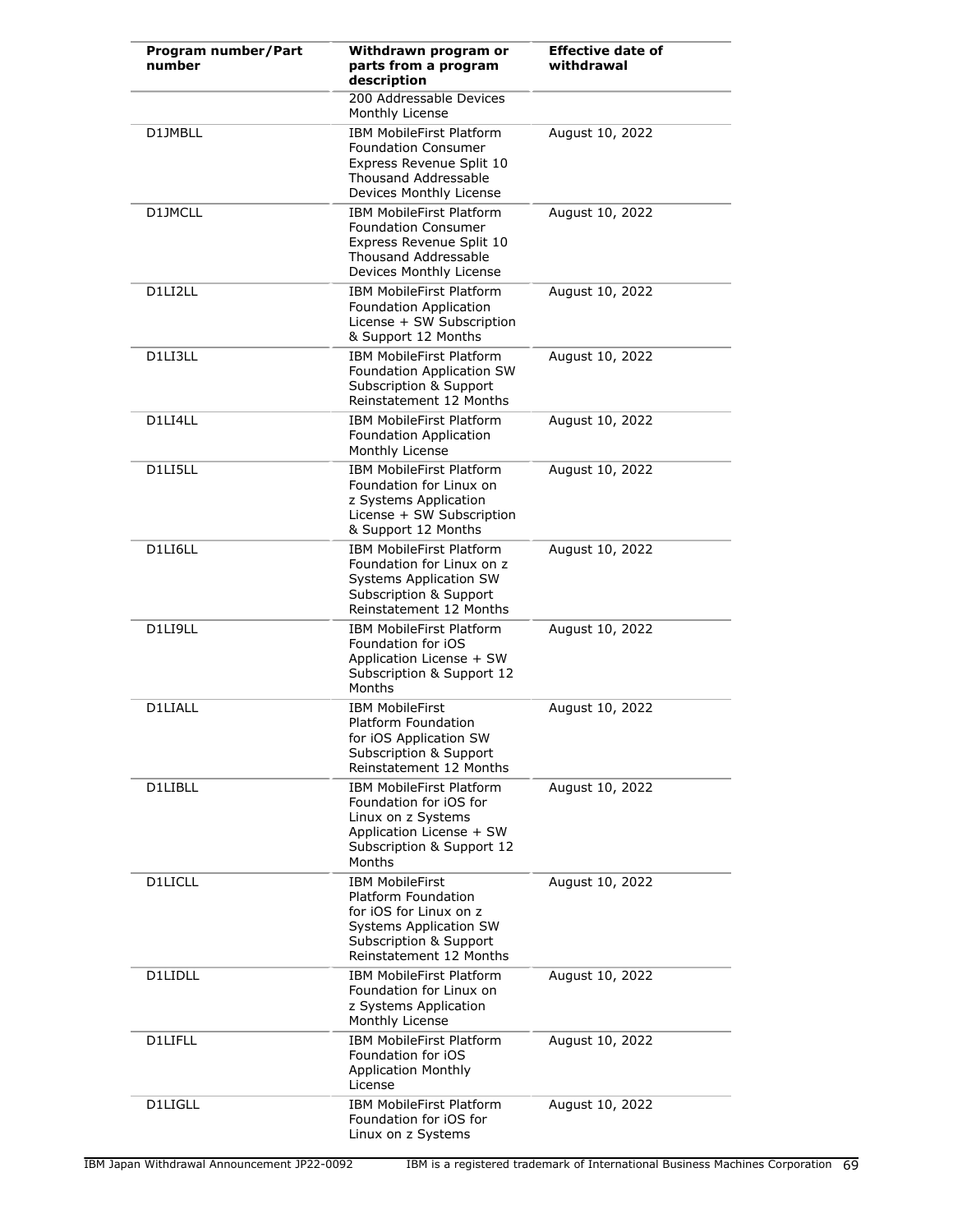| Program number/Part<br>number | Withdrawn program or<br>parts from a program<br>description                                                                                                                           | <b>Effective date of</b><br>withdrawal |
|-------------------------------|---------------------------------------------------------------------------------------------------------------------------------------------------------------------------------------|----------------------------------------|
|                               | <b>Application Monthly</b><br>License                                                                                                                                                 |                                        |
| D1LIHLL                       | <b>IBM MobileFirst Platform</b><br><b>Foundation Enterprise</b><br>200 Addressable Devices<br>License + SW Subscription<br>& Support 12 Months                                        | August 10, 2022                        |
| <b>D1LIILL</b>                | <b>IBM MobileFirst Platform</b><br>Foundation Enterprise 200<br>Addressable Devices SW<br><b>Subscription &amp; Support</b><br>Reinstatement 12 Months                                | August 10, 2022                        |
| D1LIJLL                       | <b>IBM MobileFirst Platform</b><br><b>Foundation Enterprise</b><br>200 Addressable Devices<br>Monthly License                                                                         | August 10, 2022                        |
| D1LIKLL                       | <b>IBM MobileFirst Platform</b><br><b>Foundation Enterprise</b><br>for Linux on z Systems<br>200 Addressable Devices<br>License + SW Subscription<br>& Support 12 Months              | August 10, 2022                        |
| D1LILLL                       | <b>IBM MobileFirst Platform</b><br>Foundation Enterprise for<br>Linux on z Systems 200<br>Addressable Devices SW<br>Subscription & Support<br>Reinstatement 12 Months                 | August 10, 2022                        |
| D1LIMLL                       | <b>IBM MobileFirst Platform</b><br><b>Foundation Enterprise</b><br>for Linux on z Systems<br>200 Addressable Devices<br>Monthly License                                               | August 10, 2022                        |
| <b>D1LINLL</b>                | <b>IBM MobileFirst Platform</b><br>Foundation Consumer 10<br>Thousand Addressable<br>Devices License + SW<br>Subscription & Support 12<br>Months                                      | August 10, 2022                        |
| D1LIPLL                       | <b>IBM MobileFirst Platform</b><br>Foundation Consumer 10<br><b>Thousand Addressable</b><br>Devices SW Subscription<br>& Support Reinstatement<br>12 Months                           | August 10, 2022                        |
| D1LIQLL                       | <b>IBM MobileFirst Platform</b><br><b>Foundation Consumer 10</b><br><b>Thousand Addressable</b><br>Devices Monthly License                                                            | August 10, 2022                        |
| <b>D1LIRLL</b>                | <b>IBM MobileFirst Platform</b><br>Foundation Consumer for<br>Linux on z Systems 10<br><b>Thousand Addressable</b><br>Devices License + SW<br>Subscription & Support 12<br>Months     | August 10, 2022                        |
| D1LISLL                       | <b>IBM MobileFirst Platform</b><br>Foundation Consumer for<br>Linux on z Systems 10<br><b>Thousand Addressable</b><br>Devices SW Subscription<br>& Support Reinstatement<br>12 Months | August 10, 2022                        |
| D1LITLL                       | <b>IBM MobileFirst Platform</b><br>Foundation Consumer for<br>Linux on z Systems 10                                                                                                   | August 10, 2022                        |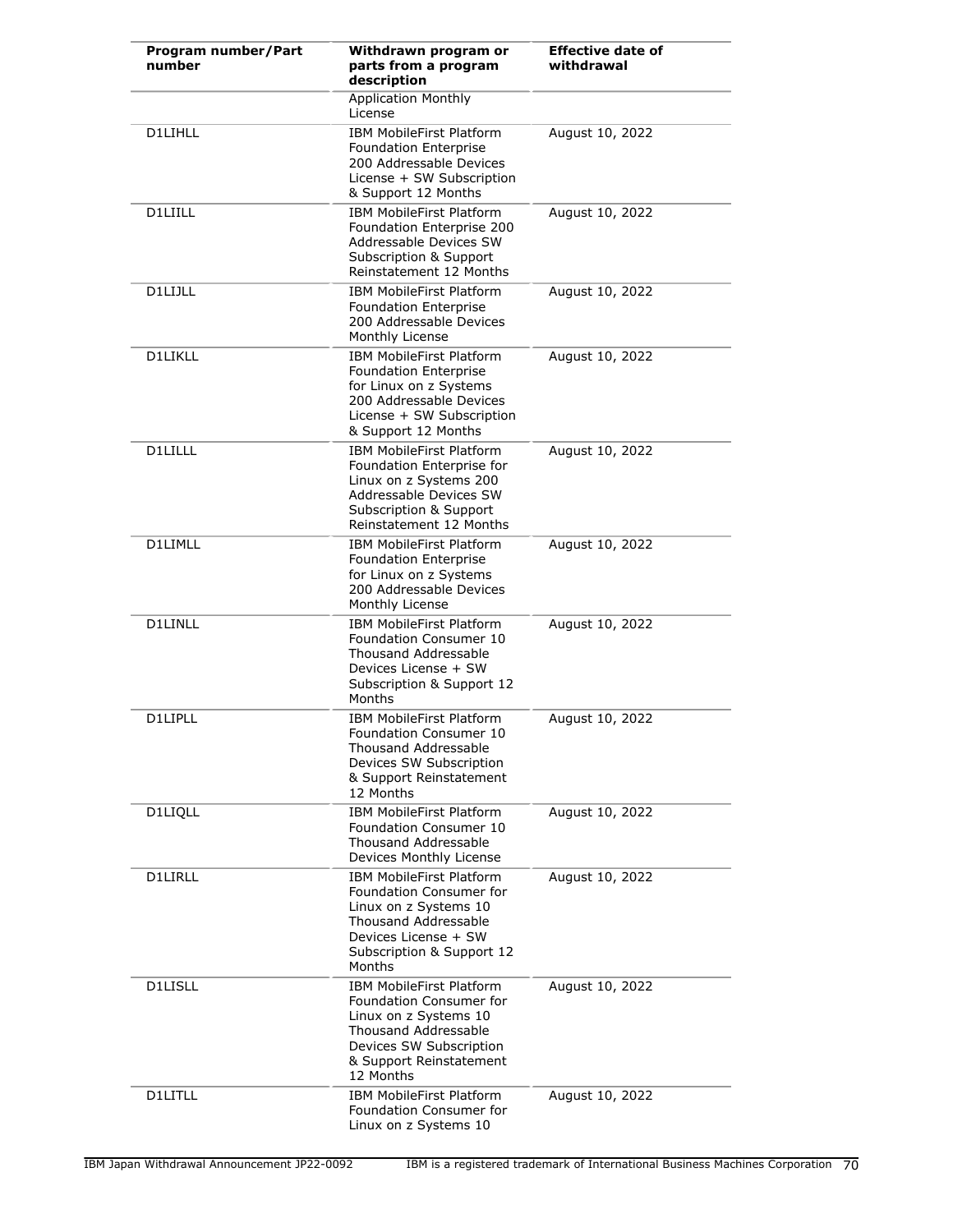| Program number/Part<br>number | Withdrawn program or<br>parts from a program<br>description                                                                                           | <b>Effective date of</b><br>withdrawal |
|-------------------------------|-------------------------------------------------------------------------------------------------------------------------------------------------------|----------------------------------------|
|                               | <b>Thousand Addressable</b><br>Devices Monthly License                                                                                                |                                        |
| D1M3NLL                       | <b>IBM MobileFirst Platform</b><br><b>Foundation Initial 24</b><br>Month Token License<br>+ SW Subscription &<br>Support 12 Months                    | August 10, 2022                        |
| D1M4VLL                       | <b>IBM MobileFirst Platform</b><br>Foundation Initial 12<br>Month Token License<br>+ SW Subscription &<br>Support 12 Months                           | August 10, 2022                        |
| D1M4WLL                       | <b>IBM MobileFirst Platform</b><br><b>Foundation Initial 36</b><br>Month Token License<br>+ SW Subscription &<br>Support 12 Months                    | August 10, 2022                        |
| D1M4XLL                       | <b>IBM MobileFirst Platform</b><br>Foundation Initial 48<br>Month Token License<br>+ SW Subscription &<br>Support 12 Months                           | August 10, 2022                        |
| D1M4YLL                       | <b>IBM MobileFirst Platform</b><br>Foundation Initial 60<br>Month Token License<br>+ SW Subscription &<br>Support 12 Months                           | August 10, 2022                        |
| D1M4ZLL                       | <b>IBM MobileFirst Platform</b><br>Foundation for Linux on z<br>Systems Initial 12 Month<br>Token License + SW<br>Subscription & Support 12<br>Months | August 10, 2022                        |
| D1M50LL                       | <b>IBM MobileFirst Platform</b><br>Foundation for Linux on z<br>Systems Initial 24 Month<br>Token License + SW<br>Subscription & Support 12<br>Months | August 10, 2022                        |
| D1M51LL                       | <b>IBM MobileFirst Platform</b><br>Foundation for Linux on z<br>Systems Initial 36 Month<br>Token License + SW<br>Subscription & Support 12<br>Months | August 10, 2022                        |
| D1M52LL                       | <b>IBM MobileFirst Platform</b><br>Foundation for Linux on z<br>Systems Initial 48 Month<br>Token License + SW<br>Subscription & Support 12<br>Months | August 10, 2022                        |
| D1M53LL                       | <b>IBM MobileFirst Platform</b><br>Foundation for Linux on z<br>Systems Initial 60 Month<br>Token License + SW<br>Subscription & Support 12<br>Months | August 10, 2022                        |
| D1M59LL                       | <b>IBM MobileFirst Platform</b><br>Foundation for <i>iOS</i> Initial<br>12 Month Token License<br>+ SW Subscription &<br>Support 12 Months            | August 10, 2022                        |
| D1M5ALL                       | <b>IBM MobileFirst Platform</b><br>Foundation for <i>iOS</i> Initial<br>24 Month Token License                                                        | August 10, 2022                        |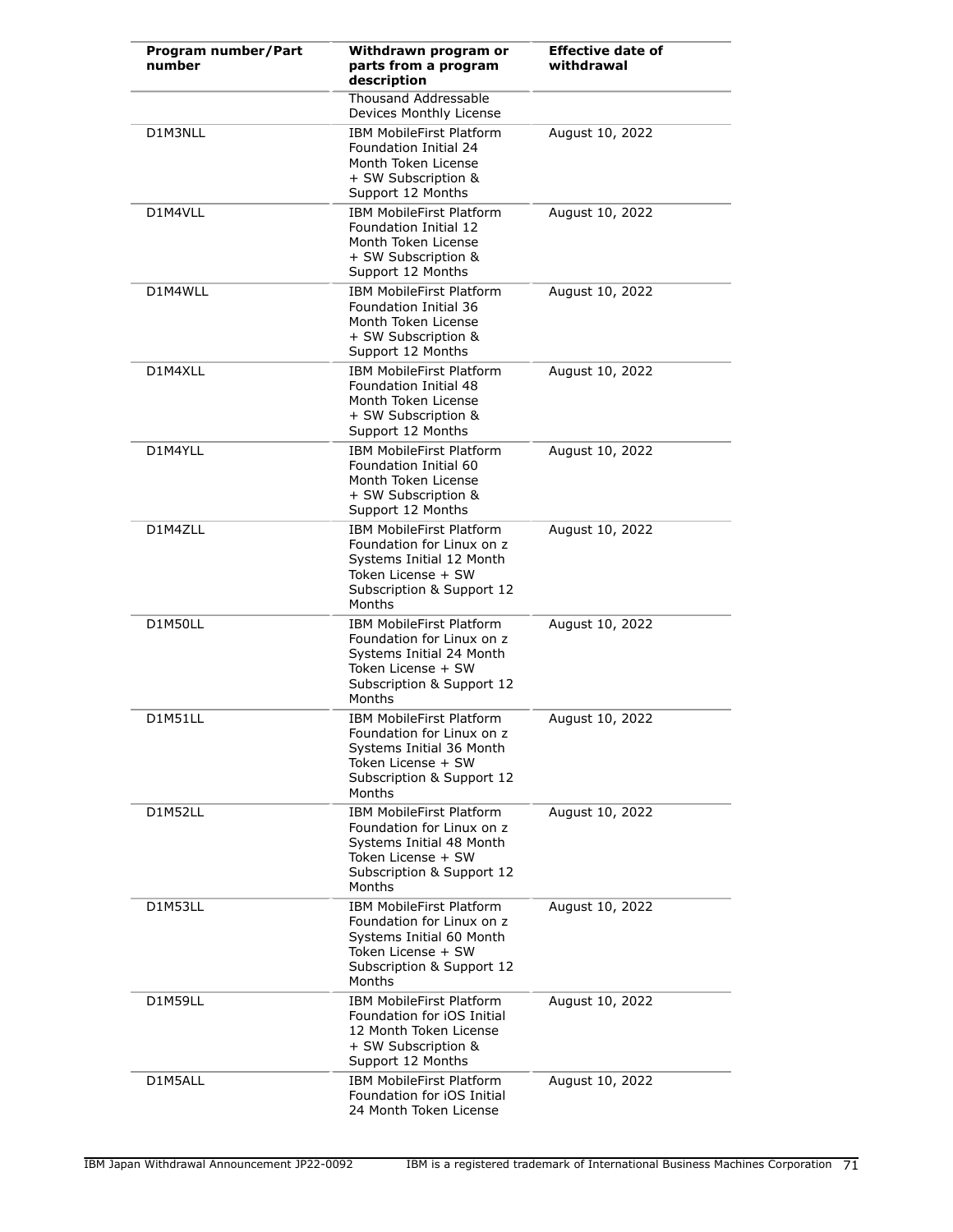| Program number/Part<br>number | Withdrawn program or<br>parts from a program<br>description                                                                                                   | <b>Effective date of</b><br>withdrawal |
|-------------------------------|---------------------------------------------------------------------------------------------------------------------------------------------------------------|----------------------------------------|
|                               | + SW Subscription &<br>Support 12 Months                                                                                                                      |                                        |
| D1M5BLL                       | <b>IBM MobileFirst Platform</b><br>Foundation for <i>iOS</i> Initial<br>36 Month Token License<br>+ SW Subscription &<br>Support 12 Months                    | August 10, 2022                        |
| D1M5CLL                       | <b>IBM MobileFirst Platform</b><br>Foundation for iOS Initial<br>48 Month Token License<br>+ SW Subscription &<br>Support 12 Months                           | August 10, 2022                        |
| D1M5DLL                       | <b>IBM MobileFirst Platform</b><br>Foundation for <i>iOS</i> Initial<br>60 Month Token License<br>+ SW Subscription &<br>Support 12 Months                    | August 10, 2022                        |
| D1M5ELL                       | <b>IBM MobileFirst Platform</b><br>Foundation for iOS for<br>Linux on z Systems Initial<br>12 Month Token License<br>+ SW Subscription &<br>Support 12 Months | August 10, 2022                        |
| D1M5FLL                       | <b>IBM MobileFirst Platform</b><br>Foundation for iOS for<br>Linux on z Systems Initial<br>24 Month Token License<br>+ SW Subscription &<br>Support 12 Months | August 10, 2022                        |
| D1M5GLL                       | <b>IBM MobileFirst Platform</b><br>Foundation for iOS for<br>Linux on z Systems Initial<br>36 Month Token License<br>+ SW Subscription &<br>Support 12 Months | August 10, 2022                        |
| D1M5HLL                       | <b>IBM MobileFirst Platform</b><br>Foundation for iOS for<br>Linux on z Systems Initial<br>48 Month Token License<br>+ SW Subscription &<br>Support 12 Months | August 10, 2022                        |
| D1M5ILL                       | <b>IBM MobileFirst Platform</b><br>Foundation for iOS for<br>Linux on z Systems Initial<br>60 Month Token License<br>+ SW Subscription &<br>Support 12 Months | August 10, 2022                        |
| D1PPJLL                       | <b>IBM MobileFirst</b><br><b>Foundation Extension</b><br>Processor Value Unit<br>(PVU) License + SW<br>Subscription & Support 12<br>Months                    | August 10, 2022                        |
| D1PPKLL                       | <b>IBM MobileFirst</b><br><b>Foundation Extension</b><br>Processor Value Unit<br>(PVU) SW Subscription &<br>Support Reinstatement 12<br>Months                | August 10, 2022                        |
| D1PPLLL                       | <b>IBM MobileFirst</b><br>Foundation Extension<br>for Linux on z Systems<br>Processor Value Unit<br>(PVU) License + SW<br>Subscription & Support 12<br>Months | August 10, 2022                        |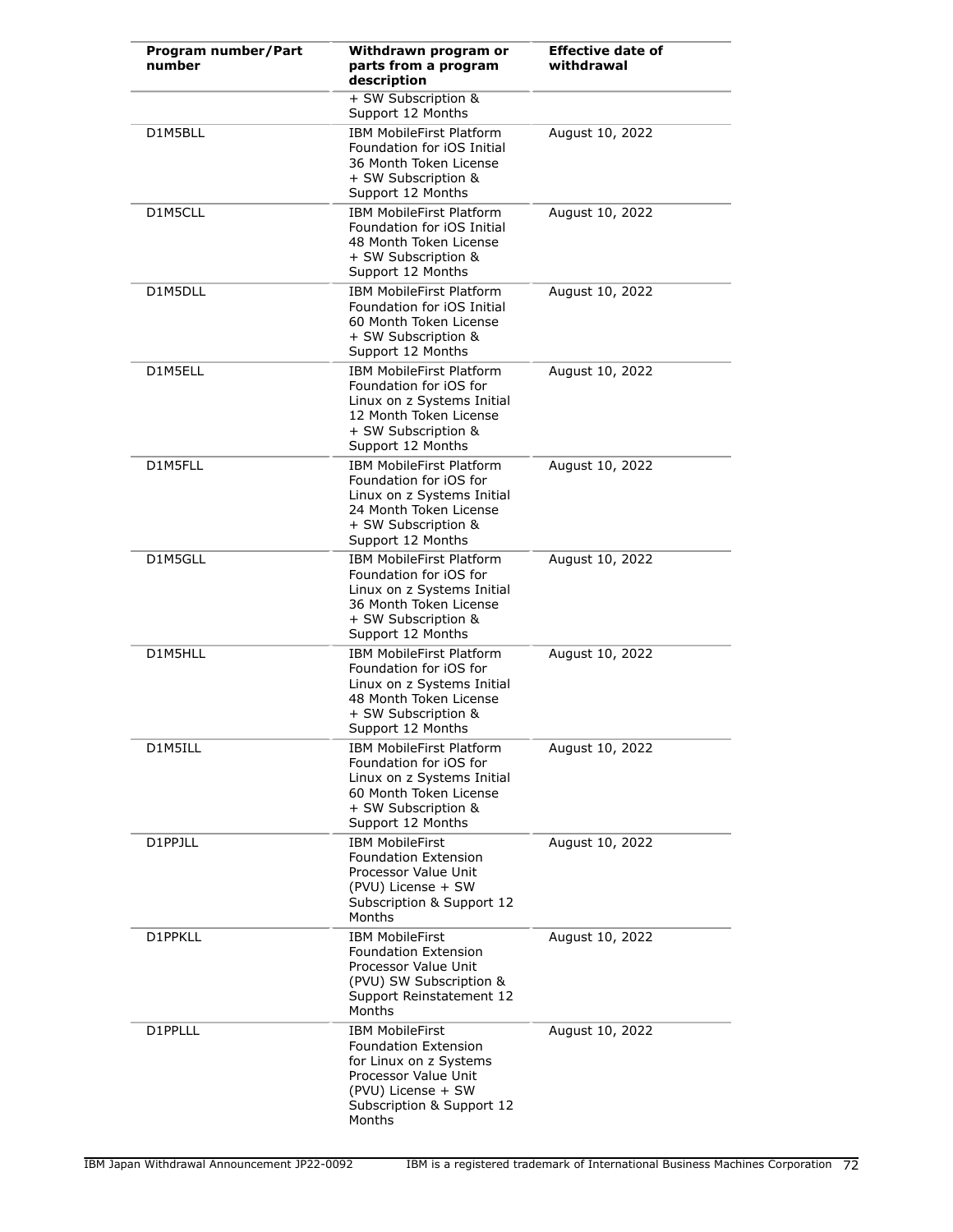| <b>Program number/Part</b><br>number | Withdrawn program or<br>parts from a program<br>description                                                                                                                                       | <b>Effective date of</b><br>withdrawal |
|--------------------------------------|---------------------------------------------------------------------------------------------------------------------------------------------------------------------------------------------------|----------------------------------------|
| D1PPMLL                              | <b>IBM MobileFirst</b><br>Foundation Extension<br>for Linux on z Systems<br>Processor Value Unit<br>(PVU) SW Subscription &<br>Support Reinstatement 12<br>Months                                 | August 10, 2022                        |
| D24Q0LL                              | <b>IBM Mobile Foundation</b><br>Virtual Processor Core<br>License + SW Subscription<br>& Support 12 Months                                                                                        | August 10, 2022                        |
| D24Q1LL                              | <b>IBM Mobile Foundation</b><br>Virtual Processor Core SW<br>Subscription & Support<br>Reinstatement 12 Months                                                                                    | August 10, 2022                        |
| D24Q2LL                              | <b>IBM Mobile Foundation</b><br>Linux on System z Virtual<br>Processor Core License<br>+ SW Subscription &<br>Support 12 Months                                                                   | August 10, 2022                        |
| D24Q3LL                              | <b>IBM Mobile Foundation</b><br>Linux on System z Virtual<br>Processor Core SW<br>Subscription & Support<br>Reinstatement 12 Months                                                               | August 10, 2022                        |
| D24Q5LL                              | <b>IBM Mobile Foundation</b><br>Virtual Processor Core<br>Monthly License                                                                                                                         | August 10, 2022                        |
| D24Q6LL                              | <b>IBM Mobile Foundation</b><br>Linux on System z Virtual<br>Processor Core Monthly<br>License                                                                                                    | August 10, 2022                        |
| <b>EOEKULL</b>                       | <b>IBM MobileFirst Platform</b><br>Foundation Additional<br><b>Brand Deployment</b><br><b>Application Annual SW</b><br>Subscription & Support<br>Renewal 12 Months                                | September 9, 2022                      |
| <b>E0EKVLL</b>                       | IBM MobileFirst Platform<br><b>Foundation Consumer</b><br>Edition Additional Brand<br>Deployment for Linux<br>on System z Application<br>Annual SW Subscription<br>& Support Renewal 12<br>Months | September 9, 2022                      |
| E0KP8LL                              | <b>IBM MobileFirst Platform</b><br><b>Foundation Additional</b><br>Brand Deployment for iOS<br><b>Application Annual SW</b><br>Subscription & Support<br>Renewal                                  | September 9, 2022                      |
| E0KP9LL                              | <b>IBM MobileFirst Platform</b><br><b>Foundation Additional</b><br>Brand Deployment for<br>iOS Linux on System z<br><b>Application Annual SW</b><br>Subscription & Support<br>Renewal             | September 9, 2022                      |
| <b>EOLOCLL</b>                       | IBM MobileFirst Platform<br><b>Foundation Consumer</b><br><b>Edition with Custom</b><br>Pattern Application<br>Annual SW Subscription<br>& Support Renewal 12<br>Months                           | September 9, 2022                      |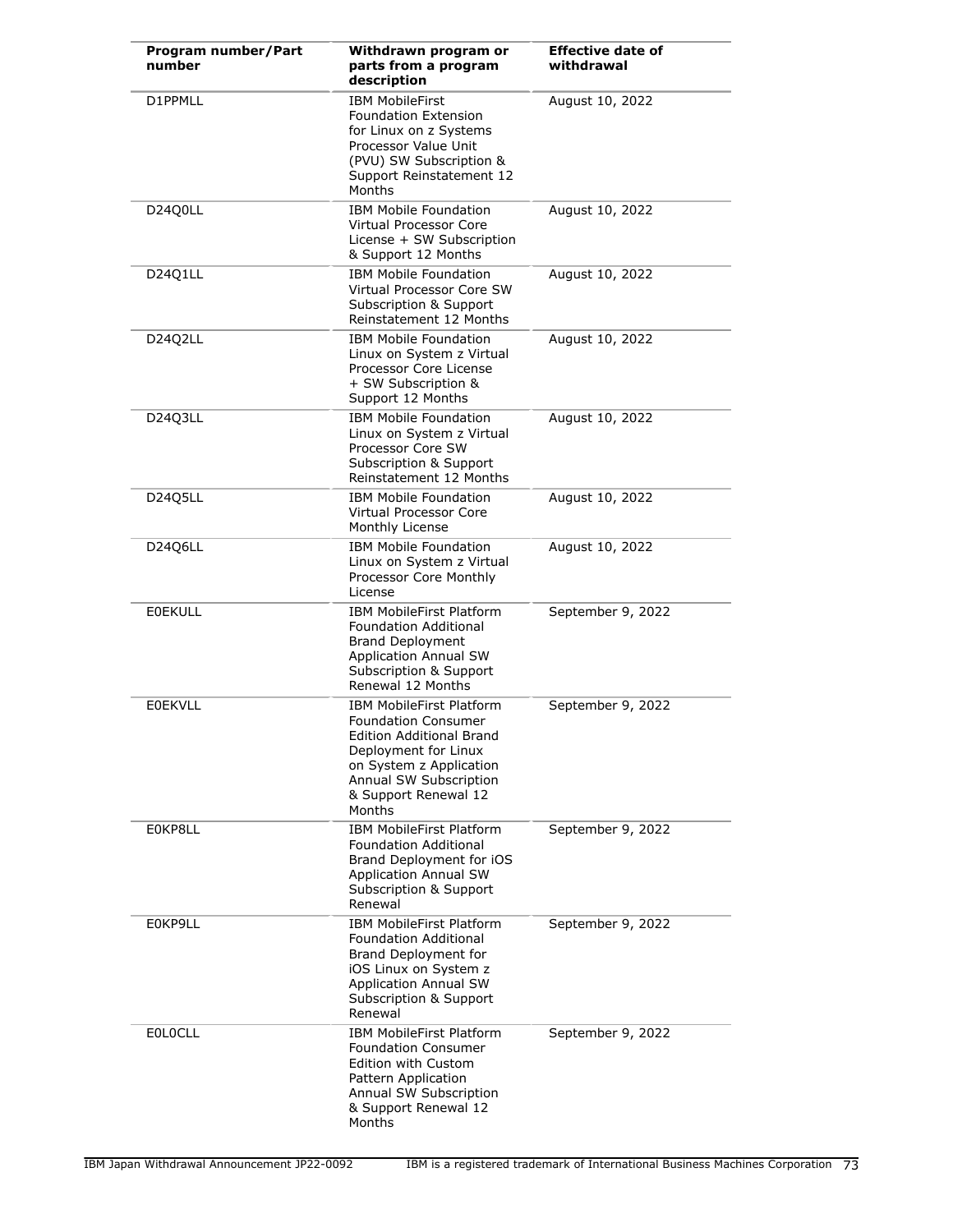| Program number/Part<br>number | Withdrawn program or<br>parts from a program<br>description                                                                                                                                             | <b>Effective date of</b><br>withdrawal |
|-------------------------------|---------------------------------------------------------------------------------------------------------------------------------------------------------------------------------------------------------|----------------------------------------|
| <b>EOLODLL</b>                | <b>IBM MobileFirst Platform</b><br><b>Foundation Consumer</b><br><b>Edition with Custom</b><br>Pattern for Linux on<br>System z Application<br>Annual SW Subscription<br>& Support Renewal 12<br>Months | September 9, 2022                      |
| E0LY9LL                       | <b>IBM MobileFirst Platform</b><br>Foundation Additional<br>Brand Deployment per 48<br>Month Token Subsequent<br>Fixed Term License + SW<br>Subscription & Support 12<br>Months                         | September 9, 2022                      |
| <b>EOLYBLL</b>                | <b>IBM MobileFirst Platform</b><br><b>Foundation Additional</b><br>Brand Deployment per 12<br>month Token Subsequent<br>Fixed Term License + SW<br>Subscription & Support 12<br>Months                  | September 9, 2022                      |
| <b>EOLYCLL</b>                | <b>IBM MobileFirst Platform</b><br><b>Foundation Additional</b><br>Brand Deployment for<br>iOS per 12 month Token<br>Subsequent Fixed Term<br>License + SW Subscription<br>& Support 12 Months          | September 9, 2022                      |
| <b>EOLYDLL</b>                | <b>IBM MobileFirst Platform</b><br>Foundation Additional<br>Brand Deployment for<br>iOS per 24 Month Token<br>Subsequent Fixed Term<br>License + SW Subscription<br>& Support 12 Months                 | September 9, 2022                      |
| <b>EOLYELL</b>                | <b>IBM MobileFirst Platform</b><br><b>Foundation Additional</b><br>Brand Deployment for<br>iOS per 36 Month Token<br>Subsequent Fixed Term<br>License + SW Subscription<br>& Support 12 Months          | September 9, 2022                      |
| <b>EOLYFLL</b>                | <b>IBM MobileFirst Platform</b><br><b>Foundation Additional</b><br>Brand Deployment for<br>iOS per 48 Month Token<br>Subsequent Fixed Term<br>License + SW Subscription<br>& Support 12 Months          | September 9, 2022                      |
| <b>EOLYGLL</b>                | <b>IBM MobileFirst Platform</b><br>Foundation Additional<br>Brand Deployment for<br>iOS per 60 Month Token<br>Subsequent Fixed Term<br>License + SW Subscription<br>& Support 12 Months                 | September 9, 2022                      |
| <b>EOLYHLL</b>                | IBM MobileFirst Platform<br><b>Foundation Additional</b><br>Brand Deployment per 24<br>Month Token Subsequent<br>Fixed Term License + SW<br>Subscription & Support 12<br>Months                         | September 9, 2022                      |
| <b>EOLYILL</b>                | IBM MobileFirst Platform<br><b>Foundation Additional</b><br>Brand Deployment per 36                                                                                                                     | September 9, 2022                      |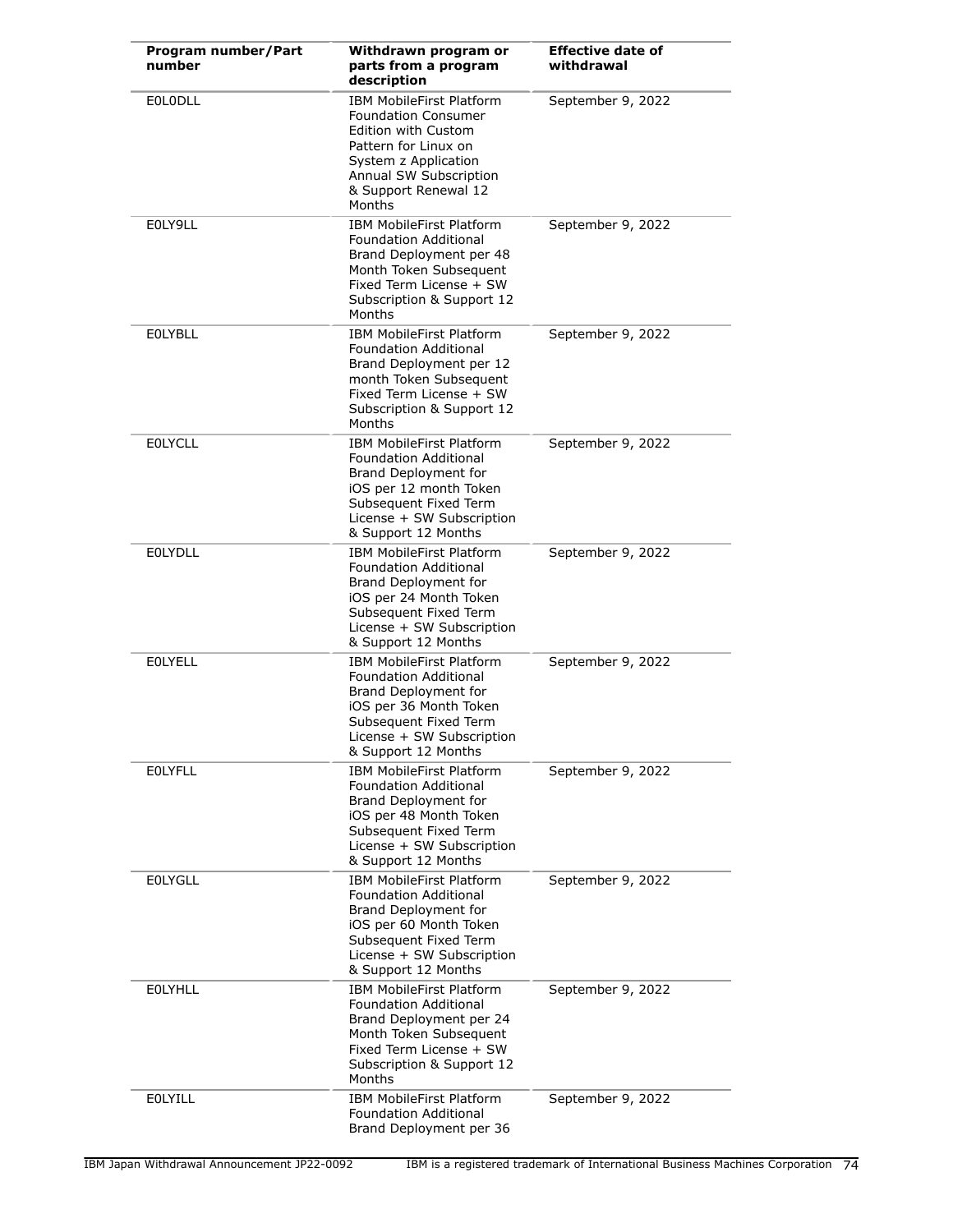| Program number/Part<br>number | Withdrawn program or<br>parts from a program<br>description                                                                                                                                                             | <b>Effective date of</b><br>withdrawal |
|-------------------------------|-------------------------------------------------------------------------------------------------------------------------------------------------------------------------------------------------------------------------|----------------------------------------|
|                               | Month Token Subsequent<br>Fixed Term License + SW<br>Subscription & Support 12<br>Months                                                                                                                                |                                        |
| <b>EOLYMLL</b>                | <b>IBM MobileFirst Platform</b><br><b>Foundation Additional</b><br>Brand Deployment per 60<br>Month Token Subsequent<br>Fixed Term License + SW<br>Subscription & Support 12<br>Months                                  | September 9, 2022                      |
| <b>EOLYZLL</b>                | <b>IBM MobileFirst Platform</b><br><b>Foundation Additional</b><br>Brand Deployment for<br>Linux on System z Token<br>Subsq 48Mo Token S&S<br>12Mo                                                                      | September 9, 2022                      |
| <b>EOLZOLL</b>                | <b>IBM MobileFirst Platform</b><br><b>Foundation Additional</b><br>Brand Deployment for<br>iOS for Linux on System<br>z per Token 12 month<br>Subsequent Fixed Term<br>License + SW Subscription<br>& Support 12 Months | September 9, 2022                      |
| <b>EOLZELL</b>                | <b>IBM MobileFirst Platform</b><br><b>Foundation Additional</b><br>Brand Deployment for<br>Linux on System z Token<br>per Token 60 month<br>Subsequent Fixed Term<br>License + SW Subscription<br>& Support 12 Months   | September 9, 2022                      |
| <b>EOLZHLL</b>                | <b>IBM MobileFirst Platform</b><br><b>Foundation Additional</b><br>Brand Deployment for<br>iOS for Linux on System<br>z per Token 24 month<br>Subsequent Fixed Term<br>License + SW Subscription<br>& Support 12 Months | September 9, 2022                      |
| EOLZILL                       | <b>IBM MobileFirst Platform</b><br><b>Foundation Additional</b><br>Brand Deployment for<br>iOS per Token 24 month<br>Subsequent Fixed Term<br>License + SW Subscription<br>& Support 12 Months                          | September 9, 2022                      |
| <b>EOLZLLL</b>                | <b>IBM MobileFirst Platform</b><br>Foundation Additional<br>Brand Deployment for iOS<br>for Linux on System z per<br>Token 48 Mo FTL                                                                                    | September 9, 2022                      |
| <b>EOLZQLL</b>                | IBM MobileFirst Platform<br><b>Foundation Additional</b><br>Brand Deployment for<br>iOS for Linux on System<br>z per Token 60 month<br>Subsequent Fixed Term<br>License + SW Subscription<br>& Support 12 Months        | September 9, 2022                      |
| <b>EOLZYLL</b>                | <b>IBM MobileFirst Platform</b><br>Foundation Additional<br>Brand Deployment for<br>Linux on System z Token<br>Subsequent Fixed Term                                                                                    | September 9, 2022                      |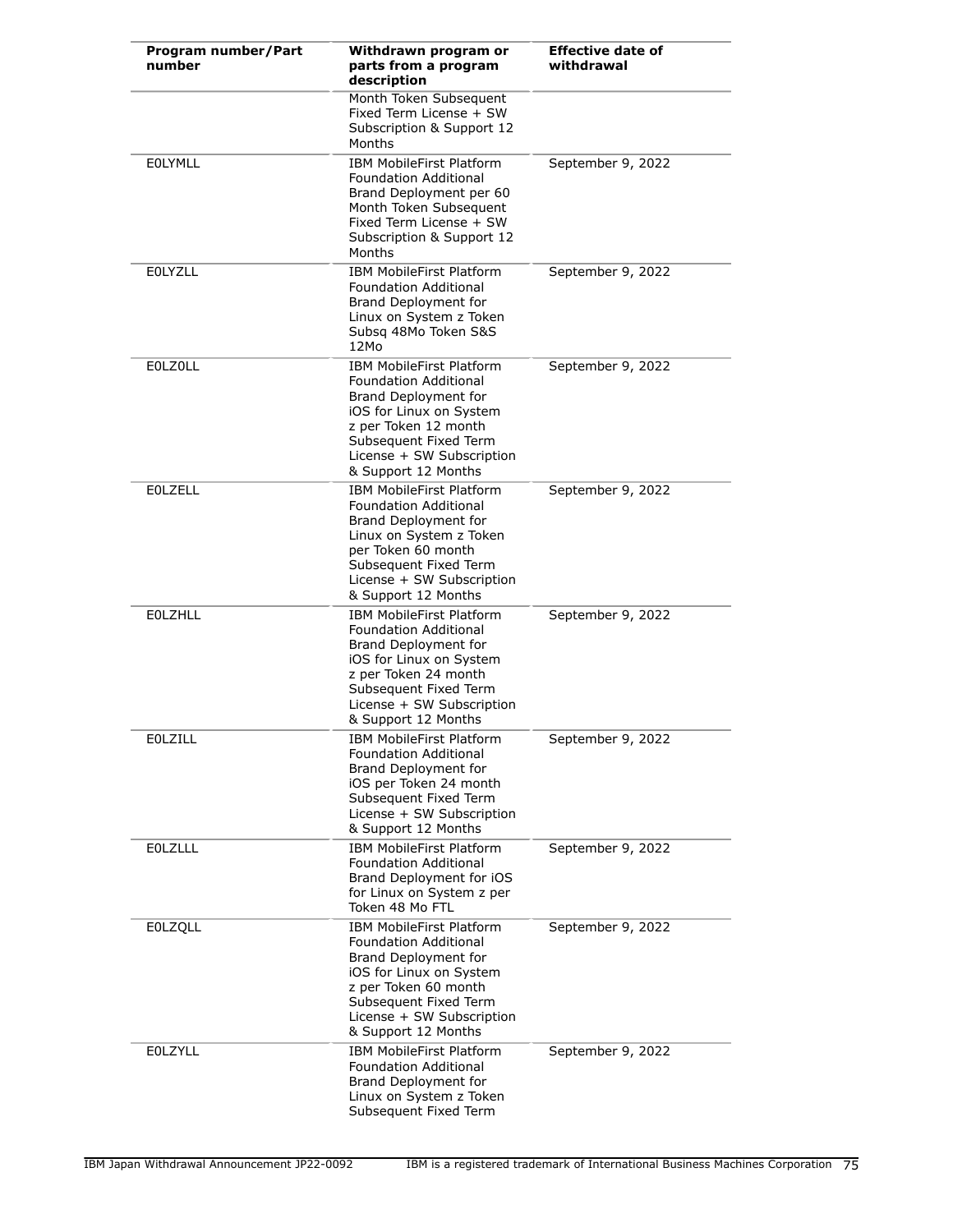| Program number/Part<br>number | Withdrawn program or<br>parts from a program<br>description                                                                                                                                                            | <b>Effective date of</b><br>withdrawal |
|-------------------------------|------------------------------------------------------------------------------------------------------------------------------------------------------------------------------------------------------------------------|----------------------------------------|
|                               | License + SW Subscription<br>& Support 12 Months                                                                                                                                                                       |                                        |
| <b>EOLZZLL</b>                | <b>IBM MobileFirst Platform</b><br>Foundation Additional<br><b>Brand Deployment</b><br>for Linux on System z<br>per Token 24 month<br>Subsequent Fixed Term<br>License + SW Subscription<br>& Support 12 Months        | September 9, 2022                      |
| E0M00LL                       | <b>IBM MobileFirst Platform</b><br><b>Foundation Additional</b><br><b>Brand Deployment</b><br>for Linux on System z<br>per Token 36 month<br>Subsequent Fixed Term<br>License + SW Subscription<br>& Support 12 Months | September 9, 2022                      |
| <b>EOMHALL</b>                | <b>IBM MobileFirst Platform</b><br>Foundation Application<br>Annual SW Subscription<br>& Support Renewal 12<br>Months                                                                                                  | September 9, 2022                      |
| <b>EOMHBLL</b>                | <b>IBM MobileFirst Platform</b><br>Foundation for Linux on<br>z Systems Application<br>Annual SW Subscription<br>& Support Renewal 12<br>Months                                                                        | September 9, 2022                      |
| <b>EOMHDLL</b>                | <b>IBM MobileFirst Platform</b><br>Foundation for iOS<br><b>Application Annual SW</b><br>Subscription & Support<br>Renewal 12 Months                                                                                   | September 9, 2022                      |
| <b>EOMHELL</b>                | <b>IBM MobileFirst Platform</b><br>Foundation for iOS for<br>Linux on z Systems<br><b>Application Annual SW</b><br>Subscription & Support<br>Renewal 12 Months                                                         | September 9, 2022                      |
| <b>EOMHFLL</b>                | <b>IBM MobileFirst Platform</b><br>Foundation Enterprise<br>200 Addressable Devices<br>Annual SW Subscription<br>& Support Renewal 12<br>Months                                                                        | September 9, 2022                      |
| <b>EOMHGLL</b>                | <b>IBM MobileFirst Platform</b><br><b>Foundation Enterprise</b><br>for Linux on z Systems<br>200 Addressable Devices<br>Annual SW Subscription<br>& Support Renewal 12<br>Months                                       | September 9, 2022                      |
| <b>EOMHHLL</b>                | <b>IBM MobileFirst Platform</b><br>Foundation Consumer 10<br><b>Thousand Addressable</b><br>Devices Annual SW<br>Subscription & Support<br>Renewal 12 Months                                                           | September 9, 2022                      |
| <b>EOMHILL</b>                | <b>IBM MobileFirst Platform</b><br>Foundation Consumer for<br>Linux on z Systems 10<br>Thousand Addressable<br>Devices Annual SW<br>Subscription & Support<br>Renewal 12 Months                                        | September 9, 2022                      |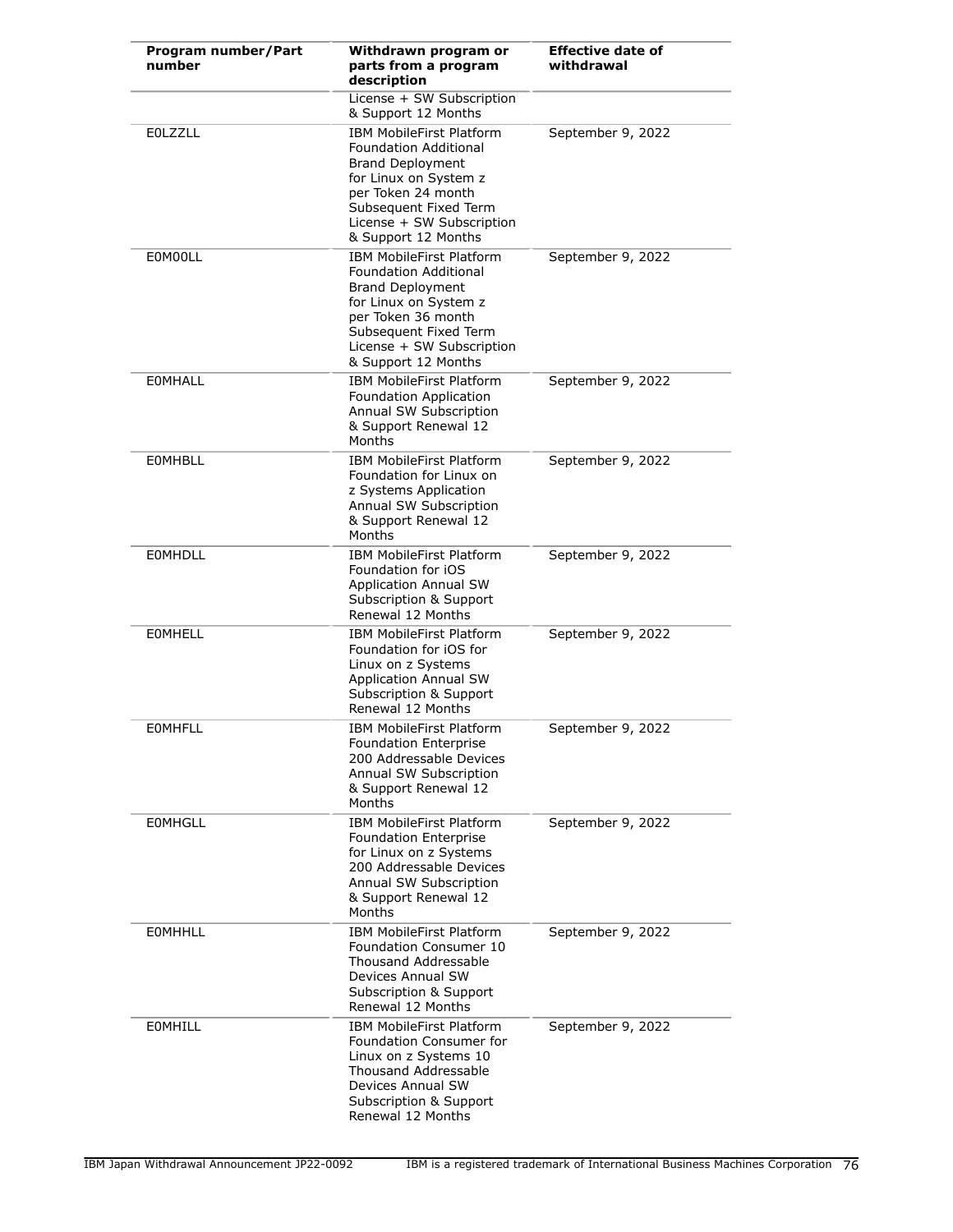| Program number/Part<br>number | Withdrawn program or<br>parts from a program<br>description                                                                                              | <b>Effective date of</b><br>withdrawal |
|-------------------------------|----------------------------------------------------------------------------------------------------------------------------------------------------------|----------------------------------------|
| <b>EOMJBLL</b>                | <b>IBM MobileFirst Platform</b><br>Foundation Subsequent<br>24 Month Token License<br>+ SW Subscription &<br>Support 12 Months                           | September 9, 2022                      |
| <b>EOMJCLL</b>                | IBM MobileFirst Platform<br><b>Foundation Subsequent</b><br>12 Month Token License<br>+ SW Subscription &<br>Support 12 Months                           | September 9, 2022                      |
| <b>EOMJDLL</b>                | <b>IBM MobileFirst Platform</b><br>Foundation Subsequent<br>36 Month Token License<br>+ SW Subscription &<br>Support 12 Months                           | September 9, 2022                      |
| <b>EOMJELL</b>                | <b>IBM MobileFirst Platform</b><br><b>Foundation Subsequent</b><br>48 Month Token License<br>+ SW Subscription &<br>Support 12 Months                    | September 9, 2022                      |
| <b>EOMJFLL</b>                | <b>IBM MobileFirst Platform</b><br>Foundation Subsequent<br>60 Month Token License<br>+ SW Subscription &<br>Support 12 Months                           | September 9, 2022                      |
| <b>EOMJGLL</b>                | <b>IBM MobileFirst Platform</b><br>Foundation for Linux on<br>z Systems Subsequent<br>12 Month Token License<br>+ SW Subscription &<br>Support 12 Months | September 9, 2022                      |
| <b>EOMJHLL</b>                | <b>IBM MobileFirst Platform</b><br>Foundation for Linux on<br>z Systems Subsequent<br>24 Month Token License<br>+ SW Subscription &<br>Support 12 Months | September 9, 2022                      |
| EOMJILL                       | <b>IBM MobileFirst Platform</b><br>Foundation for Linux on<br>z Systems Subsequent<br>36 Month Token License<br>+ SW Subscription &<br>Support 12 Months | September 9, 2022                      |
| <b>EOMJJLL</b>                | <b>IBM MobileFirst Platform</b><br>Foundation for Linux on<br>z Systems Subsequent<br>48 Month Token License<br>+ SW Subscription &<br>Support 12 Months | September 9, 2022                      |
| <b>EOMJKLL</b>                | <b>IBM MobileFirst Platform</b><br>Foundation for Linux on<br>z Systems Subsequent<br>60 Month Token License<br>+ SW Subscription &<br>Support 12 Months | September 9, 2022                      |
| <b>EOMJRLL</b>                | <b>IBM MobileFirst Platform</b><br>Foundation for iOS<br>Subsequent 12 Month<br>Token License + SW<br>Subscription & Support 12<br>Months                | September 9, 2022                      |
| <b>EOMJSLL</b>                | <b>IBM MobileFirst Platform</b><br>Foundation for iOS<br>Subsequent 24 Month<br>Token License + SW<br>Subscription & Support 12<br>Months                | September 9, 2022                      |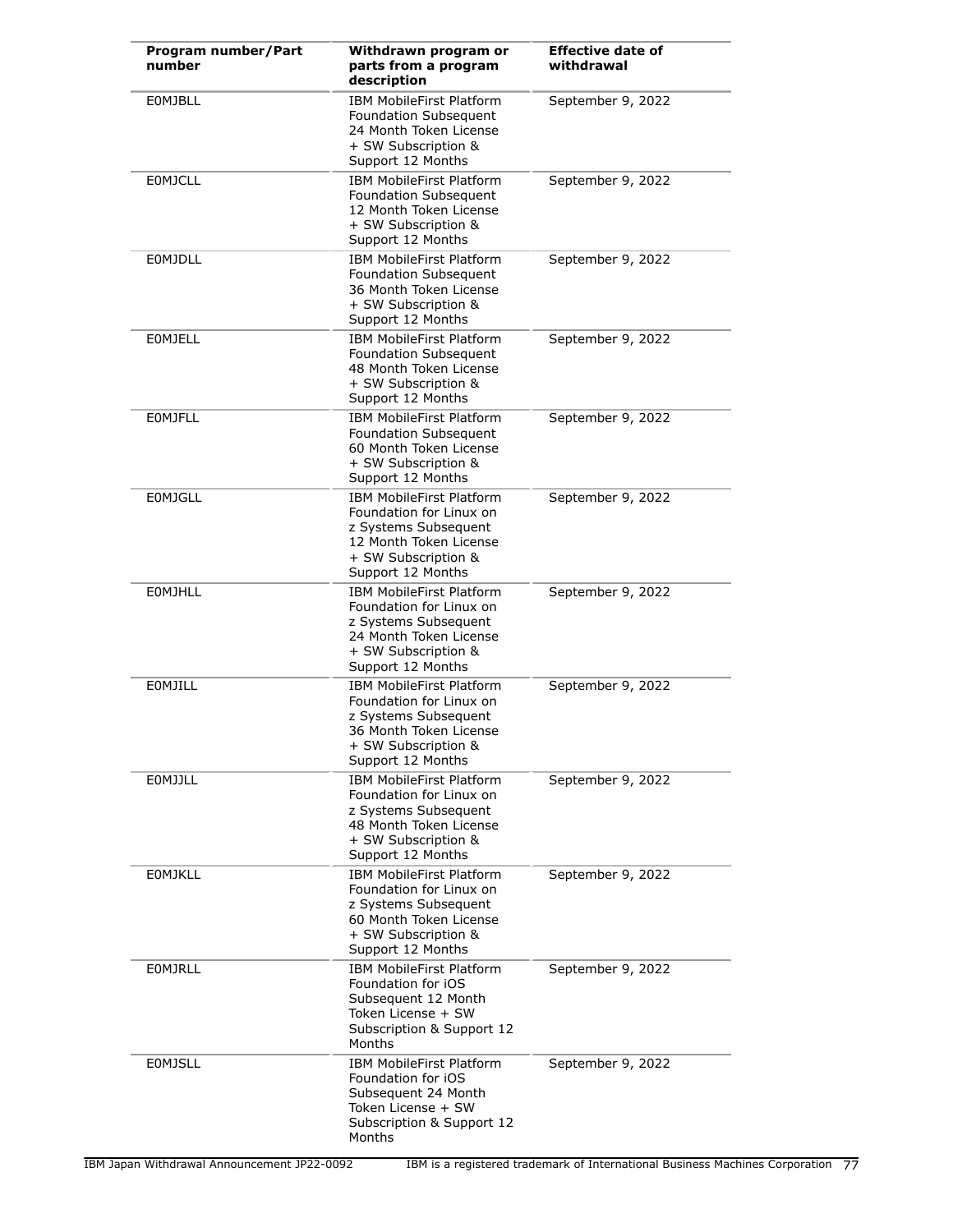| Program number/Part<br>number | Withdrawn program or<br>parts from a program<br>description                                                                                                               | <b>Effective date of</b><br>withdrawal |
|-------------------------------|---------------------------------------------------------------------------------------------------------------------------------------------------------------------------|----------------------------------------|
| <b>EOMJTLL</b>                | <b>IBM MobileFirst Platform</b><br>Foundation for iOS<br>Subsequent 36 Month<br>Token License + SW<br>Subscription & Support 12<br>Months                                 | September 9, 2022                      |
| <b>EOMJULL</b>                | <b>IBM MobileFirst Platform</b><br>Foundation for iOS<br>Subsequent 48 Month<br>Token License + SW<br>Subscription & Support 12<br>Months                                 | September 9, 2022                      |
| <b>EOMJVLL</b>                | <b>IBM MobileFirst Platform</b><br>Foundation for iOS<br>Subsequent 60 Month<br>Token License + SW<br>Subscription & Support 12<br>Months                                 | September 9, 2022                      |
| <b>EOMJWLL</b>                | <b>IBM MobileFirst Platform</b><br>Foundation for iOS for<br>Linux on z Systems<br>Subsequent 12 Month<br>Token License + SW<br>Subscription & Support 12<br>Months       | September 9, 2022                      |
| <b>EOMJXLL</b>                | <b>IBM MobileFirst Platform</b><br>Foundation for iOS for<br>Linux on z Systems<br>Subsequent 24 Month<br>Token License + SW<br>Subscription & Support 12<br>Months       | September 9, 2022                      |
| EOMJYLL                       | IBM MobileFirst Platform<br>Foundation for iOS for<br>Linux on z Systems<br>Subsequent 36 Month<br>Token License + SW<br>Subscription & Support 12<br>Months              | September 9, 2022                      |
| EOMJZLL                       | <b>IBM MobileFirst Platform</b><br>Foundation for iOS for<br>Linux on z Systems<br>Subsequent 48 Month<br>Token License + SW<br>Subscription & Support 12<br>Months       | September 9, 2022                      |
| <b>EOMKOLL</b>                | <b>IBM MobileFirst Platform</b><br>Foundation for iOS for<br>Linux on z Systems<br>Subsequent 60 Month<br>Token License + SW<br>Subscription & Support 12<br>Months       | September 9, 2022                      |
| EONOJLL                       | <b>IBM MobileFirst</b><br><b>Foundation Extension</b><br>Processor Value Unit<br>(PVU) Annual SW<br>Subscription & Support<br>Renewal 12 Months                           | September 9, 2022                      |
| <b>EONOKLL</b>                | <b>IBM MobileFirst</b><br><b>Foundation Extension</b><br>for Linux on z Systems<br>Processor Value Unit<br>(PVU) Annual SW<br>Subscription & Support<br>Renewal 12 Months | September 9, 2022                      |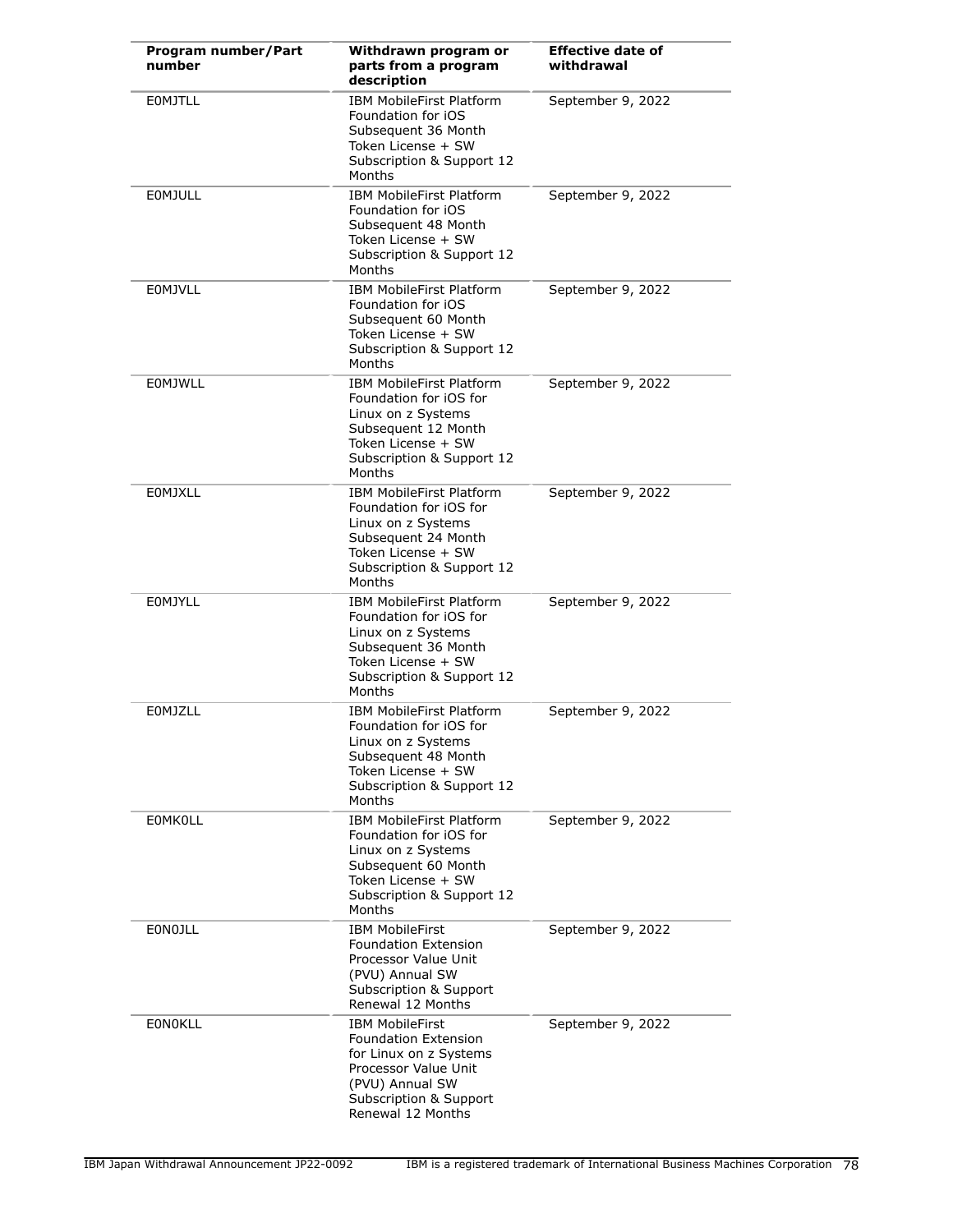| Program number/Part<br>number | Withdrawn program or<br>parts from a program<br>description                                                                                                                                               | <b>Effective date of</b><br>withdrawal |
|-------------------------------|-----------------------------------------------------------------------------------------------------------------------------------------------------------------------------------------------------------|----------------------------------------|
| E0Q8ZLL                       | <b>IBM Mobile Foundation</b><br><b>Virtual Processor Core</b><br>Annual SW Subscription<br>& Support Renewal 12<br>Months                                                                                 | September 9, 2022                      |
| E0Q90LL                       | <b>IBM Mobile Foundation</b><br>Linux on System z Virtual<br>Processor Core Annual SW<br>Subscription & Support<br>Renewal 12 Months                                                                      | September 9, 2022                      |
| Program number/Part<br>number | Withdrawn program or<br>parts from a program<br>description                                                                                                                                               | <b>Effective date of</b><br>withdrawal |
| 5725-M39                      | <b>IBM Maximo Anywhere</b>                                                                                                                                                                                |                                        |
| Electronic download only      | IBM Maximo Anywhere<br>7.6.x eAssembly                                                                                                                                                                    | September 19, 2025                     |
| D10R9LL                       | IBM Maximo Anywhere<br>per Authorized User<br>License + SW Subscription<br>& Support 12 Months                                                                                                            | April 19, 2024                         |
| D10RALL                       | IBM Maximo Anywhere<br>per Authorized User SW<br>Subscription & Support<br>Reinstate 12 Months                                                                                                            | April 19, 2024                         |
| D10RBLL                       | IBM Maximo Anywhere<br>per Authorized User from<br>Maximo Everyplace <sup>(R)</sup><br>Authorized User Trade Up<br>License + SW Subscription<br>& Support 12 Months                                       | April 19, 2024                         |
| D10SALL                       | IBM Maximo Anywhere<br>for Linux on System z<br>Authorized User License<br>+ SW Subscription &<br>Support 12 Months                                                                                       | April 19, 2024                         |
| D10SBLL                       | IBM Maximo Anywhere<br>for Linux on System<br>z Authorized User SW<br>Subscription & Support<br>Reinstate 12 Months                                                                                       | April 19, 2024                         |
| D <sub>10</sub> SCLL          | <b>IBM Maximo Anywhere</b><br>for Linux on System z<br>Authorized User from<br>Maximo Everyplace<br>for Linux on System z<br>Authorized User Trade Up<br>License + SW Subscription<br>& Support 12 Months | April 19, 2024                         |
| D17CCLL                       | IBM Maximo Anywhere<br>Add-on Authorized User<br>License + SW Subscription<br>& Support 12 Months                                                                                                         | April 19, 2024                         |
| D17CDLL                       | <b>IBM Maximo Anywhere</b><br>Add-on Authorized<br>User SW Subscription &<br>Support Reinstatement 12<br>Months                                                                                           | April 19, 2024                         |
| D17CELL                       | <b>IBM Maximo Anywhere</b><br>Add-on for Linux on<br>System z Authorized User<br>License + SW Subscription<br>& Support 12 Months                                                                         | April 19, 2024                         |
| D17CFLL                       | IBM Maximo Anywhere<br>Add-on for Linux on                                                                                                                                                                | April 19, 2024                         |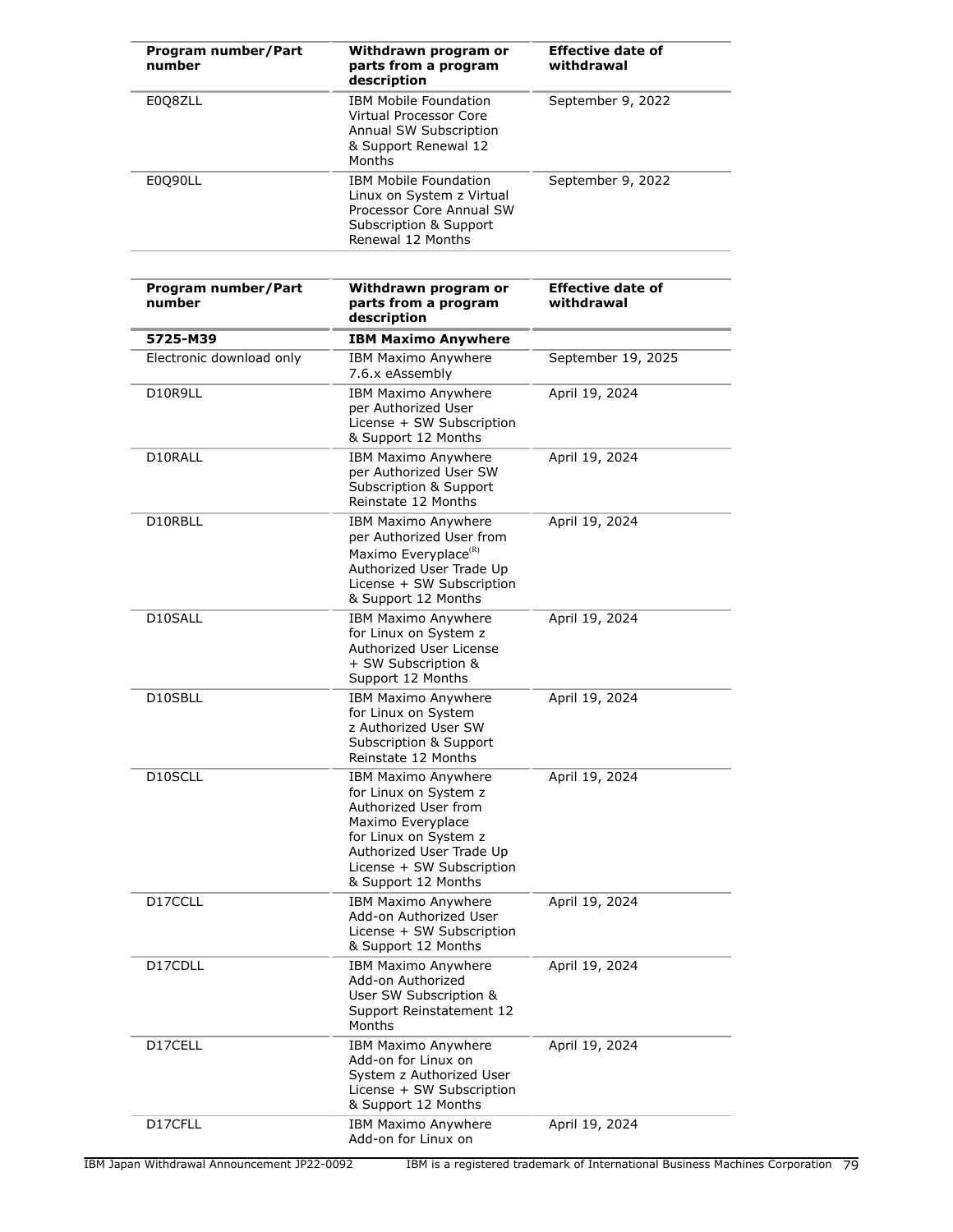| Program number/Part<br>number     | Withdrawn program or<br>parts from a program<br>description                                                                                                                         | <b>Effective date of</b><br>withdrawal |
|-----------------------------------|-------------------------------------------------------------------------------------------------------------------------------------------------------------------------------------|----------------------------------------|
|                                   | System z Authorized<br>User SW Subscription &<br>Support Reinstatement 12<br>Months                                                                                                 |                                        |
| D18Z3LL                           | IBM Maximo Anywhere<br>for Linux on System z<br>Authorized User Monthly<br>License                                                                                                  | April 19, 2024                         |
| D <sub>18</sub> Z <sub>4</sub> LL | <b>IBM Maximo Anywhere</b><br>Authorized User Monthly<br>License                                                                                                                    | April 19, 2024                         |
| D1CHSLL                           | IBM Maximo Anywhere<br>Add-on Authorized User<br>Monthly License                                                                                                                    | April 19, 2024                         |
| <b>D1CHTLL</b>                    | IBM Maximo Anywhere<br>Add-on for Linux on<br>System z Authorized User<br>Monthly License                                                                                           | April 19, 2024                         |
| D1QB8LL                           | IBM Maximo Anywhere<br>Concurrent User License<br>+ SW Subscription &<br>Support 12 Months                                                                                          | April 19, 2024                         |
| D1QB9LL                           | IBM Maximo Anywhere<br>Concurrent User SW<br>Subscription & Support<br>Reinstatement 12 Months                                                                                      | April 19, 2024                         |
| D1QBALL                           | IBM Maximo Anywhere<br>Concurrent User Trade Up<br>from 3 Maximo Anywhere<br>Authorized User + SW<br>Subscription & Support 12<br>Months                                            | April 19, 2024                         |
| D1QBBLL                           | IBM Maximo Anywhere<br>Concurrent User Monthly<br>License                                                                                                                           | April 19, 2024                         |
| D1QBCLL                           | <b>IBM Maximo Anywhere</b><br>Concurrent User Linux z<br>System SW Subscription &<br>Support 12 Months                                                                              | April 19, 2024                         |
| D1QBDLL                           | IBM Maximo Anywhere<br>Concurrent User Linux z<br>System SW Subscription &<br>Support Reinstatement 12<br>Months                                                                    | April 19, 2024                         |
| D1QBELL                           | IBM Maximo Anywhere<br><b>Concurrent User Linux</b><br>on z System Trade<br>Up from 3 Maximo<br>Anywhere Authorized<br>User on z System + SW<br>Subscription & Support 12<br>Months | April 19, 2024                         |
| D1QBFLL                           | IBM Maximo Anywhere<br>Concurrent User Linux z<br>System Monthly License                                                                                                            | April 19, 2024                         |
| D1QBGLL                           | IBM Maximo Anywhere<br>Add-on Concurrent User<br>License + SW Subscription<br>& Support 12 Months                                                                                   | April 19, 2024                         |
| D1QBHLL                           | IBM Maximo Anywhere<br>Add-on Concurrent<br>User SW Subscription &<br>Support Reinstatement 12<br>Months                                                                            | April 19, 2024                         |
| D1QBILL                           | IBM Maximo Anywhere<br>Add-on Concurrent                                                                                                                                            | April 19, 2024                         |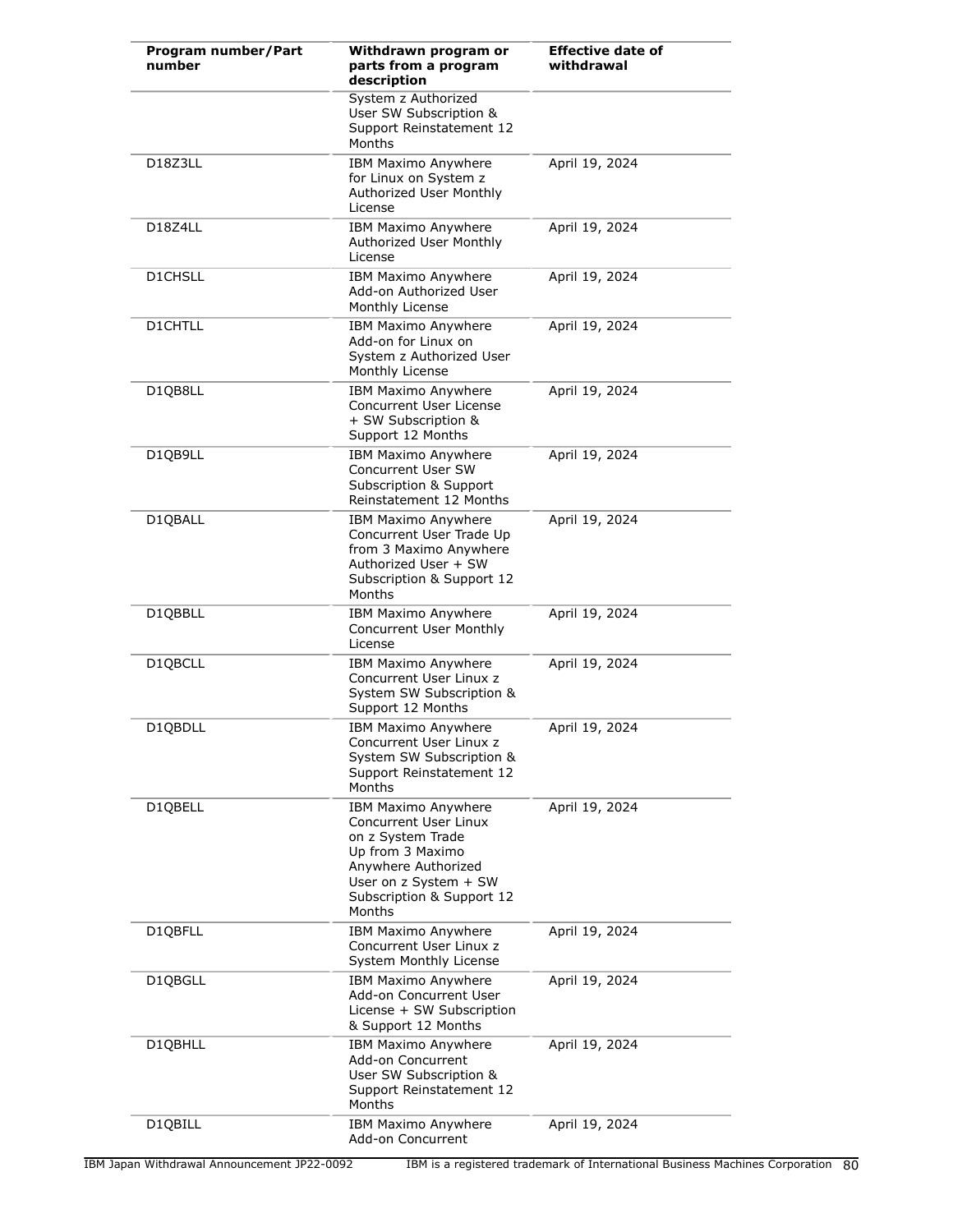| Program number/Part<br>number | Withdrawn program or<br>parts from a program<br>description                                                                                                                                    | <b>Effective date of</b><br>withdrawal |
|-------------------------------|------------------------------------------------------------------------------------------------------------------------------------------------------------------------------------------------|----------------------------------------|
|                               | User Trade Up from 3<br>Maximo Anywhere Add-<br>on Authorized User + SW<br>Subscription & Support 12<br>Months                                                                                 |                                        |
| D1QBJLL                       | <b>IBM Maximo Anywhere</b><br>Add-on Concurrent User<br>Monthly License                                                                                                                        | April 19, 2024                         |
| D1QBKLL                       | IBM Maximo Anywhere<br>Add-On Concurrent<br>User Linux z System SW<br>Subscription & Support 12<br>Months                                                                                      | April 19, 2024                         |
| D1QBLLL                       | IBM Maximo Anywhere<br>Add-On Concurrent<br>User Linux z System SW<br>Subscription & Support<br>Reinstatement 12 Months                                                                        | April 19, 2024                         |
| D1QBMLL                       | IBM Maximo Anywhere<br>Add-on Concurrent<br>User Linux on z System<br>Trade Up from 3<br>Maximo Anywhere Add-<br>on Authorized User<br>on z System + SW<br>Subscription & Support 12<br>Months | April 19, 2024                         |
| D1QBNLL                       | IBM Maximo Anywhere<br>Add-On Concurrent User<br>Linux z System Monthly<br>License                                                                                                             | April 19, 2024                         |
| E0I3NLL                       | IBM Maximo Anywhere<br>per Authorized User<br>Annual SW Subscription &<br>Support Renewal                                                                                                      | April 19, 2024                         |
| E0I3ZLL                       | IBM Maximo Anywhere<br>for Linux on System z<br>Authorized User Annual<br>SW Subscription &<br>Support Renewal                                                                                 | April 19, 2024                         |
| E0K39LL                       | <b>IBM Maximo Anywhere</b><br>Add-on Authorized User<br>Annual SW Subscription &<br>Support Renewal                                                                                            | April 19, 2024                         |
| E0K3ALL                       | IBM Maximo Anywhere<br>Add-on for Linux on<br>System z Authorized User<br>Annual SW Subscription &<br>Support Renewal                                                                          | April 19, 2024                         |
| E0N3NLL                       | IBM Maximo Anywhere<br>Concurrent User Annual<br>SW Subscription &<br>Support Renewal 12<br>Months                                                                                             | April 19, 2024                         |
| E0N3PLL                       | IBM Maximo Anywhere<br>Concurrent User Linux<br>z System Annual SW<br>Subscription & Support<br>Renewal                                                                                        | April 19, 2024                         |
| E0N3QLL                       | <b>IBM Maximo Anywhere</b><br>Add-on Concurrent User<br>Annual SW Subscription<br>& Support Renewal 12<br>Months                                                                               | April 19, 2024                         |
| E0N3RLL                       | IBM Maximo Anywhere<br>Add-On Concurrent                                                                                                                                                       | April 19, 2024                         |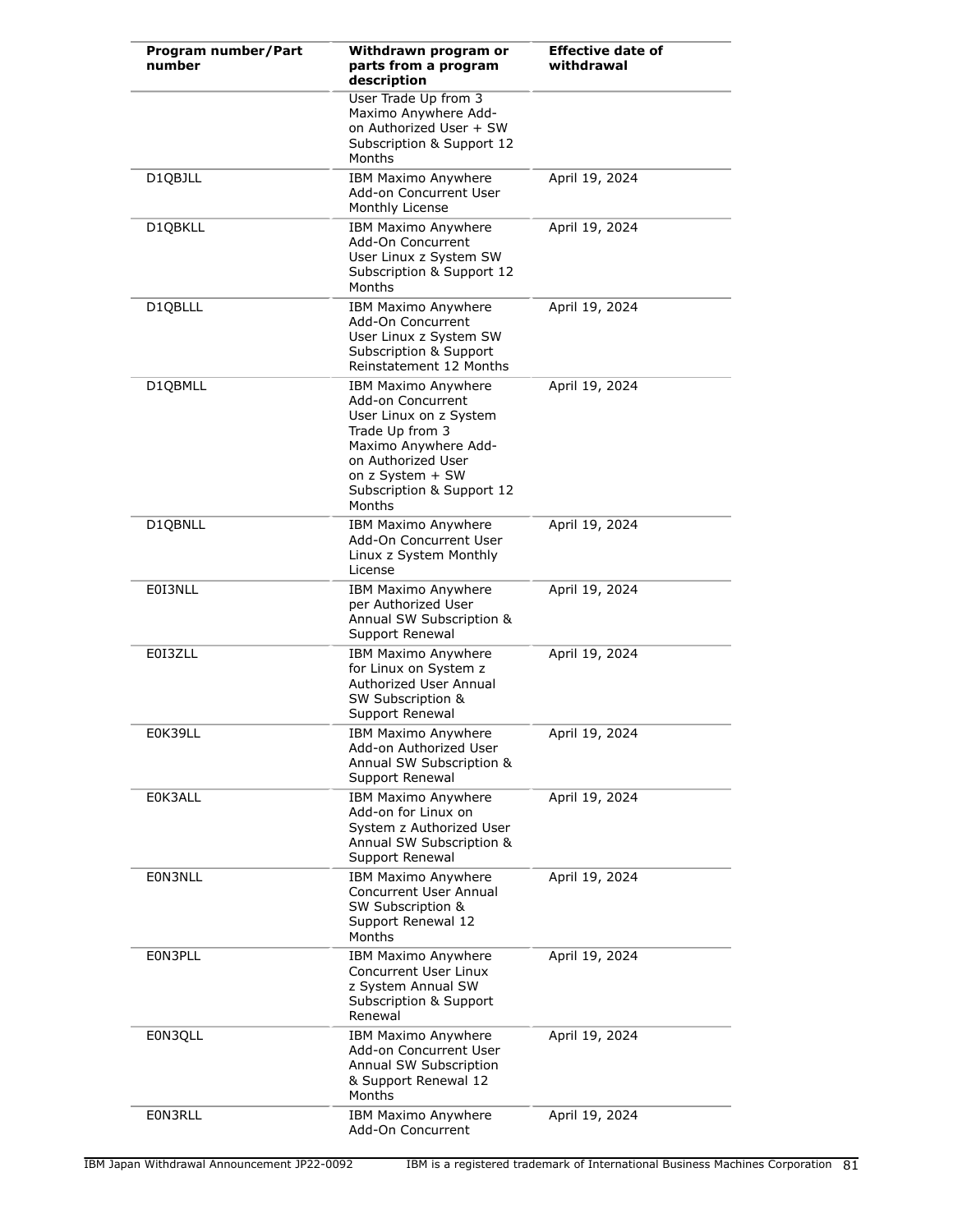| Program number/Part<br>number | Withdrawn program or<br>parts from a program<br>description                                                                                                                  | <b>Effective date of</b><br>withdrawal |
|-------------------------------|------------------------------------------------------------------------------------------------------------------------------------------------------------------------------|----------------------------------------|
|                               | User Linux z System<br>Annual SW Subscription &<br>Support Renewal                                                                                                           |                                        |
| Program number/Part<br>number | Withdrawn program or<br>parts from a program<br>description                                                                                                                  | <b>Effective date of</b><br>withdrawal |
| 5725-R40                      | <b>IBM PureData</b><br><b>System for Analytics</b><br>N3001-002                                                                                                              |                                        |
| Electronic download only      | IBM PureData System<br>for Analytics N3001-002<br>7.2.1. $x$ eAssembly (See<br>Note CR1 below)                                                                               | April 21, 2023                         |
| D1CFPLL                       | IBM PureData System<br>for Analytics N3001-002<br>Appliance Install Apl<br>Regstrtn+S&S 12 Months<br>(See Note CR1 below)                                                    | August 16, 2022                        |
| E0K6ILL                       | IBM PureData System<br>for Analytics N3001-002<br>Appliance Install Annual<br>Appliance Maintenance +<br>Subscription and Support<br>Renewal (See Note CR1<br>below)         | December 9, 2022                       |
| D1CFQLL                       | IBM PureData System<br>for Analytics N3001-002<br>System Z Appliance Install<br>Apl Regstrtn+S&S 12<br>Months (See Note CR1<br>below)                                        | August 16, 2022                        |
| E0K6JLL                       | IBM PureData System<br>for Analytics N3001-002<br>Appliance for System<br>Z Install Annual<br>Maintenance +<br>Subscription and Support<br>Renewal (See Note CR1<br>below)   | December 9, 2022                       |
| E0K6KLL                       | IBM PureData System<br>for Analytics N3001-002<br>Appliance Install<br>Subsequent Appliance<br><b>Business Critical Service</b><br>Upgrade 12 Months (See<br>Note CR1 below) | December 9, 2022                       |
| E0K6LLL                       | IBM PureData System<br>for Analytics N3001-002<br>Appliance Install<br>Subsequent Appliance<br>Hard Drive Retention<br>Service Upgrade 12<br>Months (See Note CR1<br>below)  | December 9, 2022                       |
| E0K6MLL                       | IBM PureData System<br>for Analytics N3001-002<br>Appliance Install<br>Subsequent Appliance<br><b>Accelerated Value Service</b><br>Upgrade 12 Months (See<br>Note CR1 below) | December 9, 2022                       |
| D1C61LL                       | <b>IBM System for Analytics</b><br>N3001-002 Federal<br>Appliance Install<br>Appliance + Subscription                                                                        | August 16, 2022                        |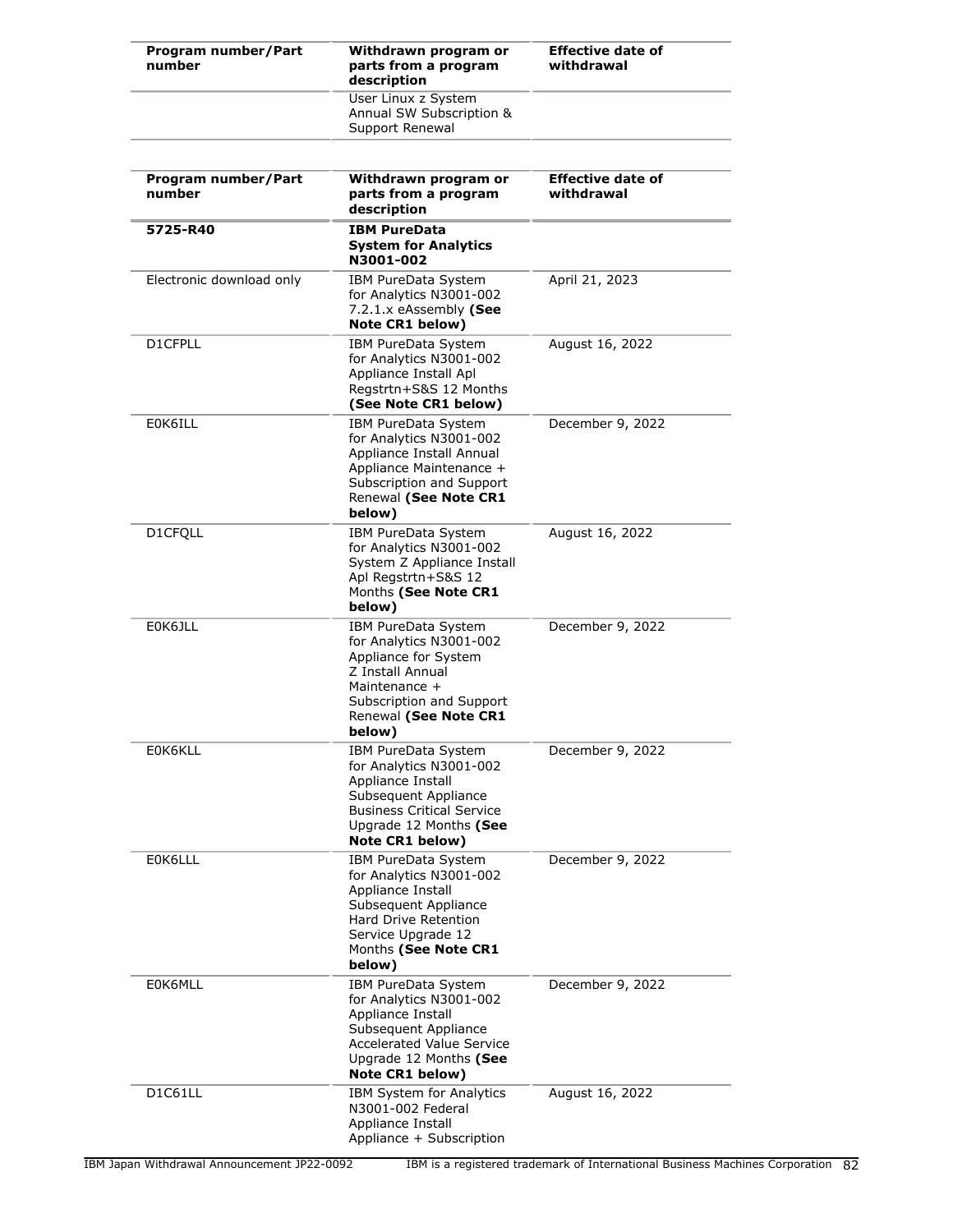| Program number/Part<br>number     | Withdrawn program or<br>parts from a program<br>description                                                                                                                                          | <b>Effective date of</b><br>withdrawal |
|-----------------------------------|------------------------------------------------------------------------------------------------------------------------------------------------------------------------------------------------------|----------------------------------------|
|                                   | and Support 12 Months<br>(See Note CR1 below)                                                                                                                                                        |                                        |
| D1C60LL                           | <b>IBM System for Analytics</b><br>N3001-002 Federal<br>Appliance Install<br>Appliance Maintenance +<br>Subscription and Support<br>Reinstatement 12 Months<br>(See Note CR1 below)                  | December 9, 2022                       |
| <b>EOKOHLL</b>                    | <b>IBM System for Analytics</b><br>N3001-002 Federal<br>Appliance Install Annual<br>Appliance Maintenance +<br>Subscription and Support<br>Renewal 12 Months (See<br>Note CR1 below)                 | December 9, 2022                       |
| D1C64LL                           | <b>IBM System for Analytics</b><br>N3001-002 Federal<br>Appliance Install for<br>System Z Appliance +<br>Subscription and Support<br>12 Months (See Note<br>CR1 below)                               | August 16, 2022                        |
| D <sub>1</sub> C <sub>63</sub> LL | IBM System for<br>Analytics N3001-002<br>Federal Appliance<br>Install for System Z<br>Appliance Maintenance +<br>Subscription and Support<br>Reinstatement 12 Months<br>(See Note CR1 below)         | December 9, 2022                       |
| <b>E0KQILL</b>                    | <b>IBM System for Analytics</b><br>N3001-002 Federal<br>Appliance Install for<br>System Z Annual<br>Appliance Maintenance +<br>Subscription and Support<br>Renewal 12 Months (See<br>Note CR1 below) | December 9, 2022                       |
| 5725-R41                          | <b>IBM PureData</b><br><b>System for Analytics</b><br>N3001-005                                                                                                                                      |                                        |
| Electronic download only          | IBM PureData System<br>for Analytics N3001-005<br>7.2.1.x eAssembly (See<br>Note CR1 below)                                                                                                          | April 21, 2023                         |
| D1CFRLL                           | IBM PureData System<br>for Analytics N3001-005<br>Appliance Install Apl<br>Regstrtn+S&S 12 Months<br>(See Note CR1 below)                                                                            | August 16, 2022                        |
| E0K6PLL                           | <b>IBM PureData System</b><br>for Analytics N3001-005<br>Appliance Install Annual<br>Appliance Maintenance +<br>Subscription and Support<br>Renewal (See Note CR1<br>below)                          | December 9, 2022                       |
| D1CFWLL                           | IBM PureData System<br>for Analytics N3001-005<br>System Z Appliance Install<br>Apl Regstrtn+S&S 12 Mo<br>12 Months (See Note<br>CR1 below)                                                          | August 16, 2022                        |
| E0K6QLL                           | PureData <sup>(R)</sup> System for<br>Analytics N3001-005<br>Sys Z Appliance Install                                                                                                                 | December 9, 2022                       |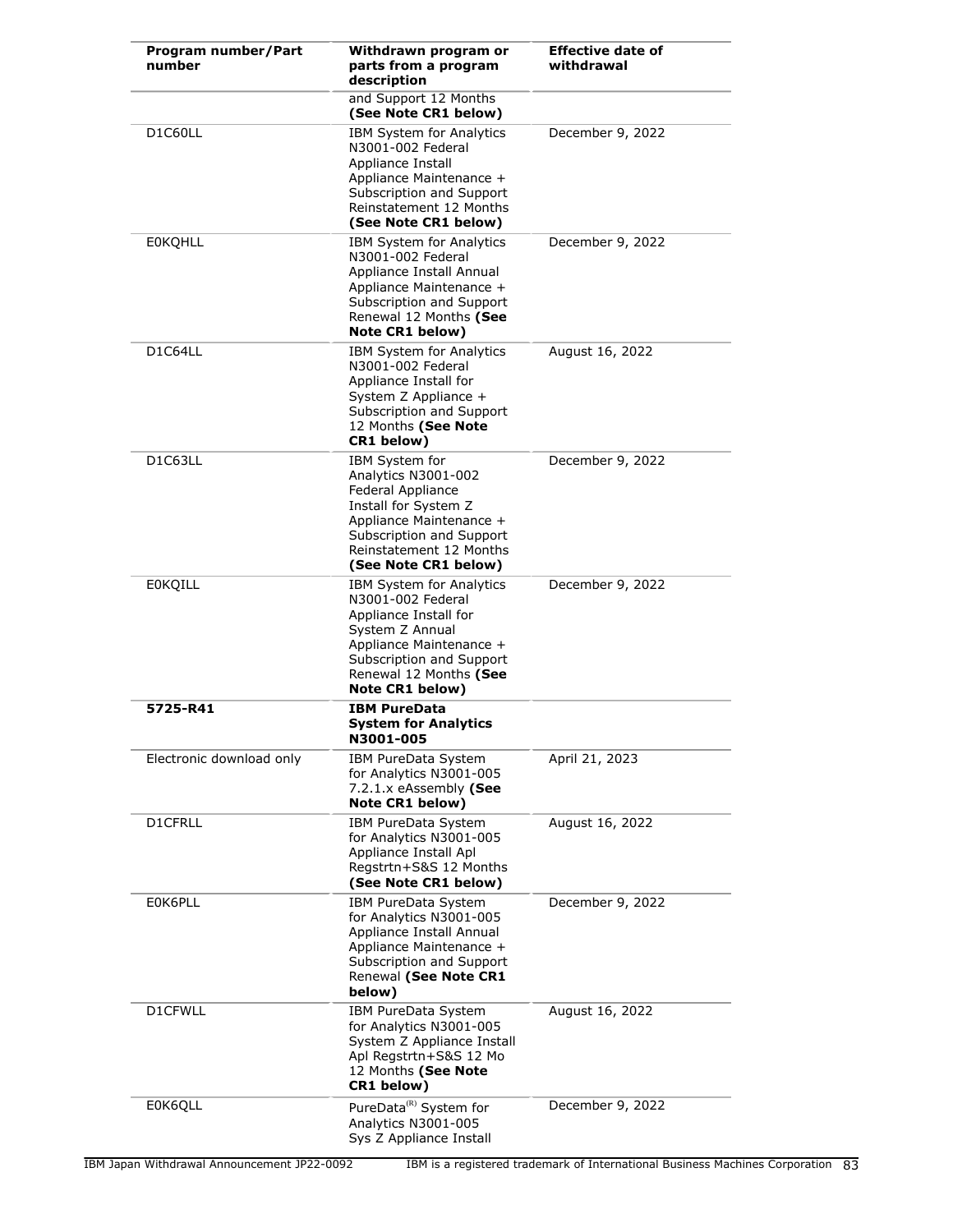| Program number/Part<br>number | Withdrawn program or<br>parts from a program<br>description                                                                                                                         | <b>Effective date of</b><br>withdrawal |
|-------------------------------|-------------------------------------------------------------------------------------------------------------------------------------------------------------------------------------|----------------------------------------|
|                               | Annual SW Subscription<br>& Support Renewal (See<br>Note CR1 below)                                                                                                                 |                                        |
| E0K6RLL                       | IBM PureData System<br>for Analytics N3001-005<br>Appliance Install<br>Subsequent Appliance<br><b>Business Critical Service</b><br>Upgrade 12 Months (See<br>Note CR1 below)        | December 9, 2022                       |
| E0K6SLL                       | IBM PureData System<br>for Analytics N3001-005<br>Appliance Install<br>Subsequent Appliance<br><b>Hard Drive Retention</b><br>Service Upgrade 12<br>Months (See Note CR1<br>below)  | December 9, 2022                       |
| E0K6TLL                       | <b>IBM PureData System</b><br>for Analytics N3001-005<br>Appliance Install<br>Subsequent Appliance<br><b>Accelerated Value Service</b><br>Upgrade 12 Months (See<br>Note CR1 below) | December 9, 2022                       |
| D1C67LL                       | IBM System for Analytics<br>Analytics Federal<br>Appliance Install<br>Appliance + Subscription<br>and Support 12 Months<br>(See Note CR1 below)                                     | August 16, 2022                        |
| D1C66LL                       | IBM System for Analytics<br>Analytics Federal<br>Appliance Install<br>Appliance Maintenance +<br>Subscription and Support<br>Reinstatement 12 Months<br>(See Note CR1 below)        | December 9, 2022                       |
| <b>EOKQJLL</b>                | IBM System for<br>Analytics Federal<br>Appliance Install Annual<br>Appliance Maintenance +<br>Subscription and Support<br>Renewal 12 Months (See<br>Note CR1 below)                 | December 9, 2022                       |
| D1C6ALL                       | IBM System for Analytics<br>Federal Appliance Install<br>for System Z Appliance +<br>Subscription and Support<br>12 Months (See Note<br>CR1 below)                                  | August 16, 2022                        |
| D1C69LL                       | IBM System for Analytics<br>Federal Appliance<br>Install for System Z<br>Appliance Maintenance +<br>Subscription and Support<br>Reinstatement 12 Months<br>(See Note CR1 below)     | December 9, 2022                       |
| <b>EOKQKLL</b>                | IBM System for Analytics<br>Federal Appliance Install<br>for System Z Annual<br>Appliance Maintenance +<br>Subscription and Support<br>Renewal 12 Months (See<br>Note CR1 below)    | December 9, 2022                       |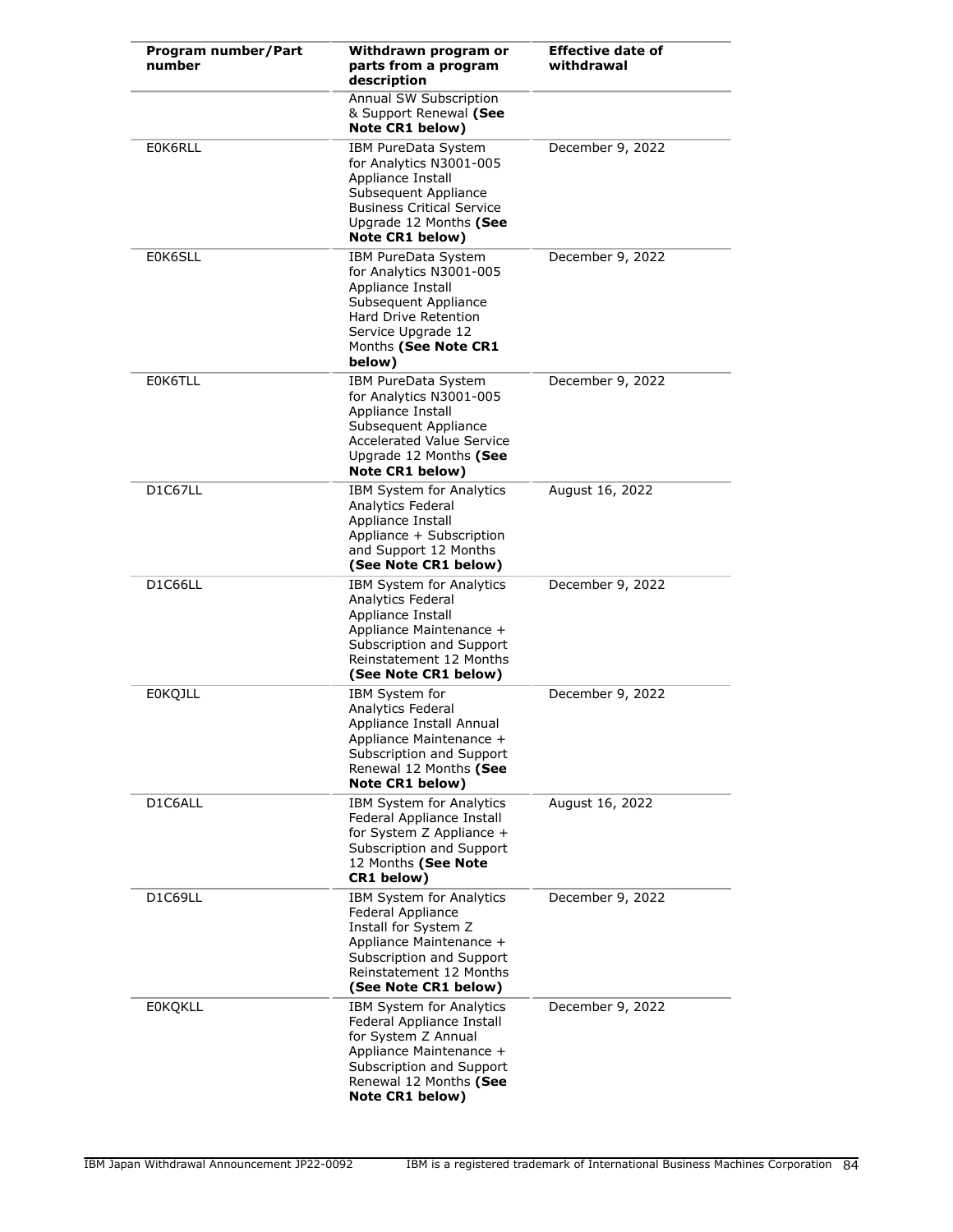| Program number/Part<br>number     | Withdrawn program or<br>parts from a program<br>description                                                                                                                         | <b>Effective date of</b><br>withdrawal |
|-----------------------------------|-------------------------------------------------------------------------------------------------------------------------------------------------------------------------------------|----------------------------------------|
| 5725-R42                          | <b>IBM PureData</b><br><b>System for Analytics</b><br>N3001-010                                                                                                                     |                                        |
| Electronic download only          | IBM PureData System<br>for Analytics N3001-010<br>7.2.1.x eAssembly (See<br>Note CR1 below)                                                                                         | April 21, 2023                         |
| D1CFSLL                           | IBM PureData System<br>for Analytics N3001-010<br>Appliance Install Apl<br>Regstrtn+S&S 12 Months<br>(See Note CR1 below)                                                           | August 16, 2022                        |
| E0K6ZLL                           | IBM PureData System<br>for Analytics N3001-010<br>Appliance Install Annual<br>Appliance Maintenance +<br>Subscription and Support<br>Renewal (See Note CR1<br>below)                | December 9, 2022                       |
| D1CFULL                           | IBM PureData System<br>for Analytics N3001-010<br>System Z Appliance Install<br>Apl Regstrtn+S&S 12<br>Months (See Note CR1<br>below)                                               | August 16, 2022                        |
| E0K70LL                           | IBM PureData System for<br>Analytics N3001-010 for<br>System z Appliance Install<br>Annual Maintenance +<br>Subscription and Support<br>Renewal (See Note CR1<br>below)             | December 9, 2022                       |
| E0K71LL                           | IBM PureData System<br>for Analytics N3001-010<br>Appliance Install<br>Subsequent Appliance<br><b>Business Critical Service</b><br>Upgrade 12 Months (See<br>Note CR1 below)        | December 9, 2022                       |
| E0K72LL                           | IBM PureData System<br>for Analytics N3001-010<br>Appliance Install<br>Subsequent Appliance<br>Hard Drive Retention<br>Service Upgrade 12<br>Months (See Note CR1<br>below)         | December 9, 2022                       |
| E0K73LL                           | IBM PureData System<br>for Analytics N3001-010<br>Appliance Install<br>Subsequent Appliance<br><b>Accelerated Value Service</b><br>Upgrade 12 Months (See<br>Note CR1 below)        | December 9, 2022                       |
| D <sub>1</sub> C <sub>6</sub> CLL | <b>IBM System for Analytics</b><br>N3001-010 Federal<br>Appliance Install<br>Appliance Maintenance +<br>Subscription and Support<br>Reinstatement 12 Months<br>(See Note CR1 below) | December 9, 2022                       |
| <b>EOKQLLL</b>                    | <b>IBM System for Analytics</b><br>N3001-010 Federal<br>Appliance Install Annual<br>Appliance Maintenance +<br>Subscription and Support                                             | December 9, 2022                       |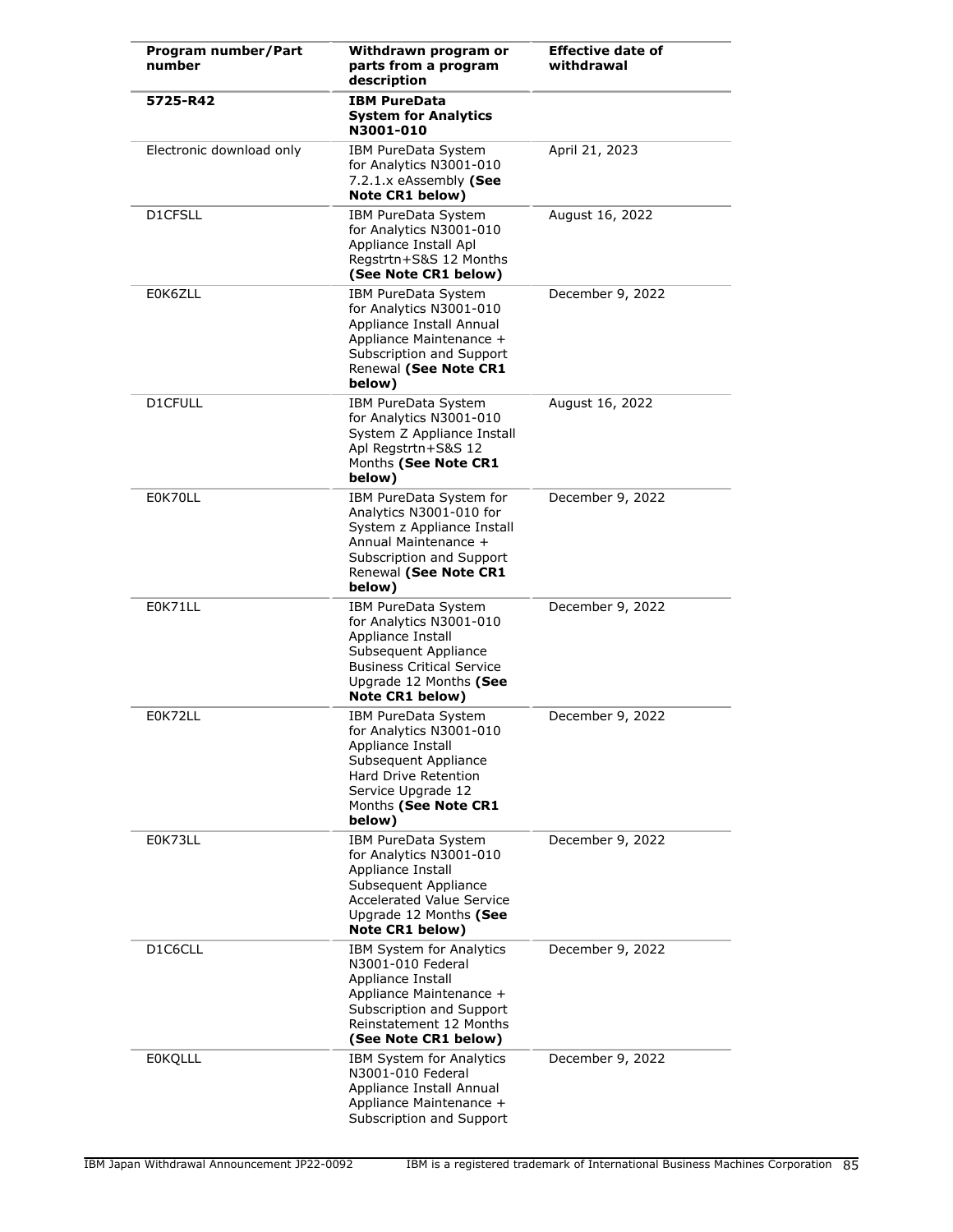| Program number/Part<br>number | Withdrawn program or<br>parts from a program<br>description                                                                                                                                          | <b>Effective date of</b><br>withdrawal |
|-------------------------------|------------------------------------------------------------------------------------------------------------------------------------------------------------------------------------------------------|----------------------------------------|
|                               | Renewal 12 Months (See<br>Note CR1 below)                                                                                                                                                            |                                        |
| D1C6DLL                       | <b>IBM System for Analytics</b><br>N3001-010 Federal<br>Appliance Install<br>Appliance + Subscription<br>and Support 12 Months<br>(See Note CR1 below)                                               | August 16, 2022                        |
| D1C6FLL                       | IBM System for<br>Analytics N3001-010<br>Federal Appliance<br>Install for System Z<br>Appliance Maintenance +<br>Subscription and Support<br>Reinstatement 12 Months<br>(See Note CR1 below)         | December 9, 2022                       |
| <b>EOKOMLL</b>                | <b>IBM System for Analytics</b><br>N3001-010 Federal<br>Appliance Install for<br>System Z Annual<br>Appliance Maintenance +<br>Subscription and Support<br>Renewal 12 Months (See<br>Note CR1 below) | December 9, 2022                       |
| D1C6GLL                       | IBM System for Analytics<br>N3001-010 Federal<br>Appliance Install for<br>System Z Appliance +<br>Subscription and Support<br>12 Months (See Note<br>CR1 below)                                      | August 16, 2022                        |
| 5725-R43                      | <b>IBM PureData</b><br><b>System for Analytics</b><br>N3001-020                                                                                                                                      |                                        |
| Electronic download only      | IBM PureData System<br>for Analytics N3001-020<br>7.2.1.x eAssembly (See<br>Note CR1 below)                                                                                                          | April 21, 2023                         |
| D1CFVLL                       | IBM PureData System<br>for Analytics N3001-020<br>Appliance Install Apl<br>Regstrtn+S&S 12 Months<br>(See Note CR1 below)                                                                            | August 16, 2022                        |
| E0K79LL                       | IBM PureData System<br>for Analytics N3001-020<br>Appliance Install Annual<br>Appliance Maintenance +<br>Subscription and Support<br>Renewal (See Note CR1<br>below)                                 | December 9, 2022                       |
| D1CFXLL                       | IBM PureData System<br>for Analytics N3001-020<br>System Z Appliance Install<br>Apl Regstrtn+S&S 12<br>Months (See Note CR1<br>below)                                                                | August 16, 2022                        |
| E0K7ALL                       | IBM PureData System<br>for Analytics N3001-020<br>Appliance for System<br>Z Install Annual<br>Appliance Maintenance +<br>Subscription and Support<br>Renewal (See Note CR1<br>below)                 | December 9, 2022                       |
| E0K7BLL                       | IBM PureData System<br>for Analytics N3001-020<br>Appliance Install                                                                                                                                  | December 9, 2022                       |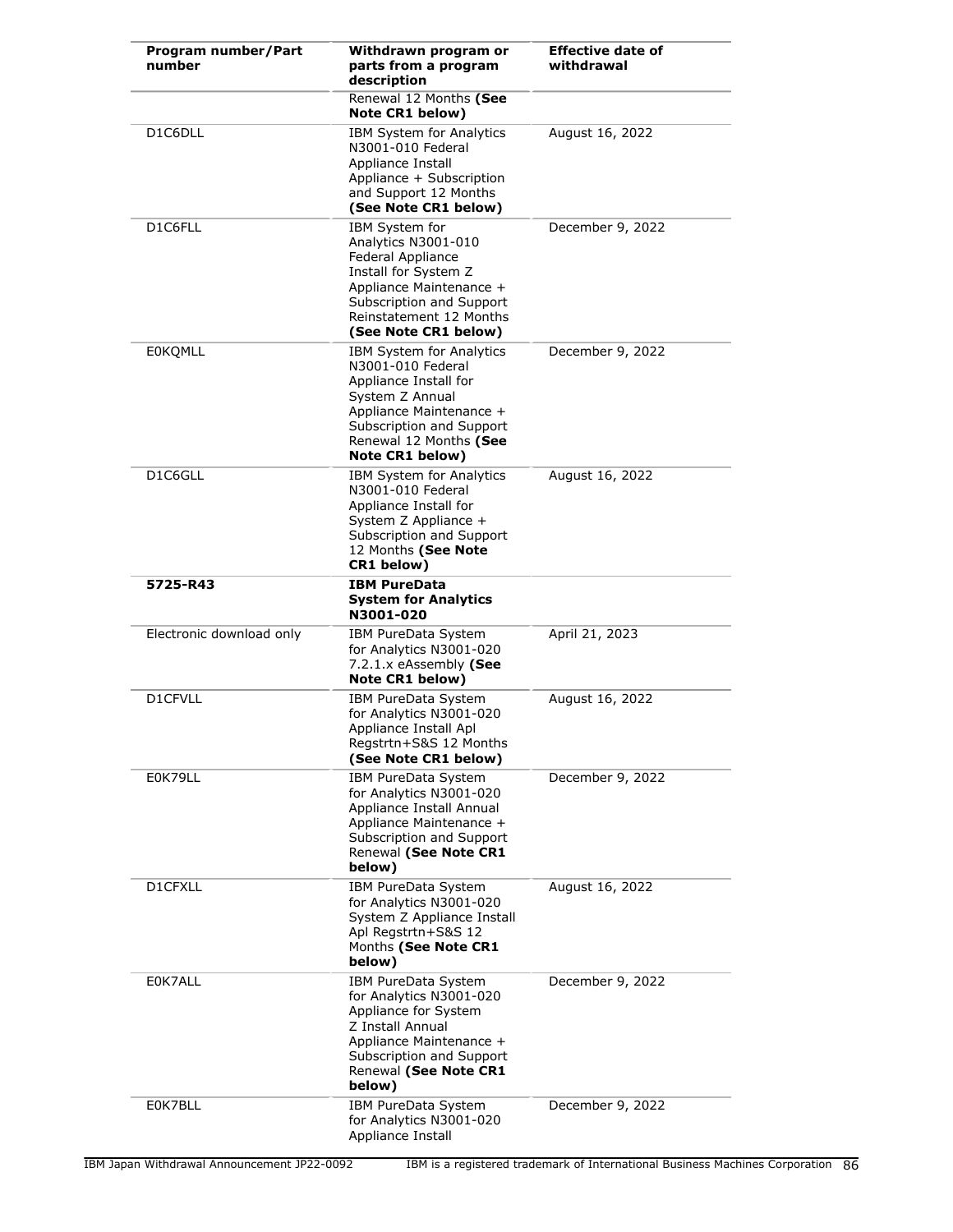| Program number/Part<br>number | Withdrawn program or<br>parts from a program<br>description                                                                                                                                          | <b>Effective date of</b><br>withdrawal |
|-------------------------------|------------------------------------------------------------------------------------------------------------------------------------------------------------------------------------------------------|----------------------------------------|
|                               | Subsequent Appliance<br><b>Business Critical Service</b><br>Upgrade 12 Months (See<br>Note CR1 below)                                                                                                |                                        |
| E0K7CLL                       | IBM PureData System<br>for Analytics N3001-020<br>Appliance Install<br>Subsequent Appliance<br><b>Hard Drive Retention</b><br>Service Upgrade 12<br>Months (See Note CR1<br>below)                   | December 9, 2022                       |
| E0K7DLL                       | IBM PureData System<br>for Analytics N3001-020<br>Appliance Install<br>Subsequent Appliance<br><b>Accelerated Value Service</b><br>Upgrade 12 Months (See<br><b>Note CR1 below)</b>                  | December 9, 2022                       |
| D1C6ILL                       | IBM System for Analytics<br>N3001-020 Federal<br>Appliance Install<br>Appliance Maintenance +<br>Subscription and Support<br>Reinstatement 12 Months<br>(See Note CR1 below)                         | December 9, 2022                       |
| <b>EOKQNLL</b>                | IBM System for Analytics<br>N3001-020 Federal<br>Appliance Install Annual<br>Appliance Maintenance +<br>Subscription and Support<br>Renewal 12 Months (See<br>Note CR1 below)                        | December 9, 2022                       |
| D1C6JLL                       | IBM System for Analytics<br>N3001-020 Federal<br>Appliance Install<br>Appliance + Subscription<br>and Support 12 Months<br>(See Note CR1 below)                                                      | August 16, 2022                        |
| D1C6LLL                       | IBM System for<br>Analytics N3001-020<br>Federal Appliance<br>Install for System Z<br>Appliance Maintenance +<br>Subscription and Support<br>Reinstatement 12 Months<br>(See Note CR1 below)         | December 9, 2022                       |
| <b>EOKOPLL</b>                | <b>IBM System for Analytics</b><br>N3001-020 Federal<br>Appliance Install for<br>System Z Annual<br>Appliance Maintenance +<br>Subscription and Support<br>Renewal 12 Months (See<br>Note CR1 below) | December 9, 2022                       |
| D1C6MLL                       | <b>IBM System for Analytics</b><br>N3001-020 Federal<br>Appliance Install for<br>System Z Appliance +<br>Subscription and Support<br>12 Months (See Note<br>CR1 below)                               | August 16, 2022                        |
| 5725-R44                      | <b>IBM PureData</b><br><b>System for Analytics</b><br>N3001-040                                                                                                                                      |                                        |
| Electronic download only      | IBM PureData System<br>for Analytics N3001-040                                                                                                                                                       | April 21, 2023                         |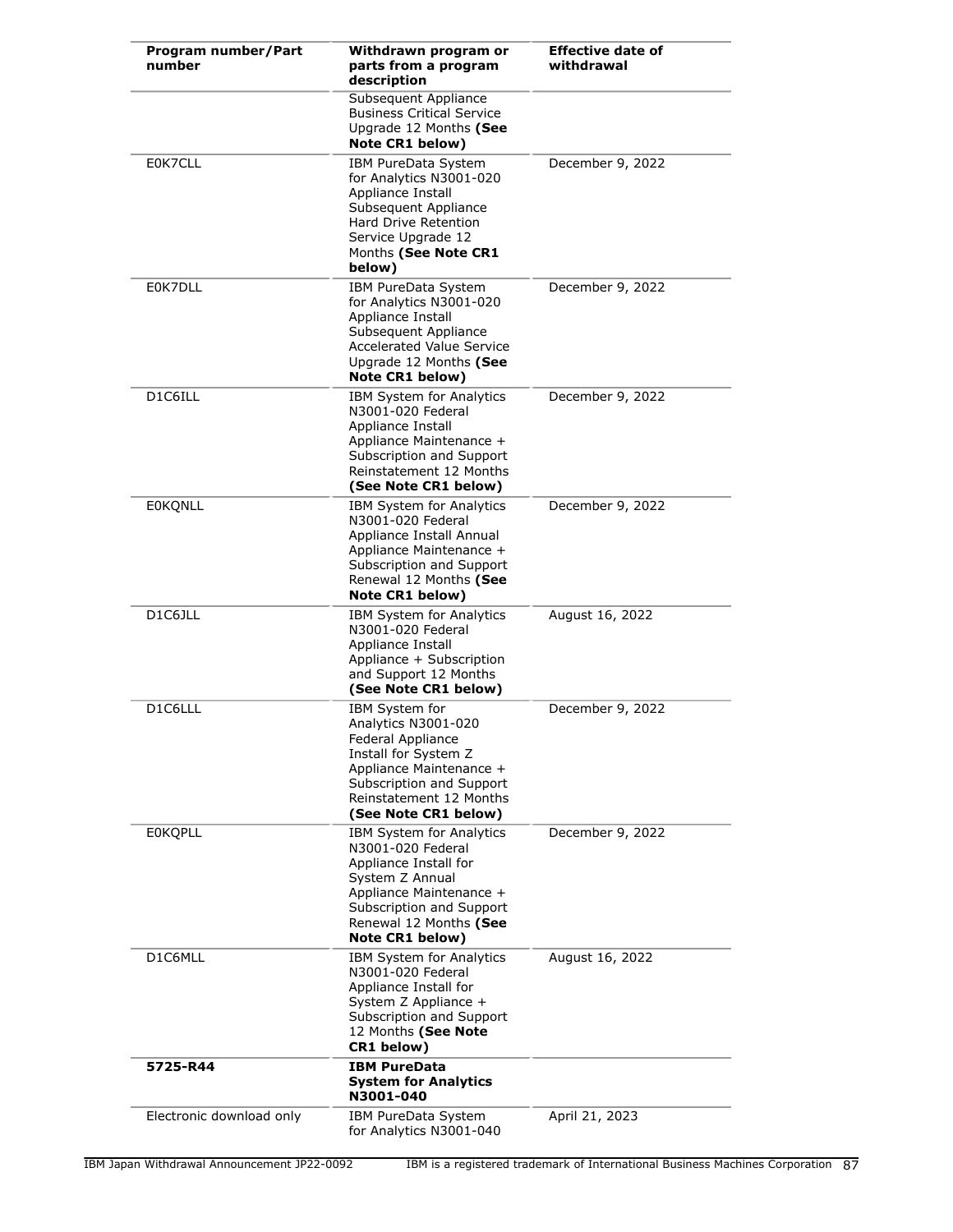| Program number/Part<br>number | Withdrawn program or<br>parts from a program<br>description                                                                                                                                  | <b>Effective date of</b><br>withdrawal |
|-------------------------------|----------------------------------------------------------------------------------------------------------------------------------------------------------------------------------------------|----------------------------------------|
|                               | 7.2.1.x eAssembly (See<br>Note CR1 below)                                                                                                                                                    |                                        |
| E0K7JLL                       | IBM PureData System<br>for Analytics N3001-040<br>Appliance Install Annual<br>Appliance Maintenance +<br>Subscription and Support<br>Renewal (See Note CR1<br>below)                         | December 9, 2022                       |
| E0K7KLL                       | IBM PureData System for<br>Analytics N3001-040 for<br>System z Appliance Install<br>Annual Maintenance +<br>Subscription and Support<br>Renewal (See Note CR1<br>below)                      | December 9, 2022                       |
| E0K7LLL                       | IBM PureData System<br>for Analytics N3001-040<br>Appliance Install<br>Subsequent Appliance<br><b>Business Critical Service</b><br>Upgrade 12 Months (See<br>Note CR1 below)                 | December 9, 2022                       |
| E0K7MLL                       | IBM PureData System<br>for Analytics N3001-040<br>Appliance Install<br>Subsequent Appliance<br>Hard Drive Retention<br>Service Upgrade 12<br>Months (See Note CR1<br>below)                  | December 9, 2022                       |
| E0K7NLL                       | IBM PureData System<br>for Analytics N3001-040<br>Appliance Install<br>Subsequent Appliance<br><b>Accelerated Value Service</b><br>Upgrade 12 Months (See<br>Note CR1 below)                 | December 9, 2022                       |
| D1C6PLL                       | <b>IBM System for Analytics</b><br>N3001-040 Federal<br>Appliance Install<br>Appliance Maintenance +<br>Subscription and Support<br>Reinstatement 12 Months<br>(See Note CR1 below)          | December 9, 2022                       |
| <b>E0KQQLL</b>                | IBM System for Analytics<br>N3001-040 Federal<br>Appliance Install Annual<br>Appliance Maintenance +<br>Subscription and Support<br>Renewal 12 Months (See<br><b>Note CR1 below)</b>         | December 9, 2022                       |
| D1C6QLL                       | <b>IBM System for Analytics</b><br>N3001-040 Federal<br>Appliance Install<br>Appliance + Subscription<br>and Support 12 Months<br>(See Note CR1 below)                                       | August 16, 2022                        |
| D1C6SLL                       | IBM System for<br>Analytics N3001-040<br>Federal Appliance<br>Install for System Z<br>Appliance Maintenance +<br>Subscription and Support<br>Reinstatement 12 Months<br>(See Note CR1 below) | December 9, 2022                       |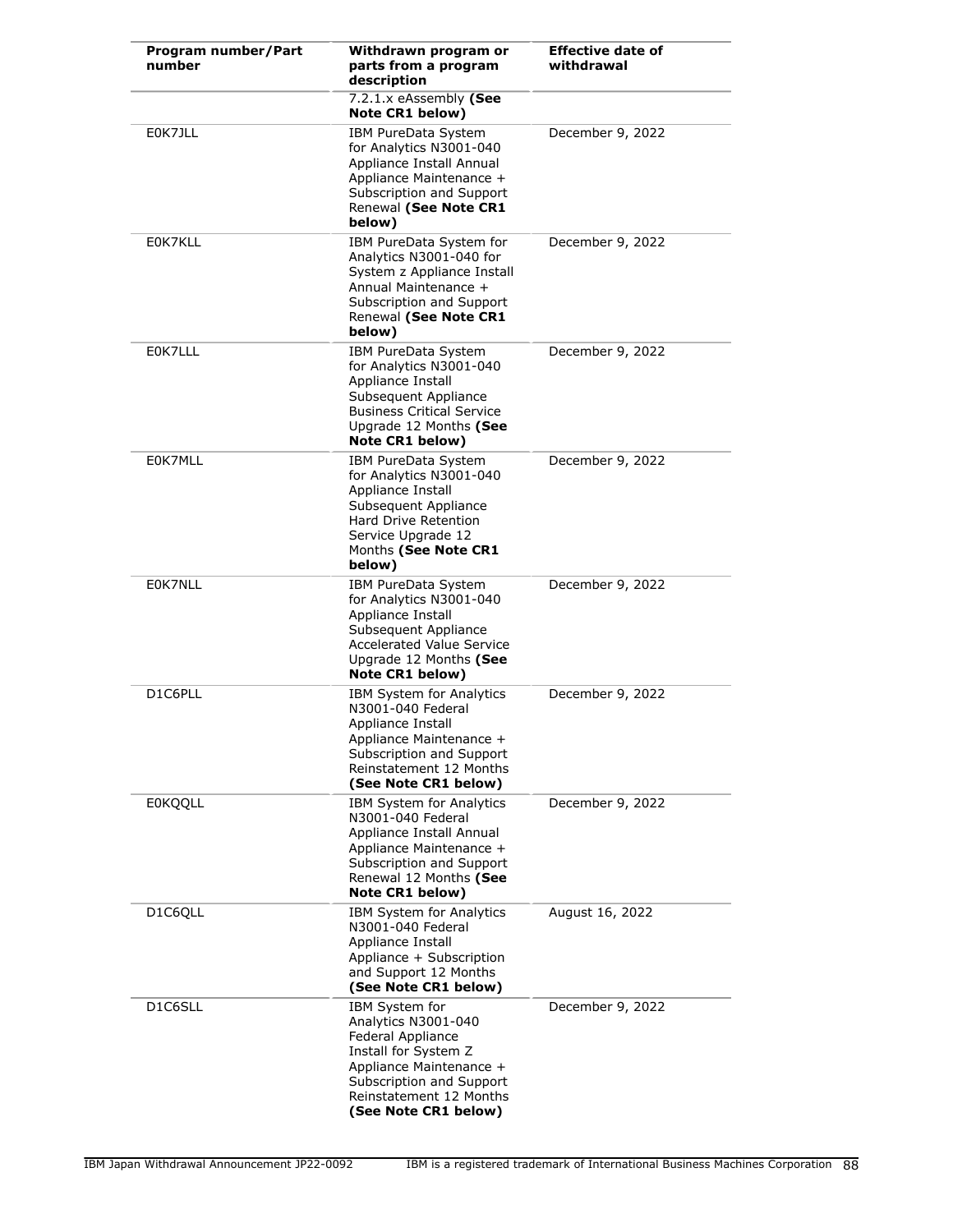| Program number/Part<br>number | Withdrawn program or<br>parts from a program<br>description                                                                                                                                   | <b>Effective date of</b><br>withdrawal |
|-------------------------------|-----------------------------------------------------------------------------------------------------------------------------------------------------------------------------------------------|----------------------------------------|
| <b>EOKQRLL</b>                | IBM System for Analytics<br>N3001-040 Federal<br>Appliance Install for<br>System Z Annual<br>Appliance Maintenance +<br>Subscription and Support<br>Renewal 12 Months (See<br>Note CR1 below) | December 9, 2022                       |
| D1C6TLL                       | IBM System for Analytics<br>N3001-040 Federal<br>Appliance Install for<br>System Z Appliance +<br>Subscription and Support<br>12 Months (See Note<br>CR1 below)                               | August 16, 2022                        |
| 5725-R45                      | <b>IBM PureData</b><br><b>System for Analytics</b><br>N3001-080                                                                                                                               |                                        |
| Electronic download only      | <b>IBM PureData System</b><br>for Analytics N3001-080<br>7.2.1.x eAssembly (See<br>Note CR1 below)                                                                                            | April 21, 2023                         |
| E0K7ULL                       | IBM PureData System<br>for Analytics N3001-080<br>Appliance Install Annual<br>Appliance Maintenance +<br>Subscription and Support<br>Renewal (See Note CR1<br>below)                          | December 9, 2022                       |
| E0K7VLL                       | IBM PureData System<br>for Analytics N3001-080<br>Appliance for System<br>Z Install Annual<br>Appliance Maintenance +<br>Subscription and Support<br>Renewal (See Note CR1<br>below)          | December 9, 2022                       |
| E0K7WLL                       | IBM PureData System<br>for Analytics N3001-080<br>Appliance Install<br>Subsequent Appliance<br><b>Business Critical Service</b><br>Upgrade 12 Months (See<br>Note CR1 below)                  | December 9, 2022                       |
| E0K7XLL                       | IBM PureData System<br>for Analytics N3001-080<br>Appliance Install<br>Subsequent Appliance<br>Hard Drive Retention<br>Service Upgrade 12<br>Months (See Note CR1<br>below)                   | December 9, 2022                       |
| E0K7YLL                       | IBM PureData System<br>for Analytics N3001-080<br>Appliance Install<br>Subsequent Appliance<br><b>Accelerated Value Service</b><br>Upgrade 12 Months (See<br>Note CR1 below)                  | December 9, 2022                       |
| D1C6VLL                       | <b>IBM System for Analytics</b><br>N3001-080 Federal<br>Appliance Install<br>Appliance Maintenance +<br>Subscription and Support<br>Reinstatement 12 Months<br>(See Note CR1 below)           | December 9, 2022                       |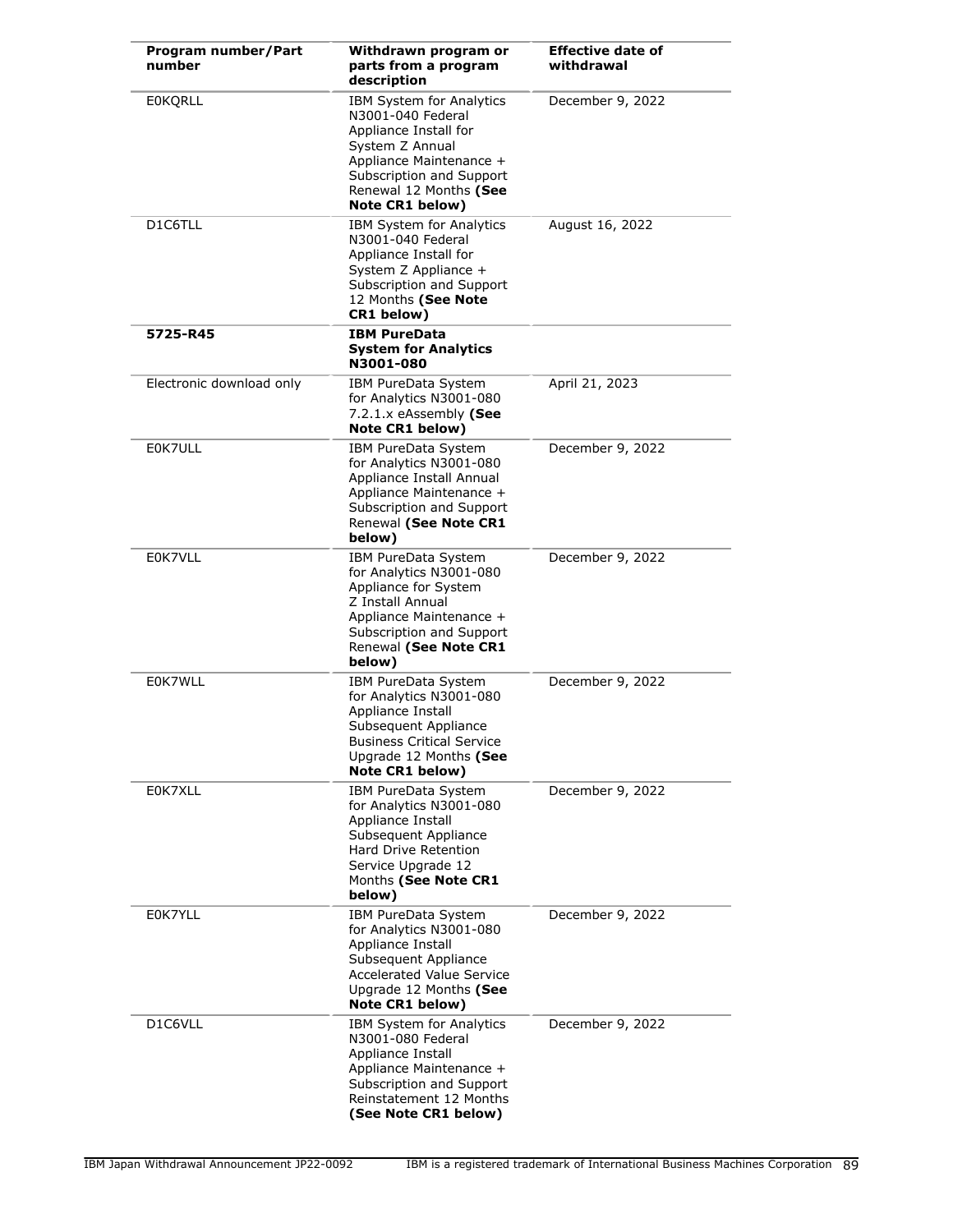| Program number/Part<br>number | Withdrawn program or<br>parts from a program<br>description                                                                                                                                   | <b>Effective date of</b><br>withdrawal |
|-------------------------------|-----------------------------------------------------------------------------------------------------------------------------------------------------------------------------------------------|----------------------------------------|
| <b>E0KQSLL</b>                | <b>IBM System for Analytics</b><br>N3001-080 Federal<br>Appliance Install Annual<br>Appliance Maintenance +<br>Subscription and Support<br>Renewal 12 Months (See<br>Note CR1 below)          | December 9, 2022                       |
| D1C6WLL                       | <b>IBM System for Analytics</b><br>N3001-080 Federal<br>Appliance Install<br>Appliance + Subscription<br>and Support 12 Months<br>(See Note CR1 below)                                        | August 16, 2022                        |
| D1C6YLL                       | IBM System for<br>Analytics N3001-080<br>Federal Appliance<br>Install for System Z<br>Appliance Maintenance +<br>Subscription and Support<br>Reinstatement 12 Months<br>(See Note CR1 below)  | December 9, 2022                       |
| <b>EOKQTLL</b>                | IBM System for Analytics<br>N3001-080 Federal<br>Appliance Install for<br>System Z Annual<br>Appliance Maintenance +<br>Subscription and Support<br>Renewal 12 Months (See<br>Note CR1 below) | December 9, 2022                       |
| D1C6ZLL                       | IBM System for Analytics<br>N3001-080 Federal<br>Appliance Install for<br>System Z Appliance +<br>Subscription and Support<br>12 Months (See Note<br>CR1 below)                               | August 16, 2022                        |
| 5725-S22                      | <b>IBM PureData for</b><br>Analytics N3001-001                                                                                                                                                |                                        |
| Electronic download only      | IBM PureData for<br>Analytics N3001-001<br>7.2.1 x eAssembly (See<br><b>Note CR1 below)</b>                                                                                                   | April 21, 2023                         |
| <b>EOKAJLL</b>                | IBM PureData System<br>for Analytics N3001-001<br>Appliance Install Annual<br>Appliance Maintenance +<br>Subscription and Support<br>Renewal (See Note CR1<br>below)                          | December 9, 2022                       |
| D1CGPLL                       | IBM PureData for<br>Analytics N3001-001<br>Appliance Install Apl<br>Regstrtn+S&S 12 Months<br>(See Note CR1 below)                                                                            | August 16, 2022                        |
| <b>EOKAKLL</b>                | IBM PureData System for<br>Analytics N3001-001 For<br>System Z Appliance Install<br>Annual Maintenance +<br>Subscription and Support<br>Renewal (See Note CR1<br>below)                       | December 9, 2022                       |
| D1CFTLL                       | IBM PureData for<br>Analytics N3001-001 for<br>System Z Appliance Install<br>Apl Registration+S&S 12<br>Months (See Note CR1<br>below)                                                        | August 16, 2022                        |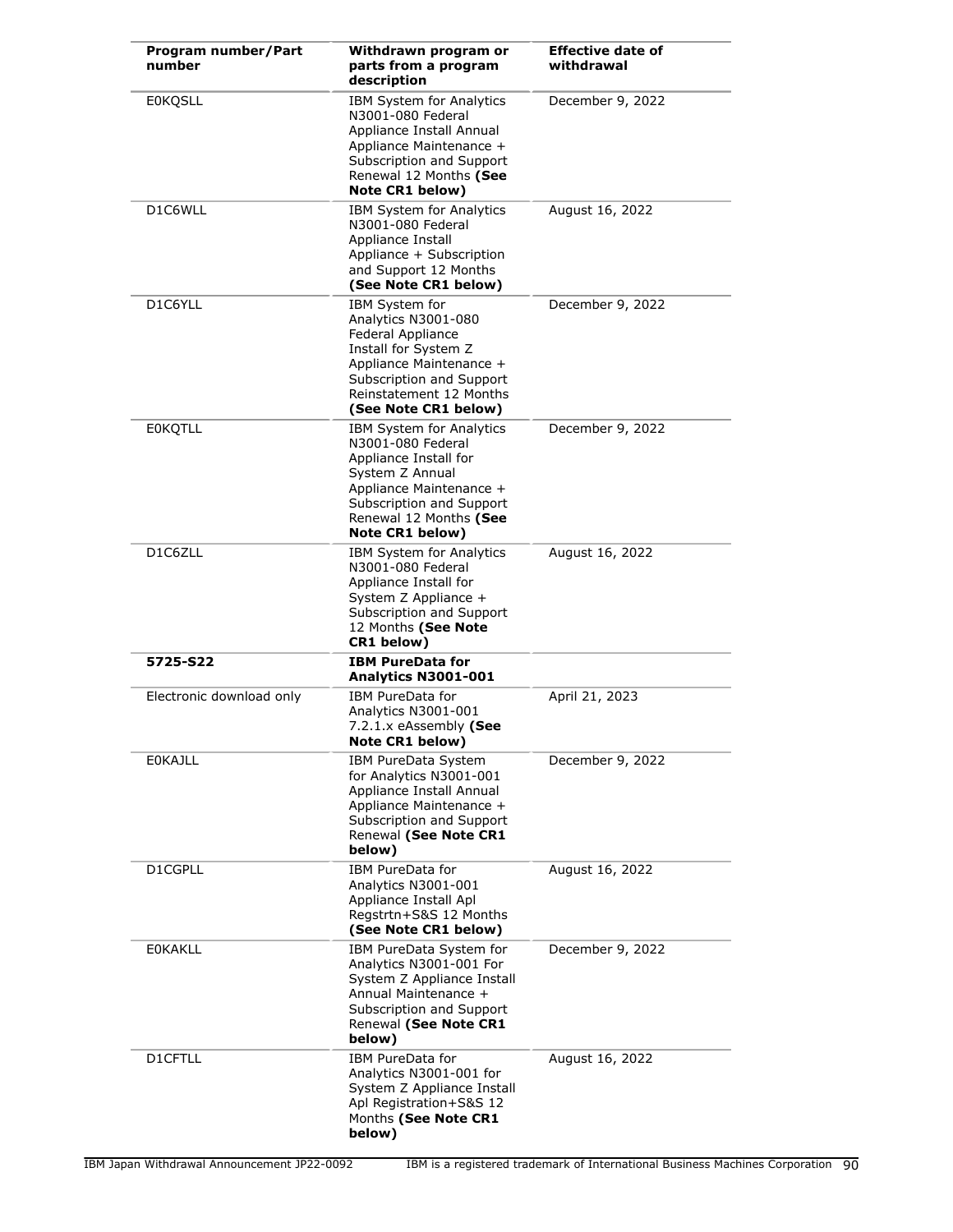| Program number/Part<br>number | Withdrawn program or<br>parts from a program<br>description                                                                                                                                                | <b>Effective date of</b><br>withdrawal |
|-------------------------------|------------------------------------------------------------------------------------------------------------------------------------------------------------------------------------------------------------|----------------------------------------|
| <b>EOKAWLL</b>                | IBM PureData System<br>for Analytics N3001-001<br>Appliance Install<br>Subsequent Appliance B<br>usiness Critical Service<br>Upgrade 12 Months (See<br>Note CR1 below)                                     | December 9, 2022                       |
| <b>EOKAXLL</b>                | IBM PureData System<br>for Analytics N3001-001<br>Appliance Install<br>Subsequent Appliance<br>Hard Drive Retention<br>Service Upgrade 12<br>Months (See Note CR1<br>below)                                | December 9, 2022                       |
| <b>EOKAYLL</b>                | IBM PureData System<br>for Analytics N3001-001<br>Appliance Install<br>Subsequent Appliance<br><b>Accelerated Value Service</b><br>Upgrade 12 Months (See<br>Note CR1 below)                               | December 9, 2022                       |
| D1V0WLL                       | IBM PureData System<br>for Analytics N3001-001<br>Federal Per Appliance<br><b>Install Appliance</b><br>Maintenance +<br>Subscription and Support<br>Reinstatement 12 Months<br>(See Note CR1 below)        | December 9, 2022                       |
| <b>EONUSLL</b>                | IBM PureData System<br>for Analytics N3001-001<br>Federal Per Appliance<br><b>Install Annual Appliance</b><br>Maintenance +<br>Subscription and Support<br>Renewal 12 Months (See<br>Note CR1 below)       | December 9, 2022                       |
| D1V0VLL                       | IBM PureData System<br>for Analytics N3001-001<br>Federall Appliance Install<br>Appliance + Subscription<br>and Support 12 Months<br>(See Note CR1 below)                                                  | August 16, 2022                        |
| D1V0YLL                       | IBM PureData System<br>for Analytics N3001-001<br>Federal Per Appliance<br>Install Appliance Per z<br>Systems Maintenance +<br>Subscription and Support<br>Reinstatement 12 Months<br>(See Note CR1 below) | December 9, 2022                       |
| <b>EONUTLL</b>                | IBM PureData System<br>for Analytics N3001-001<br>Federal Per Appliance<br><b>Install Annual Appliance</b><br>Maintenance +<br>Subscription and Support<br>Renewal 12 Months (See<br>Note CR1 below)       | December 9, 2022                       |
| D1V0XLL                       | IBM PureData System<br>for Analytics N3001-001<br>Federal Per Appliance<br>Install Per z Systems<br>Appliance + Subscription<br>and Support 12 Months<br>(See Note CR1 below)                              | August 16, 2022                        |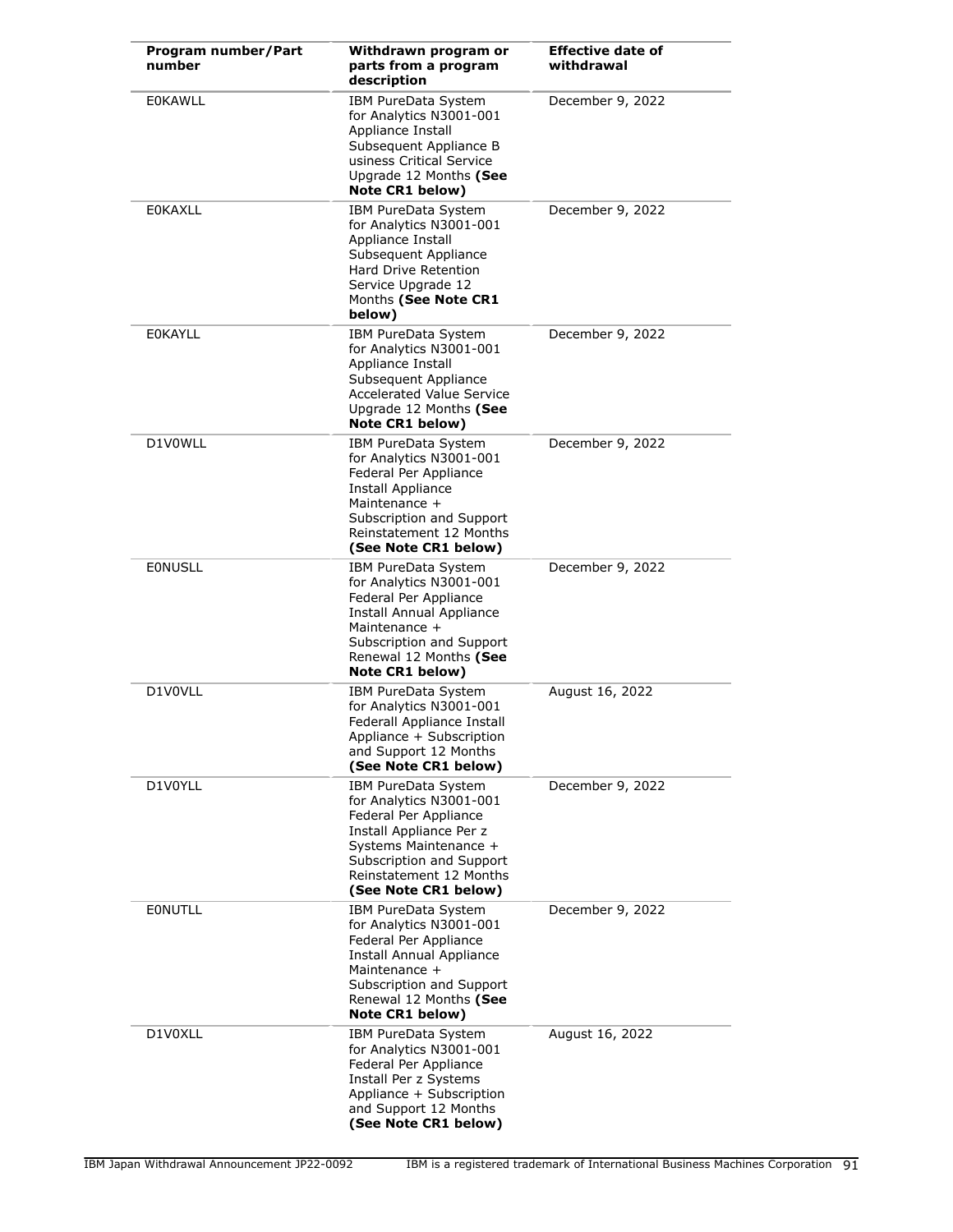| Program number/Part<br>number | Withdrawn program or<br>parts from a program<br>description                                                                                                                                         | <b>Effective date of</b><br>withdrawal |
|-------------------------------|-----------------------------------------------------------------------------------------------------------------------------------------------------------------------------------------------------|----------------------------------------|
| D1V0ZLL                       | <b>IBM PureData System</b><br>for Analytics N3001-001<br>Federal Per Appliance<br><b>Install Initial Appliance</b><br><b>Business Critical Service</b><br>Upgrade 12 Months (See<br>Note CR1 below) | December 9, 2022                       |
| <b>EONUULL</b>                | IBM PureData System<br>for Analytics N3001-001<br>Federal Per Appliance<br><b>Install Subsequent</b><br>Appliance Business Critical<br>Service Upgrade 12<br>Months (See Note CR1<br>below)         | December 9, 2022                       |
| D1V10LL                       | IBM PureData System<br>for Analytics N3001-001<br>Federal Per Appliance<br><b>Install Initial Appliance</b><br>Hard Drive Retention<br>Service Upgrade 12<br>Months (See Note CR1<br>below)         | December 9, 2022                       |
| <b>EONUVLL</b>                | IBM PureData System<br>for Analytics N3001-001<br>Federal Per Appliance<br>Install Subsequent<br>Appliance Hard Drive<br>Retention Service Upgrade<br>12 Months (See Note<br>CR1 below)             | December 9, 2022                       |
| D1V11LL                       | IBM PureData System<br>for Analytics N3001-001<br>Federal Per Appliance<br><b>Install Initial Appliance</b><br><b>Accelerated Value Service</b><br>Upgrade 12 Months (See<br>Note CR1 below)        | December 9, 2022                       |
| EONUWLL                       | <b>IBM PureData System</b><br>for Analytics N3001-001<br>Federal Per Appliance<br><b>Install Subsequent</b><br>Appliance Accelerated<br>Value Service Upgrade 12<br>Months (See Note CR1<br>below)  | December 9, 2022                       |

| Program number/Part<br>number | Withdrawn program or<br>parts from a program<br>description         | <b>Effective date of</b><br>withdrawal |
|-------------------------------|---------------------------------------------------------------------|----------------------------------------|
| 5725-W39                      | <b>IBM Maximo APM for</b><br><b>E&amp;U On-Premises</b>             |                                        |
| Electronic download only      | IBM Maximo APM for<br><b>F&amp;U On-Premises 1.6.x</b><br>eAssembly | September 16, 2022                     |
| Electronic download only      | IBM Maximo APM for<br>E&U On-Premises 2.1.x<br>eAssembly            | September 16, 2022                     |
| Electronic download only      | IBM Maximo APM for<br>E&U On-Premises 2.5.x<br>eAssembly            | September 16, 2022                     |
| Electronic download only      | IBM Maximo APM for<br>E&U On-Premises 2.8.x<br>eAssembly            | September 16, 2022                     |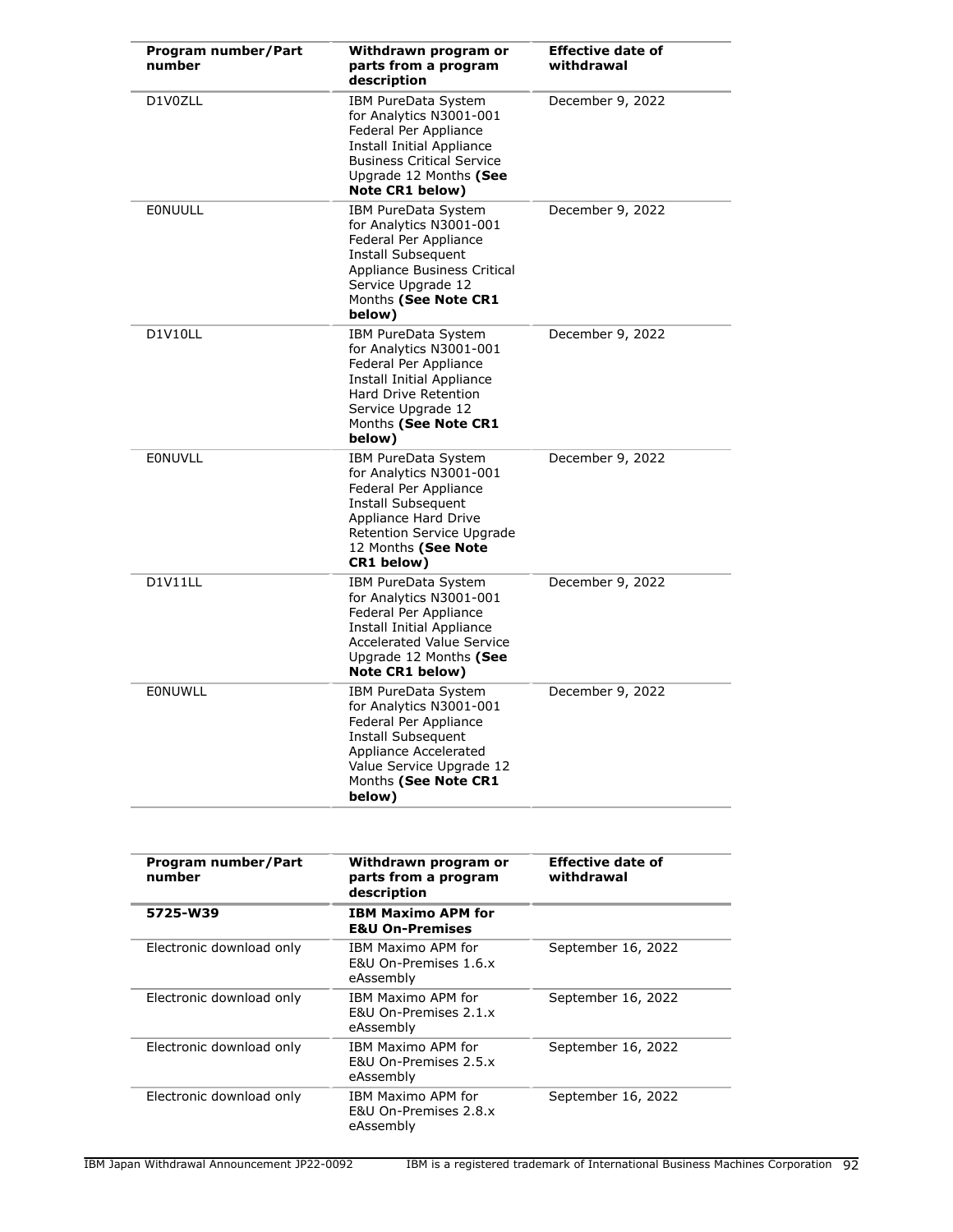| Program number/Part<br>number | Withdrawn program or<br>parts from a program<br>description                    | <b>Effective date of</b><br>withdrawal |
|-------------------------------|--------------------------------------------------------------------------------|----------------------------------------|
| Electronic download only      | IBM Maximo APM for<br>E&U On-Premises 3.0.x<br>eAssembly                       | April 19, 2024                         |
| D1I2QLL                       | Maximo APM for E&U<br>STAND USER PER AU LIC<br>+ SW S&S 12 MO                  | August 10, 2022                        |
| D1I2RLL                       | Maximo APM for E&U<br>STANDARD USER PER AU<br>SW S&S REINSTATE 12<br>МO        | August 10, 2022                        |
| D1I2TLL                       | Maximo APM for E&U<br>LIMITED USER PER UVU<br>LIC + SW S&S 12 MO               | August 10, 2022                        |
| D1I2ULL                       | Maximo APM for E&U<br>LIMITED USER PER UVU<br>SW S&S REINSTATE 12<br>МO        | August 10, 2022                        |
| D1I2WLL                       | Maximo APM for E&U<br>ASSET ANALYTICS P RVU<br>LIC + SW S&S 12 MO              | August 10, 2022                        |
| D1I2XLL                       | Maximo APM for E&U<br>ASSET ANALYTICS P RVU<br>SW S&S REINSTATE 12<br>МO       | August 10, 2022                        |
| D1I2YLL                       | Maximo APM for E&U<br>STANDARD USER PER AU<br>MONTHLY LICENSE                  | August 10, 2022                        |
| D1I3GLL                       | Maximo APM for E&U<br>LIMITED USER PER UVU<br><b>MONTHLY LICENSE</b>           | August 10, 2022                        |
| D1I3SLL                       | Maximo APM for E&U<br>ASSET ANALYTICS P RVU<br><b>MONTHLY LICENSE</b>          | August 10, 2022                        |
| D1W7FLL                       | Maximo APM for E&U<br>STND USR P CUNRT US<br>LIC + SW S&S 12 MO                | August 10, 2022                        |
| D1W7GLL                       | Maximo APM for E&U<br><b>STND USR P CUNRT US</b><br>SW S&S REINSTATE 12<br>МO  | August 10, 2022                        |
| D1W7HLL                       | Maximo APM for E&U<br>DCSN OPMTN P CNC US<br>LIC + SW S&S 12 MO                | August 10, 2022                        |
| D1W7ILL                       | Maximo APM for E&U<br><b>DCSN OPMTN P CNC US</b><br>SW S&S REINSTATE 12<br>MO. | August 10, 2022                        |
| D1W7JLL                       | Maximo APM for E&U<br>DATA MODEL P AU US LIC<br>+ SW S&S 12 MO                 | August 10, 2022                        |
| D1W7KLL                       | Maximo APM for E&U<br>DATA MODEL P AU US SW<br>S&S REINSTATE 12 MO             | August 10, 2022                        |
| D1W7TLL                       | Maximo APM for E&U<br>STND USR P CUNRT US<br>MONTHLY LICENSE                   | August 10, 2022                        |
| D1W7ULL                       | Maximo APM for E&U<br>DCSN OPMTN P CNC US<br>MONTHLY LICENSE                   | August 10, 2022                        |
| D1W7VLL                       | Maximo APM for E&U<br>DATA MODEL P AU US<br>MONTHLY LICENSE                    | August 10, 2022                        |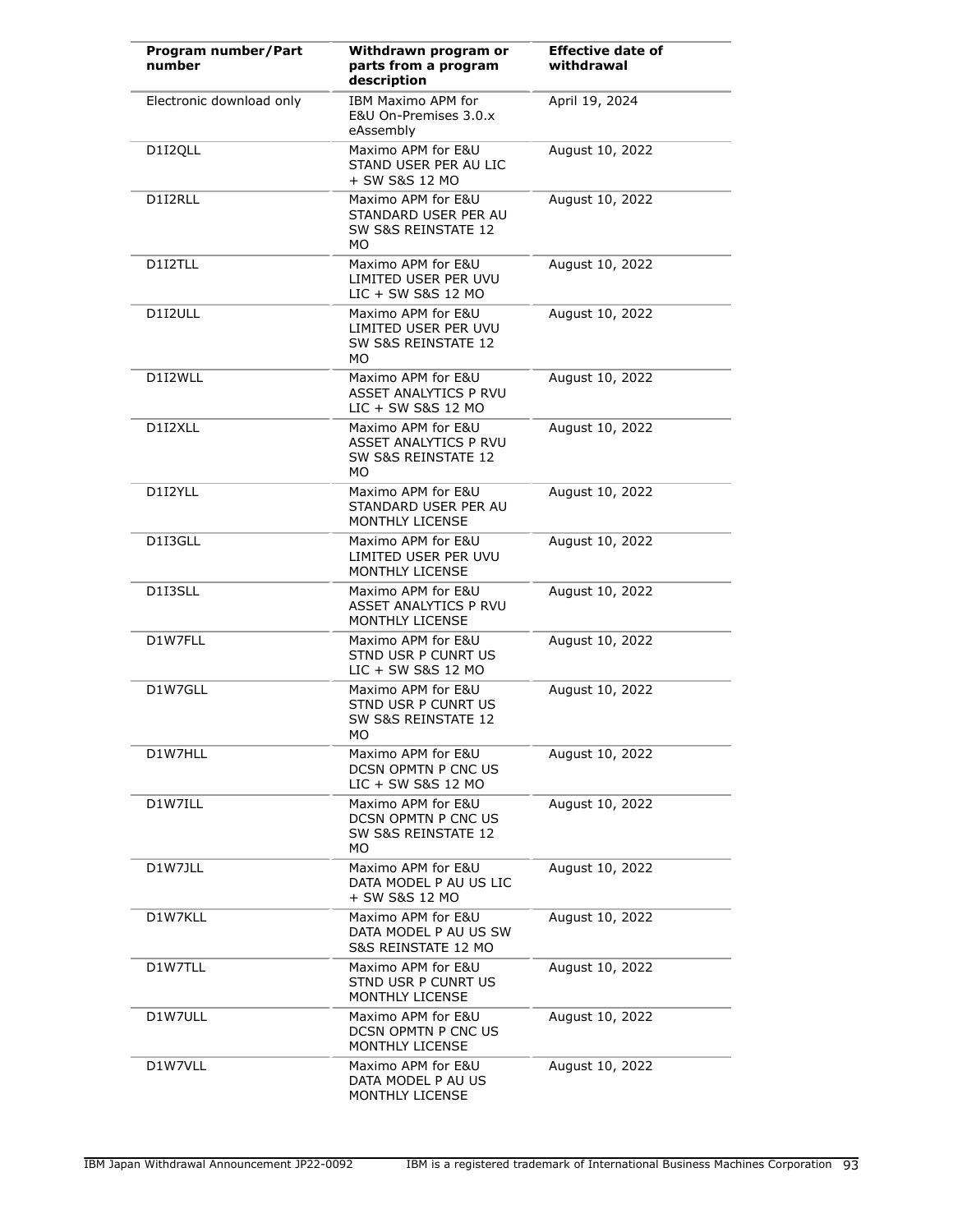| Program number/Part<br>number    | Withdrawn program or<br>parts from a program<br>description                                                                                                     | <b>Effective date of</b><br>withdrawal |
|----------------------------------|-----------------------------------------------------------------------------------------------------------------------------------------------------------------|----------------------------------------|
| EOLT2LL                          | Maximo APM for E&U<br>STANDARD USER PER AU<br><b>ANNUAL SW S&amp;S RNWL</b>                                                                                     | September 9, 2022                      |
| EOLT3LL                          | Maximo APM for E&U<br>LIMITED USER PER UVU<br><b>ANNUAL SW S&amp;S RNWL</b>                                                                                     | September 9, 2022                      |
| EOLT5LL                          | Maximo APM for E&U<br><b>ASSET ANALYTICS P RVU</b><br><b>ANNUAL SW S&amp;S RNWL</b>                                                                             | September 9, 2022                      |
| E0P37LL                          | Maximo APM for E&U<br>STND USR P CUNRT US<br><b>ANNUAL SW S&amp;S RNWL</b>                                                                                      | September 9, 2022                      |
| E0P38LL                          | Maximo APM for E&U<br>DCSN OPMTN P CNC US<br><b>ANNUAL SW S&amp;S RNWL</b>                                                                                      | September 9, 2022                      |
| E0P39LL                          | Maximo APM for E&U<br>DATA MODEL P AU US<br><b>ANNUAL SW S&amp;S RNWL</b>                                                                                       | September 9, 2022                      |
| 5737-F61                         | <b>IBM Support for</b><br><b>Runtimes</b>                                                                                                                       |                                        |
| D1VS0LL                          | <b>IBM Advanced Support</b><br>for Runtime Frameworks<br>Virtual Processor Core SW<br>Support 12 Months                                                         | August 19, 2022                        |
| D1VS2LL                          | <b>IBM Foundation Support</b><br>for Runtimes Virtual<br>Processor Core SW<br>Support 12 Months                                                                 | August 19, 2022                        |
| 5737-M60                         | <b>IBM Maximo for Civil</b><br><b>Infrastructure</b>                                                                                                            |                                        |
| Electronic download only         | <b>IBM Maximo for Civil</b><br>Infrastructure 7.6.x<br>eAssembly                                                                                                | September 19, 2025                     |
| D27S3LL                          | <b>IBM Maximo for Civil</b><br>Infrastructure Authorized<br>User License + Software<br>Subscription and Support<br>12 Months                                    | August 10, 2022                        |
| D27S4LL                          | <b>IBM Maximo for</b><br>Civil Infrastructure<br><b>Authorized User Software</b><br><b>Subscription &amp; Support</b><br>Reinstatement 12 Months                | August 10, 2022                        |
| D <sub>27</sub> S <sub>5LL</sub> | <b>IBM Maximo for</b><br>Civil Infrastructure<br>Authorized User Trade<br>up from Maximo Asset<br>Management License +<br>Subscription and Support<br>12 Months | August 10, 2022                        |
| D27S6LL                          | <b>IBM Maximo for Civil</b><br>Infrastructure Authorized<br>User Monthly License                                                                                | August 10, 2022                        |
| D27S8LL                          | <b>IBM Maximo for Civil</b><br>Infrastructure Concurrent<br>User License + Software<br>Subscription and Support<br>12 Months                                    | August 10, 2022                        |
| D27S9LL                          | <b>IBM Maximo for</b><br>Civil Infrastructure<br><b>Concurrent User Software</b><br>Subscription & Support<br>Reinstatement 12 Months                           | August 10, 2022                        |
| D27SALL                          | <b>IBM Maximo for</b><br>Civil Infrastructure                                                                                                                   | August 10, 2022                        |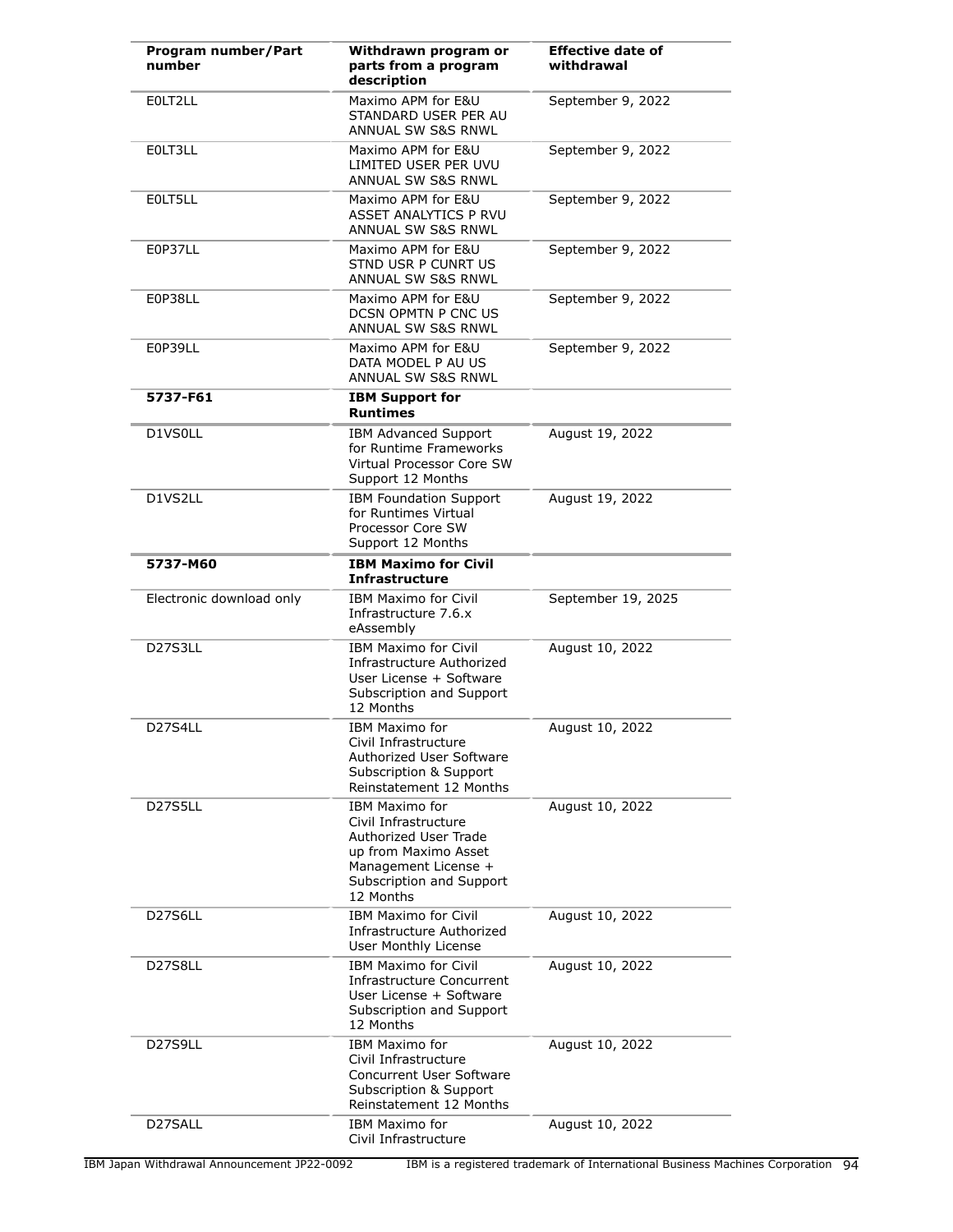| Program number/Part<br>number | Withdrawn program or<br>parts from a program<br>description                                                                                                                                                  | <b>Effective date of</b><br>withdrawal |
|-------------------------------|--------------------------------------------------------------------------------------------------------------------------------------------------------------------------------------------------------------|----------------------------------------|
|                               | <b>Concurrent User Trade</b><br>up from Maximo Asset<br>Management License +<br>Subscription and Support<br>12 Months                                                                                        |                                        |
| D27SBLL                       | <b>IBM Maximo for Civil</b><br>Infrastructure Concurrent<br>User Monthly License                                                                                                                             | August 10, 2022                        |
| D27SDLL                       | <b>IBM Maximo for Civil</b><br>Infrastructure Authorized<br>User for Linux on IBM<br>Z License + Software<br>Subscription and Support<br>12 Months                                                           | August 10, 2022                        |
| D27SELL                       | <b>IBM Maximo for Civil</b><br>Infrastructure Authorized<br>User for Linux on IBM Z<br>Software Subscription &<br>Supt Reinstatement 12<br>Months                                                            | August 10, 2022                        |
| D27SFLL                       | <b>IBM Maximo for Civil</b><br>Infrastructure Authorized<br>User for Linux on IBM Z<br>Trade up from Maximo<br>Asset Management for<br>Linux on IBM Z License +<br>Subscription and Support<br>12 Months     | August 10, 2022                        |
| D27SGLL                       | <b>IBM Maximo for Civil</b><br>Infrastructure Authorized<br>User for Linux on IBM Z<br>Monthly License                                                                                                       | August 10, 2022                        |
| D27SILL                       | <b>IBM Maximo for Civil</b><br>Infrastructure Concurrent<br>User for Linux on IBM<br>Z License + Software<br>Subscription and Support<br>12 Months                                                           | August 10, 2022                        |
| D27SJLL                       | <b>IBM Maximo for Civil</b><br>Infrastructure Concurrent<br>User for Linux on IBM Z<br>Software Subscription &<br>Support Reinstatement 12<br>Months                                                         | August 10, 2022                        |
| D27SKLL                       | <b>IBM Maximo for Civil</b><br>Infrastructure Concurrent<br>User for Linux on IBM Z<br>Trade up from Maximo<br>Asset Management for<br>Linux on IBM $Z$ License $+$<br>Subscription and Support<br>12 Months | August 10, 2022                        |
| D27SLLL                       | <b>IBM Maximo for Civil</b><br>Infrastructure Concurrent<br>User for Linux on IBM Z<br>Monthly License                                                                                                       | August 10, 2022                        |
| D27SNLL                       | <b>IBM Maximo for Civil</b><br>Infrastructure Limited Use<br>Authorized User License +<br>Software Subscription and<br>Support 12 Months                                                                     | August 10, 2022                        |
| D27SPLL                       | <b>IBM Maximo for Civil</b><br>Infrastructure Limited Use<br>Authorized User Software<br>Subscription & Support<br>Reinstatement 12 Months                                                                   | August 10, 2022                        |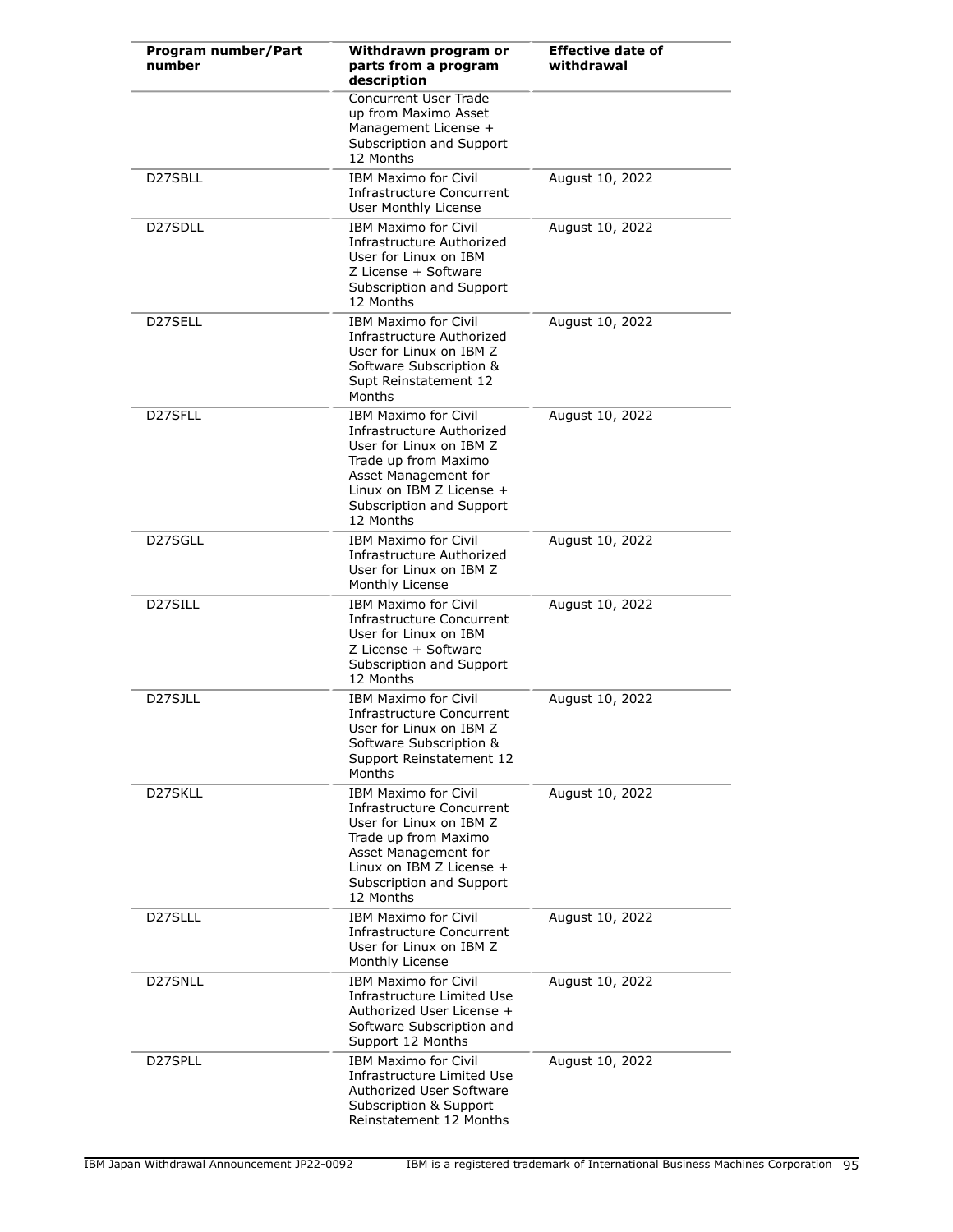| Program number/Part<br>number     | Withdrawn program or<br>parts from a program<br>description                                                                                                                                                             | <b>Effective date of</b><br>withdrawal |
|-----------------------------------|-------------------------------------------------------------------------------------------------------------------------------------------------------------------------------------------------------------------------|----------------------------------------|
| D27SQLL                           | <b>IBM Maximo for Civil</b><br>Infrastructure Limited Use<br>Authorized User Trade<br>up from Maximo Asset<br>Management License +<br>Subscription and Support<br>12 Months                                             | August 10, 2022                        |
| D27SRLL                           | <b>IBM Maximo for Civil</b><br>Infrastructure Limited Use<br>Authorized User Monthly<br>License                                                                                                                         | August 10, 2022                        |
| D27STLL                           | <b>IBM Maximo for Civil</b><br>Infrastructure Limited Use<br>Concurrent User License +<br>Software Subscription and<br>Support 12 Months                                                                                | August 10, 2022                        |
| D27SULL                           | <b>IBM Maximo for Civil</b><br>Infrastructure Limited Use<br><b>Concurrent User Software</b><br>Subscription & Support<br>Reinstatement 12 Months                                                                       | August 10, 2022                        |
| D27SWLL                           | <b>IBM Maximo for Civil</b><br>Infrastructure Limited Use<br><b>Concurrent User Monthly</b><br>License                                                                                                                  | August 10, 2022                        |
| D27SYLL                           | <b>IBM Maximo for Civil</b><br>Infrastructure Limited<br>Use Authorized User for<br>Linux on IBM Z License +<br>Software Subscription and<br>Support 12 Months                                                          | August 10, 2022                        |
| D27SZLL                           | <b>IBM Maximo for Civil</b><br>Infrastructure Limited<br>Use Authorized User for<br>Linux on IBM Z Software<br><b>Subscription &amp; Support</b><br>Reinstatement 12 Months                                             | August 10, 2022                        |
| D27T0LL                           | <b>IBM Maximo for Civil</b><br>Infrastructure Limited<br>Use Authorized User for<br>Linux on IBM Z Trade<br>up from Maximo Asset<br>Management for Linux<br>on IBM Z License +<br>Subscription and Support<br>12 Months | August 10, 2022                        |
| D27T1LL                           | <b>IBM Maximo for Civil</b><br>Infrastructure Limited Use<br>Authorized User for Linux<br>on IBM Z Monthly License                                                                                                      | August 10, 2022                        |
| D <sub>27</sub> T <sub>3</sub> LL | <b>IBM Maximo for Civil</b><br>Infrastructure Limited<br>Use Concurrent User for<br>Linux on IBM Z License +<br>Software Subscription and<br>Support 12 Months                                                          | August 10, 2022                        |
| D <sub>27</sub> T <sub>4</sub> LL | <b>IBM Maximo for Civil</b><br>Infrastructure Limited<br>Use Concurrent User for<br>Linux on IBM Z Software<br>Subscription & Support<br>Reinstatement 12 Months                                                        | August 10, 2022                        |
| D27T6LL                           | <b>IBM Maximo for Civil</b><br>Infrastructure Limited Use<br>Concurrent User for Linux<br>on IBM Z Monthly License                                                                                                      | August 10, 2022                        |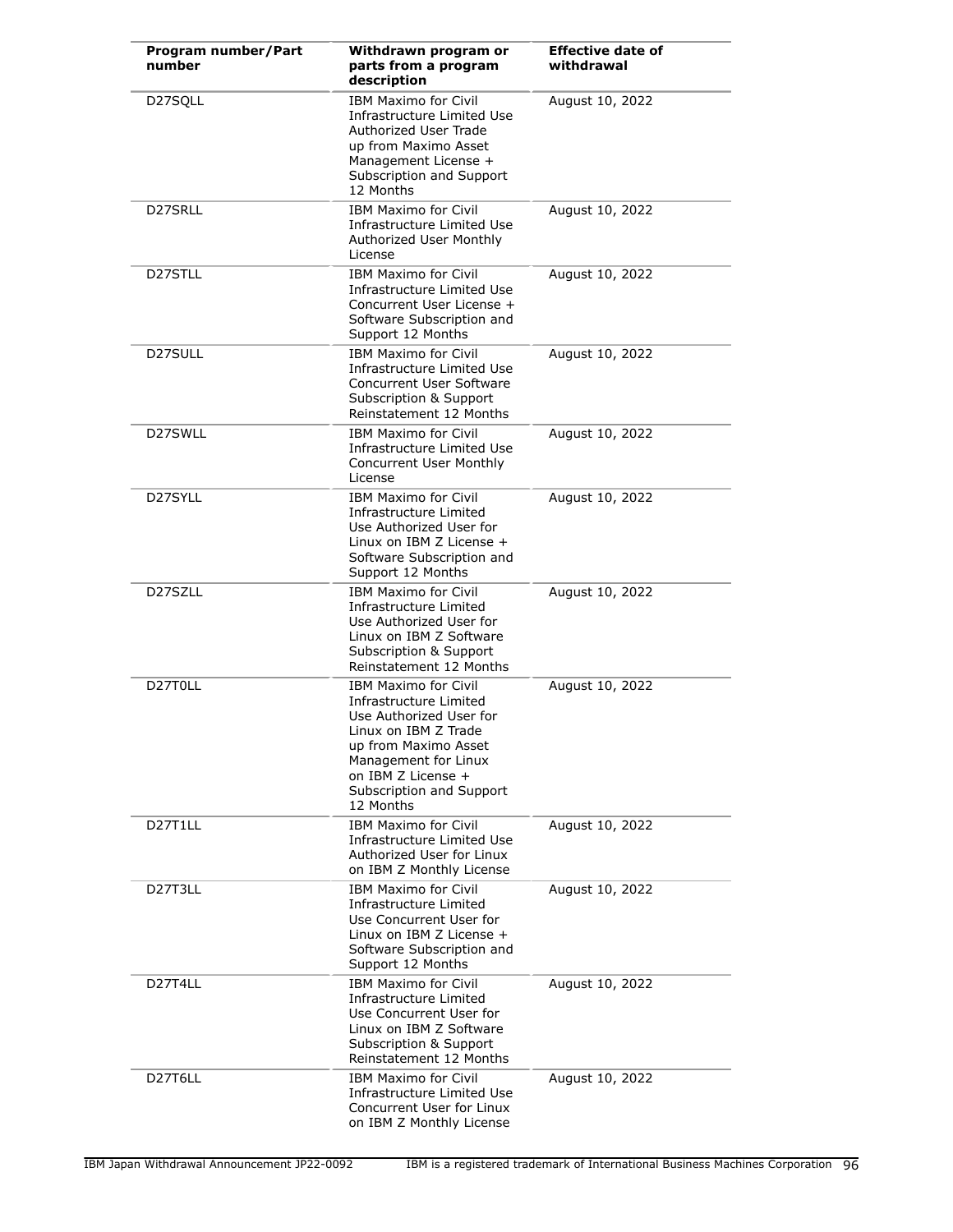| Program number/Part<br>number | Withdrawn program or<br>parts from a program<br>description                                                                                                  | <b>Effective date of</b><br>withdrawal |
|-------------------------------|--------------------------------------------------------------------------------------------------------------------------------------------------------------|----------------------------------------|
| <b>EOQXJLL</b>                | IBM Maximo for<br>Civil Infrastructure<br><b>Authorized User Software</b><br>Subscription and Support<br>Renewal 12 Months                                   | September 09, 2022                     |
| <b>EOQXLLL</b>                | <b>IBM Maximo for</b><br>Civil Infrastructure<br>Concurrent User Software<br>Subscription and Support<br>Renewal 12 Months                                   | September 09, 2022                     |
| <b>EOQXNLL</b>                | <b>IBM Maximo for Civil</b><br>Infrastructure Authorized<br>User for Linux on IBM Z<br>Software Subscription<br>and Support Renewal 12<br>Months             | September 09, 2022                     |
| <b>E0QXQLL</b>                | <b>IBM Maximo for Civil</b><br>Infrastructure Concurrent<br>User for Linux on IBM Z<br>Software Subscription<br>and Support Renewal 12<br>Months             | September 09, 2022                     |
| <b>EOQXSLL</b>                | <b>IBM Maximo for Civil</b><br>Infrastructure Limited Use<br>Authorized User Software<br>Subscription and Support<br>Renewal 12 Months                       | September 09, 2022                     |
| <b>EOQXULL</b>                | <b>IBM Maximo for Civil</b><br>Infrastructure Limited Use<br><b>Concurrent User Software</b><br>Subscription and Support<br>Renewal 12 Months                | September 09, 2022                     |
| <b>EOQXWLL</b>                | <b>IBM Maximo for Civil</b><br>Infrastructure Limited<br>Use Authorized User for<br>Linux on IBM Z Software<br>Subscription and Support<br>Renewal 12 Months | September 09, 2022                     |
| <b>E0QXYLL</b>                | <b>IBM Maximo for Civil</b><br>Infrastructure Limited<br>Use Concurrent User for<br>Linux on IBM Z Software<br>Subscription and Support<br>Renewal 12 Months | September 09, 2022                     |
| 5737-L65                      | <b>IBM Watson Machine</b>                                                                                                                                    |                                        |
|                               | <b>Learning Server</b>                                                                                                                                       |                                        |
| Electronic download only      | <b>IBM Watson Machine</b><br>Learning Server 1.0<br>eAssembly                                                                                                | April 19, 2024                         |
| Electronic download only      | <b>IBM Watson Machine</b><br>Learning Server 1.1<br>eAssembly                                                                                                | April 19, 2024                         |
| Electronic download only      | <b>IBM Watson Machine</b><br>Learning Server 2.0<br>eAssembly                                                                                                | April 19, 2024                         |
| D25Y1LL                       | <b>IBM Watson Machine</b><br>Learning Server Virtual<br>Processor Core Monthly<br>License                                                                    | August 19, 2022                        |
| D25Y2LL                       | <b>IBM Watson Machine</b><br>Learning Server Virtual                                                                                                         | August 19, 2022                        |

Processor Core License + SW Subscription & Support 12 Months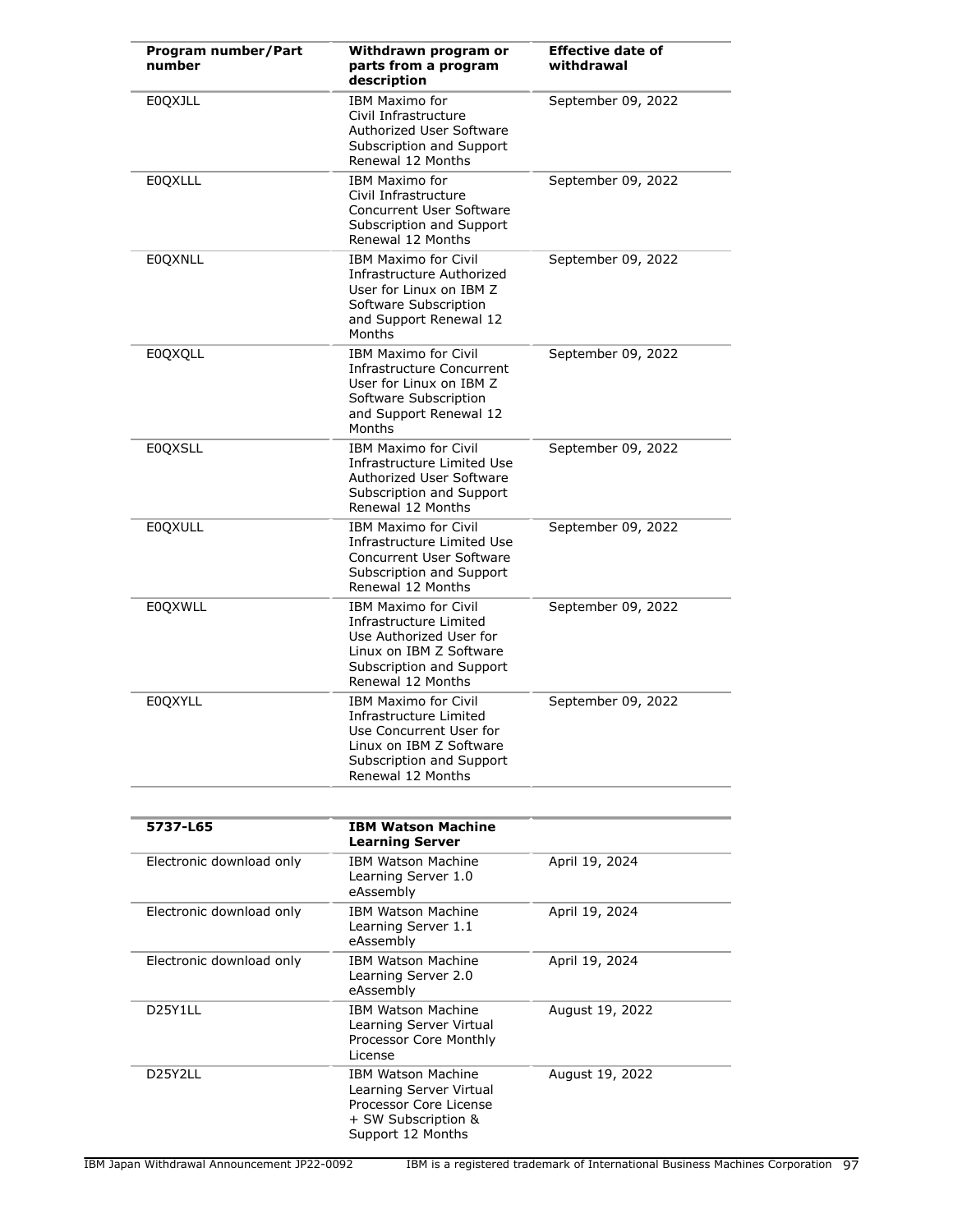| D25Y3LL                                              | <b>IBM Watson Machine</b><br>Learning Server Virtual<br>Processor Core SW<br>Subscription & Support<br>Reinstatement 12 Months                                                                                 | August 19, 2022                        |
|------------------------------------------------------|----------------------------------------------------------------------------------------------------------------------------------------------------------------------------------------------------------------|----------------------------------------|
| D <sub>25</sub> YSLL                                 | <b>IBM Watson Machine</b><br>Learning Server Virtual<br>Processor Core from IBM<br><b>SPSS Modeler Premium</b><br>Server 6 Processor Value<br>Unit Trade Up License +<br>Subscription and Support<br>12 Months | August 19, 2022                        |
| D25YTLL                                              | <b>IBM Watson Machine</b><br>Learning Server Virtual<br>Processor Core from<br>IBM SPSS Modeler Gold<br>Server 5 Processor Value<br>Unit Trade Up License +<br>Subscription and Support<br>12 Months           | August 19, 2022                        |
| D25YULL                                              | <b>IBM Watson Machine</b><br>Learning Server Virtual<br>Processor Core from IBM<br>SPSS Modeler Professional<br>Server 7 Processor Value<br>Unit Trade Up License +<br>Subscription and Support<br>12 Months   | August 19, 2022                        |
| E0QG6LL                                              | <b>IBM Watson Machine</b><br>Learning Server Virtual<br>Processor Core Annual SW<br>Subscription & Support<br>Renewal 12 Months                                                                                | September 16, 2022                     |
|                                                      |                                                                                                                                                                                                                |                                        |
| Program number/Part<br>number                        | Withdrawn program or<br>parts from a program                                                                                                                                                                   | <b>Effective date of</b><br>withdrawal |
| 5737-189                                             | description<br><b>IBM Cloud Pak for</b><br><b>Integration (formerly</b><br>known as IBM Cloud<br><b>Integration Platform)</b>                                                                                  |                                        |
| Electronic download only                             | IBM Cloud Integration<br>Platform 2019.x<br>eAssembly (See Note                                                                                                                                                | September 16, 2022                     |
| Electronic download only                             | 5737-I89 below)<br>IBM Cloud Pak for<br>Integration 2020.1.1<br>eAssembly                                                                                                                                      | September 16, 2022                     |
| Electronic download only                             | IBM Cloud Pak for<br>Integration 2020.2.1<br>eAssembly                                                                                                                                                         | September 16, 2022                     |
| Electronic download only                             | IBM Cloud Pak for<br>Integration 2020.3.1<br>eAssembly                                                                                                                                                         | September 16, 2022                     |
| Electronic download only<br>Electronic download only | IBM Cloud Pak for<br>Integration 2020.4.1<br>eAssembly                                                                                                                                                         | October 21, 2022                       |

**Note 5737-I89:** All releases except 2019.1.x and 2019.2.x, includes IBM Cloud Pak for Integration Operations Dashboard Add-on.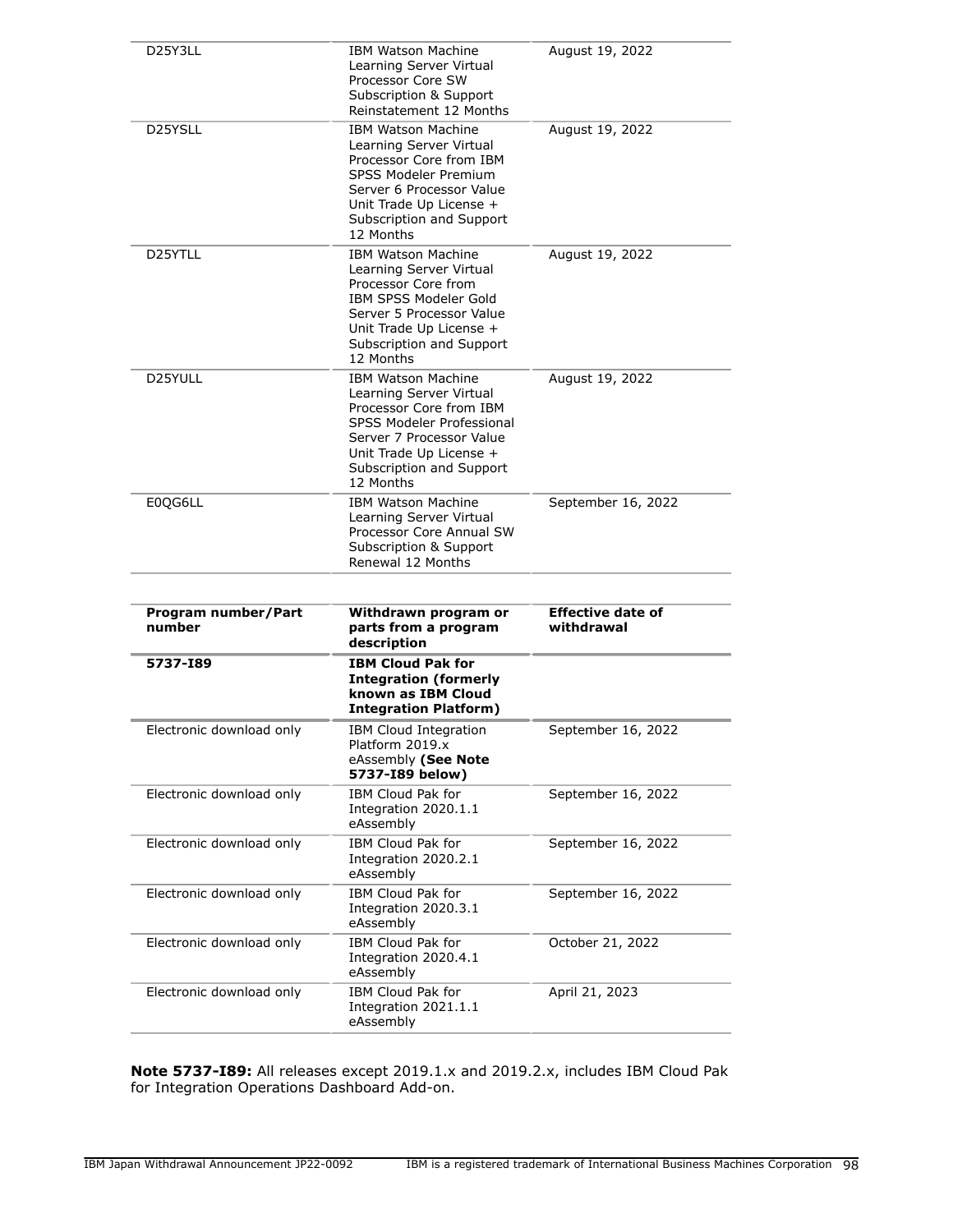| Program number/Part<br>number | Withdrawn program or<br>parts from a program<br>description                                                                                                                          | <b>Effective date of</b><br>withdrawal |
|-------------------------------|--------------------------------------------------------------------------------------------------------------------------------------------------------------------------------------|----------------------------------------|
| 5737-M76                      | Turbonomic <sup>(R)</sup> , Inc.                                                                                                                                                     |                                        |
| D29I2LL                       | <b>Turbonomic SevONE</b><br>Software Defined Network<br>Performance Management<br>for IBM Cloud Pak for<br>Multicloud Management<br>12 Month PA per Managed<br><b>Virtual Server</b> | April 13, 2022                         |
| <b>D29I3LL</b>                | Turbonomic SevONE<br>Software Defined Network<br>Performance Management<br>for IBM Cloud Pak for<br><b>Multicloud Management</b><br>36 Month PA per Managed<br>Virtual Server        | April 13, 2022                         |
| <b>D29I6LL</b>                | Turbonomic<br>ARMDataCloud Op Hst for<br>Cloud Pak for Multicloud<br>Mngmt 12 MO                                                                                                     | August 19, 2022                        |
| <b>D29I7LL</b>                | Turbonomic<br>ARMDataCloud Op Hst for<br>Cloud Pak for Multicloud<br>Mngmt 36 MO                                                                                                     | August 19, 2022                        |
| D29TDLL                       | Turbonomic SevOne <sup>(R)</sup><br>Software Defined<br>Network Performance<br>Management for IBM<br>Cloud Paks License +<br>Annual Maintenance 12<br>mos                            | April 13, 2022                         |
| D29TELL                       | Turbonomic SevOne<br>Software Defined Network<br>Performance Management<br>for IBM Cloud Paks Annual<br>Maintenance 12 mos                                                           | April 13, 2022                         |
|                               |                                                                                                                                                                                      |                                        |
| Program number/Part<br>number | Withdrawn program or<br>parts from a program<br>description                                                                                                                          | <b>Effective date of</b><br>withdrawal |
| 5737-J29                      | IBM Blockchain on<br><b>Cloud Public</b>                                                                                                                                             |                                        |
| Electronic download only      | <b>IBM Blockchain on Cloud</b><br>Public 2.5.x eAssembly                                                                                                                             | April 21, 2023                         |
| D25SNLL                       | <b>IBM Blockchain Platform</b><br><b>Virtual Processor Core</b><br>License + SW Subscription<br>& Support 12 Months                                                                  | June 10, 2022                          |
| D25SPLL                       | <b>IBM Blockchain Platform</b><br>Virtual Processor Core SW<br>Subscription & Support<br>Reinstatement 12 Months                                                                     | June 10, 2022                          |
| D25SRLL                       | <b>IBM Blockchain Platform</b><br>Virtual Processor Core<br>Monthly License                                                                                                          | June 10, 2022                          |
| D25SYLL                       | IBM Blockchain Platform<br>Linux on IBM Z Virtual<br>Processor Core License<br>+ SW Subscription &<br>Support 12 Months                                                              | June 10, 2022                          |
| D25SZLL                       | IBM Blockchain Platform<br>Linux on IBM Z Virtual<br>Processor Core SW<br>Subscription & Support<br>Reinstatement 12 Months                                                          | June 10, 2022                          |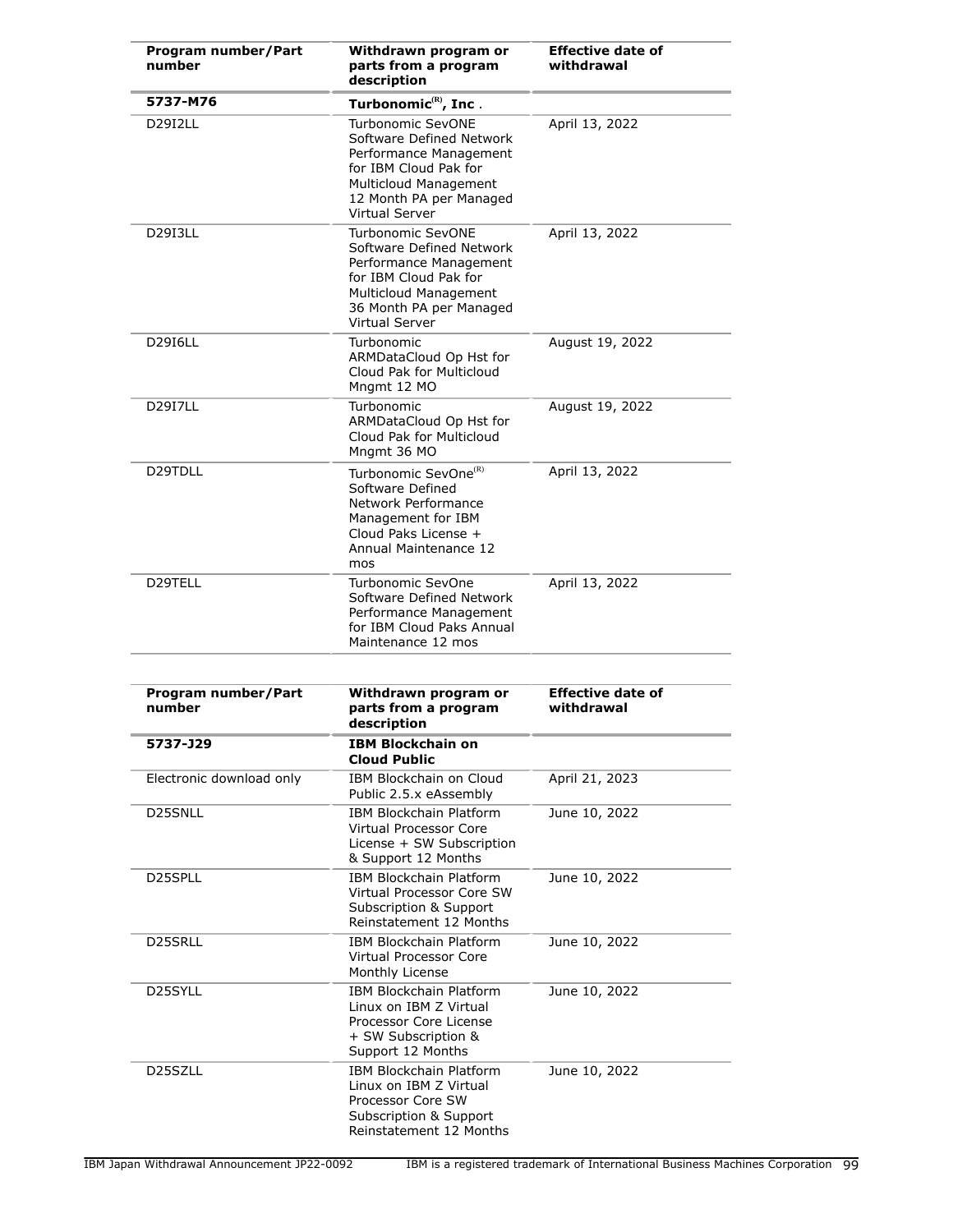| Program number/Part<br>number     | Withdrawn program or<br>parts from a program<br>description                                                                         | <b>Effective date of</b><br>withdrawal |
|-----------------------------------|-------------------------------------------------------------------------------------------------------------------------------------|----------------------------------------|
| D <sub>25</sub> T <sub>1</sub> LL | <b>IBM Blockchain Platform</b><br>Linux on IBM Z Virtual<br>Processor Core Monthly<br>License                                       | June 10, 2022                          |
| D2778LL                           | <b>IBM Blockchain Platform</b><br>Virtual Processor Core<br>Subscription License                                                    | June 10, 2022                          |
| D2779LL                           | <b>IBM Blockchain</b><br>Platform Linux on IBM<br>Z Virtual Processor Core<br>Subscription License                                  | June 10, 2022                          |
| <b>E0OEYLL</b>                    | <b>IBM Blockchain Platform</b><br>Virtual Processor Core<br>Annual SW Subscription<br>& Support Renewal 12<br>Months                | July 12, 2022                          |
| E0OF1LL                           | <b>IBM Blockchain Platform</b><br>Linux on TBM 7 Virtual<br>Processor Core Annual SW<br>Subscription & Support<br>Renewal 12 Months | July 12, 2022                          |
| Program number/Part<br>number     | Withdrawn program or<br>parts from a program<br>description                                                                         | <b>Effective date of</b><br>withdrawal |
| 5900-AFU                          | <b>SingleStore DB for IBM</b><br><b>Cloud Pak for Data</b>                                                                          |                                        |
| Electronic download only          | SingleStore DB for IBM<br>$Cland$ $Dab$ for $Dab - 1$                                                                               | April 21, 2023                         |

|         | Cloud Pak for Data 1.x<br>eAssembly                                          |                 |
|---------|------------------------------------------------------------------------------|-----------------|
| D04QEZX | SingleStore DB for IBM<br>Cloud Pak for Data Annual<br>Subscription Per Node | August 10, 2022 |
|         |                                                                              |                 |

Effective on the date shown, IBM will withdraw from marketing select part numbers from the following cloud service as subscribed to under the applicable IBM agreement:

## **5737-B05 IBM Enterprise Video Streaming**

| Part number          | Part number name and<br>description                                                             | <b>Effective date of</b><br>withdrawal |
|----------------------|-------------------------------------------------------------------------------------------------|----------------------------------------|
| D <sub>10</sub> ZILL | IBM Enterprise Video<br>Streaming - Ad<br>Configuration Item                                    | August 10, 2022                        |
| D10ZJLL              | <b>IBM Enterprise Video</b><br>Streaming - Ad<br><b>Configuration Changes</b><br>Item per Month | August 10, 2022                        |

## **5737-I59 Weather Company Max Solutions Systems - z2G4 Simulcast**

|         | Part number name and<br>description                                                         | <b>Effective date of</b><br>withdrawal |
|---------|---------------------------------------------------------------------------------------------|----------------------------------------|
| D20VBLL | Weather Company Max<br>Solutions Systems - Z2G4<br>Simulcast Client Device<br>SaaS Hardware | July 15, 2022                          |

## **5737-A81 IBM MaaS360(R) Suites, Stand-alone Options and Services**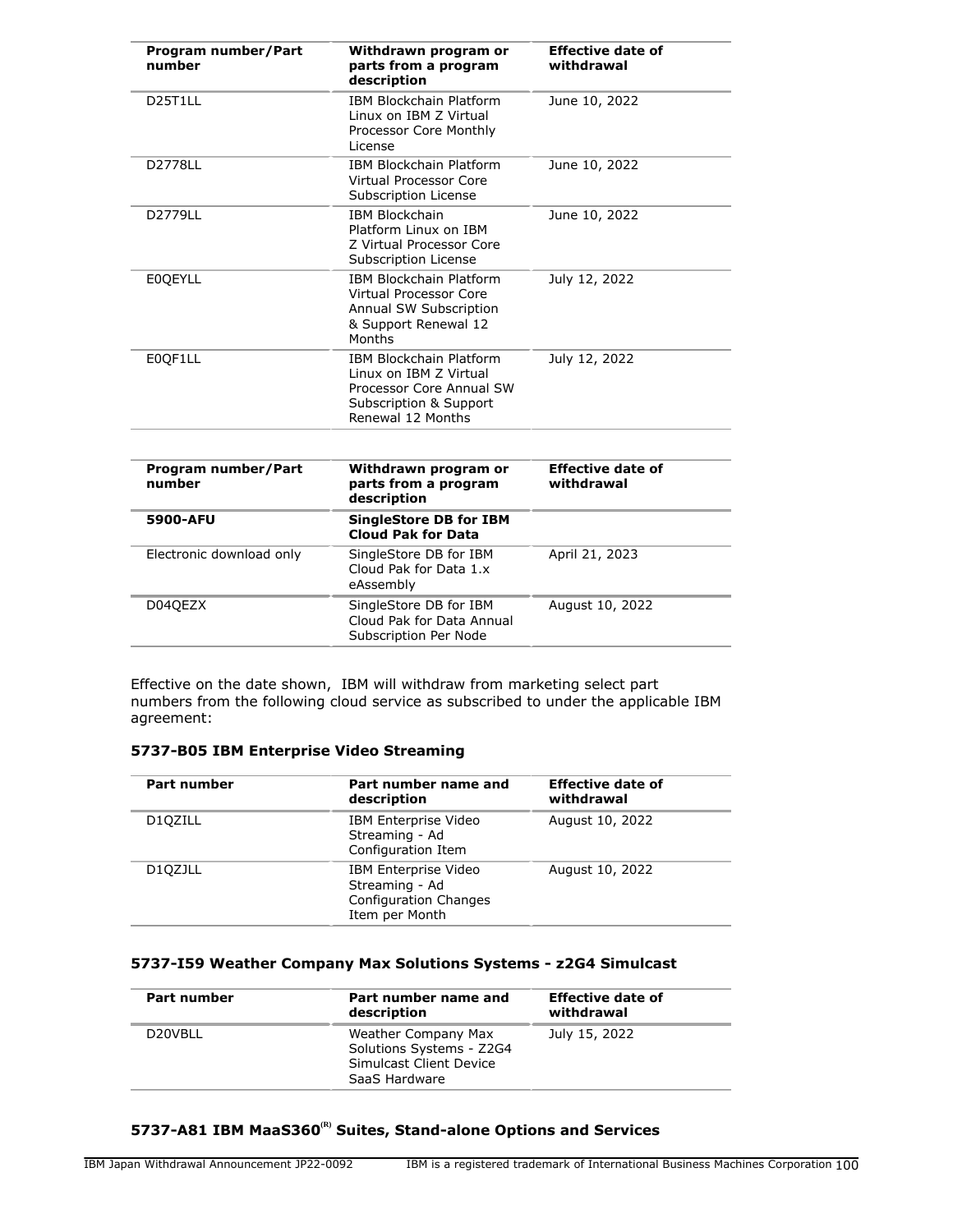| Part number | Part number name and<br>description                                                                     | <b>Effective date of</b><br>withdrawal |
|-------------|---------------------------------------------------------------------------------------------------------|----------------------------------------|
| D01XHZX     | IBM MaaS360 Cloud<br>Extender ${}^{\text{\tiny(R)}}$ & Mobile<br>Enterprise Gateway Setup<br>Engagement | July 15, 2022                          |
| D01XJZX     | IBM MaaS360 OS VPN<br>Setup Engagement                                                                  | July 15, 2022                          |
| D01XKZX     | IBM MaaS360 Simple<br>Training Engagement                                                               | July 15, 2022                          |
| D01XLZX     | IBM MaaS360 Standard<br>Email Access Gateway<br>Setup Engagement                                        | July 15, 2022                          |

## **5900-ADS IBM Watson WorksTM**

| Program number/Part<br>number | Part number name and<br>description                                                                                    | <b>Effective date of</b><br>withdrawal |
|-------------------------------|------------------------------------------------------------------------------------------------------------------------|----------------------------------------|
| D041DZX                       | IBM Watson Works-<br>TRIRIGA <sup>(R)</sup> Building<br>Insights Non Production<br>Environment Individual<br>per Month | August 16, 2022                        |
| D041EZX                       | <b>IBM Watson Works-</b><br><b>TRIRIGA Building</b><br>Insights Non Production<br>Environment Individual<br>Overage    | August 16, 2022                        |
| D041GZX                       | <b>IBM Watson Works-</b><br><b>TRIRIGA Building Insights</b><br>with IoT Platform<br>Individual per Month              | August 16, 2022                        |
| D041HZX                       | IBM Watson Works-<br><b>TRIRIGA Building Insights</b><br>with IoT Platform<br>Individual Overage                       | August 16, 2022                        |
| D041IZX                       | <b>IBM Watson Works-</b><br><b>TRIRIGA Building Insights</b><br>with IoT Platform Capacity<br>Unit per Month           | August 16, 2022                        |
| D041JZX                       | IBM Watson Works-<br><b>TRIRIGA Building Insights</b><br>with IoT Platform Capacity<br>Unit Pay per Use                | August 16, 2022                        |
| D041KZX                       | <b>IBM Watson Works-</b><br><b>TRIRIGA SaaS Individual</b><br>per Month                                                | August 16, 2022                        |
| D041LZX                       | <b>IBM Watson Works-</b><br><b>TRIRIGA SaaS Individual</b><br>Overage                                                  | August 16, 2022                        |
| D041MZX                       | IBM Watson Works-<br>TRIRIGA SaaS Add-On<br>Reporting Instance per<br>Month                                            | August 16, 2022                        |
| D041NZX                       | <b>IBM Watson Works-</b><br>TRIRIGA SaaS Add-On<br>Reporting Non Production<br>Environment Instance per<br>Month       | August 16, 2022                        |
| D041PZX                       | IBM Watson Works-<br><b>TRIRIGA SaaS Lease</b><br>Volume Item per Month                                                | August 16, 2022                        |
| D041QZX                       | IBM Watson Works-<br>TRIRIGA SaaS Lease<br>Volume Item Overage                                                         | August 16, 2022                        |
| D041RZX                       | IBM Watson Works-<br><b>TRIRIGA SaaS Non</b>                                                                           | August 16, 2022                        |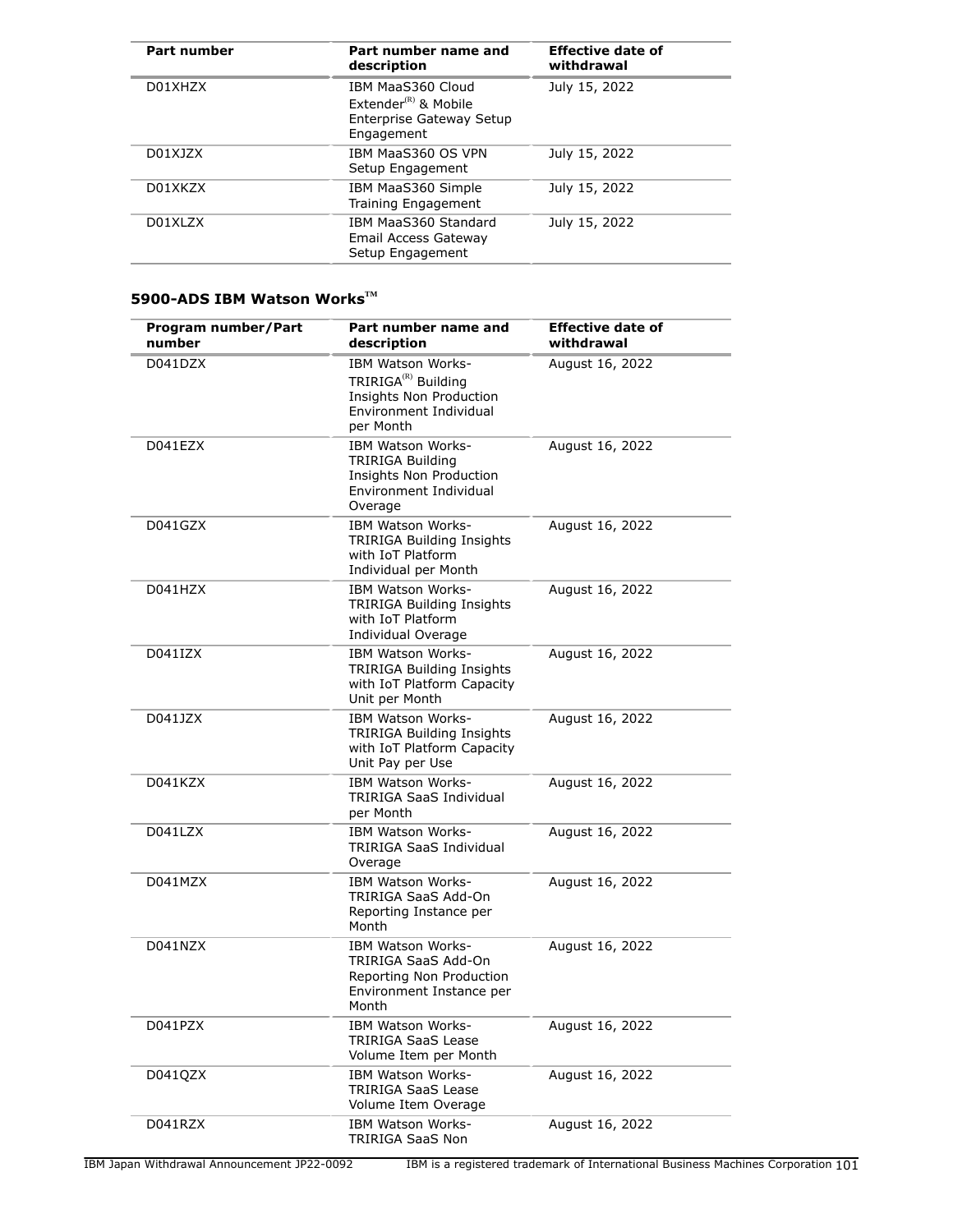| Program number/Part<br>number | Part number name and<br>description                                                                        | <b>Effective date of</b><br>withdrawal |
|-------------------------------|------------------------------------------------------------------------------------------------------------|----------------------------------------|
|                               | <b>Production Environment</b><br>Instance per Month                                                        |                                        |
| D0421ZX                       | <b>IBM Watson Works-</b><br>Watson Care Manager<br>Individual per Month                                    | August 16, 2022                        |
| D0422ZX                       | <b>IBM Watson Works-</b><br>Watson Care Manager<br>Individual Overage                                      | August 16, 2022                        |
| D0423ZX                       | <b>IBM Watson Works-</b><br>Watson Care Manager Non<br><b>Production Environment</b><br>Instance per Month | August 16, 2022                        |

Effective on the dates shown, IBM will withdraw from marketing the following cloud service programs as subscribed to under the applicable IBM Agreement:

| Program number | Cloud service name                                                           | <b>Discontinuance of</b><br>access date             |
|----------------|------------------------------------------------------------------------------|-----------------------------------------------------|
| 5725-P73       | <b>IBM Maximo EAM SaaS</b><br>Flex                                           | August 23 2022                                      |
| 5725-S69       | IBM IoT for Energy and<br>Utilities on Cloud                                 | August 12, 2022 (See<br><b>Note 5737-M66 below)</b> |
| 5725-Z55       | <b>TRM Maximo FAM</b><br>Anywhere SaaS Flex                                  | August 23 2022                                      |
| 5737-C29       | <b>IBM Cloud Enterprise</b><br>Records                                       | September 13, 2022                                  |
| 5737-J30       | <b>IBM Trusteer Pinpoint</b><br>Verify                                       | August 12, 2022                                     |
| 5900-AAY       | <b>IBM Robotic Process</b><br>Automation with WDG<br>Automation as a Service | August 19, 2022                                     |

**Note 5737-M66:** There is no direct replacement. See your Software seller to tradeup to Maximo Application Suite. See Software Announcement [JP21-0344,](http://www.ibm.com/common/ssi/cgi-bin/ssialias?infotype=an&subtype=ca&appname=gpateam&supplier=760&letternum=ENUSJP21-0344) dated October 19, 2021.

All part numbers are withdrawn without replacement.

| 5725-P73 IBM Maximo EAM SaaS Flex |  |
|-----------------------------------|--|
|-----------------------------------|--|

| <b>Part number</b> | Part number name and<br>description                                                                 | Effective date of<br>withdrawal |
|--------------------|-----------------------------------------------------------------------------------------------------|---------------------------------|
| D022NZX            | <b>IBM Maximo EAM SaaS</b><br>Flex - Enhanced Support<br>Add-on Instance per<br>Month               | August 23, 2022                 |
| D022PZX            | IBM Maximo EAM SaaS<br>Flex - Premier Support<br>Add-on Instance per<br>Month                       | August 23, 2022                 |
| D022QZX            | <b>IBM Maximo FAM SaaS</b><br>Flex - Technical Support<br>Advisor Instance per<br>Month             | August 23, 2022                 |
| D032V7X            | <b>TBM Maximo FAM</b><br>SaaS Flex - Restricted<br>Operational Access Add-<br>on Instance per Month | August 23, 2022                 |
| D132RLL            | <b>IBM Enterprise Asset</b><br>Management on Cloud<br>(Maximo) Concurrent User<br>PER MONTH         | August 23, 2022                 |
| D1331LL            | <b>IBM Enterprise Asset</b><br>Management on Cloud                                                  | August 23, 2022                 |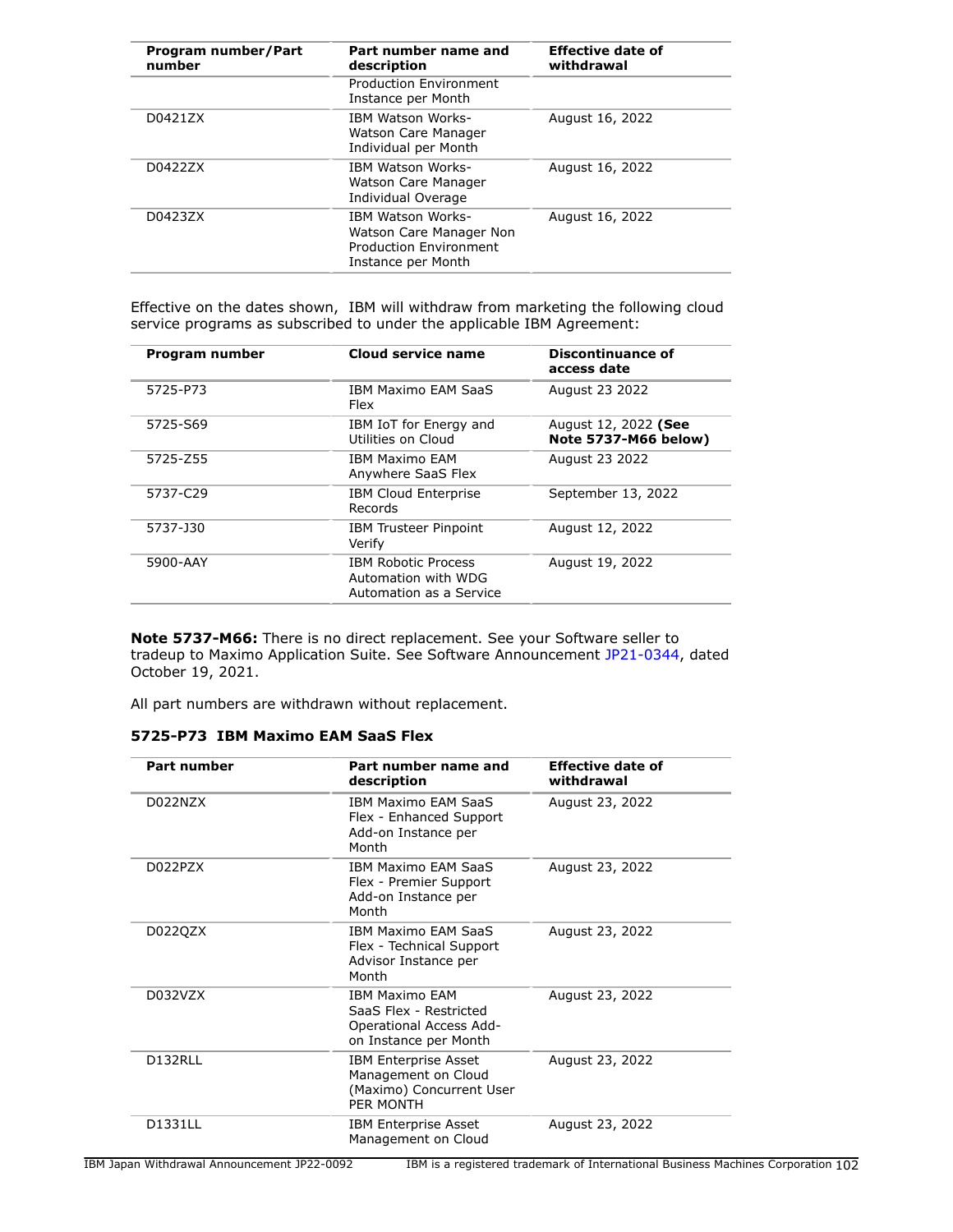| <b>Part number</b> | Part number name and<br>description                                                                                                | <b>Effective date of</b><br>withdrawal |
|--------------------|------------------------------------------------------------------------------------------------------------------------------------|----------------------------------------|
|                    | (Maximo) Concurrent User<br><b>OVERAGE</b>                                                                                         |                                        |
| D1332LL            | <b>IBM Enterprise Asset</b><br>Management on Cloud<br>(Maximo) Scheduler<br>Authorized User PER<br><b>MONTH</b>                    | August 23, 2022                        |
| D1337LL            | <b>IBM Enterprise Asset</b><br>Management on Cloud<br>(Maximo) Scheduler<br>Authorized User OVERAGE                                | August 23, 2022                        |
| D1338LL            | <b>IBM Enterprise Asset</b><br>Management on Cloud<br>(Maximo) Authorized User<br>PER MONTH                                        | August 23, 2022                        |
| D133ALL            | <b>IBM Enterprise Asset</b><br>Management on Cloud<br>(Maximo) Authorized User<br><b>OVERAGE</b>                                   | August 23, 2022                        |
| D133BLL            | <b>IBM Maximo EAM Non</b><br>Production SaaS Flex<br>Instance PER MONTH                                                            | August 23, 2022                        |
| D133DLL            | <b>IBM Maximo EAM Non</b><br>Production Capacity Add-<br>On SaaS Flex Instance<br>PER MONTH                                        | August 23, 2022                        |
| D1M7DLL            | <b>IBM Enterprise Asset</b><br>Management on Cloud<br>(Maximo) for Managed<br>Service Provider Add-On<br>Authorized User per Month | August 23, 2022                        |
| D1M7NLL            | <b>IBM Enterprise Asset</b><br>Management on Cloud<br>(Maximo) for Managed<br>Service Provider Add-On<br>Authorized User Overage   | August 23, 2022                        |
| D1M7QLL            | <b>IBM Enterprise Asset</b><br>Management on Cloud<br>(Maximo) Transportation<br>Add-On Authorized User<br>per Month               | August 23, 2022                        |
| D1M7RLL            | <b>IBM Enterprise Asset</b><br>Management on Cloud<br>(Maximo) Transportation<br>Add-On Authorized User<br>Overage                 | August 23, 2022                        |
| D1M7SLL            | <b>IBM Enterprise Asset</b><br>Management on Cloud<br>(Maximo) Transportation<br>Add-On Concurrent User<br>per Month               | August 23, 2022                        |
| D1M7TLL            | <b>IBM Enterprise Asset</b><br>Management on Cloud<br>(Maximo) Transportation<br>Add-On Concurrent User<br>Overage                 | August 23, 2022                        |
| D1M7VLL            | <b>IBM Enterprise Asset</b><br>Management on Cloud<br>(Maximo) Aviation Add-On<br>Authorized User per Month                        | August 23, 2022                        |
| D1M7WLL            | <b>IBM Enterprise Asset</b><br>Management on Cloud<br>(Maximo) Aviation Add-On<br>Authorized User Overage                          | August 23, 2022                        |
| D1M7XLL            | <b>IBM Enterprise Asset</b><br>Management on Cloud<br>(Maximo) Aviation Add-                                                       | August 23, 2022                        |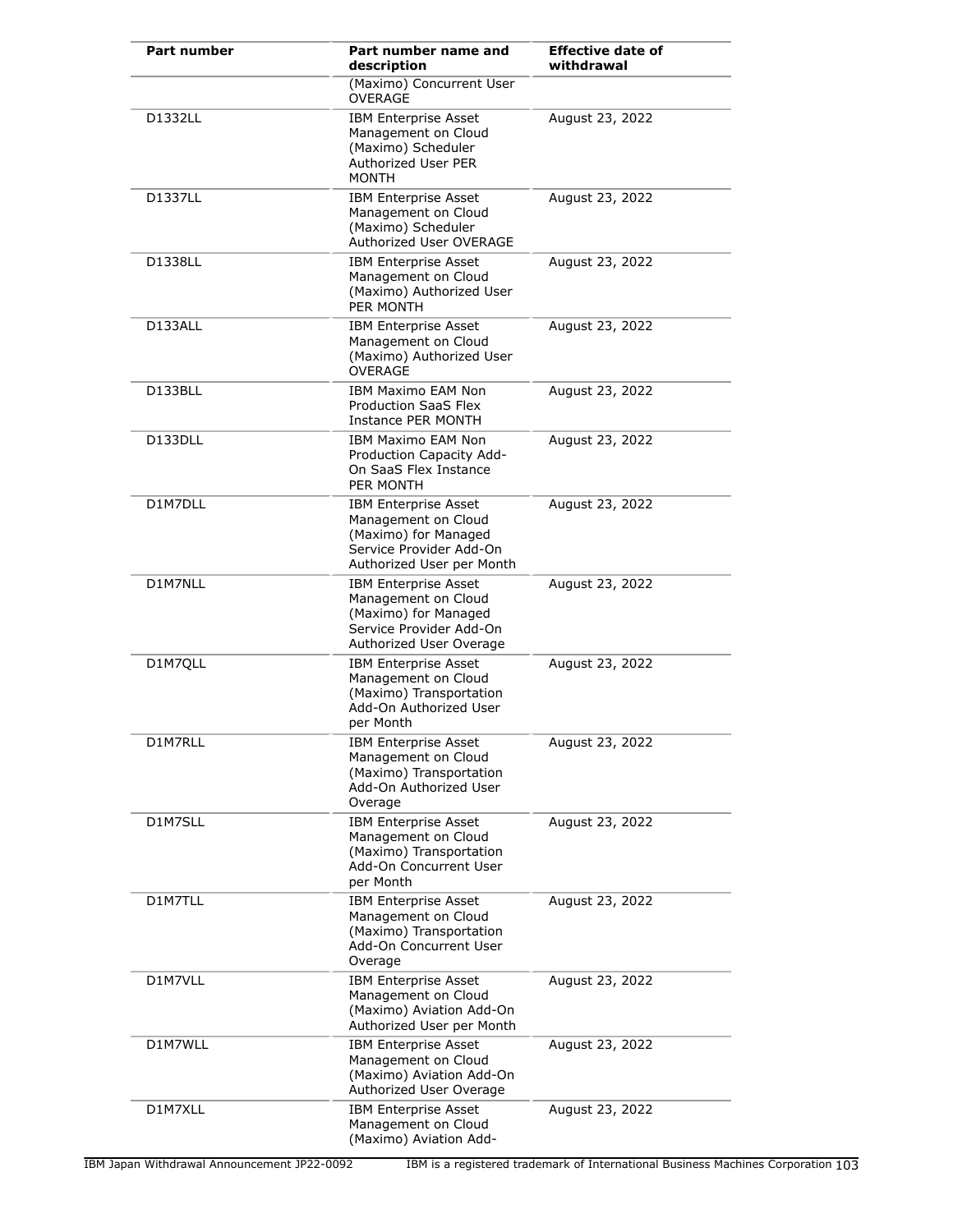| Part number | Part number name and<br>description                                                                                 | <b>Effective date of</b><br>withdrawal |
|-------------|---------------------------------------------------------------------------------------------------------------------|----------------------------------------|
|             | On Concurrent User per<br>Month                                                                                     |                                        |
| D1M7YLL     | <b>IBM Enterprise Asset</b><br>Management on Cloud<br>(Maximo) Aviation Add-On<br>Concurrent User Overage           | August 23, 2022                        |
| D1M80LL     | <b>IBM Enterprise Asset</b><br>Management on Cloud<br>(Maximo) Life Sciences<br>Add-On Authorized User<br>per Month | August 23, 2022                        |
| D1M81LL     | <b>IBM Enterprise Asset</b><br>Management on Cloud<br>(Maximo) Life Sciences<br>Add-On Authorized User<br>Overage   | August 23, 2022                        |
| D1M82LL     | <b>IBM Enterprise Asset</b><br>Management on Cloud<br>(Maximo) Life Sciences<br>Add-On Concurrent User<br>per Month | August 23, 2022                        |
| D1M83LL     | <b>IBM Enterprise Asset</b><br>Management on Cloud<br>(Maximo) Life Sciences<br>Add-On Concurrent User<br>Overage   | August 23, 2022                        |
| D1M85LL     | <b>IBM Enterprise Asset</b><br>Management on Cloud<br>(Maximo) Nuclear Add-On<br>Authorized User per Month          | August 23, 2022                        |
| D1M86LL     | <b>IBM Enterprise Asset</b><br>Management on Cloud<br>(Maximo) Nuclear Add-On<br>Authorized User Overage            | August 23, 2022                        |
| D1M87LL     | <b>IBM Enterprise Asset</b><br>Management on Cloud<br>(Maximo) Nuclear Add-<br>On Concurrent User per<br>Month      | August 23, 2022                        |
| D1M88LL     | <b>IBM Enterprise Asset</b><br>Management on Cloud<br>(Maximo) Nuclear Add-On<br>Concurrent User Overage            | August 23, 2022                        |
| D1M8ALL     | <b>IBM Enterprise Asset</b><br>Management on Cloud<br>(Maximo) Oil and Gas<br>Add-On Authorized User<br>per Month   | August 23, 2022                        |
| D1M8BLL     | <b>IBM Enterprise Asset</b><br>Management on Cloud<br>(Maximo) Oil and Gas<br>Add-On Authorized User<br>Overage     | August 23, 2022                        |
| D1M8CLL     | <b>IBM Enterprise Asset</b><br>Management on Cloud<br>(Maximo) Oil and Gas<br>Add-On Concurrent User<br>per Month   | August 23, 2022                        |
| D1M8DLL     | <b>IBM Enterprise Asset</b><br>Management on Cloud<br>(Maximo) Oil and Gas<br>Add-On Concurrent User<br>Overage     | August 23, 2022                        |
| D1M8FLL     | <b>IBM Enterprise Asset</b><br>Management on Cloud<br>(Maximo) Utilities Add-On<br>Authorized User per Month        | August 23, 2022                        |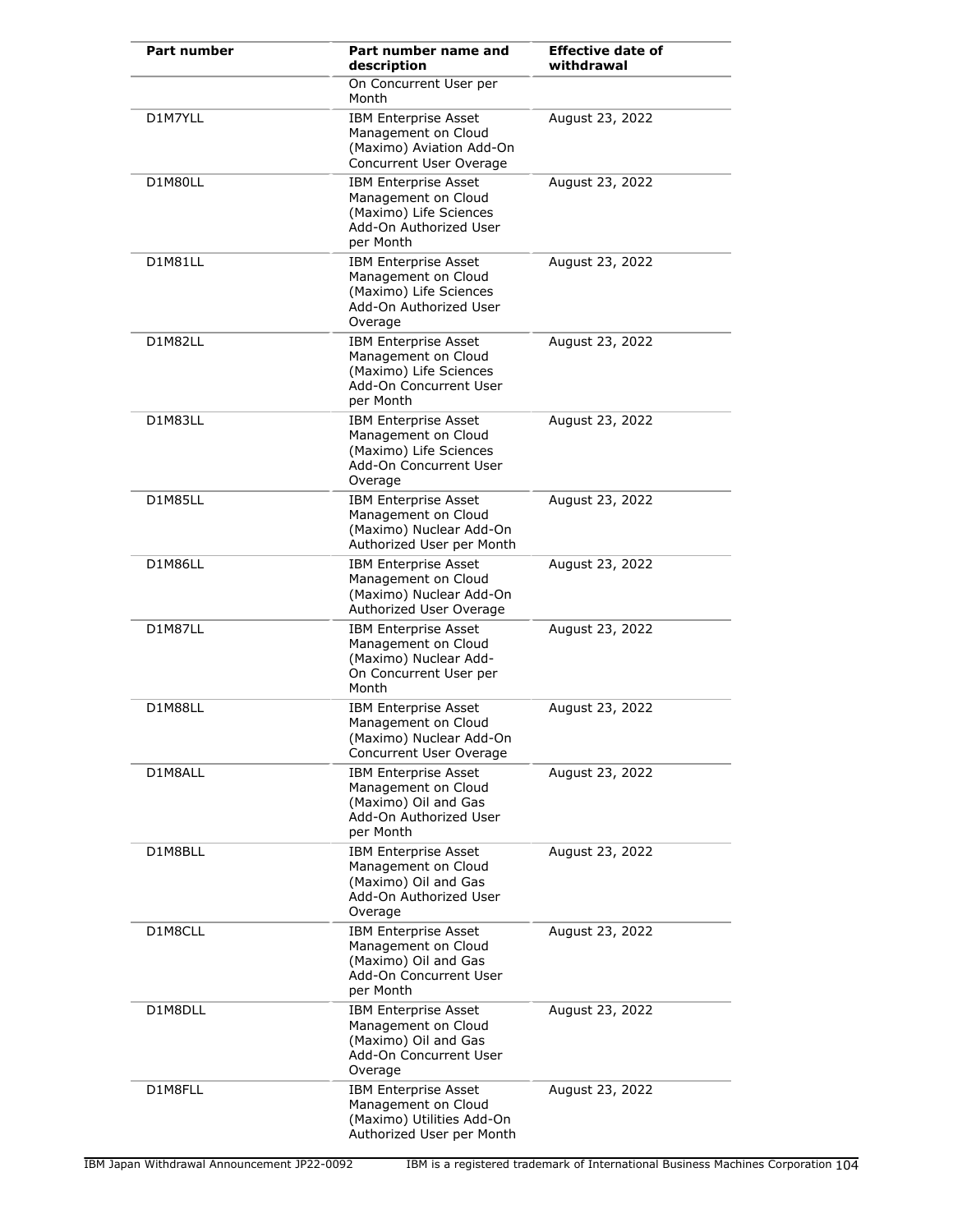| <b>Part number</b> | Part number name and<br>description                                                                                                                | <b>Effective date of</b><br>withdrawal |
|--------------------|----------------------------------------------------------------------------------------------------------------------------------------------------|----------------------------------------|
| D1M8GLL            | <b>IBM Enterprise Asset</b><br>Management on Cloud<br>(Maximo) Utilities Add-On<br>Authorized User Overage                                         | August 23, 2022                        |
| D1M8HLL            | <b>IBM Enterprise Asset</b><br>Management on Cloud<br>(Maximo) Utilities Add-<br>On Concurrent User per<br>Month                                   | August 23, 2022                        |
| D1M8ILL            | <b>IBM Enterprise Asset</b><br>Management on Cloud<br>(Maximo) Utilities Add-On<br>Concurrent User Overage                                         | August 23, 2022                        |
| D1M8KLL            | <b>IBM Enterprise Asset</b><br>Management on<br>Cloud (Maximo) Asset<br><b>Configuration Manager</b><br>Add-On Authorized User<br>per Month        | August 23, 2022                        |
| D1M8LLL            | <b>IBM Enterprise Asset</b><br>Management on<br>Cloud (Maximo) Asset<br><b>Configuration Manager</b><br>Add-On Authorized User<br>Overage          | August 23, 2022                        |
| D1M8MLL            | <b>IBM Enterprise Asset</b><br>Management on<br>Cloud (Maximo) Asset<br><b>Configuration Manager</b><br>Add-On Concurrent User<br>per Month        | August 23, 2022                        |
| D1M8NLL            | <b>IBM Enterprise Asset</b><br>Management on<br>Cloud (Maximo) Asset<br><b>Configuration Manager</b><br>Add-On Concurrent User<br>Overage          | August 23, 2022                        |
| D1M9HLL            | <b>IBM Maximo EAM Flex</b><br>Full Access Development<br><b>Environment Non</b><br>Production Add-On SaaS<br>Flex - Instance per Month<br>Instance | August 23, 2022                        |
| D1M9ILL            | <b>IBM Enterprise Asset</b><br>Management on Cloud<br>(Maximo) for Managed<br>Service Provider Add-<br>On Concurrent User per<br>Month             | August 23, 2022                        |
| D1M9JLL            | <b>IBM Enterprise Asset</b><br>Management on Cloud<br>(Maximo) for Managed<br>Service Provider Add-On<br>Concurrent User Overage                   | August 23, 2022                        |
| D1M9KLL            | <b>IBM Enterprise Asset</b><br>Management on Cloud<br>(Maximo) Calibration Add-<br>On Authorized User per<br>Month                                 | August 23, 2022                        |
| D1M9LLL            | <b>IBM Enterprise Asset</b><br>Management on Cloud<br>(Maximo) Calibration<br>Add-On Authorized User<br>Overage                                    | August 23, 2022                        |
| D1M9WLL            | <b>IBM Enterprise Asset</b><br>Management on Cloud<br>(Maximo) Calibration Add-                                                                    | August 23, 2022                        |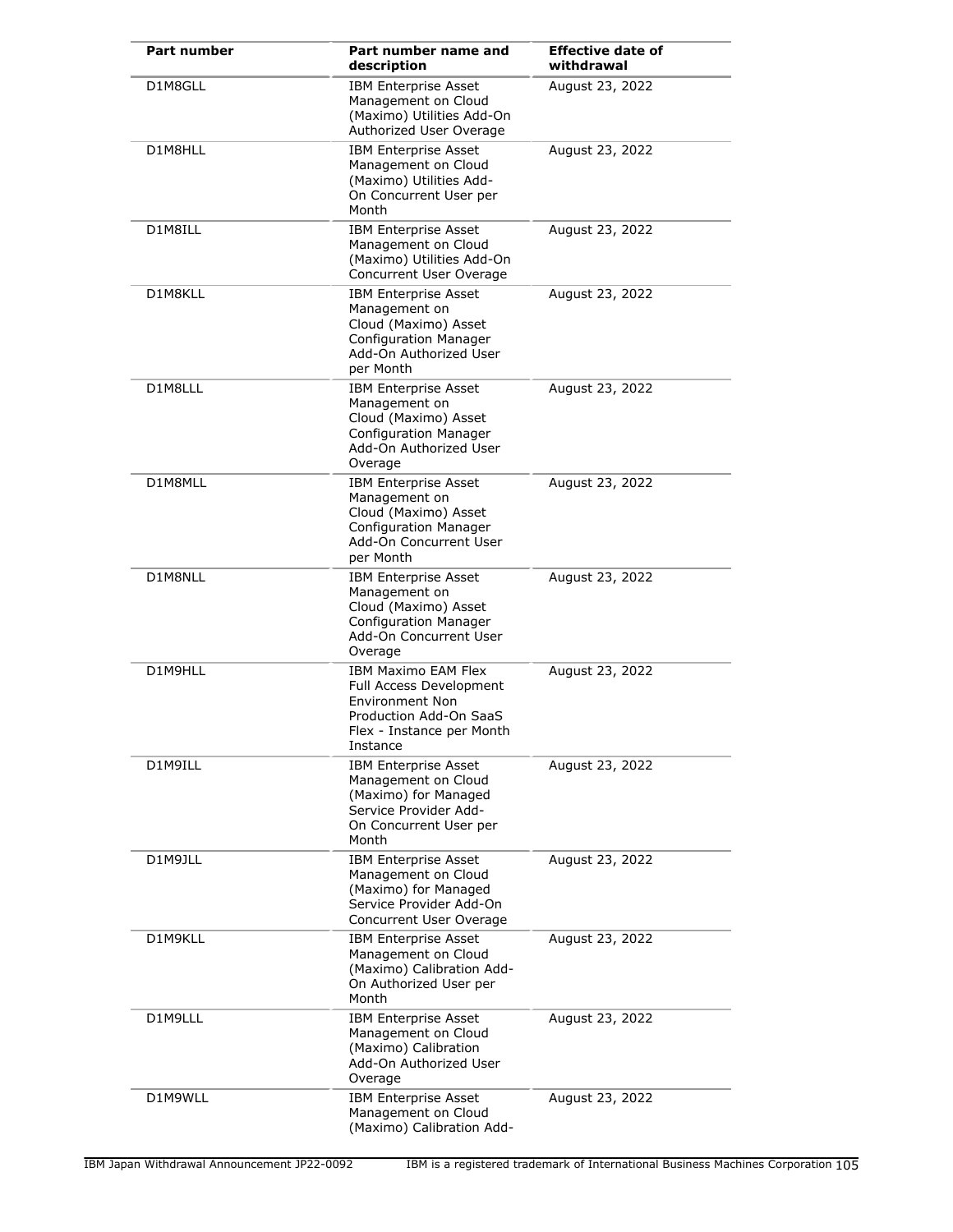| Part number | Part number name and<br>description                                                                                                             | <b>Effective date of</b><br>withdrawal |
|-------------|-------------------------------------------------------------------------------------------------------------------------------------------------|----------------------------------------|
|             | On Concurrent User per<br>Month                                                                                                                 |                                        |
| D1M9XLL     | <b>IBM Enterprise Asset</b><br>Management on Cloud<br>(Maximo) Calibration<br>Add-On Concurrent User<br>Overage                                 | August 23, 2022                        |
| D1M9YLL     | <b>IBM Enterprise Asset</b><br>Management on Cloud<br>(Maximo) Linear Asset<br>Manager Add-On<br>Authorized User per Month                      | August 23, 2022                        |
| D1M9ZLL     | <b>IBM Enterprise Asset</b><br>Management on Cloud<br>(Maximo) Linear Asset<br>Manager Add-On<br>Authorized User Overage                        | August 23, 2022                        |
| D1MA0LL     | <b>IBM Enterprise Asset</b><br>Management on Cloud<br>(Maximo) Linear Asset<br>Manager Add-On<br>Concurrent User per<br>Month                   | August 23, 2022                        |
| D1MA1LL     | <b>IBM Enterprise Asset</b><br>Management on Cloud<br>(Maximo) Linear Asset<br>Manager Add-On<br>Concurrent User Overage                        | August 23, 2022                        |
| D1MA3LL     | <b>IBM Enterprise Asset</b><br>Management on Cloud<br>(Maximo) Spatial Asset<br>Management Add-On<br>Authorized User per Month                  | August 23, 2022                        |
| D1MA4LL     | <b>IBM Enterprise Asset</b><br>Management on Cloud<br>(Maximo) Spatial Asset<br>Management Add-On<br>Authorized User Overage                    | August 23, 2022                        |
| D1MA5LL     | <b>IBM Enterprise Asset</b><br>Management on Cloud<br>(Maximo) Spatial Asset<br>Management Add-On<br>Concurrent User per<br>Month               | August 23, 2022                        |
| D1MA6LL     | <b>IBM Enterprise Asset</b><br>Management on Cloud<br>(Maximo) Spatial Asset<br>Management Add-On<br>Concurrent User Overage                    | August 23, 2022                        |
| D1MA9LL     | <b>IBM Enterprise Asset</b><br>Management on Cloud<br>(Maximo) Health, Safety<br>and Environment Manager<br>Add-On Authorized User<br>per Month | August 23, 2022                        |
| D1MAALL     | <b>IBM Enterprise Asset</b><br>Management on Cloud<br>(Maximo) Health, Safety<br>and Environment Manager<br>Add-On Authorized User<br>Overage   | August 23, 2022                        |
| D1MABLL     | <b>IBM Enterprise Asset</b><br>Management on Cloud<br>(Maximo) Health, Safety<br>and Environment Manager<br>Add-On Concurrent User<br>per Month | August 23, 2022                        |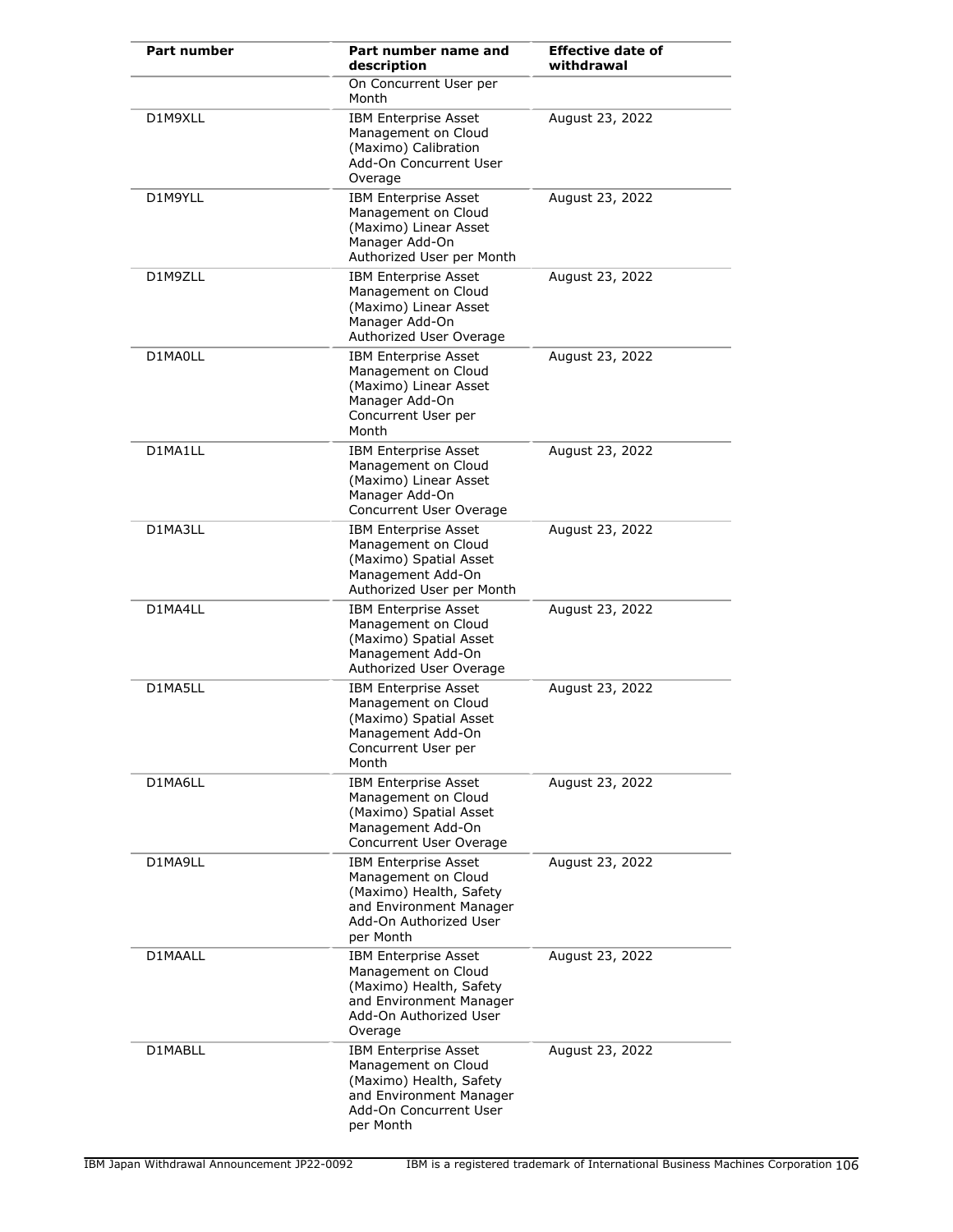| <b>Part number</b> | Part number name and<br>description                                                                                                           | <b>Effective date of</b><br>withdrawal |
|--------------------|-----------------------------------------------------------------------------------------------------------------------------------------------|----------------------------------------|
| D1MACLL            | <b>IBM Enterprise Asset</b><br>Management on Cloud<br>(Maximo) Health, Safety<br>and Environment Manager<br>Add-On Concurrent User<br>Overage | August 23, 2022                        |
| D1UIYLL            | <b>IBM Maximo EAM SaaS</b><br>Flex Authorized User<br>Subscription per Month                                                                  | August 23, 2022                        |
| D1UIZLL            | <b>IBM Maximo EAM SaaS</b><br>Flex Authorized User<br>Overage                                                                                 | August 23, 2022                        |
| D1UJ0LL            | <b>IBM Maximo EAM SaaS</b><br>Flex Concurrent User<br>Subscription per Month                                                                  | August 23, 2022                        |
| D1UJ1LL            | <b>IBM Maximo EAM SaaS</b><br>Flex Concurrent User<br>Overage                                                                                 | August 23, 2022                        |
| D1UJ2LL            | <b>IBM Maximo EAM</b><br>Scheduler SaaS Flex<br>Authorized User<br>Subscription per Month                                                     | August 23, 2022                        |
| D1UJ3LL            | <b>IBM Maximo EAM</b><br>Scheduler SaaS Flex<br>Authorized User Overage                                                                       | August 23, 2022                        |
| <b>D1UJ4LL</b>     | <b>IBM Maximo EAM</b><br>for Managed Service<br>Provider Add-on SaaS<br>Flex Authorized User<br>Subscription per Month                        | August 23, 2022                        |
| D1UJ5LL            | <b>IBM Maximo EAM for</b><br>Managed Service Provider<br>Add-on SaaS Flex<br>Authorized User Overage                                          | August 23, 2022                        |
| D1UJ6LL            | <b>IBM Maximo EAM</b><br>for Managed Service<br>Provider Add-on SaaS<br>Flex Concurrent User<br>Subscription per Month                        | August 23, 2022                        |
| D1UJ7LL            | IBM Maximo EAM for<br>Managed Service Provider<br>Add-on SaaS Flex<br>Concurrent User Overage                                                 | August 23, 2022                        |
| D1UJ8LL            | IBM Maximo EAM<br>Calibration Add-on SaaS<br>Flex Authorized User<br>Subscription per Month                                                   | August 23, 2022                        |
| D1UJ9LL            | <b>IBM Maximo EAM</b><br>Calibration Add-on SaaS<br>Flex Authorized User<br>Overage                                                           | August 23, 2022                        |
| D1UJALL            | <b>IBM Maximo EAM</b><br>Calibration Add-on SaaS<br>Flex Concurrent User<br>Subscription per Month                                            | August 23, 2022                        |
| D1UJBLL            | <b>IBM Maximo EAM</b><br>Calibration Add-on SaaS<br>Flex Concurrent User<br>Overage                                                           | August 23, 2022                        |
| D1UJCLL            | IBM Maximo EAM Health,<br>Safety and Environment<br>Manager Add-on SaaS<br>Flex Authorized User<br>Subscription per Month                     | August 23, 2022                        |
| D1UJDLL            | IBM Maximo EAM Health,<br>Safety and Environment                                                                                              | August 23, 2022                        |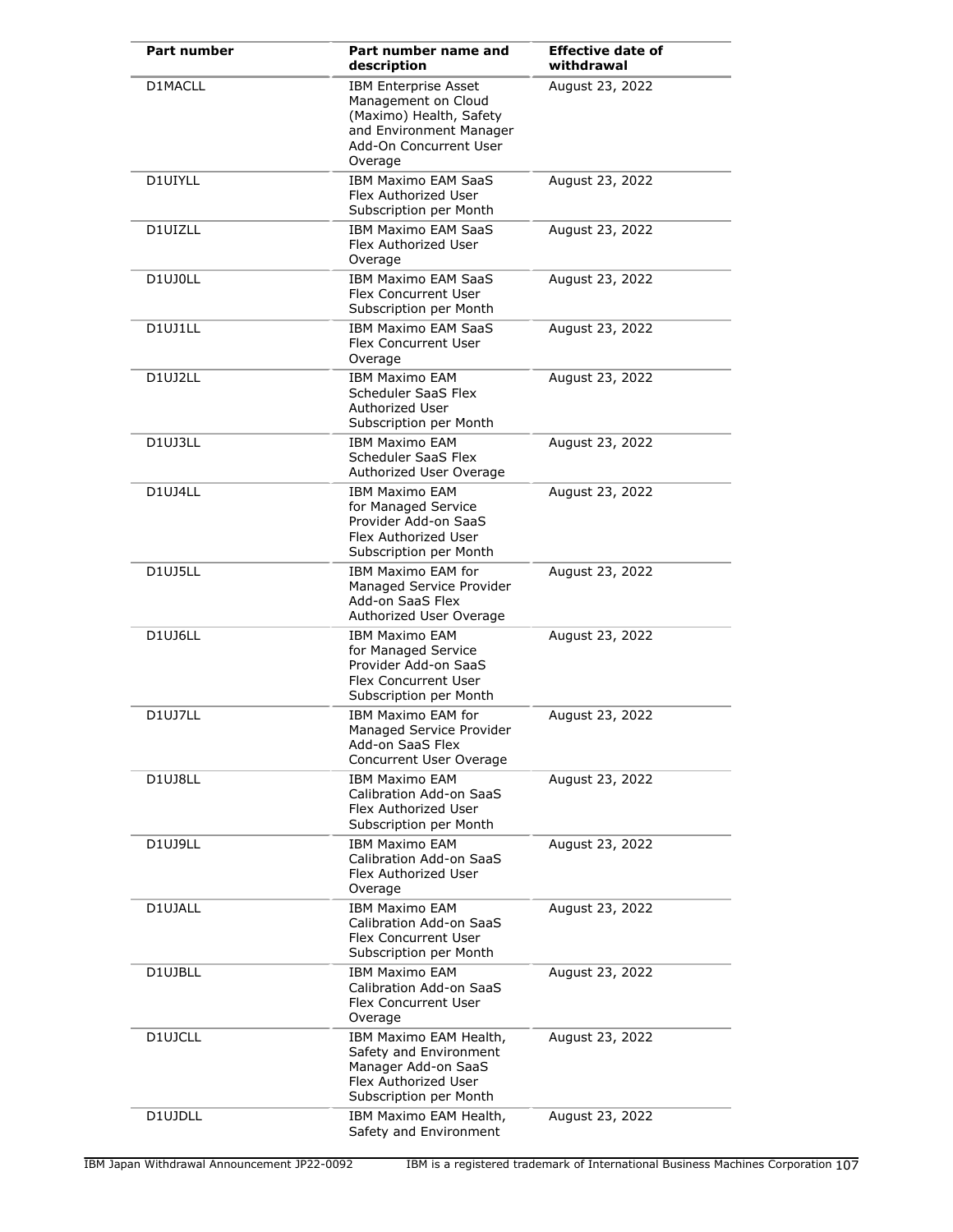| Part number | Part number name and<br>description                                                                                       | <b>Effective date of</b><br>withdrawal |
|-------------|---------------------------------------------------------------------------------------------------------------------------|----------------------------------------|
|             | Manager Add-on SaaS<br>Flex Authorized User<br>Overage                                                                    |                                        |
| D1UJELL     | IBM Maximo EAM Health,<br>Safety and Environment<br>Manager Add-on SaaS<br>Flex Concurrent User<br>Subscription per Month | August 23, 2022                        |
| D1UJFLL     | IBM Maximo EAM Health,<br>Safety and Environment<br>Manager Add-on SaaS<br>Flex Concurrent User<br>Overage                | August 23, 2022                        |
| D1UJGLL     | IBM Maximo EAM Linear<br>Asset Manager Add-on<br>SaaS Flex Authorized User<br>Subscription per Month                      | August 23, 2022                        |
| D1UJHLL     | <b>IBM Maximo EAM Linear</b><br>Asset Manager Add-on<br>SaaS Flex Authorized User<br>Overage                              | August 23, 2022                        |
| D1UJILL     | <b>IBM Maximo EAM Linear</b><br>Asset Manager Add-on<br>SaaS Flex Concurrent<br>User Subscription per<br>Month            | August 23, 2022                        |
| D1UJJLL     | IBM Maximo EAM Linear<br>Asset Manager Add-on<br>SaaS Flex Concurrent<br>User Overage                                     | August 23, 2022                        |
| D1UJKLL     | IBM Maximo EAM Spatial<br>Asset Management<br>Add-on SaaS Flex<br>per Authorized User<br>Subscription per Month           | August 23, 2022                        |
| D1UJLLL     | IBM Maximo EAM Spatial<br>Asset Management Add-<br>on SaaS Flex Authorized<br>User Overage                                | August 23, 2022                        |
| D1UJMLL     | IBM Maximo EAM Spatial<br>Asset Management Add-<br>on SaaS Flex Concurrent<br>User Subscription per<br>Month              | August 23, 2022                        |
| D1UJNLL     | IBM Maximo EAM Spatial<br>Asset Management Add-<br>on SaaS Flex Concurrent<br>User Overage                                | August 23, 2022                        |
| D1UJPLL     | <b>IBM Maximo EAM</b><br>Transportation Add-on<br>SaaS Flex Authorized User<br>Subscription per Month                     | August 23, 2022                        |
| D1UJQLL     | <b>IBM Maximo EAM</b><br>Transportation Add-on<br>SaaS Flex Authorized User<br>Overage                                    | August 23, 2022                        |
| D1UJRLL     | <b>IBM Maximo EAM</b><br>Transportation Add-on<br>SaaS Flex Concurrent<br>User Subscription per<br>Month                  | August 23, 2022                        |
| D1UJSLL     | <b>IBM Maximo EAM</b><br>Transportation Add-on<br>SaaS Flex Concurrent<br>User Overage                                    | August 23, 2022                        |
| D1UJTLL     | <b>IBM Maximo EAM</b><br>Aviation Add-on SaaS                                                                             | August 23, 2022                        |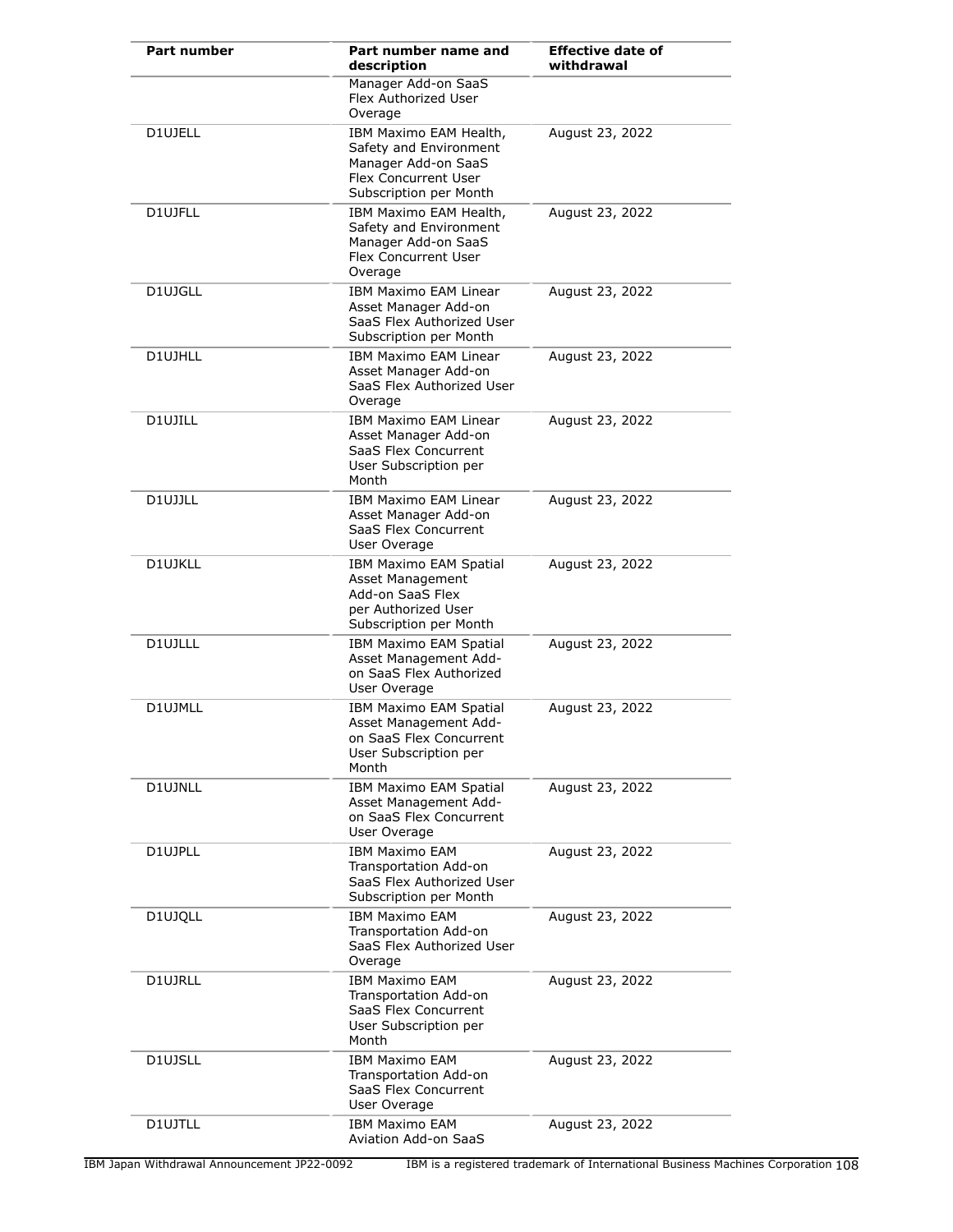| Part number | Part number name and<br>description                                                                | <b>Effective date of</b><br>withdrawal |
|-------------|----------------------------------------------------------------------------------------------------|----------------------------------------|
|             | <b>Flex Authorized User</b><br>Subscription per Month                                              |                                        |
| D1UJULL     | <b>IBM Maximo EAM Aviation</b><br>Add-on SaaS Flex<br>Authorized User Overage                      | August 23, 2022                        |
| D1UJVLL     | <b>IBM Maximo EAM</b><br>Aviation Add-on SaaS<br>Flex Concurrent User<br>Subscription per Month    | August 23, 2022                        |
| D1UJWLL     | <b>IBM Maximo EAM Aviation</b><br>Add-on SaaS Flex<br>Concurrent User Overage                      | August 23, 2022                        |
| D1UJXLL     | IBM Maximo EAM Life<br>Sciences Add-on SaaS<br>Flex Authorized User<br>Subscription per Month      | August 23, 2022                        |
| D1UJYLL     | <b>IBM Maximo EAM Life</b><br>Sciences Add-on SaaS<br>Flex Authorized User<br>Overage              | August 23, 2022                        |
| D1UJZLL     | IBM Maximo EAM Life<br>Sciences Add-on SaaS<br>Flex Concurrent User<br>Subscription per Month      | August 23, 2022                        |
| D1UK0LL     | <b>IBM Maximo EAM Life</b><br>Sciences Add-on SaaS<br>Flex Concurrent User<br>Overage              | August 23, 2022                        |
| D1UK1LL     | <b>IBM Maximo EAM</b><br>Nuclear Add-on SaaS<br>Flex Authorized User<br>Subscription per Month     | August 23, 2022                        |
| D1UK2LL     | IBM Maximo EAM Nuclear<br>Add-on SaaS Flex<br>Authorized User Overage                              | August 23, 2022                        |
| D1UK3LL     | <b>IBM Maximo EAM</b><br>Nuclear Add-on SaaS<br>Flex Concurrent User<br>Subscription per Month     | August 23, 2022                        |
| D1UK4LL     | <b>IBM Maximo EAM Nuclear</b><br>Add-on SaaS Flex<br>Concurrent User Overage                       | August 23, 2022                        |
| D1UK5LL     | <b>IBM Maximo EAM Oil</b><br>and Gas Add-on SaaS<br>Flex Authorized User<br>Subscription per Month | August 23, 2022                        |
| D1UK6LL     | IBM Maximo EAM Oil and<br>Gas Add-on SaaS Flex<br>Authorized User Overage                          | August 23, 2022                        |
| D1UK7LL     | IBM Maximo EAM Oil<br>and Gas Add-on SaaS<br>Flex Concurrent User<br>Subscription per Month        | August 23, 2022                        |
| D1UK8LL     | IBM Maximo EAM Oil and<br>Gas Add-on SaaS Flex<br>Concurrent User Overage                          | August 23, 2022                        |
| D1UK9LL     | <b>IBM Maximo EAM</b><br>Utilities Add-on SaaS<br>Flex Authorized User<br>Subscription per Month   | August 23, 2022                        |
| D1UKALL     | IBM Maximo EAM Utilities<br>Add-on SaaS Flex<br>Authorized User Overage                            | August 23, 2022                        |
| D1UKBLL     | <b>IBM Maximo EAM</b><br>Utilities Add-on SaaS                                                     | August 23, 2022                        |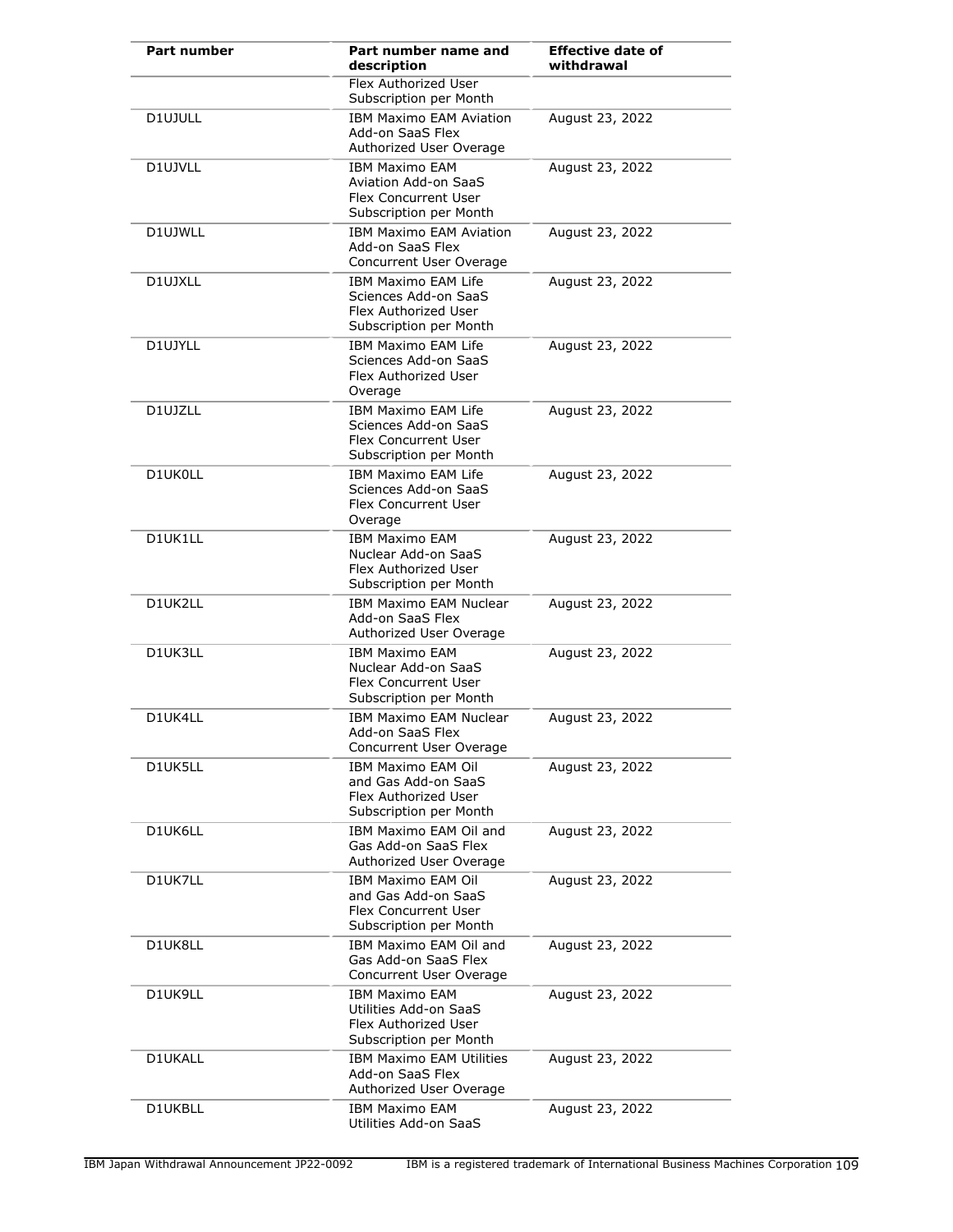| Part number    | Part number name and<br>description                                                                                                | <b>Effective date of</b><br>withdrawal |
|----------------|------------------------------------------------------------------------------------------------------------------------------------|----------------------------------------|
|                | <b>Flex Concurrent User</b><br>Subscription per Month                                                                              |                                        |
| <b>D1UKCLL</b> | IBM Maximo EAM Utilities<br>Add-on SaaS Flex<br>Concurrent User Overage                                                            | August 23, 2022                        |
| D1UKDLL        | <b>IBM Maximo EAM</b><br><b>Asset Configuration</b><br>Manager Add-on SaaS<br>Flex Authorized User<br>Subscription per Month       | August 23, 2022                        |
| D1UKELL        | <b>IBM Maximo EAM Asset</b><br><b>Configuration Manager</b><br>Add-on SaaS Flex<br>Authorized User Overage                         | August 23, 2022                        |
| D1UKFLL        | <b>IBM Maximo EAM</b><br><b>Asset Configuration</b><br>Manager Add-on SaaS<br>Flex Concurrent User<br>Subscription per Month       | August 23, 2022                        |
| <b>D1UKGLL</b> | <b>IBM Maximo EAM Asset</b><br>Configuration Manager<br>Add-on SaaS Flex<br>Concurrent User Overage                                | August 23, 2022                        |
| D1V18LL        | <b>IBM Maximo EAM</b><br>SaaS Flex Limited<br>Use Authorized User<br>Subscription per Month                                        | August 23, 2022                        |
| D1V19LL        | <b>IBM Maximo EAM</b><br>SaaS Flex Limited Use<br>Authorized User Overage                                                          | August 23, 2022                        |
| D1V1ALL        | <b>IBM Maximo EAM</b><br>SaaS Flex Express<br>Use Authorized User<br>Subscription per Month                                        | August 23, 2022                        |
| D1V1BLL        | <b>IBM Maximo EAM</b><br>SaaS Flex Express Use<br>Authorized User Overage                                                          | August 23, 2022                        |
| D1V1CLL        | <b>IBM Maximo EAM</b><br>SaaS Flex Express<br>Use Concurrent User<br>Subscription per Month                                        | August 23, 2022                        |
| D1V1DLL        | <b>IBM Maximo EAM</b><br>SaaS Flex Express Use<br>Concurrent User Overage                                                          | August 23, 2022                        |
| D1V1ELL        | <b>IBM Maximo EAM</b><br>Scheduler SaaS Flex<br><b>Concurrent User</b><br>Subscription per Month                                   | August 23, 2022                        |
| D1V1FLL        | <b>IBM Maximo EAM</b><br>Scheduler SaaS Flex<br>Concurrent User Overage                                                            | August 23, 2022                        |
| D1V1GLL        | IBM Maximo EAM Adapter<br>for Oracle Applications<br>SaaS Flex per Item<br>Subscription per Month                                  | August 23, 2022                        |
| D1V1HLL        | IBM Maximo EAM Adapter<br>for SAP Applications SaaS<br>Flex per Item Subscription<br>per Month                                     | August 23, 2022                        |
| D1V1ILL        | <b>IBM Maximo EAM for</b><br>Managed Service Provider<br>Add-On SaaS Flex Limited<br>Use Authorized User<br>Subscription per Month | August 23, 2022                        |
| D1V1JLL        | IBM Maximo EAM for<br>Managed Service Provider                                                                                     | August 23, 2022                        |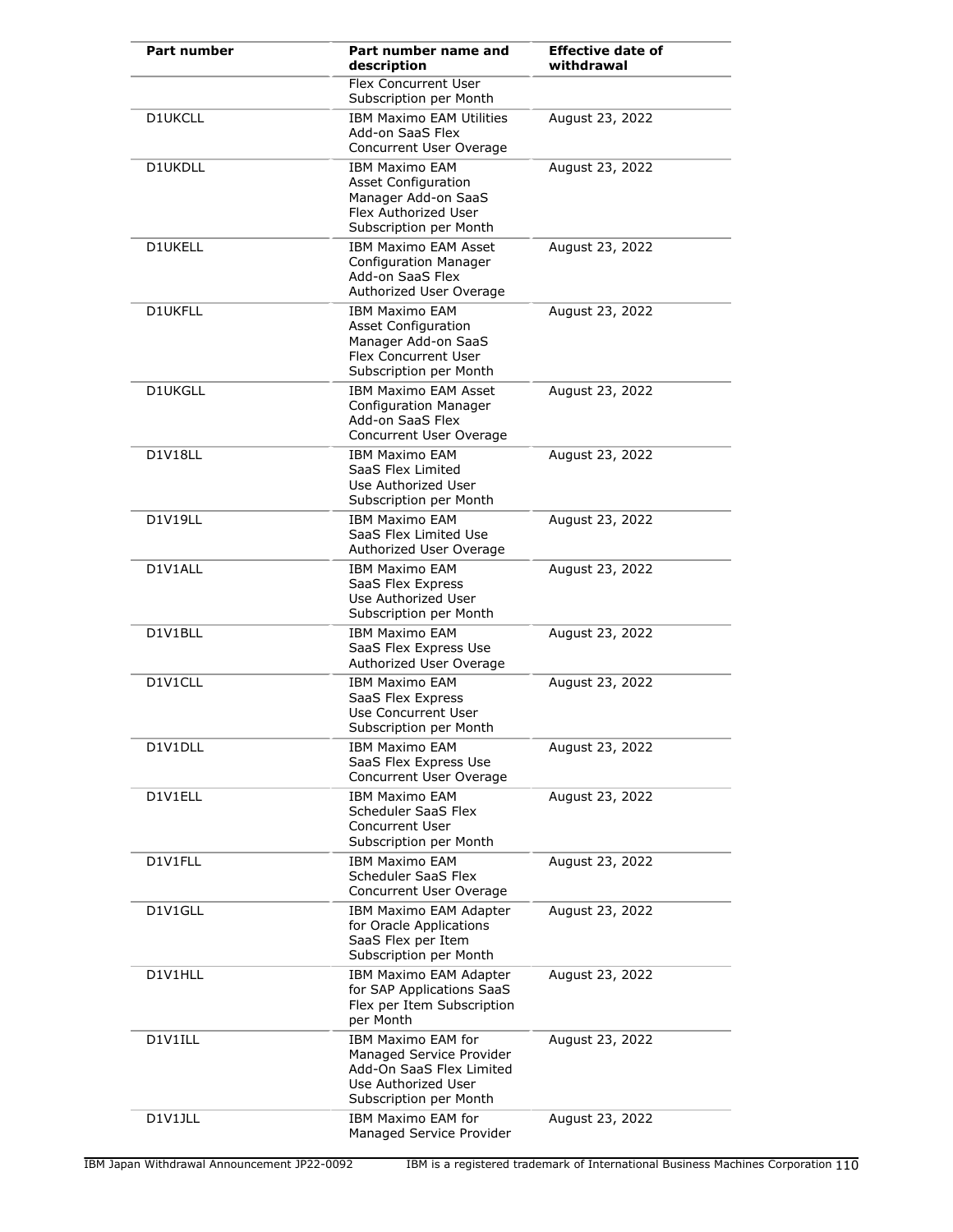| <b>Part number</b> | Part number name and<br>description                                                                                   | <b>Effective date of</b><br>withdrawal |
|--------------------|-----------------------------------------------------------------------------------------------------------------------|----------------------------------------|
|                    | Add-On SaaS Flex Limited<br>Use Authorized User<br>Overage                                                            |                                        |
| D1V1KLL            | <b>IBM Maximo EAM</b><br>Transportation Add-<br>On SaaS Flex Limited<br>Use Authorized User<br>Subscription per Month | August 23, 2022                        |
| D1V1LLL            | <b>IBM Maximo EAM</b><br>Transportation Add-On<br>SaaS Flex Limited Use<br>Authorized User Overage                    | August 23, 2022                        |
| D1V1MLL            | IBM Maximo EAM Aviation<br>Add-On SaaS Flex Limited<br>Use Authorized User<br>Subscription per Month                  | August 23, 2022                        |
| D1V1NLL            | <b>IBM Maximo EAM Aviation</b><br>Add-On SaaS Flex Limited<br>Use Authorized User<br>Overage                          | August 23, 2022                        |
| D1V1PLL            | <b>IBM Maximo EAM Aviation</b><br>Add-On SaaS Flex Limited<br>Use Concurrent User<br>Subscription per Month           | August 23, 2022                        |
| D1V1QLL            | <b>IBM Maximo EAM Aviation</b><br>Add-On SaaS Flex Limited<br>Use Concurrent User<br>Overage                          | August 23, 2022                        |
| D1V1RLL            | <b>IBM Maximo EAM</b><br>Life Sciences Add-<br>On SaaS Flex Limited<br>Use Authorized User<br>Subscription per Month  | August 23, 2022                        |
| D1V1SLL            | <b>IBM Maximo EAM</b><br>Life Sciences Add-On<br>SaaS Flex Limited Use<br>Authorized User Overage                     | August 23, 2022                        |
| D1V1TLL            | IBM Maximo EAM Nuclear<br>Add-On SaaS Flex Limited<br>Use Authorized User<br>Subscription per Month                   | August 23, 2022                        |
| D1V1ULL            | <b>IBM Maximo EAM Nuclear</b><br>Add-On SaaS Flex Limited<br>Use Authorized User<br>Overage                           | August 23, 2022                        |
| D1V1VLL            | IBM Maximo EAM Oil and<br>Gas Add-On SaaS Flex<br>Limited Use Authorized<br>User Subscription per<br>Month            | August 23, 2022                        |
| D1V1WLL            | IBM Maximo EAM Oil and<br>Gas Add-On SaaS Flex<br>Limited Use Authorized<br>User Overage                              | August 23, 2022                        |
| D1V1XLL            | IBM Maximo EAM Utilities<br>Add-On SaaS Flex Limited<br>Use Authorized User<br>Subscription per Month                 | August 23, 2022                        |
| D1V1YLL            | <b>IBM Maximo EAM Utilities</b><br>Add-On SaaS Flex Limited<br>Use Authorized User<br>Overage                         | August 23, 2022                        |
| D1WV2LL            | <b>IBM Maximo EAM</b><br><b>Additional Non Production</b><br>SaaS Flex Instance Per<br>Month                          | August 23, 2022                        |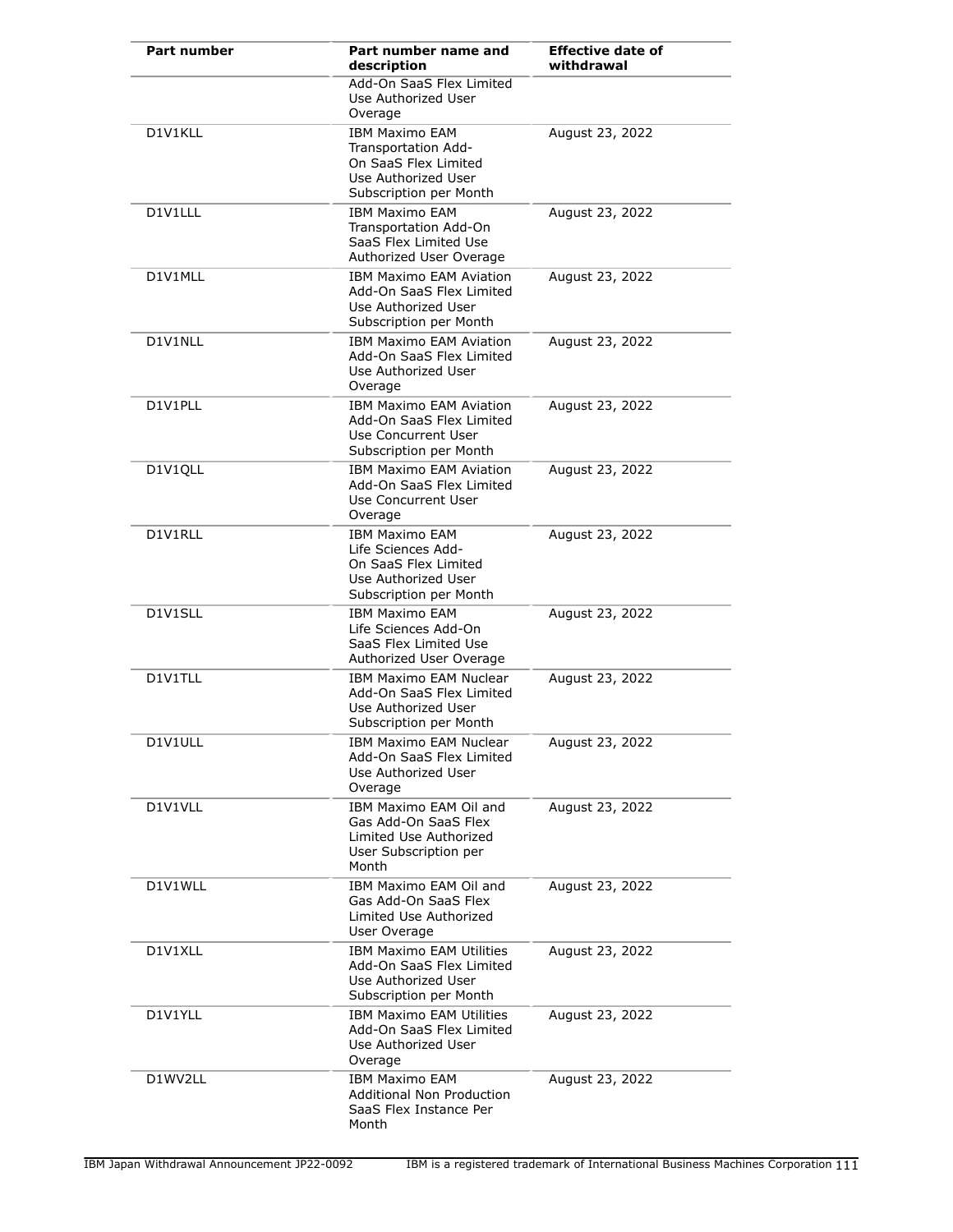| <b>Part number</b>               | Part number name and<br>description                                                                                       | <b>Effective date of</b><br>withdrawal |
|----------------------------------|---------------------------------------------------------------------------------------------------------------------------|----------------------------------------|
| D20DALL                          | IBM Maximo EAM Add-<br>On SaaS Flex Capacity for<br>Production Instance per<br>Month                                      | August 23, 2022                        |
| D20DBLL                          | <b>IBM Maximo EAM</b><br><b>Baremetal Server</b><br>Deployment SaaS Flex<br>Instance per Month                            | August 23, 2022                        |
| D <sub>20</sub> DCLL             | IBM Maximo EAM Add-<br>On SaaS Flex Capacity<br>for Flex Enhanced Access<br>Development Environment<br>Instance per Month | August 23, 2022                        |
| D <sub>20</sub> D <sub>DLL</sub> | IBM Maximo EAM Add-<br>On SaaS Flex Reporting<br>Database Instance per<br>Month                                           | August 23, 2022                        |
| D20DELL                          | <b>IBM Maximo EAM SFTP</b><br>SaaS Flex Accounts<br>Instance per Month                                                    | August 23, 2022                        |
| D <sub>20</sub> DFLL             | IBM Maximo EAM Add-on<br><b>VPN IPSec Tunnel Setup</b><br>SaaS Flex Instance per<br>Month                                 | August 23, 2022                        |
| D20DGLL                          | <b>IBM Maximo EAM IP</b><br>Whitelisting SaaS Flex<br>Instance per Month                                                  | August 23, 2022                        |
| D20DHLL                          | <b>IBM Maximo EAM</b><br><b>Enhanced Disaster</b><br>Recovery Add-on SaaS<br>Flex Instance per Month                      | August 23, 2022                        |
| D20IRLL                          | <b>IBM Maximo Network</b><br>on Blockchain Thousand<br>Digital Messages Per<br>Month                                      | August 23, 2022                        |
| D20ISLL                          | <b>IBM Maximo Network</b><br>on Blockchain Thousand<br>Digital Messages Overage                                           | August 23, 2022                        |
| D <sub>20</sub> ITLL             | IBM Maximo Network on<br><b>Blockchain Non-Production</b><br>Instance Per Month                                           | August 23, 2022                        |
| D20LGLL                          | <b>IBM Maximo EAM SaaS</b><br>Flex Availability for Non-<br><b>Production Systems</b><br>Instance per Month               | August 23, 2022                        |

# **5725-Z55 IBM Maximo EAM Anywhere SaaS Flex**

| <b>Part number</b> | Part number name and<br>description                                                                     | <b>Effective date of</b><br>withdrawal |
|--------------------|---------------------------------------------------------------------------------------------------------|----------------------------------------|
| D1M8QLL            | <b>IBM Enterprise Asset</b><br>Management Anywhere<br>on Cloud (Maximo)<br>Authorized User per Month    | August 23, 2022                        |
| D1M8RLL            | <b>IBM Enterprise Asset</b><br>Management Anywhere<br>on Cloud (Maximo)<br>Authorized User Overage      | August 23, 2022                        |
| D1M8SLL            | <b>IBM Enterprise Asset</b><br>Management Anywhere<br>on Cloud (Maximo)<br>Concurrent User per<br>Month | August 23, 2022                        |
| D1M8TLL            | <b>IBM Enterprise Asset</b><br>Management Anywhere                                                      | August 23, 2022                        |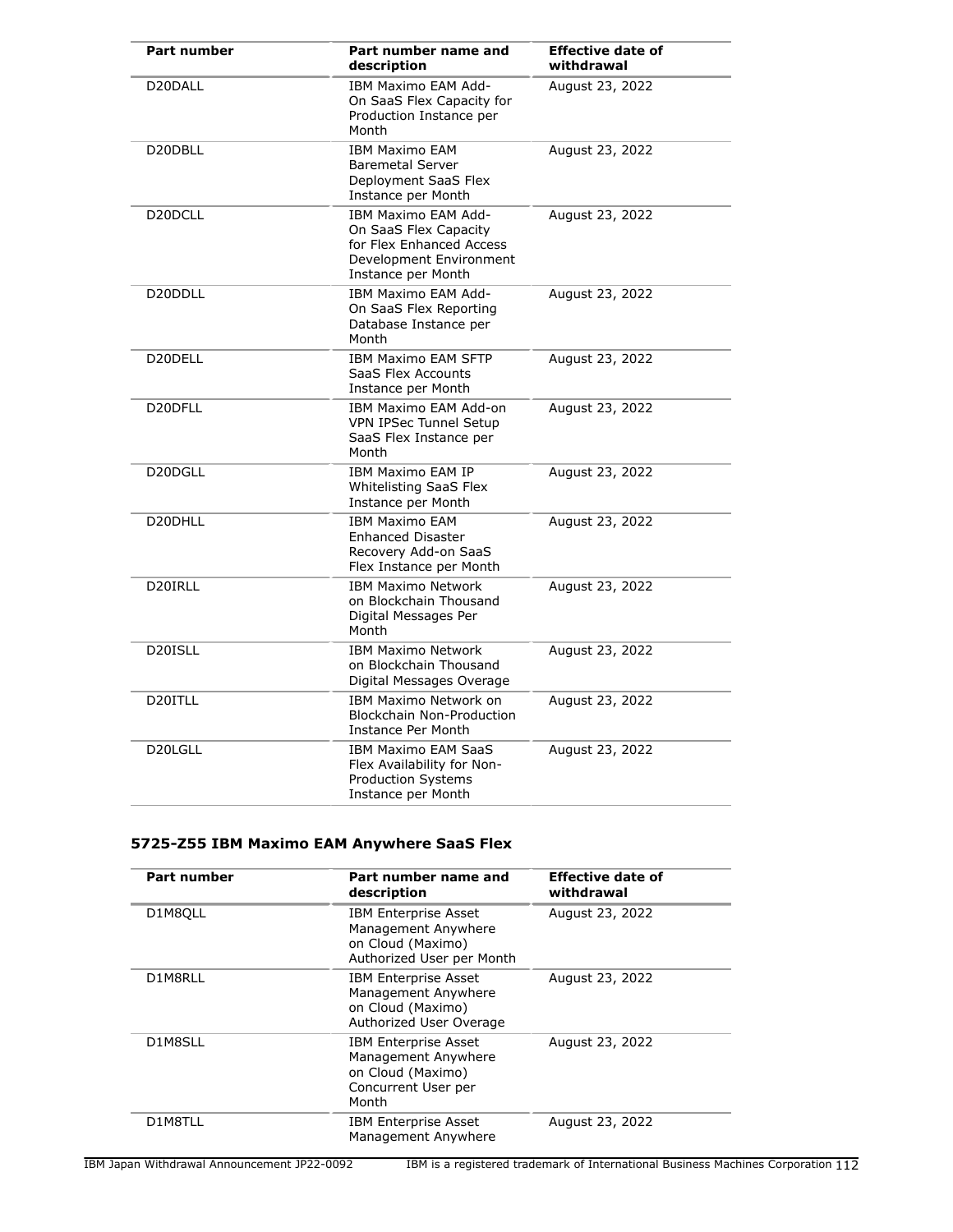| Part number    | Part number name and<br>description                                                                             | <b>Effective date of</b><br>withdrawal |
|----------------|-----------------------------------------------------------------------------------------------------------------|----------------------------------------|
|                | on Cloud (Maximo)<br>Concurrent User Overage                                                                    |                                        |
| D1M8VLL        | <b>IBM Enterprise Asset</b><br>Management Anywhere on<br>Cloud (Maximo) Add-On<br>Authorized User per Month     | August 23, 2022                        |
| D1M8WLL        | <b>IBM Enterprise Asset</b><br>Management Anywhere on<br>Cloud (Maximo) Add-On<br>Authorized User Overage       | August 23, 2022                        |
| D1M8XLL        | <b>IBM Enterprise Asset</b><br>Management Anywhere<br>on Cloud (Maximo) Add-<br>On Concurrent User per<br>Month | August 23, 2022                        |
| D1M8YLL        | <b>IBM Enterprise Asset</b><br>Management Anywhere on<br>Cloud (Maximo) Add-On<br>Concurrent User Overage       | August 23, 2022                        |
| <b>D1UHALL</b> | <b>IBM Maximo EAM</b><br>Anywhere SaaS Flex<br>Authorized User<br>Subscription per Month                        | August 23, 2022                        |
| D1UHBLL        | <b>IBM Maximo EAM</b><br>Anywhere SaaS Flex<br>Authorized User Overage                                          | August 23, 2022                        |
| <b>D1UHCLL</b> | <b>IBM Maximo EAM</b><br>Anywhere SaaS Flex<br>Concurrent User<br>Subscription per Month                        | August 23, 2022                        |
| D1UHDLL        | <b>IBM Maximo EAM</b><br>Anywhere SaaS Flex<br>Concurrent User Overage                                          | August 23, 2022                        |
| D1UHELL        | <b>IBM Maximo EAM</b><br>Anywhere Add-On SaaS<br>Flex Authorized User<br>Subscription per Month                 | August 23, 2022                        |
| D1UHFLL        | <b>IBM Maximo EAM</b><br>Anvwhere Add-On SaaS<br>Flex Authorized User<br>Overage                                | August 23, 2022                        |
| D1UHGLL        | <b>IBM Maximo EAM</b><br>Anywhere Add-On SaaS<br><b>Flex Concurrent User</b><br>Subscription per Month          | August 23, 2022                        |
| D1UHHLL        | <b>IBM Maximo EAM</b><br>Anywhere Add-On SaaS<br>Flex Concurrent User<br>Overage                                | August 23, 2022                        |

# **5725-S69 IBM IoT for Energy and Utilities on Cloud**

| <b>Part number</b> | Part number name and<br>description                                            | <b>Effective date of</b><br>withdrawal |
|--------------------|--------------------------------------------------------------------------------|----------------------------------------|
| D1ACFLL            | IBM Maximo APM for E&U<br>SaaS - Setup Instance<br>One-Time Set Up             | August 12, 2022                        |
| D1W8ALL            | IBM Maximo APM for<br>E&U SaaS - Standard<br>User Concurrent User per<br>Month | August 12, 2022                        |
| D1W8BLL            | IBM Maximo APM for E&U<br>SaaS - Standard User<br>Concurrent User Overage      | August 12, 2022                        |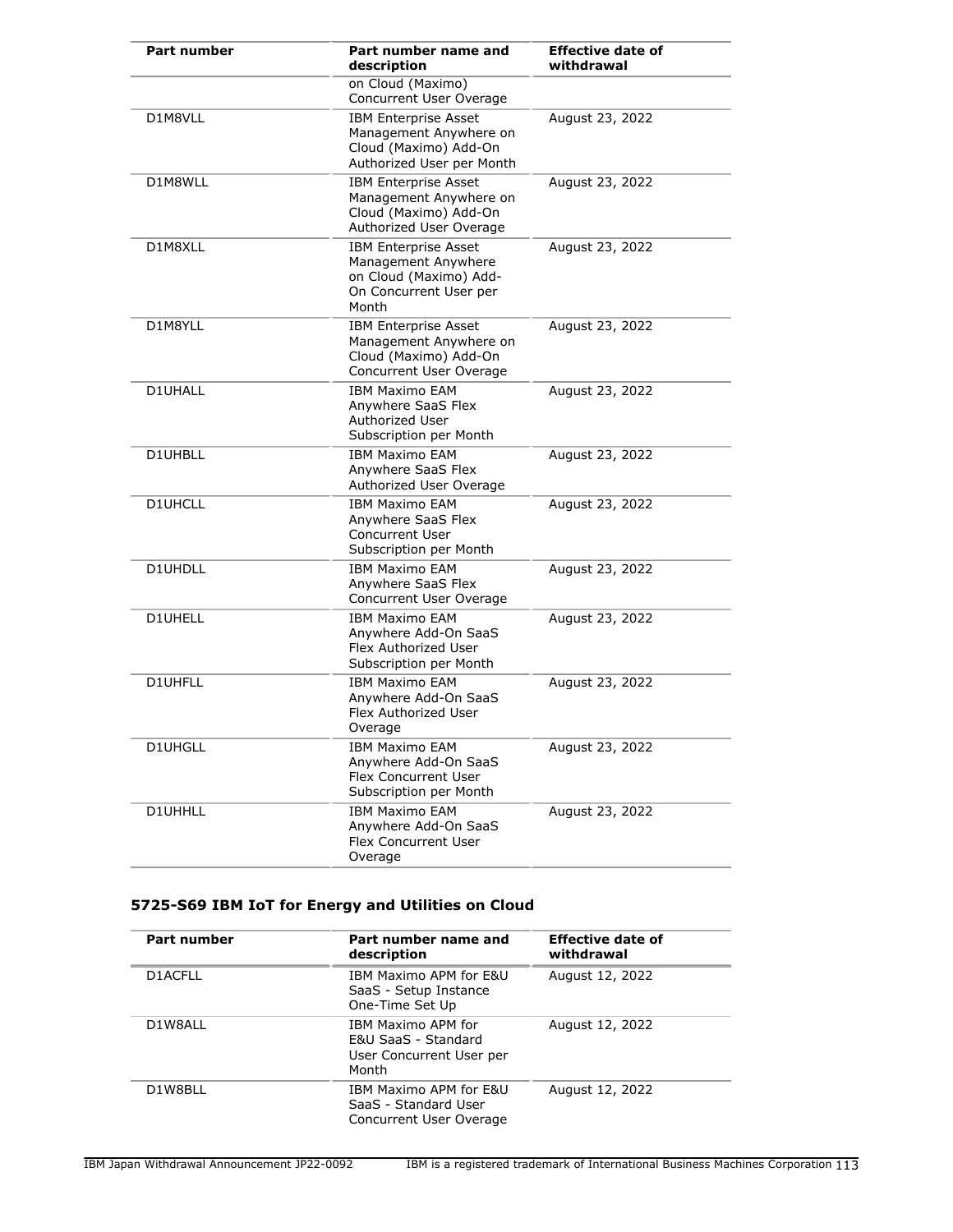| Part number         | Part number name and<br>description                                                                                                              | <b>Effective date of</b><br>withdrawal |
|---------------------|--------------------------------------------------------------------------------------------------------------------------------------------------|----------------------------------------|
| D1W8CLL             | IBM Maximo APM for<br>E&U SaaS - Limited User<br>Authorized User per Month                                                                       | August 12, 2022                        |
| D1W8DLL             | IBM Maximo APM for<br>E&U SaaS - Limited User<br>Authorized User Overage                                                                         | August 12, 2022                        |
| D1W8ELL             | IBM Maximo APM for E&U<br>SaaS - Asset 100 Asset<br>per Month                                                                                    | August 12, 2022                        |
| D1W8FLL             | IBM Maximo APM for E&U<br>SaaS - Asset 100 Asset<br>Overage                                                                                      | August 12, 2022                        |
| D1W8GLL             | <b>IBM Maximo Asset</b><br>Performance Management<br>for Energy & Utilities SaaS<br>- Decision Optimization<br>User Concurrent User per<br>Month | August 12, 2022                        |
| D1W8HLL             | <b>IBM Maximo Asset</b><br>Performance Management<br>for Energy & Utilities SaaS<br>- Decision Optimization<br>User Concurrent User<br>Overage   | August 12, 2022                        |
| D1W8ILL             | IBM Maximo APM for E&U<br>- Non-Production SaaS<br>Instance per Month                                                                            | August 12, 2022                        |
| D20F8LL             | IBM Maximo APM for<br>E&U SaaS - Storage per<br>Terabyte per Month                                                                               | August 12, 2022                        |
| D <sub>20F9LL</sub> | IBM Maximo APM for<br>E&U SaaS - Storage per<br>Terabyte Overage                                                                                 | August 12, 2022                        |

# **5737-C29 IBM Cloud Enterprise Records**

| <b>Part number</b> | Part number name and<br>description                                                                   | <b>Effective date of</b><br>withdrawal |
|--------------------|-------------------------------------------------------------------------------------------------------|----------------------------------------|
| D1RMXLL            | <b>IBM Cloud Enterprise</b><br>Records Bronze per<br>Instance per Month                               | September 13, 2022                     |
| D1RN0LL            | <b>IBM Cloud Enterprise</b><br>Records Silver per<br>Instance per Month                               | September 13, 2022                     |
| D1RN1LL            | <b>IBM Cloud Enterprise</b><br>Records Gold per Instance<br>per Month                                 | September 13, 2022                     |
| D1RN2LL            | <b>IBM Cloud Enterprise</b><br>Records Platinum per<br>Instance per Month                             | September 13, 2022                     |
| D1RN3LL            | <b>IBM Cloud Enterprise</b><br>Records Non-Production<br>Environment Bronze per<br>Instance per Month | September 13, 2022                     |
| D1RN4LL            | <b>IBM Cloud Enterprise</b><br>Records Non-Production<br>Environment Silver per<br>Instance per Month | September 13, 2022                     |
| D1RN5LL            | <b>IBM Cloud Enterprise</b><br>Records Non-Production<br>Environment Gold per<br>Instance per Month   | September 13, 2022                     |
| D1RN6LL            | IBM Cloud Enterprise<br>Records Non-Production                                                        | September 13, 2022                     |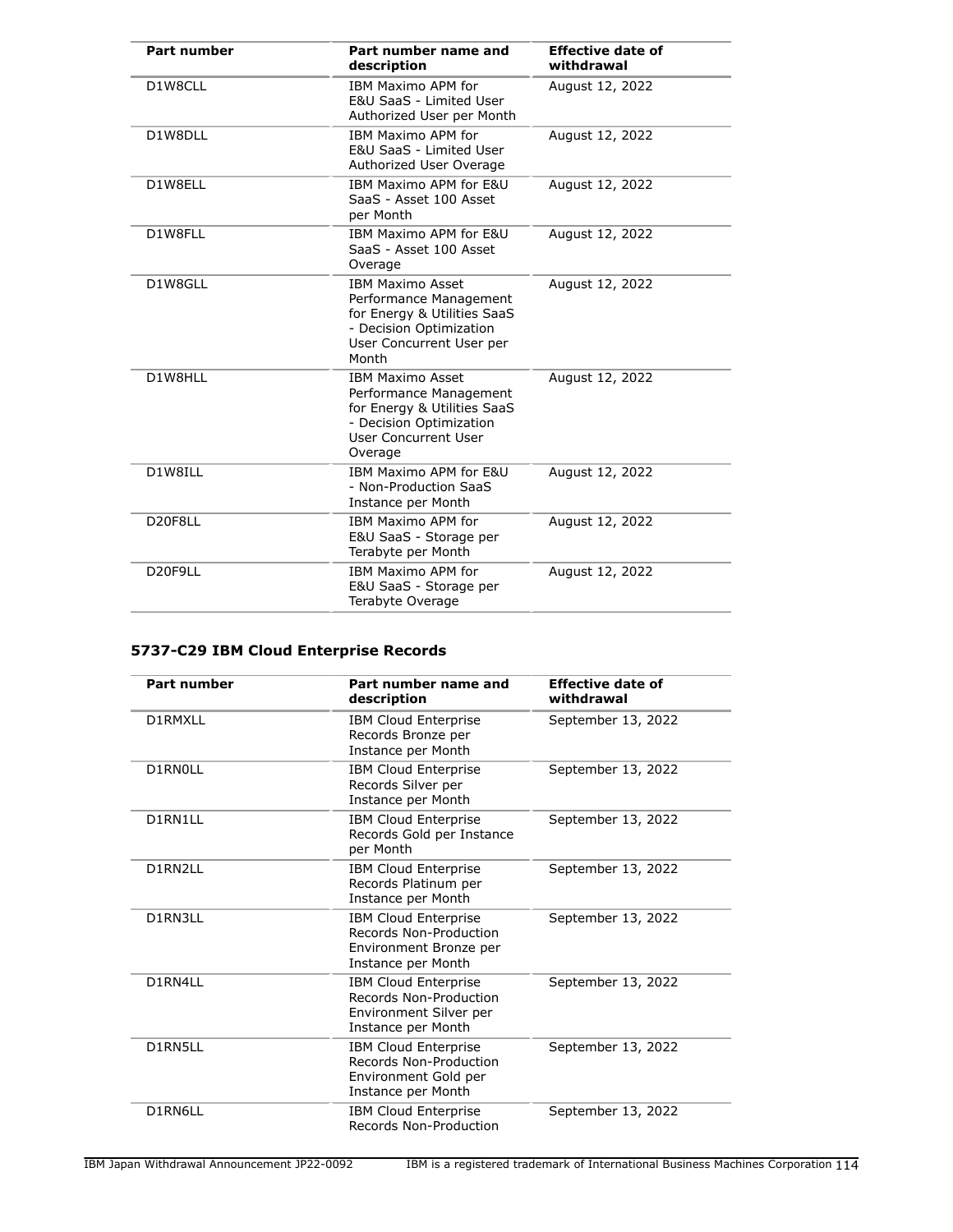| Part number | Part number name and<br>description                                                   | <b>Effective date of</b><br>withdrawal |
|-------------|---------------------------------------------------------------------------------------|----------------------------------------|
|             | Environment Platinum per<br>Instance per Month                                        |                                        |
| D1RN8LL     | <b>IBM Cloud Enterprise</b><br>Records Dedicated Add-<br>On per Instance per<br>Month | September 13, 2022                     |

#### **5737-J30 IBM Trusteer Pinpoint Verify**

| <b>Part number</b>   | Part number name and<br>description                                           | <b>Effective date of</b><br>withdrawal |
|----------------------|-------------------------------------------------------------------------------|----------------------------------------|
| D21UILL              | <b>IBM Trusteer Pinpoint</b><br>Verify 100 Eligible<br>Participants per Annum | August 12, 2022                        |
| D21UJLL              | <b>IBM Trusteer Pinpoint</b><br>Verify 100 Eligible<br>Participants Overage   | August 12, 2022                        |
| D21UKLL              | <b>IBM Trusteer Pinpoint</b><br>Verify 100 Connections<br>per Annum           | August 12, 2022                        |
| D <sub>21</sub> ULLL | <b>IBM Trusteer Pinpoint</b><br>Verify 100 Connections<br>Overage             | August 12, 2022                        |
|                      |                                                                               |                                        |

#### **5900-AAY IBM Robotic Process Automation with WDG Automation as a Service**

| Part number | Part number name and<br>description                                                                                    | <b>Effective date of</b><br>withdrawal |
|-------------|------------------------------------------------------------------------------------------------------------------------|----------------------------------------|
| D03YRZX     | <b>IBM Robotic Process</b><br>Automation with<br>WDG Automation as a<br>Service IVA Concurrent<br>Connection per Month | August 19, 2022                        |
| D03YSZX     | <b>IBM Robotic Process</b><br>Automation with WDG<br>Automation as a Service<br>OCR 1000 Items per<br>Month            | August 19, 2022                        |
| D03YTZX     | <b>IBM Robotic Process</b><br>Automation with WDG<br>Automation as a Service<br>Studio Virtual Server per<br>Month     | August 19, 2022                        |

# **Replacement information**

#### **Build to Plan**

## **IBM Cloud & Cognitive Software products**

## **For Passport Advantage (PPA) On-premise products:**

There are no replacements for the following programs withdrawn in this announcement:

| Withdrawn<br>program number | Withdrawn<br>programs           | Replacement<br>program<br>number | Replacement<br>programs |
|-----------------------------|---------------------------------|----------------------------------|-------------------------|
| 5724-U18                    | IBM Maximo Asset<br>Management  | None                             | No replacement          |
| 5724-U19                    | IBM Maximo for<br>Nuclear Power | None                             | No replacement          |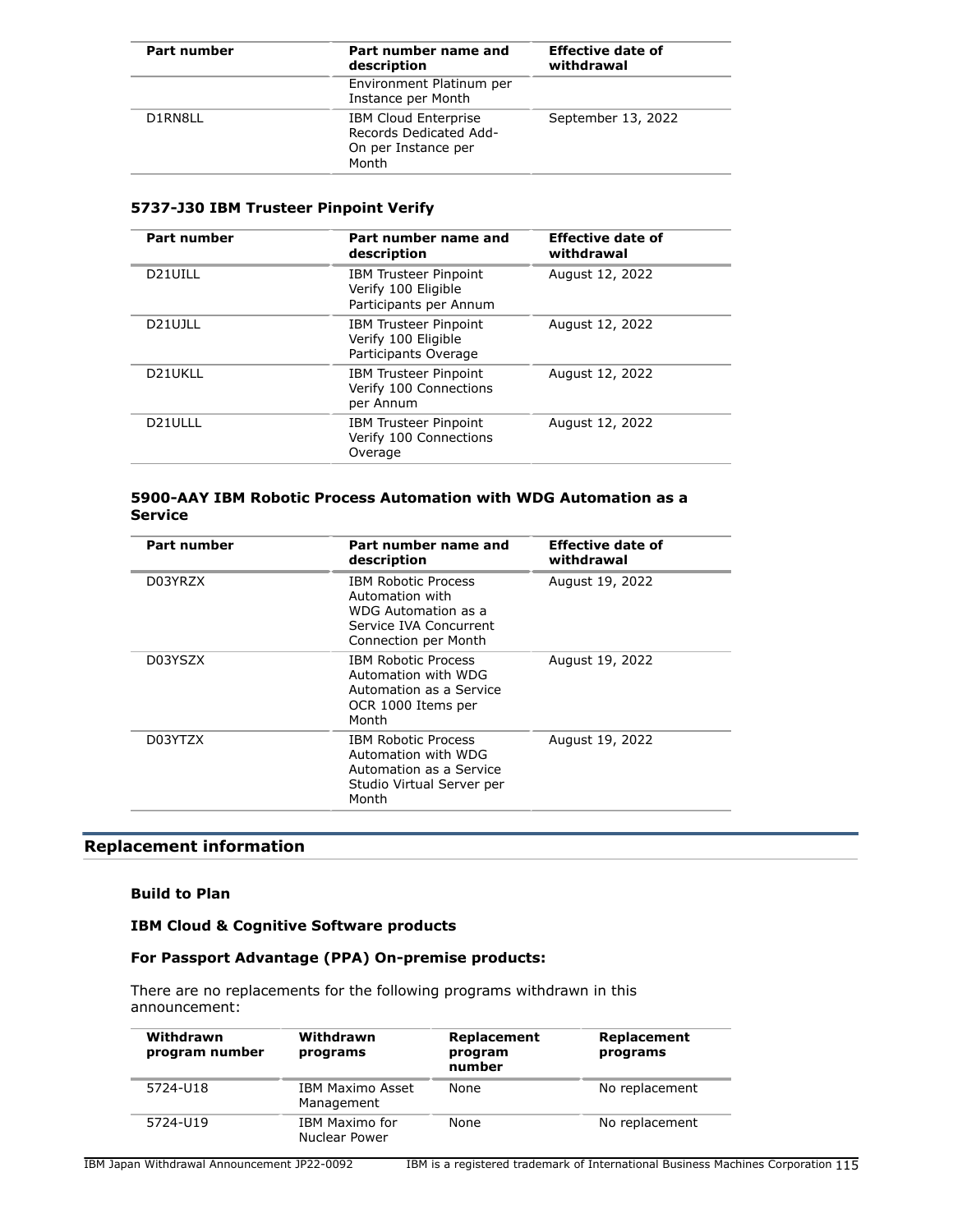| Withdrawn      | Withdrawn                                                                          |                                  |                                                        |
|----------------|------------------------------------------------------------------------------------|----------------------------------|--------------------------------------------------------|
| program number | programs                                                                           | Replacement<br>program<br>number | Replacement<br>programs                                |
| 5724-U20       | IBM Maximo for<br>Oil and Gas                                                      | None                             | No replacement                                         |
| 5724-U21       | IBM Maximo for<br>Transportation                                                   | None                             | No replacement                                         |
| 5724-U22       | IBM Maximo for<br>Utilities                                                        | None                             | No replacement                                         |
| 5724-U23       | IBM Maximo for<br>Life Sciences                                                    | None                             | No replacement                                         |
| 5724-U28       | <b>IBM Maximo Asset</b><br>Configuration<br>Manager                                | None                             | No replacement                                         |
| 5724-U33       | <b>IBM Maximo</b><br>Calibration                                                   | None                             | No replacement                                         |
| 5724-U36       | <b>IBM Maximo</b><br><b>Spatial Asset</b><br>Management                            | None                             | No replacement                                         |
| 5724-V40       | <b>IBM Banking</b><br>Process and<br>Service Models                                | None                             | No replacement                                         |
| 5724-Y90       | <b>IBM Maximo</b><br>Archiving with<br>InfoSphere Optim<br>Data Growth<br>Solution | None                             | No replacement                                         |
| 5725-C82       | IBM Banking and<br><b>Financial Markets</b><br><b>Industry Models</b>              | None                             | No replacement                                         |
| 5725-143       | <b>IBM MobileFirst</b><br>Platform<br>Foundation                                   | None                             | No replacement                                         |
| 5725-M39       | <b>IBM Maximo</b><br>Anywhere                                                      | None                             | No replacement                                         |
| 5725-W39       | <b>IBM Maximo</b><br>APM for E&U On-<br>Premises                                   | None                             | No replacement<br>(See Note 5737-<br>M66 below)        |
| 5737-F61       | <b>IBM Support for</b><br>Runtimes                                                 | None                             | No replacement<br><b>(See Note 5737-</b><br>F61 below) |
| 5737-J29       | IBM Blockchain on<br>Cloud Public                                                  | None                             | No replacement<br><b>(See Note 5737-</b><br>J29 below) |
| 5737-L65       | <b>IBM Watson</b><br>Machine Learning<br>Server                                    | None                             | No replacement                                         |
| 5737-M60       | IBM Maximo for<br>Civil Infrastructure                                             | None                             | No replacement                                         |
| 5737-M76       | Turbonomic, Inc.                                                                   | None                             | No replacement<br>(See Note 5900-<br>AN1 below)        |
| 5900-AFU       | DB for IBM Cloud<br>Pak for Data                                                   | None                             | No replacement<br>(See Note 5900-<br>AFU below)        |

**Note 5737-F61:** There is no direct replacement for the entirety of the program. Existing entitlements will be supported through to the end of the current contract period. Contact your IBM representative for details on any other IBM programs in support of specific open source runtimes and frameworks.

**Note 5737-M66:** There is no direct replacement. See your Software seller to tradeup to Maximo Application Suite. See Software Announcement [JP21-0344,](http://www.ibm.com/common/ssi/cgi-bin/ssialias?infotype=an&subtype=ca&appname=gpateam&supplier=760&letternum=ENUSJP21-0344) dated October 19, 2021.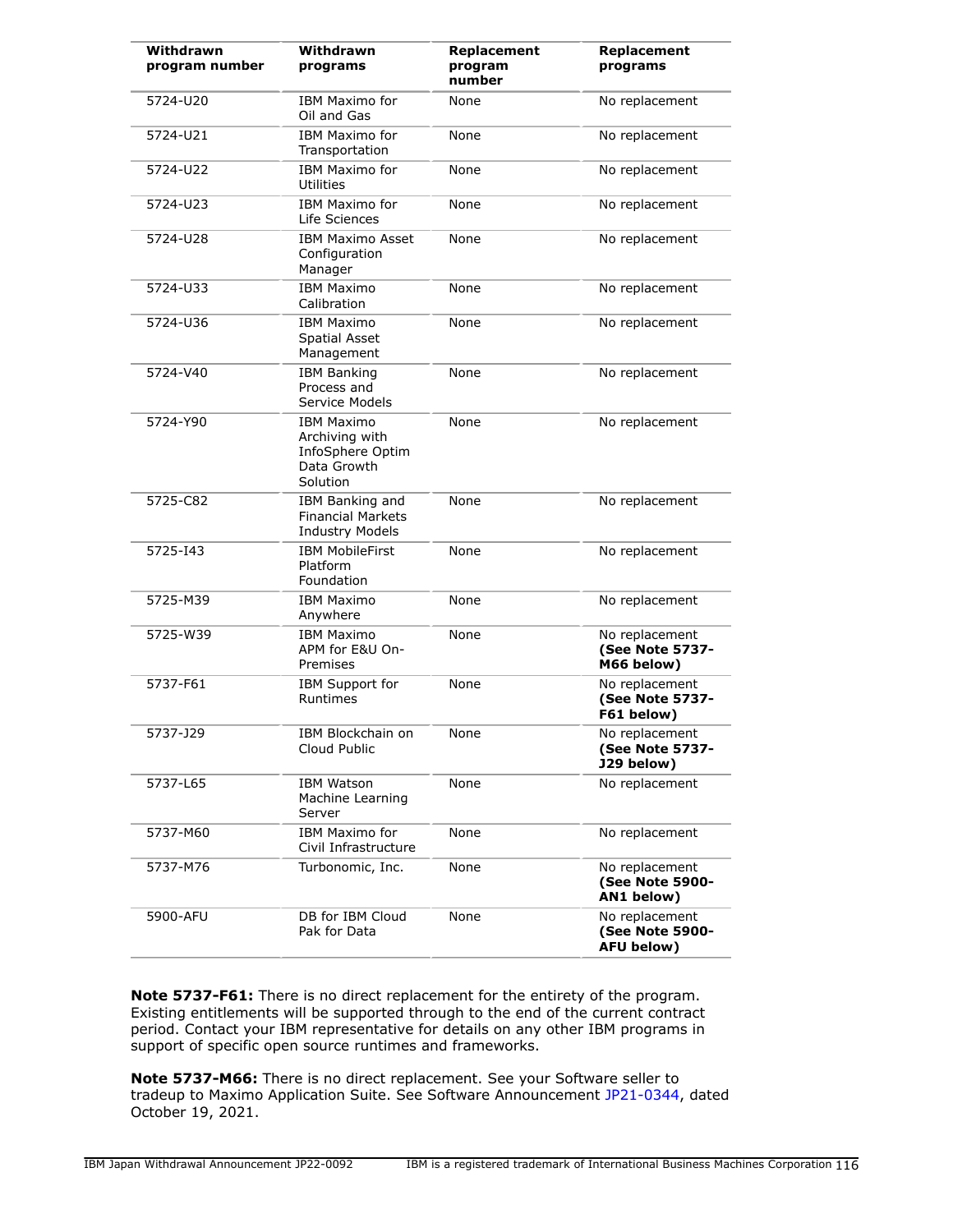**Note 5737-J29:** Contact your IBM representative for the details on replacement IBM Support for Hyperledger Fabric offering. See Software Announcement [JP21-0280,](http://www.ibm.com/common/ssi/cgi-bin/ssialias?infotype=an&subtype=ca&appname=gpateam&supplier=760&letternum=ENUSJP21-0280) dated September 14, 2021.

**Note 5900-AFU:** There is no direct replacement. See your Software seller to tradeup to SingleStoreDB with IBM. See Software Announcement: [JP21-0502,](http://www.ibm.com/common/ssi/cgi-bin/ssialias?infotype=an&subtype=ca&appname=gpateam&supplier=760&letternum=ENUSJP21-0502) dated December 14, 2021.

**Note 5900-AN1:** Contact your IBM representative for the details on replacement SevOne offering. See Software Announcement [JP21-0460](http://www.ibm.com/common/ssi/cgi-bin/ssialias?infotype=an&subtype=ca&appname=gpateam&supplier=760&letternum=ENUSJP21-0460), dated October 26, 2021.

| Program number | Withdrawn<br>program                                        | Replacement<br>Program<br><b>Number</b> | Replacement<br>program |
|----------------|-------------------------------------------------------------|-----------------------------------------|------------------------|
| 5725-M65       | <b>IBM Netezza</b><br>Appliance<br>Software                 | None                                    | No replacement         |
| 5725-098       | <b>IBM Netezza</b><br>Platform<br>Development Sw<br>Non-Pro | None                                    | No replacement         |

| Program number | Withdrawn<br>program                                        | Replacement<br>program<br>number | Replacement<br>program                                                                                |
|----------------|-------------------------------------------------------------|----------------------------------|-------------------------------------------------------------------------------------------------------|
| 5725-R40       | <b>IBM PureData</b><br>System for<br>Analytics<br>N3001-002 | None                             | No replacement<br>(Except for<br>China and<br><b>Russia, See Note</b><br><b>Appliance-1</b><br>below) |
| 5725-R41       | <b>IBM PureData</b><br>System for<br>Analytics<br>N3001-005 | None                             | No replacement<br>(See Note<br>Appliance-1<br>below)                                                  |
| 5725-R42       | <b>IBM PureData</b><br>System for<br>Analytics<br>N3001-010 | None                             | No replacement<br>(See Note<br><b>Appliance-1</b><br>below)                                           |
| 5725-R43       | <b>IBM PureData</b><br>System for<br>Analytics<br>N3001-020 | None                             | No replacement<br>(See Note<br>Appliance-1<br>below)                                                  |
| 5725-R44       | <b>IBM PureData</b><br>System for<br>Analytics<br>N3001-040 | None                             | No replacement<br>(See Note<br>Appliance-1<br>below)                                                  |
| 5725-R45       | <b>IBM PureData</b><br>System for<br>Analytics<br>N3001-080 | None                             | No replacement<br>(See Note<br>Appliance-1<br>below)                                                  |
| 5725-S22       | <b>IBM PureData</b><br>for Analytics<br>N3001-001           | None                             | No replacement<br>(See Note<br><b>Appliance-1</b><br>below)                                           |

**Note Appliance-1:** Contact your IBM representative for upgrade options to IBM Netezza Performance Server for IBM Cloud Pak for Data System and IBM Netezza Performance Server for IBM Cloud Pak for Data as a Service.

For IBM Cloud Pak for Data System see Software Announcement [JP22-0134](http://www.ibm.com/common/ssi/cgi-bin/ssialias?infotype=an&subtype=ca&appname=gpateam&supplier=760&letternum=ENUSJP22-0134), dated March 15, 2022.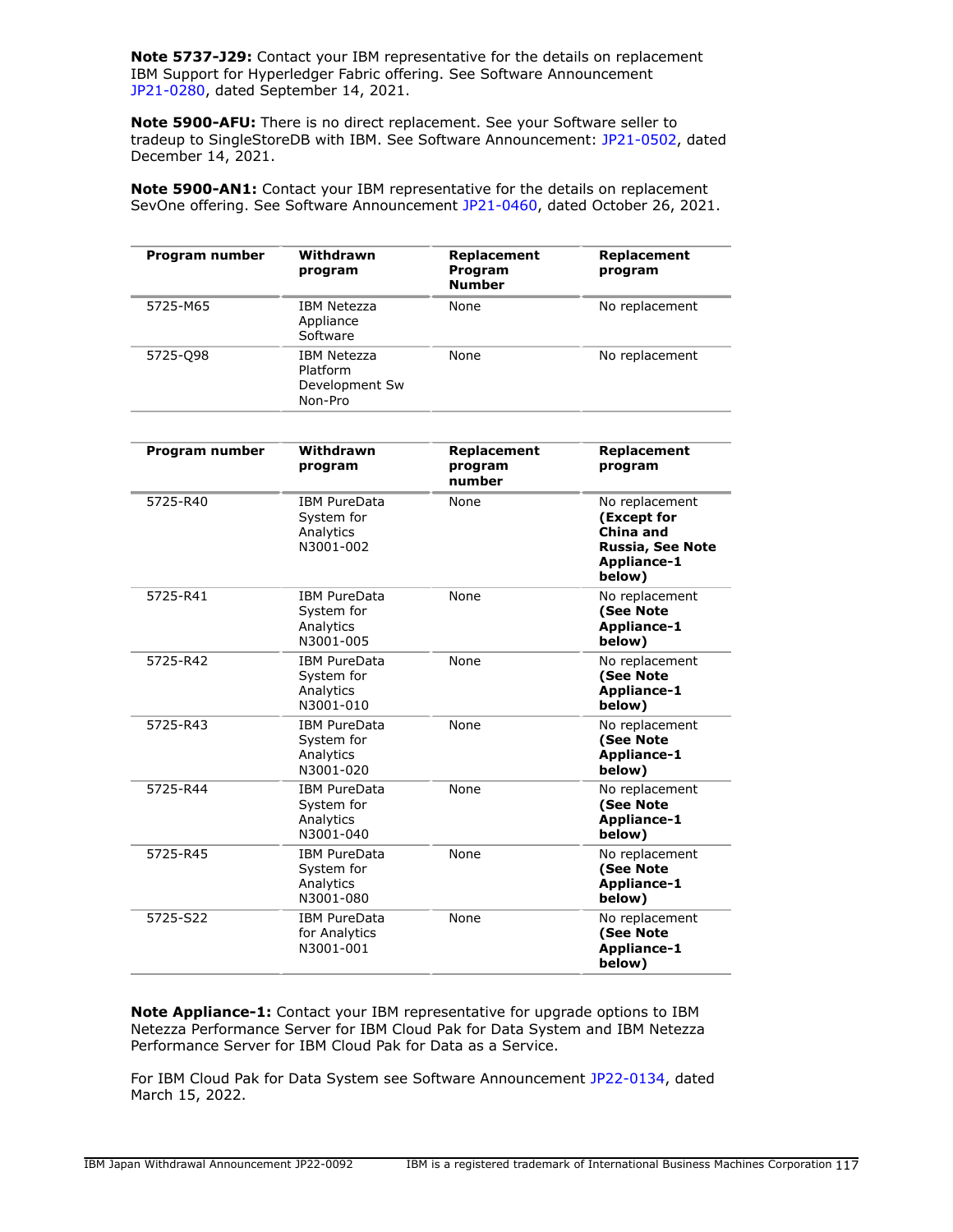For IBM Netezza Performance Server for IBM Cloud Pak for Data as a Service, see the following https://www.ibm.com<sup>(R)</sup>[/cloud/blog/announcements/netezza](https://www.ibm.com/cloud/blog/announcements/netezza-performance-server-as-a-service-on-microsoft-azure)[performance-server-as-a-service-on-microsoft-azure](https://www.ibm.com/cloud/blog/announcements/netezza-performance-server-as-a-service-on-microsoft-azure).

**Withdrawn program or parts from a program description Program number/Part number Suggested replacement description Suggested replacement IBM App Connect Enterprise 5724-J05 No replacement (See Note 5724- J05 below) (See Note 5724- J05 below)** IBM Integration Bus Idle Standby Processor Value Unit (PVU) **SUBSCRPTION** LICENSE D0796ZX No replacement None IBM Integration Bus Standard Edition Idle Standby Processor Value Unit (PVU) SUBSCRPTION LICENSE D0797ZX No replacement None IBM Integration Bus Standard Edition Idle Standby Processor Value Unit (PVU) for Linux on System z License + SW Subscription & Support 12 Months D0GG3LL No replacement None IBM Integration Bus Standard Edition Idle Standby Processor Value Unit (PVU) for Linux on System z SW Subscription & Support Reinstatement 12 Months D0GG4LL No replacement None IBM Integration Bus Standard Edition Idle Standby Processor Value Unit (PVU) License + SW Subscription & Support 12 Months D0GG5LL No replacement None IBM Integration Bus Standard Edition Idle Standby Processor Value Unit (PVU) SW Subscription & Support Reinstatement 12 Months D0GG6LL No replacement None IBM Integration Bus Idle Standby Processor Value Unit (PVU) for zEnterprise DOGH1LL **IBM APP CONNECT** ENTERPRISE FOR NON-PRODUCTION D1YKBLL

There is no direct replacement for the following part numbers: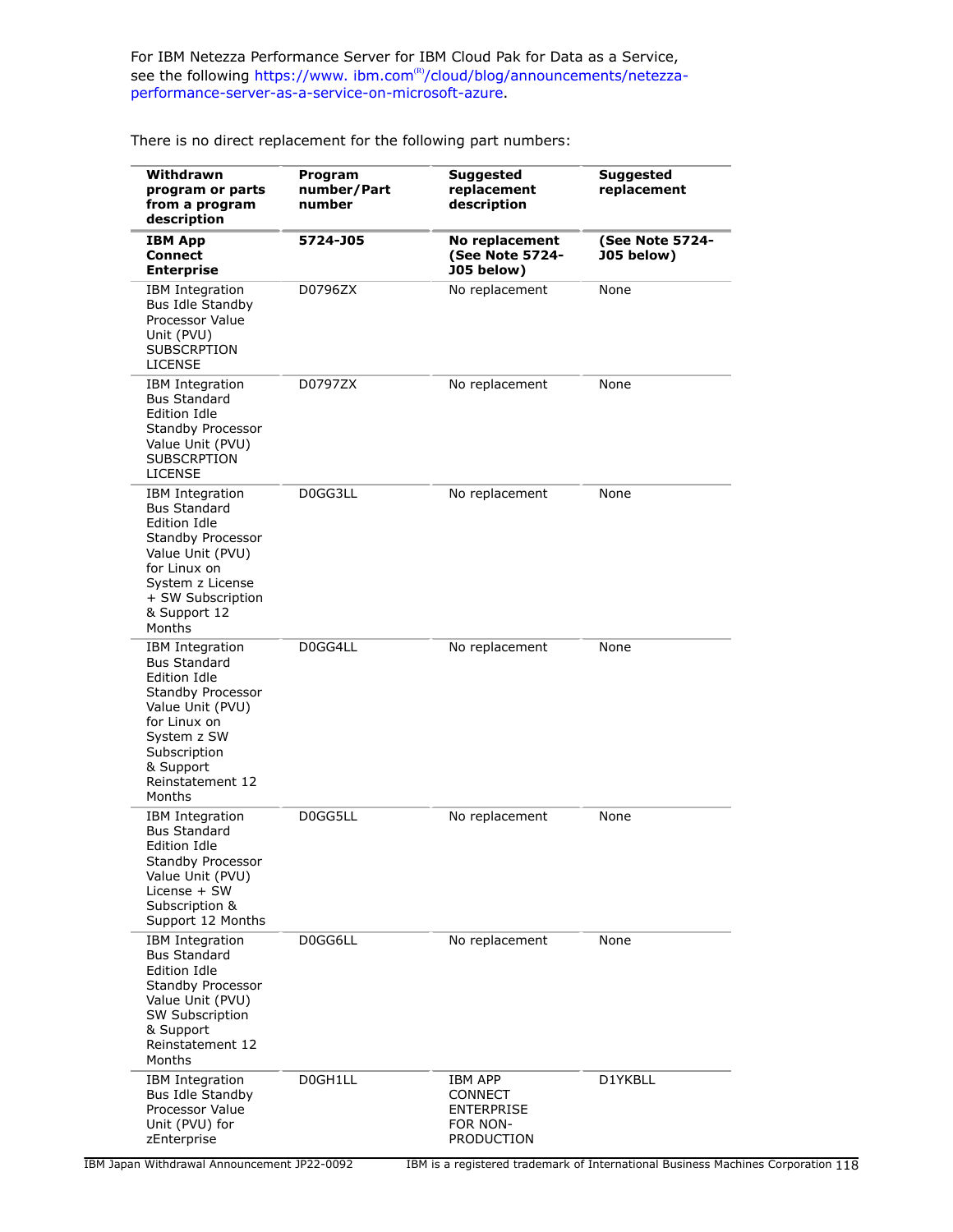| Withdrawn<br>program or parts<br>from a program<br>description                                                                                                                                                                                                                                                               | Program<br>number/Part<br>number | <b>Suggested</b><br>replacement<br>description                                                                                                                                                                                                                           | <b>Suggested</b><br>replacement |
|------------------------------------------------------------------------------------------------------------------------------------------------------------------------------------------------------------------------------------------------------------------------------------------------------------------------------|----------------------------------|--------------------------------------------------------------------------------------------------------------------------------------------------------------------------------------------------------------------------------------------------------------------------|---------------------------------|
| <b>BladeCenter</b><br>Extension and<br>Linux on System<br>z License + SW<br>Subscription &<br>Support 12 Months                                                                                                                                                                                                              |                                  | <b>PROCESSOR</b><br><b>VALUE UNIT</b><br>(PVU) FROM IBM<br>INTEGRATION<br><b>BUS IDLE</b><br><b>STANDBY TRADE</b><br>UP LICENSE + SW<br><b>SUBSCRIPTION</b><br>& SUPPORT 12<br><b>MONTHS</b>                                                                             |                                 |
| <b>IBM</b> Integration<br>Bus Idle Standby<br>Processor Value<br>Unit (PVU) for<br>zEnterprise<br><b>BladeCenter</b><br>Extension and<br>Linux on System<br>z License + SW<br>Subscription &<br>Support 12 Months                                                                                                            | D0GH1LL                          | <b>IBM APP</b><br><b>CONNECT</b><br><b>ENTERPRISE</b><br><b>PROCESSOR</b><br><b>VALUE UNIT</b><br>(PVU) FROM IBM<br><b>INTEGRATION</b><br><b>BUS IDLE</b><br><b>STANDBY TRADE</b><br>UP LICENSE + SW<br><b>SUBSCRIPTION</b><br>& SUPPORT 12<br><b>MONTHS</b>             | D1YKALL                         |
| IBM Integration<br>Bus Idle Standby<br>Processor Value<br>Unit (PVU) for<br>zEnterprise<br><b>BladeCenter</b><br>Extension and<br>Linux on System<br>z SW Subscription<br>& Support<br>Reinstatement 12<br>Months                                                                                                            | D0GH2LL                          | <b>IBM APP</b><br><b>CONNECT</b><br><b>ENTERPRISE</b><br>FOR NON-<br>PRODUCTION<br><b>PROCESSOR</b><br><b>VALUE UNIT</b><br>(PVU) FROM IBM<br>INTEGRATION<br><b>BUS IDLE</b><br>STANDBY TRADE<br>UP LICENSE + SW<br><b>SUBSCRIPTION</b><br>& SUPPORT 12<br><b>MONTHS</b> | D1YKBLL                         |
| <b>IBM</b> Integration<br>Bus Idle Standby<br>Processor Value<br>Unit (PVU) for<br>zEnterprise<br><b>BladeCenter</b><br>Extension and<br>Linux on System<br>z SW Subscription<br>& Support<br>Reinstatement 12<br>Months                                                                                                     | D0GH2LL                          | IBM APP<br><b>CONNECT</b><br><b>ENTERPRISE</b><br><b>PROCESSOR</b><br><b>VALUE UNIT</b><br>(PVU) FROM IBM<br>INTEGRATION<br><b>BUS IDLE</b><br>STANDBY TRADE<br>UP LICENSE + SW<br><b>SUBSCRIPTION</b><br>& SUPPORT 12<br><b>MONTHS</b>                                  | D1YKALL                         |
| IBM Integration<br>Bus Idle Standby<br>Processor<br>Value Unit for<br>zEnterprise<br><b>BladeCenter Extn</b><br>and Linux on<br>System z Trade<br>Up from IBM<br><b>Integration Bus</b><br>Standard Ed Idle<br>Standby PVU for<br>zEnt BladeCtr<br>Extn and Lin Sys<br>z License + SW<br>Subscription &<br>Support 12 Months | D0GH3LL                          | <b>IBM APP</b><br><b>CONNECT</b><br><b>ENTERPRISE</b><br>FOR NON-<br><b>PRODUCTION</b><br><b>PROCESSOR</b><br>VALUE UNIT<br>(PVU) FROM IBM<br>INTEGRATION<br><b>BUS IDLE</b><br>STANDBY TRADE<br>UP LICENSE + SW<br><b>SUBSCRIPTION</b><br>& SUPPORT 12<br><b>MONTHS</b> | D1YKBLL                         |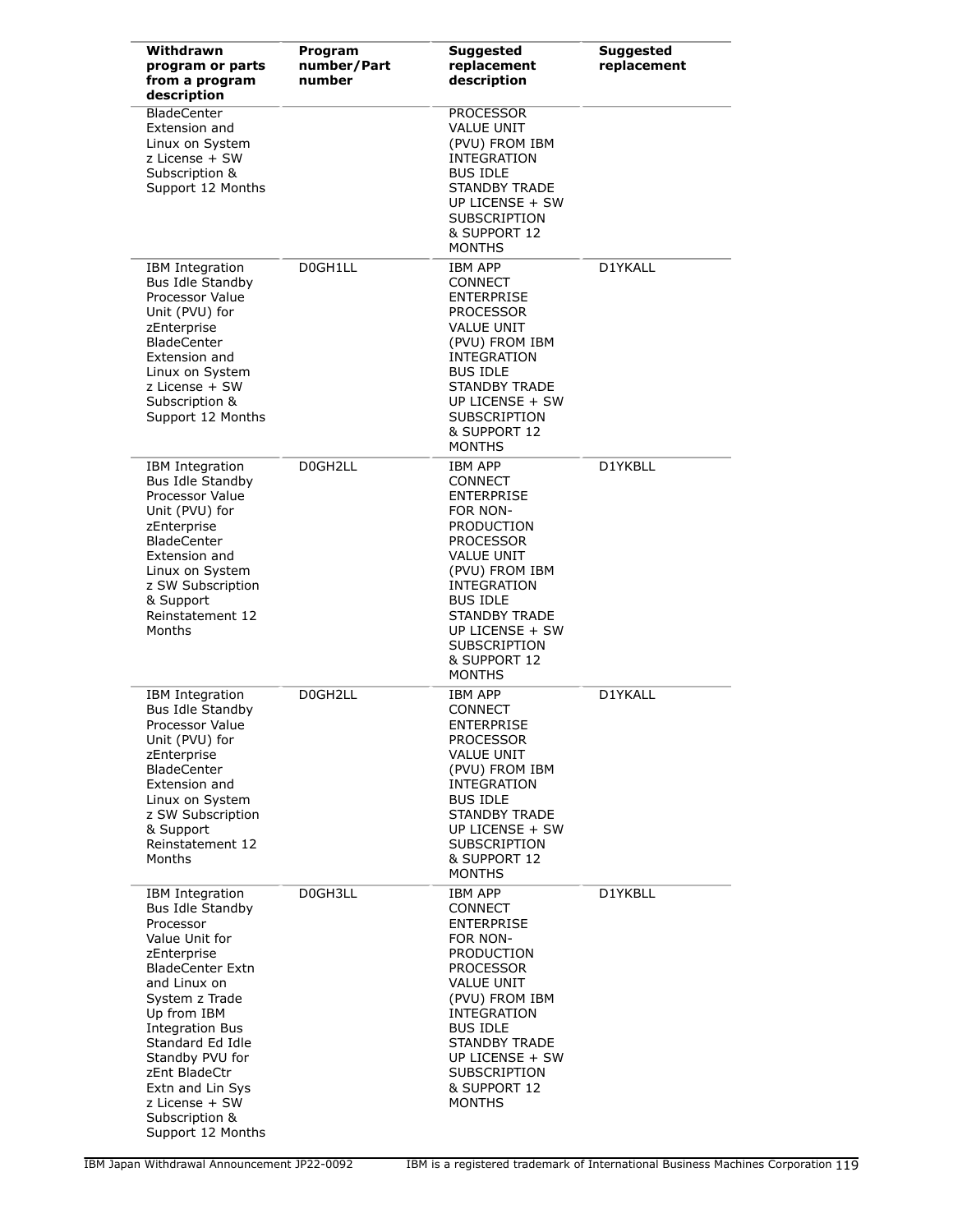| Withdrawn<br>program or parts<br>from a program<br>description                                                                                                                                                                                                                                                               | Program<br>number/Part<br>number | <b>Suggested</b><br>replacement<br>description                                                                                                                                                                                                                           | <b>Suggested</b><br>replacement |
|------------------------------------------------------------------------------------------------------------------------------------------------------------------------------------------------------------------------------------------------------------------------------------------------------------------------------|----------------------------------|--------------------------------------------------------------------------------------------------------------------------------------------------------------------------------------------------------------------------------------------------------------------------|---------------------------------|
| IBM Integration<br>Bus Idle Standby<br>Processor<br>Value Unit for<br>zEnterprise<br><b>BladeCenter Extn</b><br>and Linux on<br>System z Trade<br>Up from IBM<br><b>Integration Bus</b><br>Standard Ed Idle<br>Standby PVU for<br>zEnt BladeCtr<br>Extn and Lin Sys<br>z License + SW<br>Subscription &<br>Support 12 Months | D0GH3LL                          | IBM APP<br>CONNECT<br>ENTERPRISE<br><b>PROCESSOR</b><br>VALUE UNIT<br>(PVU) FROM IBM<br>INTEGRATION<br><b>BUS IDLE</b><br><b>STANDBY TRADE</b><br>UP LICENSE + SW<br><b>SUBSCRIPTION</b><br>& SUPPORT 12<br><b>MONTHS</b>                                                | D1YKALL                         |
| <b>IBM</b> Integration<br>Bus Idle Standby<br>Processor Value<br>Unit (PVU) License<br>+ SW Subscription<br>& Support 12<br>Months                                                                                                                                                                                           | D0GH4LL                          | IBM APP<br>CONNECT<br><b>ENTERPRISE</b><br>FOR NON-<br>PRODUCTION<br><b>PROCESSOR</b><br>VALUE UNIT<br>(PVU) FROM IBM<br>INTEGRATION<br><b>BUS IDLE</b><br><b>STANDBY TRADE</b><br>UP LICENSE + SW<br><b>SUBSCRIPTION</b><br>& SUPPORT 12<br><b>MONTHS</b>               | D1YKBLL                         |
| IBM Integration<br>Bus Idle Standby<br>Processor Value<br>Unit (PVU) License<br>+ SW Subscription<br>& Support 12<br>Months                                                                                                                                                                                                  | D0GH4LL                          | <b>IBM APP</b><br>CONNECT<br><b>ENTERPRISE</b><br><b>PROCESSOR</b><br>VALUE UNIT<br>(PVU) FROM IBM<br>INTEGRATION<br><b>BUS IDLE</b><br><b>STANDBY TRADE</b><br>UP LICENSE + SW<br><b>SUBSCRIPTION</b><br>& SUPPORT 12<br><b>MONTHS</b>                                  | D1YKALL                         |
| IBM Integration<br>Bus Idle Standby<br>Processor Value<br>Unit (PVU) SW<br>Subscription<br>& Support<br>Reinstatement 12<br>Months                                                                                                                                                                                           | D0GH5LL                          | IBM APP<br><b>CONNECT</b><br><b>ENTERPRISE</b><br>FOR NON-<br>PRODUCTION<br><b>PROCESSOR</b><br><b>VALUE UNIT</b><br>(PVU) FROM IBM<br>INTEGRATION<br><b>BUS IDLE</b><br><b>STANDBY TRADE</b><br>UP LICENSE + SW<br><b>SUBSCRIPTION</b><br>& SUPPORT 12<br><b>MONTHS</b> | D1YKBLL                         |
| IBM Integration<br>Bus Idle Standby<br>Processor Value<br>Unit (PVU) SW<br>Subscription<br>& Support<br>Reinstatement 12<br>Months                                                                                                                                                                                           | D0GH5LL                          | IBM APP<br>CONNECT<br><b>ENTERPRISE</b><br><b>PROCESSOR</b><br>VALUE UNIT<br>(PVU) FROM IBM<br>INTEGRATION<br><b>BUS IDLE</b>                                                                                                                                            | D1YKALL                         |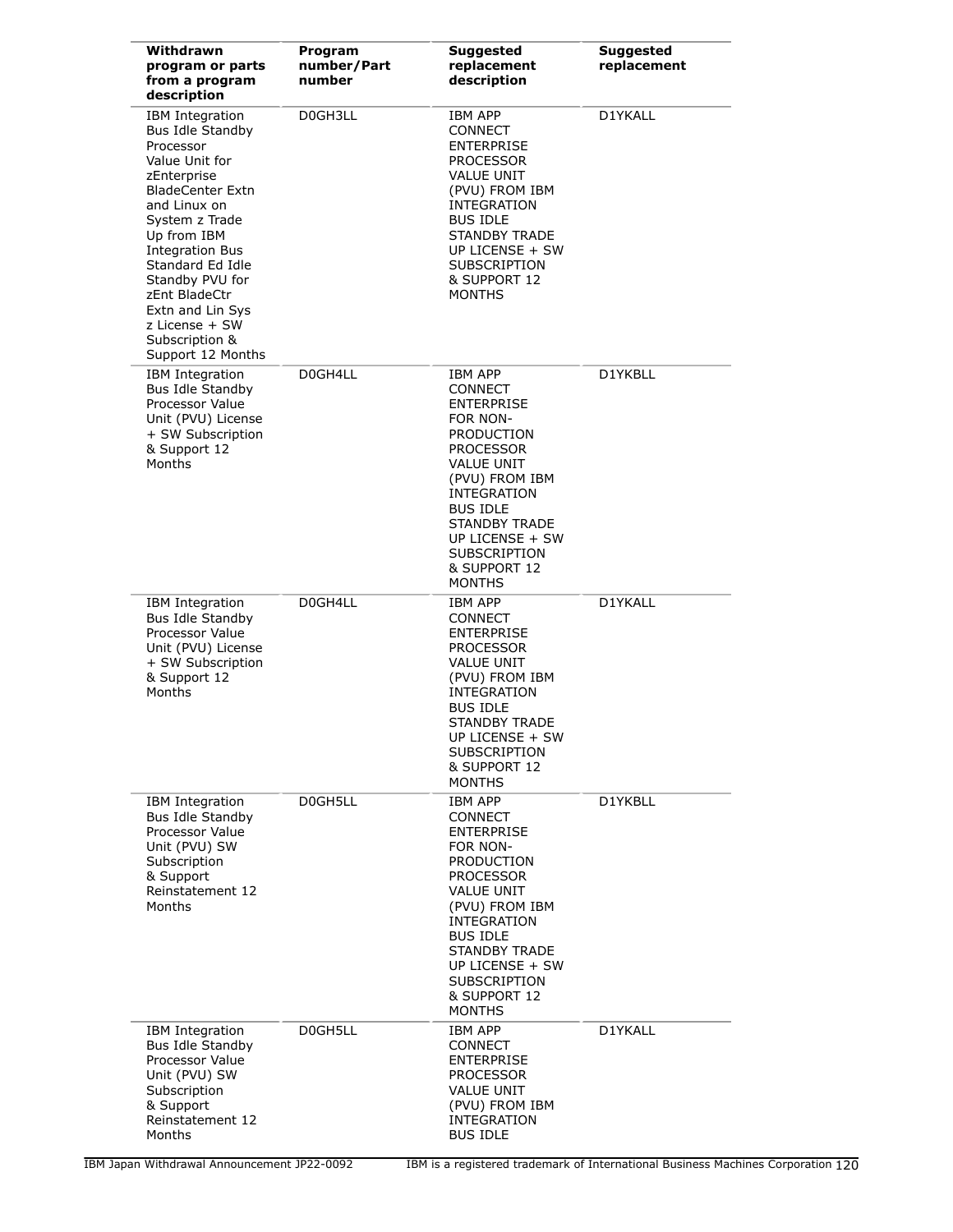| Withdrawn<br>program or parts<br>from a program<br>description                                                                                                                                                                                                | Program<br>number/Part<br>number | <b>Suggested</b><br>replacement<br>description                                                                    | Suggested<br>replacement |
|---------------------------------------------------------------------------------------------------------------------------------------------------------------------------------------------------------------------------------------------------------------|----------------------------------|-------------------------------------------------------------------------------------------------------------------|--------------------------|
|                                                                                                                                                                                                                                                               |                                  | <b>STANDBY TRADE</b><br>UP LICENSE + SW<br><b>SUBSCRIPTION</b><br>& SUPPORT 12<br><b>MONTHS</b>                   |                          |
| <b>IBM</b> Integration<br>Bus Idle Standby<br>Processor Value<br>Unit (PVU) Trade<br>Up from IBM<br><b>Integration Bus</b><br><b>Standard Edition</b><br>Idle Standby<br>Processor Value<br>Unit (PVU) License<br>+ SW Subscription<br>& Support 12<br>Months | D0GH6LL                          | No replacement                                                                                                    | None                     |
| <b>IBM Integration</b><br>Bus Idle Standby<br>Processor Value<br>Unit (PVU) for<br>Linux on System z<br>Monthly License                                                                                                                                       | D193SLL                          | No replacement                                                                                                    | None                     |
| IBM Integration<br>Bus Idle Standby<br>Processor Value<br>Unit (PVU)<br>Monthly License                                                                                                                                                                       | D193TLL                          | No replacement                                                                                                    | None                     |
| <b>IBM</b> Integration<br><b>Bus Standard</b><br><b>Edition Idle</b><br>Standby Processor<br>Value Unit (PVU)<br>for Linux on<br>System z Monthly<br>License                                                                                                  | D193WLL                          | No replacement                                                                                                    | None                     |
| <b>IBM Integration</b><br><b>Bus Standard</b><br>Edition Idle<br>Standby Processor<br>Value Unit (PVU)<br>Monthly License                                                                                                                                     | D193XLL                          | No replacement                                                                                                    | None                     |
| <b>IBM</b> Integration<br><b>Bus Standard</b><br>Edition Idle<br>Standby Processor<br>Value Unit (PVU)<br>for Linux on<br>System z Annual<br>SW Subscription &<br>Support Renewal                                                                             | <b>EOALLLL</b>                   | No replacement                                                                                                    | None                     |
| IBM Integration<br><b>Bus Standard</b><br>Edition Idle<br>Standby Processor<br>Value Unit (PVU)<br>Annual SW<br>Subscription &<br>Support Renewal                                                                                                             | <b>EOALMLL</b>                   | No replacement                                                                                                    | None                     |
| <b>IBM</b> Integration<br>Bus Idle Standby<br>Processor Value<br>Unit (PVU) for<br>zEnterprise<br><b>BladeCenter</b><br>Extension and                                                                                                                         | <b>EOALZLL</b>                   | <b>IBM APP</b><br>CONNECT<br><b>ENTERPRISE</b><br>FOR NON-<br>PRODUCTION<br><b>PROCESSOR</b><br><b>VALUE UNIT</b> | D1YKBLL                  |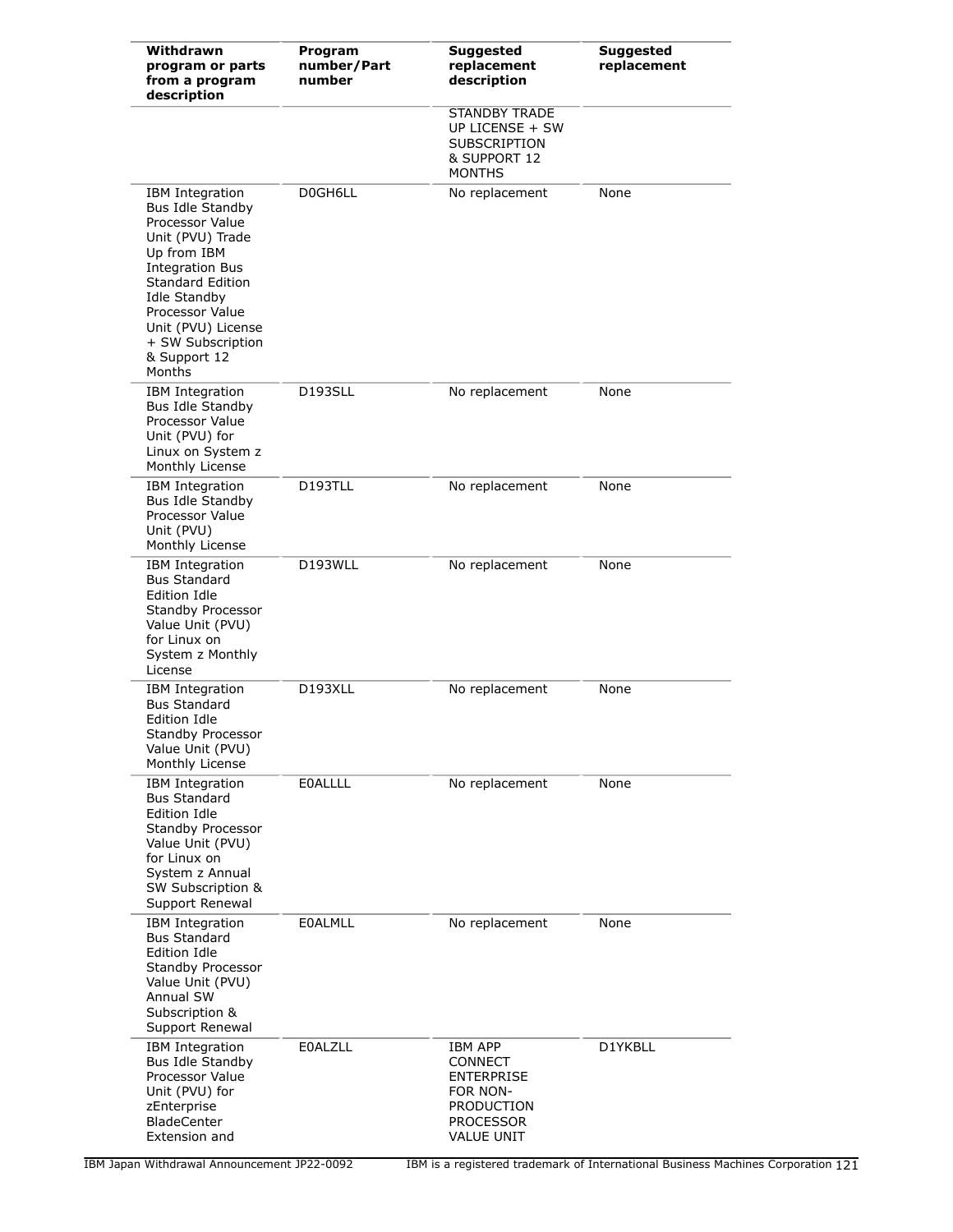| Withdrawn<br>program or parts<br>from a program<br>description                                                                                                                                               | Program<br>number/Part<br>number | <b>Suggested</b><br>replacement<br>description                                                                                                                                                                                                      | <b>Suggested</b><br>replacement |
|--------------------------------------------------------------------------------------------------------------------------------------------------------------------------------------------------------------|----------------------------------|-----------------------------------------------------------------------------------------------------------------------------------------------------------------------------------------------------------------------------------------------------|---------------------------------|
| Linux on System<br>z Annual SW<br>Subscription &<br>Support Renewal                                                                                                                                          |                                  | (PVU) FROM IBM<br>INTEGRATION<br><b>BUS IDLE</b><br><b>STANDBY TRADE</b><br>UP LICENSE + SW<br>SUBSCRIPTION<br>& SUPPORT 12<br><b>MONTHS</b>                                                                                                        |                                 |
| <b>IBM</b> Integration<br>Bus Idle Standby<br>Processor Value<br>Unit (PVU) for<br>zEnterprise<br><b>BladeCenter</b><br>Extension and<br>Linux on System<br>z Annual SW<br>Subscription &<br>Support Renewal | <b>EOALZLL</b>                   | <b>IBM APP</b><br>CONNECT<br>ENTERPRISE<br><b>PROCESSOR</b><br><b>VALUE UNIT</b><br>(PVU) FROM IBM<br>INTEGRATION<br><b>BUS IDLE</b><br><b>STANDBY TRADE</b><br>UP LICENSE + SW<br><b>SUBSCRIPTION</b><br>& SUPPORT 12<br><b>MONTHS</b>             | D1YKALL                         |
| <b>IBM</b> Integration<br><b>Bus Idle Standby</b><br>Processor Value<br>Unit (PVU) Annual<br>SW Subscription &<br>Support Renewal                                                                            | <b>EOAMOLL</b>                   | <b>IBM APP</b><br><b>CONNECT</b><br>ENTERPRISE<br>FOR NON-<br>PRODUCTION<br><b>PROCESSOR</b><br>VALUE UNIT<br>(PVU) FROM IBM<br>INTEGRATION<br><b>BUS IDLE</b><br><b>STANDBY TRADE</b><br>UP LICENSE + SW<br>SUBSCRIPTION<br>& SUPPORT 12<br>MONTHS | D1YKBLL                         |
| IBM Integration<br><b>Bus Idle Standby</b><br>Processor Value<br>Unit (PVU) Annual<br>SW Subscription &<br>Support Renewal                                                                                   | <b>E0AMOLL</b>                   | IBM APP<br>CONNECT<br><b>ENTERPRISE</b><br><b>PROCESSOR</b><br>VALUE UNIT<br>(PVU) FROM IBM<br>INTEGRATION<br><b>BUS IDLE</b><br><b>STANDBY TRADE</b><br>UP LICENSE + SW<br><b>SUBSCRIPTION</b><br>& SUPPORT 12<br><b>MONTHS</b>                    | D1YKALL                         |

**Note 5724-J05:** There is no direct replacement. Contact your IBM representative for the details on replacement that you purchase in the "Suggested replacement" column. See Software Announcement [JP21-0040](http://www.ibm.com/common/ssi/cgi-bin/ssialias?infotype=an&subtype=ca&appname=gpateam&supplier=760&letternum=ENUSJP21-0040), dated April 27, 2021.

There are replacements for the following programs withdrawn in this announcement:

| Withdrawn<br>program/Part<br>description                                                | Program/Part<br>number | Replacement<br>programs/Part<br>description                                             | Program/Part<br>number |
|-----------------------------------------------------------------------------------------|------------------------|-----------------------------------------------------------------------------------------|------------------------|
| <b>IBM Engineering</b><br>Lifecycle<br><b>Optimization</b><br>Method<br><b>Composer</b> | 5724-G52               | <b>IBM Engineering</b><br>Lifecycle<br><b>Optimization</b><br>Method<br><b>Composer</b> | 5724-G52               |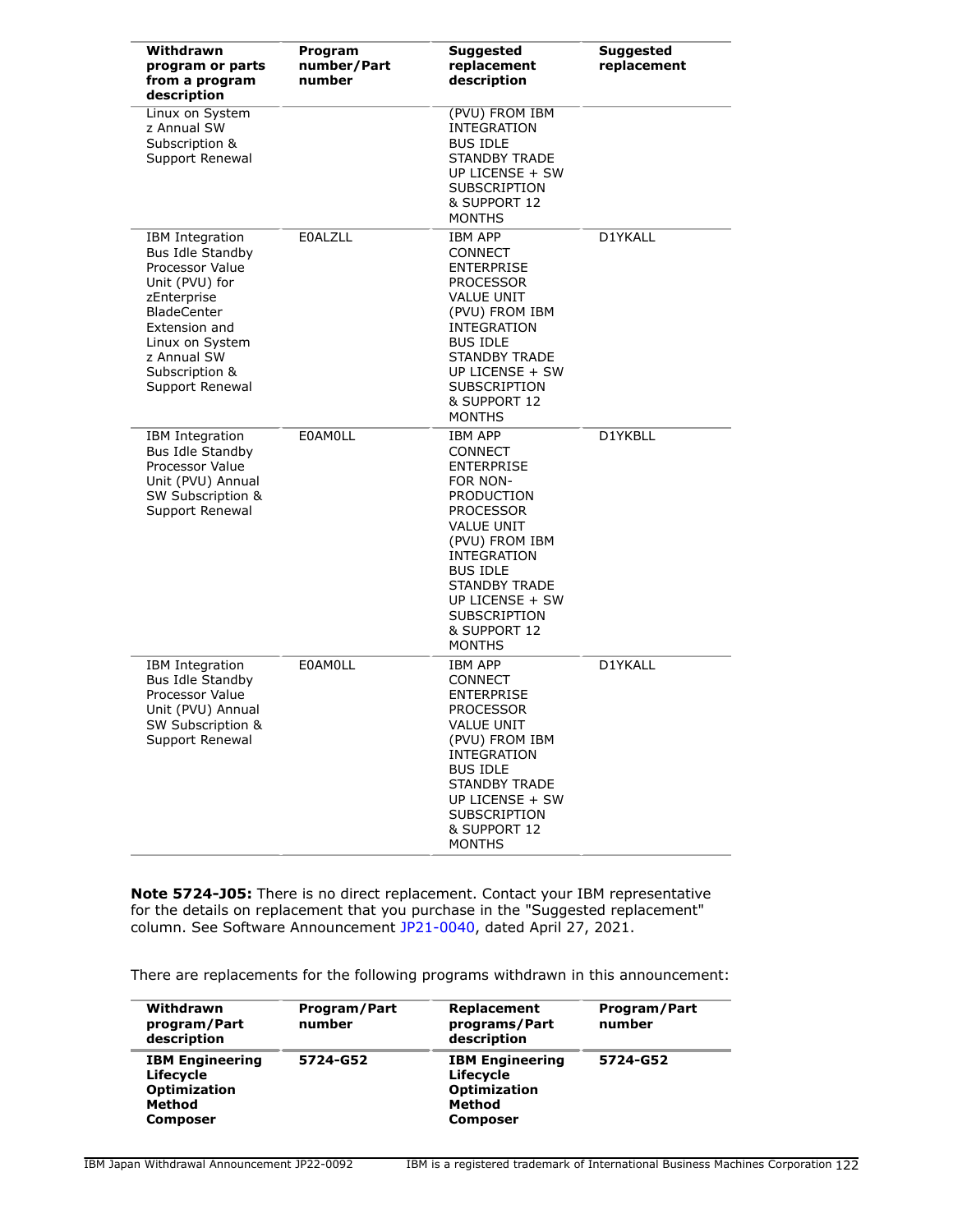| Withdrawn<br>program/Part<br>description                                                                              | Program/Part<br>number      | Replacement<br>programs/Part<br>description                                                                           | <b>Program/Part</b><br>number |
|-----------------------------------------------------------------------------------------------------------------------|-----------------------------|-----------------------------------------------------------------------------------------------------------------------|-------------------------------|
| <b>Component:</b><br><b>IBM Engineering</b><br>Lifecycle<br>Management<br>Automotive<br>Compliance 1.0.0<br>eAssembly | Electronic<br>download only | Component:<br><b>IBM Engineering</b><br>Lifecycle<br>Management<br>Automotive<br>Compliance 1.0.3<br>eAssembly        | Electronic<br>download only   |
| <b>Component:</b><br><b>IBM Engineering</b><br>Lifecycle<br>Management<br>Automotive<br>Compliance 1.0.1<br>eAssembly | Electronic<br>download only | <b>Component:</b><br><b>IBM Engineering</b><br>Lifecycle<br>Management<br>Automotive<br>Compliance 1.0.3<br>eAssembly | Electronic<br>download only   |
| Withdrawn<br>program/Part<br>description                                                                              | Program/Part<br>number      | Replacement<br>programs/Part<br>description                                                                           | Program/Part<br>number        |
| <b>IBM SPSS</b><br><b>Modeler Desktop</b><br>(IBM Watson<br><b>Studio Desktop)</b>                                    | 5725-A64                    | <b>IBM SPSS</b><br>Modeler                                                                                            | 5725-A64                      |
| <b>IBM SPSS Modeler</b><br>Desktop 17.1x<br>eAssembly                                                                 | Electronic<br>download only | <b>IBM SPSS Modeler</b><br>18.3 eAssembly                                                                             | Electronic<br>download only   |
| <b>IBM SPSS Modeler</b><br>Desktop 18.0.x<br>eAssembly                                                                | Electronic<br>download only | <b>IBM SPSS Modeler</b><br>18.3 eAssembly                                                                             | Electronic<br>download only   |
| <b>IBM SPSS Modeler</b><br>Desktop 18.1.x<br>eAssembly                                                                | Electronic<br>download only | <b>IBM SPSS Modeler</b><br>18.3 eAssembly                                                                             | Electronic<br>download only   |
| <b>IBM SPSS Modeler</b><br>Desktop 18.2.x<br>eAssembly                                                                | Electronic<br>download only | <b>IBM SPSS Modeler</b><br>18.3 eAssembly                                                                             | Electronic<br>download only   |
| <b>IBM SPSS</b><br><b>Modeler Server</b>                                                                              | 5725-A65                    | <b>IBM SPSS</b><br><b>Modeler Server</b>                                                                              | 5725-A65                      |
| <b>IBM SPSS Modeler</b><br>Server 17.1.x<br>eAssembly                                                                 | Electronic<br>download only | <b>IBM SPSS Modeler</b><br>Server 18.3.x<br>eAssembly                                                                 | Electronic<br>download only   |
| <b>IBM SPSS Modeler</b><br>Server 18.0.x<br>eAssembly                                                                 | Electronic<br>download only | <b>IBM SPSS Modeler</b><br>Server 18.3.x<br>eAssembly                                                                 | Electronic<br>download only   |
| IBM SPSS Modeler<br>Server 18.1.x<br>eAssembly                                                                        | Electronic<br>download only | IBM SPSS Modeler<br>Server 18.3.x<br>eAssembly                                                                        | Electronic<br>download only   |
| <b>IBM SPSS Modeler</b><br>Server 18.2.x<br>eAssembly                                                                 | Electronic<br>download only | IBM SPSS Modeler<br>Server 18.3.x<br>eAssembly                                                                        | Electronic<br>download only   |

For information about new part numbers, see Software Announcement [JP21-0284](http://www.ibm.com/common/ssi/cgi-bin/ssialias?infotype=an&subtype=ca&appname=gpateam&supplier=760&letternum=ENUSJP21-0284), dated June 22, 2021.

| Withdrawn<br>program/Part<br>description                                          | Program/Part<br>number      | Replacement<br>programs/Part<br>description                                     | Program/Part<br>number      |
|-----------------------------------------------------------------------------------|-----------------------------|---------------------------------------------------------------------------------|-----------------------------|
| <b>IBM SPSS</b><br><b>Collaboration</b><br>and Deployment<br><b>Services</b>      | 5725-A72                    | <b>IBM SPSS</b><br><b>Collaboration</b><br>and Deployment<br><b>Services</b>    | 5725-A72                    |
| <b>IBM SPSS</b><br>Collaboration<br>and Deployment<br>Services 7.0.x<br>eAssembly | Electronic<br>download only | <b>IBM SPSS</b><br>Collaboration<br>and Deployment<br>Services 8.3<br>eAssembly | Electronic<br>download only |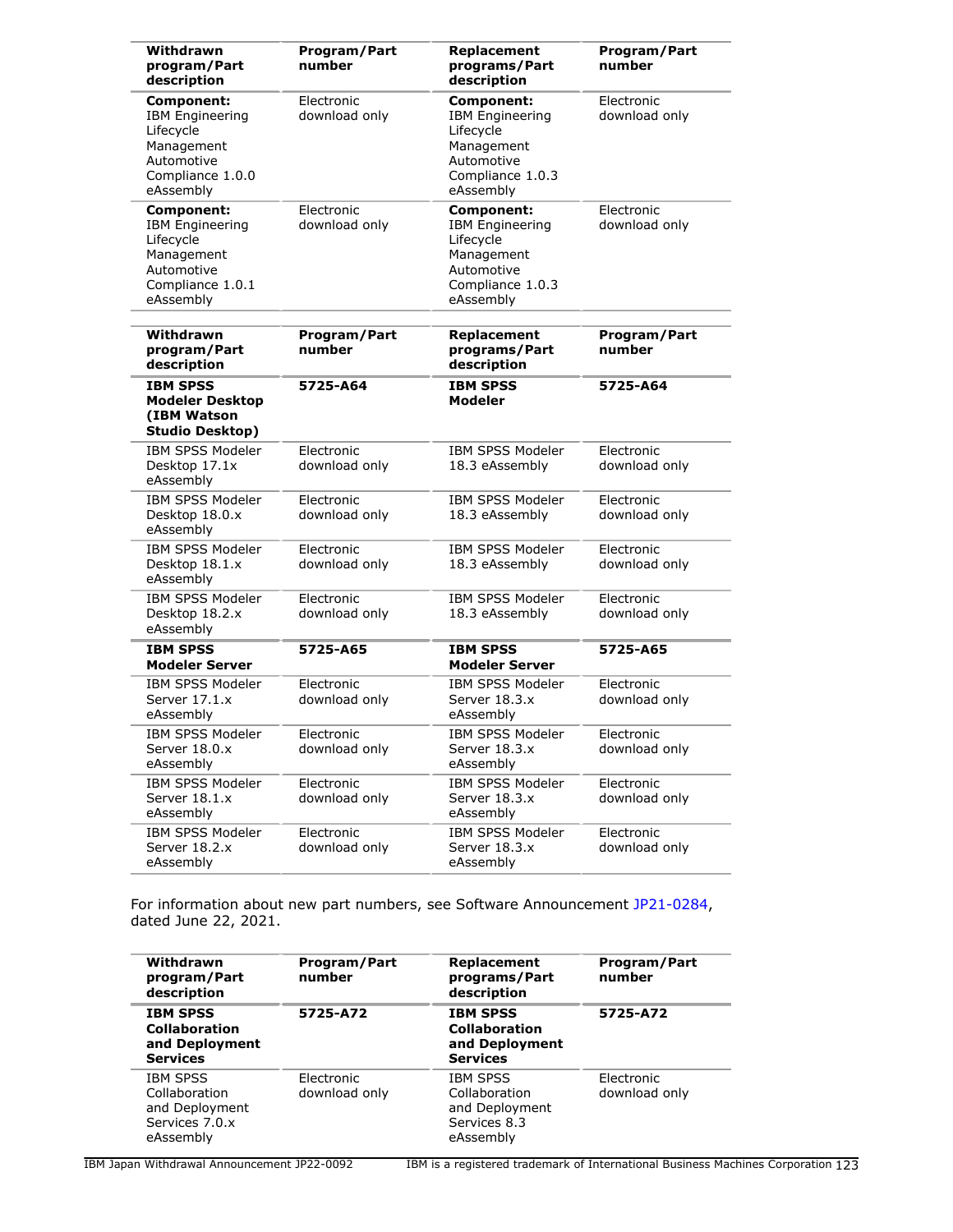| Withdrawn<br>program/Part<br>description                                                                                                                                              | Program/Part<br>number      | Replacement<br>programs/Part<br>description                                        | Program/Part<br>number      |
|---------------------------------------------------------------------------------------------------------------------------------------------------------------------------------------|-----------------------------|------------------------------------------------------------------------------------|-----------------------------|
| <b>IBM SPSS</b><br>Collaboration<br>and Deployment<br>Services 8.0.x<br>eAssembly                                                                                                     | Electronic<br>download only | <b>IBM SPSS</b><br>Collaboration<br>and Deployment<br>Services 8.3<br>eAssembly    | Electronic<br>download only |
| <b>IBM SPSS</b><br>Collaboration<br>and Deployment<br>Services 8.1.x<br>eAssembly                                                                                                     | Electronic<br>download only | <b>IBM SPSS</b><br>Collaboration<br>and Deployment<br>Services 8.3<br>eAssembly    | Electronic<br>download only |
| <b>IBM SPSS</b><br>Collaboration<br>and Deployment<br>Services 8.2.x<br>eAssembly                                                                                                     | Electronic<br>download only | <b>IBM SPSS</b><br>Collaboration<br>and Deployment<br>Services 8.3<br>eAssembly    | Electronic<br>download only |
| Withdrawn<br>program/Part<br>description                                                                                                                                              | Program/Part<br>number      | Replacement<br>programs/Part<br>description                                        | Program/Part<br>number      |
| <b>IBM Operational</b><br><b>Decision</b><br>Manager                                                                                                                                  | 5725-B69                    | <b>IBM Operational</b><br><b>Decision</b><br><b>Manager</b>                        | 5725-B69                    |
| <b>IBM Operational</b><br>Decision Manager<br>8.10.x eAssembly                                                                                                                        | Electronic<br>download only | <b>IBM Operational</b><br>Decision Manager<br>8.11.x eAssembly                     | Electronic<br>download only |
| <b>IBM Integration</b><br><b>Bus Hypervisor</b><br><b>Edition for IBM</b><br><b>AIX</b>                                                                                               | 5725-B71                    |                                                                                    |                             |
| IBM Integration<br><b>Bus Hypervisor</b><br>Edition for AIX<br>Processor Value<br>Unit (PVU) Annual<br>SW Subscription &<br>Support Renewal                                           | <b>EOCUULL</b>              | No replacement                                                                     | None                        |
| <b>IBM Integration</b><br><b>Bus Hypervisor</b><br><b>Edition for Red</b><br><b>Hat Enterprise</b><br><b>Linux Server for</b><br><b>x86</b>                                           | 5725-B72                    |                                                                                    |                             |
| IBM Integration<br><b>Bus Hypervisor</b><br>Edition for Red Hat<br>Enterprise Linux<br>Server for x86<br>Processor Value<br>Unit (PVU) Annual<br>SW Subscription &<br>Support Renewal | <b>E0AKXLL</b>              | No replacement                                                                     | None                        |
| <b>IBM App</b><br><b>Connect for</b><br><b>Healthcare</b>                                                                                                                             | 5725-C18                    | <b>IBM App</b><br><b>Connect for</b><br><b>Healthcare</b>                          | 5725-C18                    |
| IBM App Connect<br>for Healthcare<br>5.0.x eAssembly                                                                                                                                  | Electronic<br>download only | IBM App Connect<br>for Healthcare<br>5.0.x eAssembly                               | Electronic<br>download only |
| <b>IBM Sterling</b><br><b>Connect: Direct</b>                                                                                                                                         | 5725-C99                    | <b>IBM Sterling</b><br><b>Connect: Direct</b>                                      | 5725-C99                    |
| <b>IBM Sterling</b><br>Connect: Direct for<br>Microsoft Windows<br>4.8.x eAssembly                                                                                                    | Electronic<br>download only | <b>IBM Sterling</b><br>Connect: Direct for<br>Microsoft Windows<br>6.2.x eAssembly | Electronic<br>download only |
| <b>IBM Sterling</b><br>Connect: Direct                                                                                                                                                | Electronic<br>download only | <b>IBM Sterling</b><br>Connect: Direct                                             | Electronic<br>download only |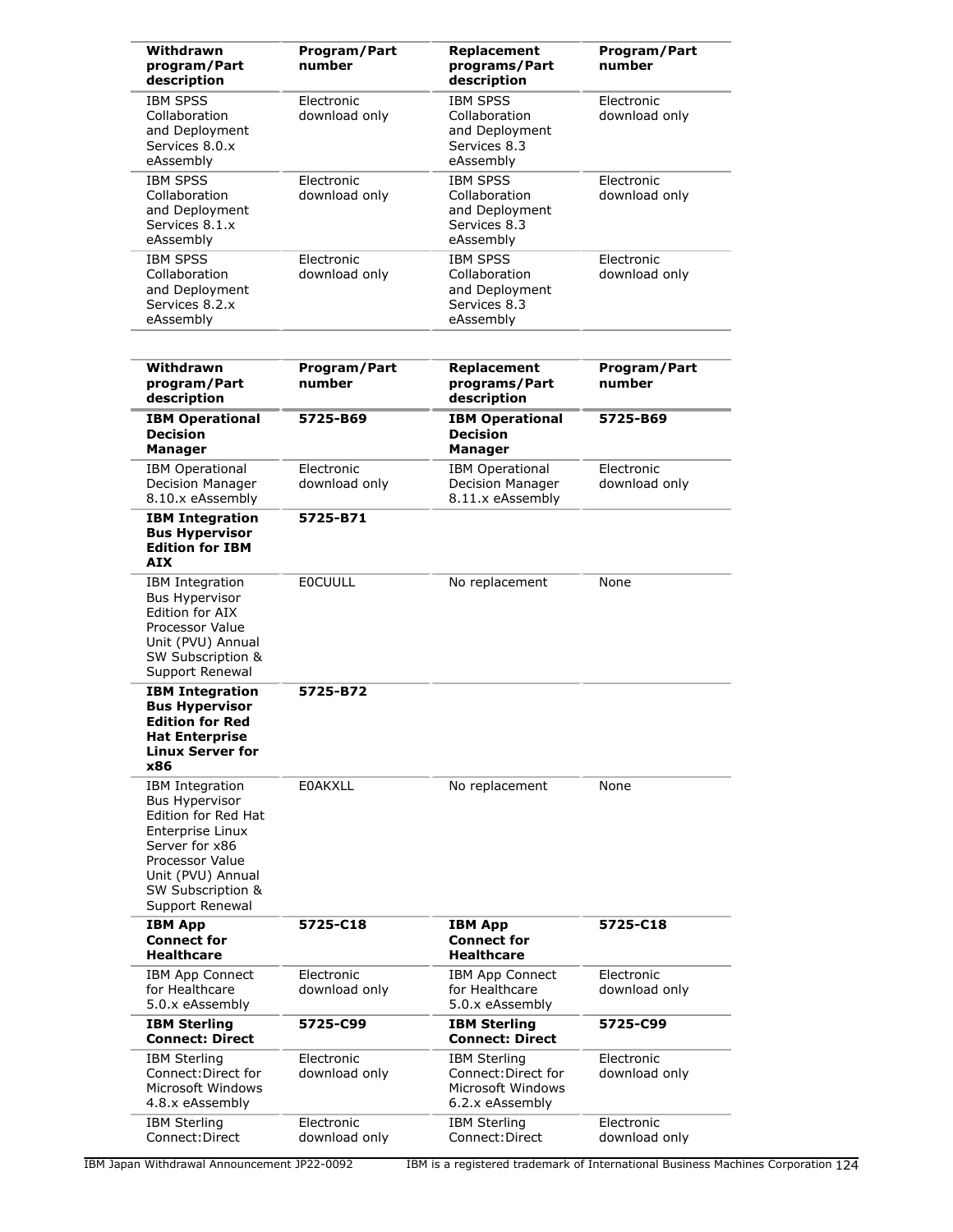| Withdrawn<br>program/Part<br>description                                                           | Program/Part<br>number      | Replacement<br>programs/Part<br>description                                                        | Program/Part<br>number      |
|----------------------------------------------------------------------------------------------------|-----------------------------|----------------------------------------------------------------------------------------------------|-----------------------------|
| for UNIX 4.3.x<br>eAssembly                                                                        |                             | for UNIX $6.2.x$<br>eAssembly                                                                      |                             |
| <b>IBM</b><br>Connect: Direct<br><b>Web Services</b><br>1.0.x eAssembly                            | Electronic<br>download only | <b>IBM Sterling</b><br>Connect: Direct<br>6.2.x eAssembly                                          | Electronic<br>download only |
| <b>IBM InfoSphere</b><br>QualityStage<br><b>Address</b><br><b>Verification</b><br><b>Interface</b> | 5725-H96                    | <b>IBM InfoSphere</b><br>QualityStage<br><b>Address</b><br><b>Verification</b><br><b>Interface</b> | 5725-H96                    |
| IBM InfoSphere<br>QualityStage<br>Address<br>Verification<br>Interface 10.5.x<br>eAssembly         | Electronic<br>download only | IBM InfoSphere<br>QualityStage<br><b>Address</b><br>Verification<br>Interface 10.6<br>eAssembly    | Electronic<br>download only |
| <b>IBM SPSS</b><br><b>Analytic Server</b>                                                          | 5725-L19                    | <b>IBM SPSS</b><br><b>Analytic Server</b>                                                          | 5725-L19                    |
| <b>IBM SPSS Analytic</b><br>Server 2.1.x<br>eAssembly                                              | Electronic<br>download only | <b>IBM SPSS Analytic</b><br>Server 3.3<br>eAssembly                                                | Electronic<br>download only |
| <b>IBM SPSS Analytic</b><br>Server 3.0.x<br>eAssembly                                              | Electronic<br>download only | <b>IBM SPSS Analytic</b><br>Server 3.3<br>eAssembly                                                | Electronic<br>download only |
| IBM SPSS Analytic<br>Server 3.1.x<br>eAssembly                                                     | Electronic<br>download only | IBM SPSS Analytic<br>Server 3.3<br>eAssembly                                                       | Electronic<br>download only |
| IBM SPSS Analytic<br>Server 3.2.x<br>eAssembly                                                     | Electronic<br>download only | <b>IBM SPSS Analytic</b><br>Server 3.3<br>eAssembly                                                | Electronic<br>download only |
| Withdrawn<br>program/Part<br>description                                                           | Program/Part<br>number      | Replacement<br>programs/Part<br>description                                                        | Program/Part<br>number      |
| <b>IBM DataPower</b><br>Gateway                                                                    | 5725-T06                    | <b>IBM DataPower</b><br>Gateway                                                                    | 5725-T06                    |
| <b>IBM DataPower</b><br>Gateway 2018.x<br>eAssembly                                                | Electronic<br>download only | <b>IBM DataPower</b><br>Gateway 10.0.X<br>eAssembly                                                | Electronic<br>download only |
| <b>Software</b><br>Options for<br><b>IBM DataPower</b><br>Gateway                                  | 5725-T07                    | <b>Software</b><br><b>Options for</b><br><b>IBM DataPower</b><br>Gateway                           | 5725-T07                    |
| Software Options<br>for IBM DataPower<br>Gateway 2018.x<br>eAssembly                               | Electronic<br>download only | Software Options<br>for IBM DataPower<br>Gateway 10.0.x<br>eAssembly                               | Electronic<br>download only |
| <b>IBM DataPower</b><br><b>Gateway Virtual</b><br><b>Edition</b>                                   | 5725-T09                    | <b>IBM DataPower</b><br><b>Gateway Virtual</b>                                                     | 5725-T09                    |
|                                                                                                    |                             | <b>Edition</b>                                                                                     |                             |
| <b>IBM DataPower</b><br>Gateway Virtual<br>Edition 2018.x<br>eAssembly                             | Electronic<br>download only | <b>IBM DataPower</b><br>Gateway Virtual<br>Edition 10.0.x<br>eAssembly                             | Electronic<br>download only |
| <b>IBM DataPower</b><br><b>Gateway X2</b><br><b>Appliance</b>                                      | 5737-F90                    | <b>IBM DataPower</b><br><b>Gateway X2</b><br><b>Appliance</b>                                      | 5737-F90                    |
| <b>IBM DataPower</b><br>Gateway X2<br>Appliance 2018.x<br>eAssembly                                | Electronic<br>download only | <b>IBM DataPower</b><br>Gateway X2<br>Appliance 10.0.x<br>eAssembly                                | Electronic<br>download only |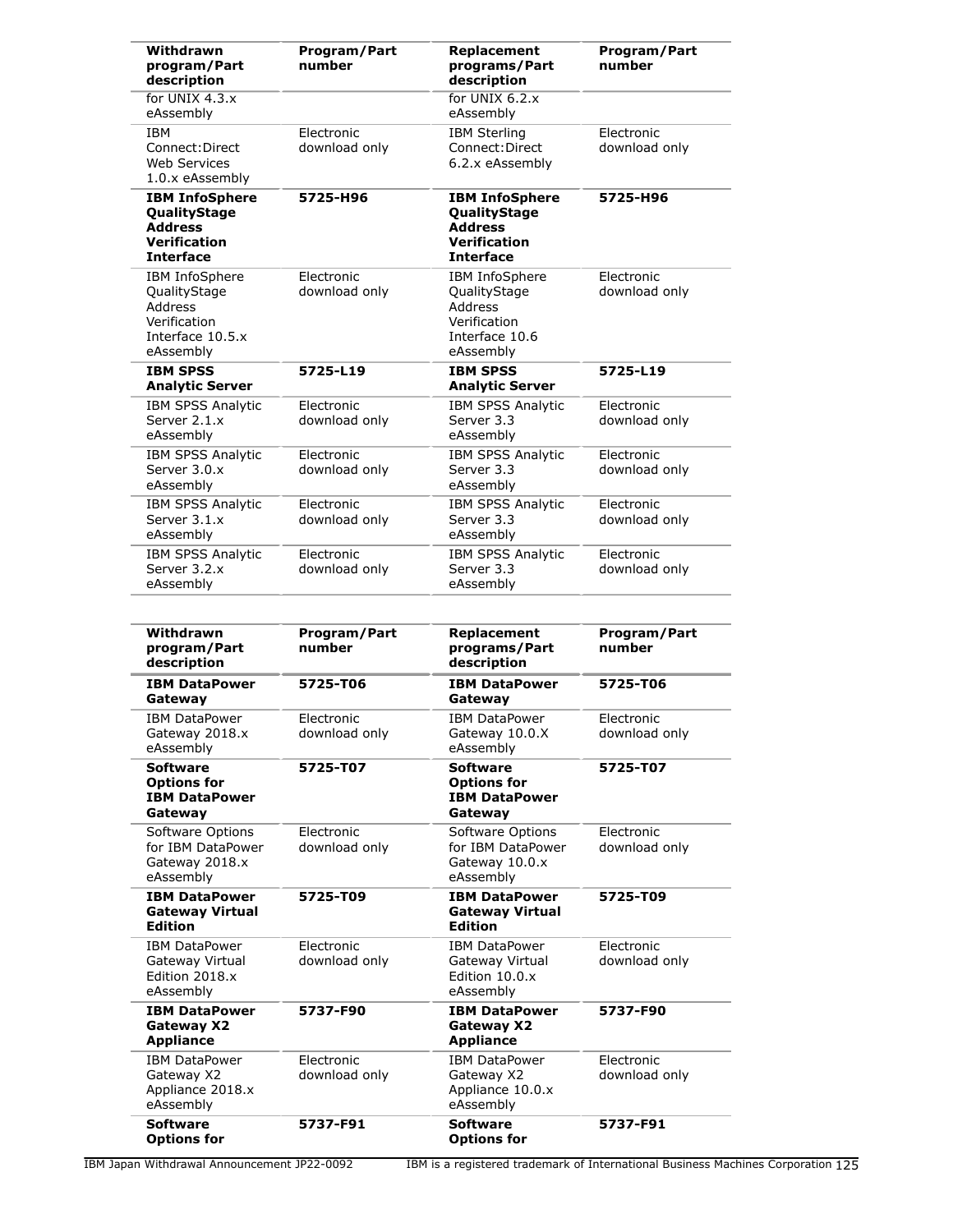| Withdrawn<br>program/Part<br>description                                                                      | Program/Part<br>number      | Replacement<br>programs/Part<br>description                             | Program/Part<br>number        |
|---------------------------------------------------------------------------------------------------------------|-----------------------------|-------------------------------------------------------------------------|-------------------------------|
| <b>IBM DataPower</b><br>Gateway X2                                                                            |                             | <b>IBM DataPower</b><br>Gateway X2                                      |                               |
| Software Options<br>for IBM DataPower<br>Gateway X2<br>2018.x eAssembly                                       | Electronic<br>download only | Software Options<br>for IBM DataPower<br>Gateway X2<br>10.0.x eAssembly | Electronic<br>download only   |
| Withdrawn<br>program/Part<br>description                                                                      | Program/Part<br>number      | Replacement<br>programs/Part<br>description                             | <b>Program/Part</b><br>number |
| <b>IBM Cloud Pak</b><br>for Integration<br>(formerly known<br>as IBM Cloud<br><b>Integration</b><br>Platform) | 5737-189                    | <b>IBM Cloud Pak</b><br>for Integration                                 | 5737-189                      |
| <b>IBM Cloud</b><br>Integration<br>Platform 2019.x<br>eAssembly (See<br>Note 5737-189<br>below)               | Electronic<br>download only | <b>IBM Cloud</b><br>Integration<br>Platform 2021.4.1<br>eAssembly       | Electronic<br>download only   |
| <b>IBM Cloud Pak</b><br>for Integration<br>2020.1.1<br>eAssembly                                              | Electronic<br>download only | <b>IBM Cloud</b><br>Integration<br>Platform 2021.4.1<br>eAssembly       | Electronic<br>download only   |
| <b>IBM Cloud Pak</b><br>for Integration<br>2020.2.1<br>eAssembly                                              | Electronic<br>download only | <b>IBM Cloud</b><br>Integration<br>Platform 2021.4.1<br>eAssembly       | Electronic<br>download only   |
| <b>IBM Cloud Pak</b><br>for Integration<br>2020.3.1<br>eAssembly                                              | Electronic<br>download only | <b>IBM Cloud</b><br>Integration<br>Platform 2021.4.1<br>eAssembly       | Electronic<br>download only   |
| <b>IBM Cloud Pak</b><br>for Integration<br>2020.4.1<br>eAssembly                                              | Electronic<br>download only | <b>IBM Cloud</b><br>Integration<br>Platform 2021.4.1<br>eAssembly       | Electronic<br>download only   |
| <b>IBM Cloud Pak</b><br>for Integration<br>2021.1.1<br>eAssembly                                              | Electronic<br>download only | <b>IBM Cloud</b><br>Integration<br>Platform 2021.4.1<br>eAssembly       | Electronic<br>download only   |

**Note 5737-I89:** All releases except 2019.1.x and 2019.2.x, includes IBM Cloud Pak for Integration Operations Dashboard Add-on.

| Withdrawn<br>program/Part<br>description                                                    | Program/Part<br>number      | Replacement<br>programs/Part<br>description                     | <b>Program/Part</b><br>number |
|---------------------------------------------------------------------------------------------|-----------------------------|-----------------------------------------------------------------|-------------------------------|
| <b>IBM Robotic</b><br><b>Process</b><br><b>Automation</b><br>with WDG<br><b>Automation</b>  | 5737-N51                    | <b>IBM Robotic</b><br><b>Process</b><br><b>Automation</b>       | 5737-N51                      |
| <b>IBM Robotic</b><br>Process<br>Automation with<br><b>WDG Automation</b><br>20.x eAssembly | Electronic<br>download only | <b>IBM Robotic</b><br>Process<br>Automation 21.0 x<br>eAssembly | Electronic<br>download media  |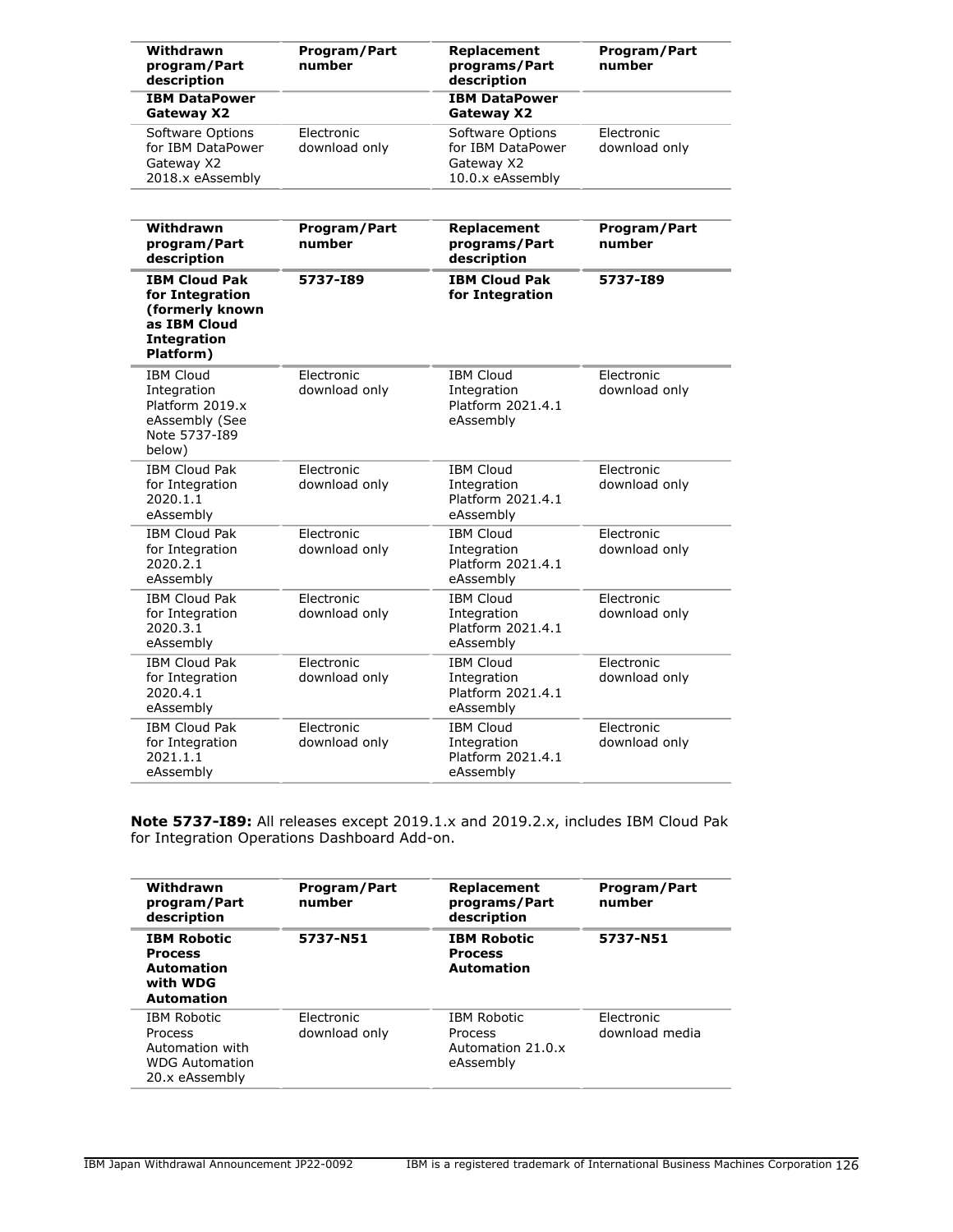| Withdrawn<br>program/Part<br>description                           | Program/Part<br>number      | Replacement<br>programs/Part<br>description                        | Program/Part<br>number             |
|--------------------------------------------------------------------|-----------------------------|--------------------------------------------------------------------|------------------------------------|
| <b>IBM Cloud Pak</b><br>for Security                               | 5737-L74                    | <b>IBM Cloud Pak</b><br>for Security                               | 5737-L74                           |
| <b>IBM Cloud Pak</b><br>for Security 1.8.x<br>eAssembly            | Electronic<br>download only | <b>IBM Cloud Pak</b><br>for Security 1.9.x<br>eAssembly            | Flectronic<br>download only        |
| <b>IBM Edge</b><br><b>Application</b><br><b>Manager</b>            | 5737-M71                    | <b>IBM Edge</b><br><b>Application</b><br><b>Manager</b>            | 5737-M71                           |
| IBM Edge<br>Application<br>Manager 4.2.x<br>eAssembly              | Electronic<br>download only | IBM Edge<br>Application<br>Manager 4.3.x<br>eAssembly              | Electronic<br>download only        |
| <b>IBM WebSphere</b><br><b>Hybrid Edition</b>                      | 5737-N60                    | <b>IBM WebSphere</b><br><b>Hybrid Edition</b>                      | 5737-N60                           |
| IBM WebSphere<br>Hybrid Edition<br>5.0.x eAssembly                 | Electronic<br>download only | IBM WebSphere<br>Hybrid Edition<br>5.1.x eAssembly                 | <b>Flectronic</b><br>download only |
| <b>IBM QMF</b><br><b>Analytics for</b><br><b>Multiplatforms</b>    | 5737-W42                    | <b>IBM QMF</b><br><b>Analytics for</b><br><b>Multiplatform</b>     | 5737-W42                           |
| <b>IBM QMF Analytics</b><br>for Multiplatforms<br>12.1.x eAssembly | Electronic<br>download only | <b>IBM QMF Analytics</b><br>for Multiplatforms<br>12.2.x eAssembly | Electronic<br>download only        |

## **For Passport Advantage (PPA) Cloud service products:**

Cloud service was previously known as software-as-a-service (SaaS). Effective on the dates shown, IBM will withdraw from marketing part numbers from the following programs as subscribed to under the applicable agreements. For Cloud service products, on or after these dates, you can no longer obtain these part numbers.

There is no replacements for the following program withdrawn in this announcement:

| Withdrawn<br>program number | Withdrawn<br>programs                  | Replacement<br>program<br>number | Replacement<br>programs |
|-----------------------------|----------------------------------------|----------------------------------|-------------------------|
| 5737-C29                    | IBM Cloud<br><b>Enterprise Records</b> | No replacement                   | None                    |

#### **IBM System Software products**

## **For Passport Advantage (PPA) On-premise products:**

| Withdrawn<br>program/Part<br>description                                                       | <b>Program/Part</b><br>number | Replacement<br>programs/Part<br>description                                                    | <b>Program/Part</b><br>number |
|------------------------------------------------------------------------------------------------|-------------------------------|------------------------------------------------------------------------------------------------|-------------------------------|
| <b>IBM Application</b><br><b>Discovery for</b><br>IBM Z                                        | 5737-B16                      | <b>IBM Application</b><br><b>Discovery for</b><br>IBM Z                                        | 5737-B16                      |
| <b>IBM Application</b><br>Discovery for IBM<br>Z 5.1 eAssembly                                 | Electronic<br>download only   | <b>IBM</b> Application<br>Discovery for IBM<br>Z 6.0 eAssembly                                 | Electronic<br>download only   |
| <b>IBM Application</b><br>Discovery for IBM<br>Z Activation Kit<br>5.1 eAssembly               | Electronic<br>download only   | <b>IBM</b> Application<br>Discovery for IBM<br>Z 6.0 Activation<br>Kit eAssembly               | Electronic<br>download only   |
| <b>IBM Application</b><br><b>Discovery</b><br>and Delivery<br><b>Intelligence for</b><br>IBM Z | 5737-B66                      | <b>IBM Application</b><br><b>Discovery</b><br>and Delivery<br><b>Intelligence for</b><br>IBM Z | 5737-B66                      |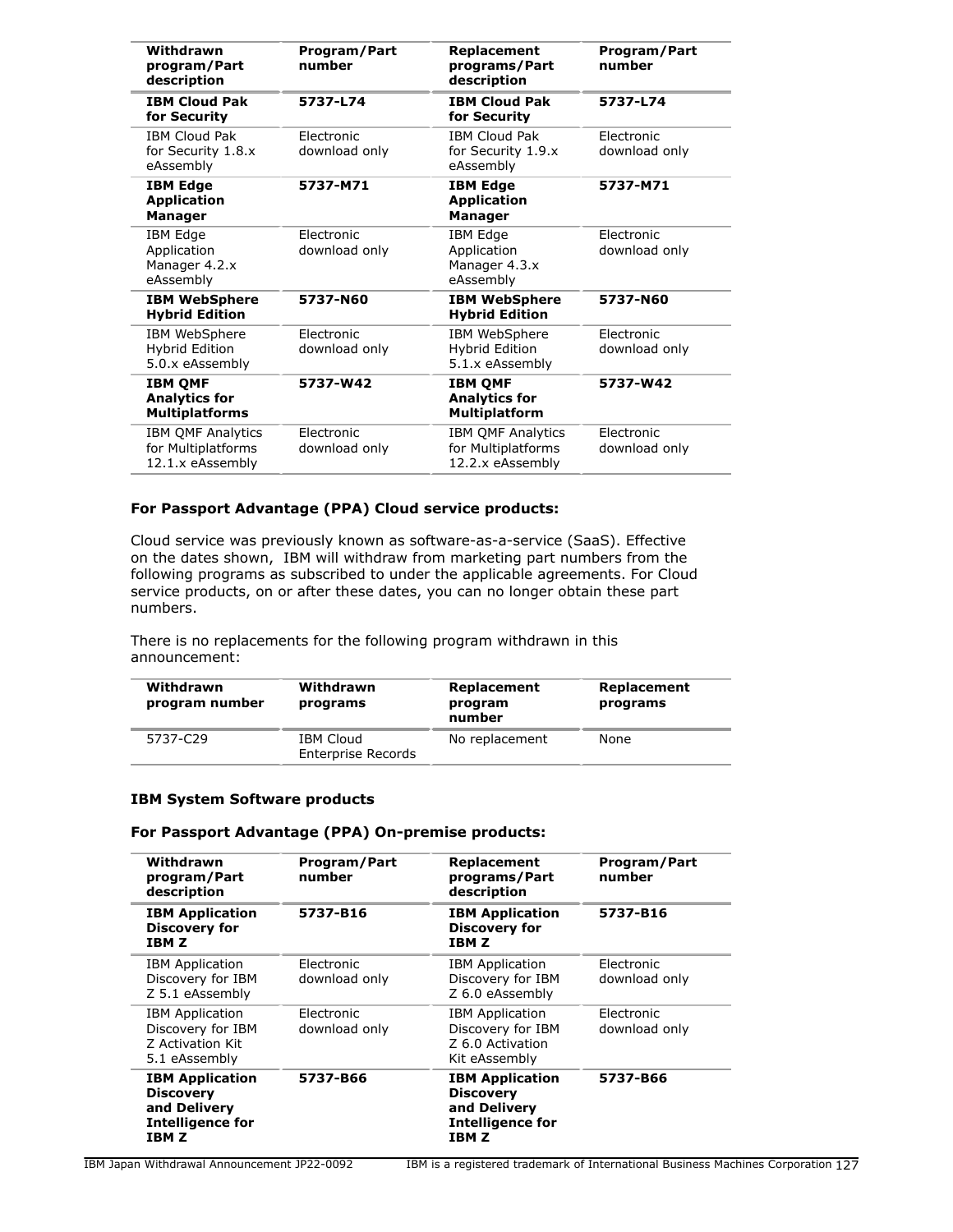| Withdrawn<br>program/Part<br>description                                                                                | Program/Part<br>number      | Replacement<br>programs/Part<br>description                                                                             | Program/Part<br>number      |
|-------------------------------------------------------------------------------------------------------------------------|-----------------------------|-------------------------------------------------------------------------------------------------------------------------|-----------------------------|
| <b>IBM Application</b><br>Discovery<br>and Delivery<br>Intelligence<br>for IBM Z 5.1<br>eAssembly                       | Electronic<br>download only | <b>IBM</b> Application<br>Discovery<br>and Delivery<br>Intelligence<br>for $IBM Z 6.0$<br>eAssembly                     | Electronic<br>download only |
| <b>IBM Application</b><br>Discovery<br>and Delivery<br>Intelligence for<br><b>IBM Z Activation</b><br>Kit 5.1 eAssembly | Electronic<br>download only | <b>IBM</b> Application<br>Discovery<br>and Delivery<br>Intelligence for<br><b>IBM Z Activation</b><br>Kit 6.0 eAssembly | Electronic<br>download only |

For information about new part numbers, see Software Announcement [JP21-0139](http://www.ibm.com/common/ssi/cgi-bin/ssialias?infotype=an&subtype=ca&appname=gpateam&supplier=760&letternum=ENUSJP21-0139), dated March 16, 2021.

| Withdrawn<br>program/Part<br>description                | Program/Part<br>number      | Replacement<br>programs/Part<br>description             | Program/Part<br>number      |
|---------------------------------------------------------|-----------------------------|---------------------------------------------------------|-----------------------------|
| <b>IBM Dependency</b><br><b>Based Build</b>             | 5737-K80                    | <b>IBM</b><br><b>Dependency</b><br><b>Based Build</b>   | 5737-K80                    |
| <b>IBM Dependency</b><br>Based Build 1.0.x<br>eAssembly | Electronic<br>download only | <b>IBM Dependency</b><br>Based Build 1.1.x<br>eAssembly | Electronic<br>download only |

For information about new part numbers, see Software Announcement [JP20-0511](http://www.ibm.com/common/ssi/cgi-bin/ssialias?infotype=an&subtype=ca&appname=gpateam&supplier=760&letternum=ENUSJP20-0511), dated October 20, 2020.

### **Order processing**

Orders received on or after the effective date of withdrawal will not be filled. Client requested arrival dates (CRADs), if any, must be prior to the effective date of withdrawal.

### **Technical support**

Technical support continues to be available until end of support date. Support extensions may or may not available.

See the [IBM Support](https://www.ibm.com/support) website for product support information.

Technical support continues to be available for the duration of your subscription in accordance with the applicable IBM agreement.

See the [IBM Support](https://www.ibm.com/support) website for program support information.

#### *Trademarks*

Watson Works is a trademark of IBM Corporation in the United States, other countries, or both. IBM, IBM Z, IBM Watson, IBM Cloud, Passport Advantage, Maximo, Power, InfoSphere, SPSS, IBM Sterling, QualityStage, IBM MobileFirst, DataPower, IBM Cloud Pak, WebSphere, IBM PureData, AIX, System z, zEnterprise, Tivoli, z Systems,

DB2, Everyplace, PureData, Turbonomic, SevOne, MaaS360, Cloud Extender, TRIRIGA and ibm.com are registered trademarks of IBM Corporation in the United States, other countries, or both.